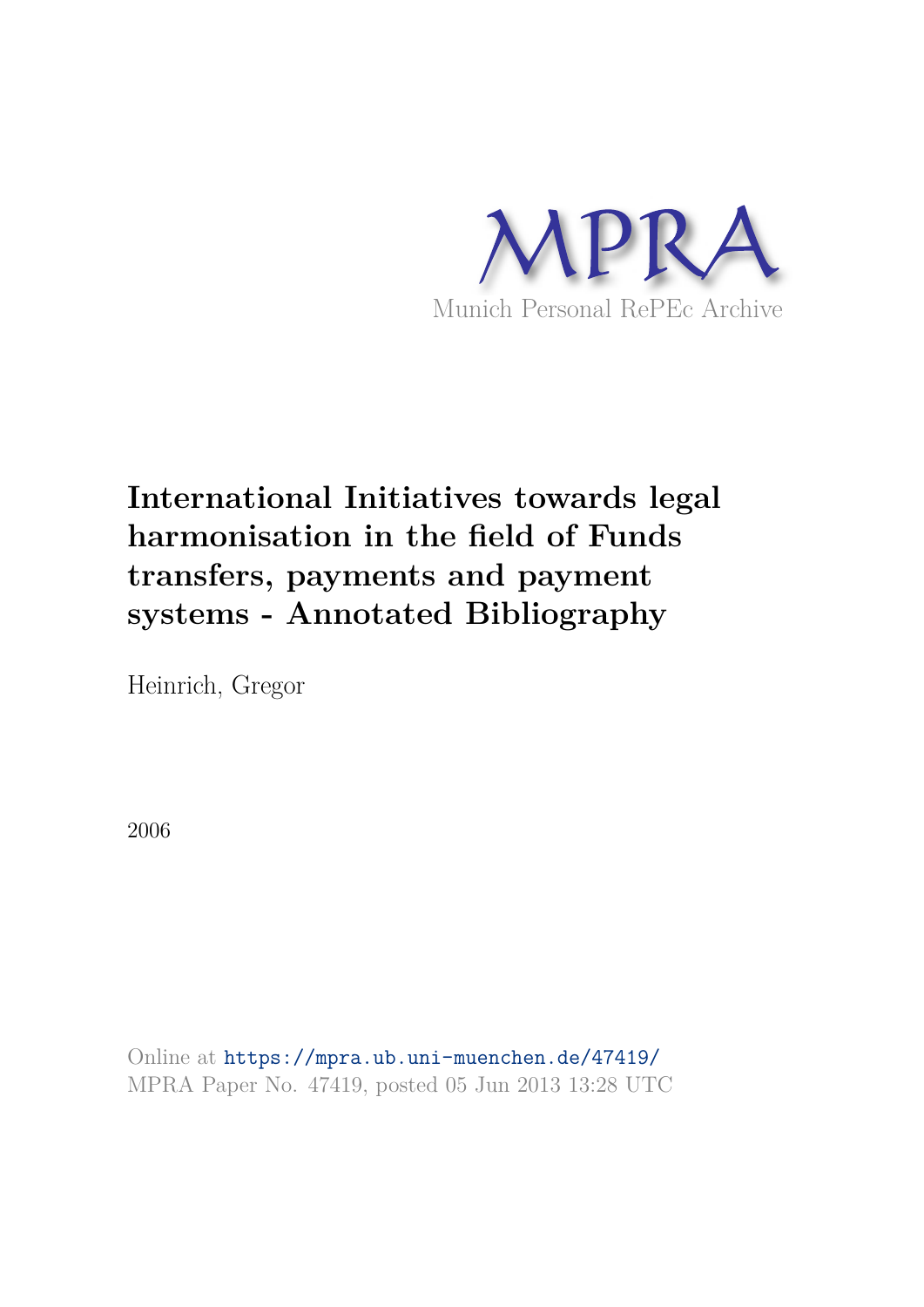Gregor C. Heinrich

# INTERNATIONAL INITIATIVES TOWARDS HARMONISATION

IN THE FIELD OF

# **FUNDS TRANSFERS, PAYMENTS, PAYMENT SYSTEMS, and SECURITIES SETTLEMENTS**

**Annotated Bibliography** 

v. 06.11.1

Basel, December 2001 [partially revised and updated to November 2006]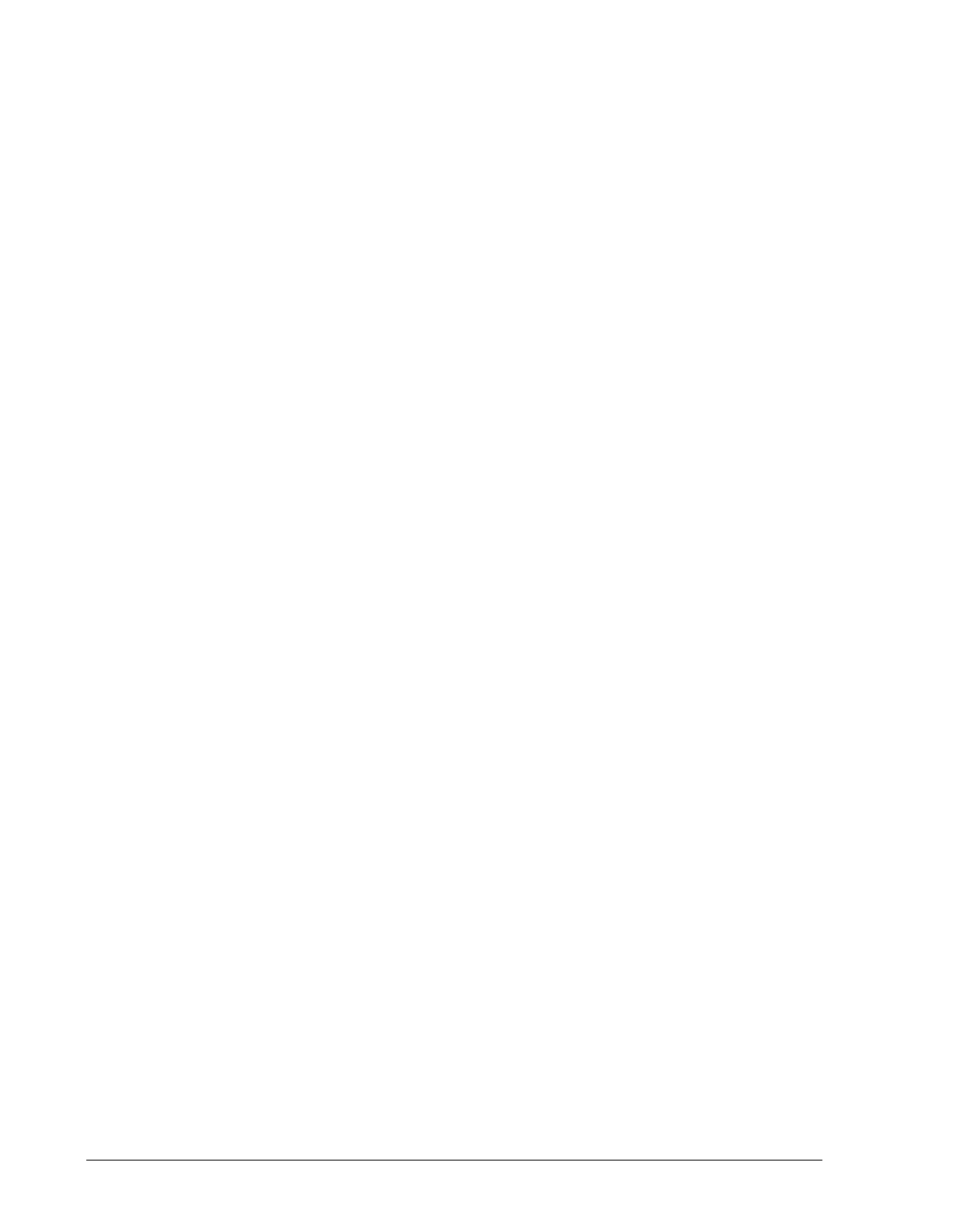© 1997-2006 by G. Heinrich, Basel - All rights reserved.

 Gregor C. Heinrich is Chief Representative, BIS Representative Office for the Americas, Mexico City. The paper was written mainly during his tenure as Head of the Secretariat to the Committee on Payment and Settlement Systems, Bank for International Settlements (BIS), Basel, Switzerland (e-mail: gregor.c.heinrich@bis.org, private home-page at http://www.geocities.com/gregor\_heinrich).

 Constructive advice in preparing this paper was offered by *Prof Dr M. Giovanoli*, former General Counsel of the BIS; *Agnes Villaudy*, documentalist of the BIS Legal Service, assisted in finding valuable bibliographical references. Credit is due to *Mark Milford* for valuable comments on the drafting.

Electronic or hard-copy reproductions or translations of this article require the approval of the author. Last complete update of this text: December 2001 (and later partial revisions up to March 2006; online version available via http://www.bis.org/forum/amresearch.htm; an earlier version is available from the websites of the World Bank and the World Bank/CEMLA Western Hemisphere Initiative. The latest hardcopy publication of the paper is an article last published by the author in Hadding/Schneider (eds.), *Transboundary Payment Transactions in the European Single Market/Grenzüberschreitender Zahlungsverkehr im Europäischen Binnenmarkt*, Köln : Bundesanzeiger, 1997, p.193-247.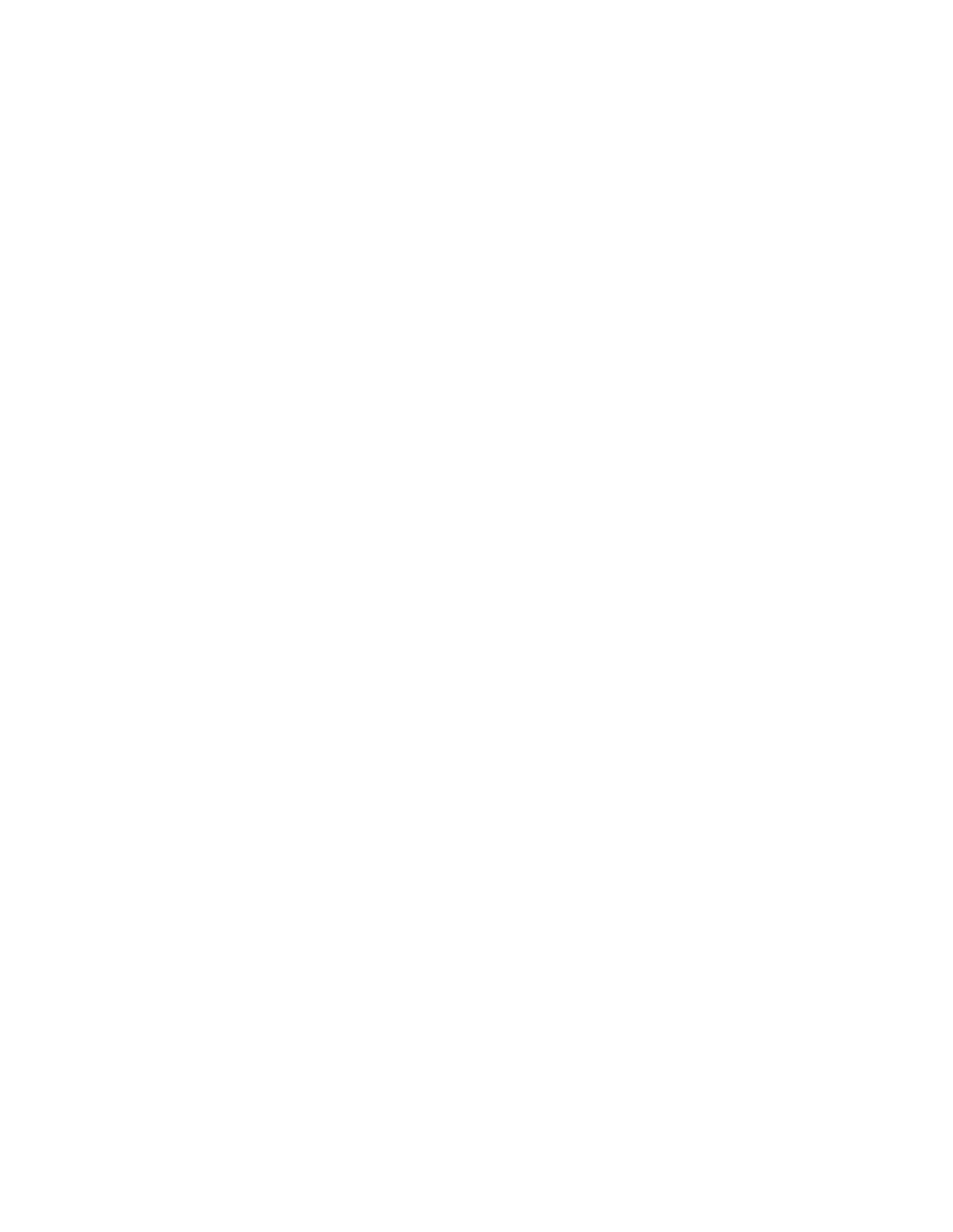# **GENERAL TABLE OF CONTENTS**

|                             | A. INTRODUCTION         |                                                                |    |
|-----------------------------|-------------------------|----------------------------------------------------------------|----|
|                             |                         | 1. The Issue: The need for harmonisation                       | 1  |
|                             |                         | 2. Harmonisation of rules and minimum standards.               | 3  |
|                             | 3. Private institutions |                                                                | 4  |
|                             |                         | 4. International organisations / institutions                  | 7  |
|                             |                         | 5. Major legal initiatives in the field of payments            | 13 |
| В.                          |                         | <b>INTERNATIONAL INITIATIVES</b>                               | 16 |
|                             |                         | SECTION I: PLACE OF PAYMENT / TIME OF PAYMENT / TIME LIMITS    | 16 |
|                             |                         | SECTION II: FOREIGN MONEY LIABILITIES                          | 21 |
|                             |                         | <b>SECTION III: FUNDS TRANSFER / PAYMENTS - General Issues</b> | 22 |
|                             |                         | SECTION IV: PAYMENT SYSTEMS / CLEARING / NETTING / RTGS        | 36 |
|                             |                         | <b>IV - A - PAYMENT SYSTEMS</b>                                | 36 |
|                             |                         | <b>IV - B - PAYMENT SYSTEMS OVERSIGHT</b>                      | 49 |
|                             |                         | <b>IV - C - SECURITIES AND DERIVATIVES SETTLEMENT</b>          | 51 |
|                             |                         | SECTION V: ELECTRONIC MONEY / ELECTRONIC COMMERCE /            |    |
|                             |                         | <b>ELECTRONIC DATA INTERCHANGE (EDI)</b>                       | 55 |
|                             |                         | <b>SECTION VI: COLLECTIONS</b>                                 | 65 |
|                             |                         | <b>SECTION VII: BANKRUPTCY / INSOLVENCY</b>                    | 66 |
|                             |                         | <b>SECTION VIII: PRIVATE INTERNATIONAL LAW</b>                 | 72 |
| <b>GLOSSARY OF JOURNALS</b> |                         |                                                                | 76 |
| <b>INDEX</b>                |                         |                                                                | 81 |
|                             |                         |                                                                |    |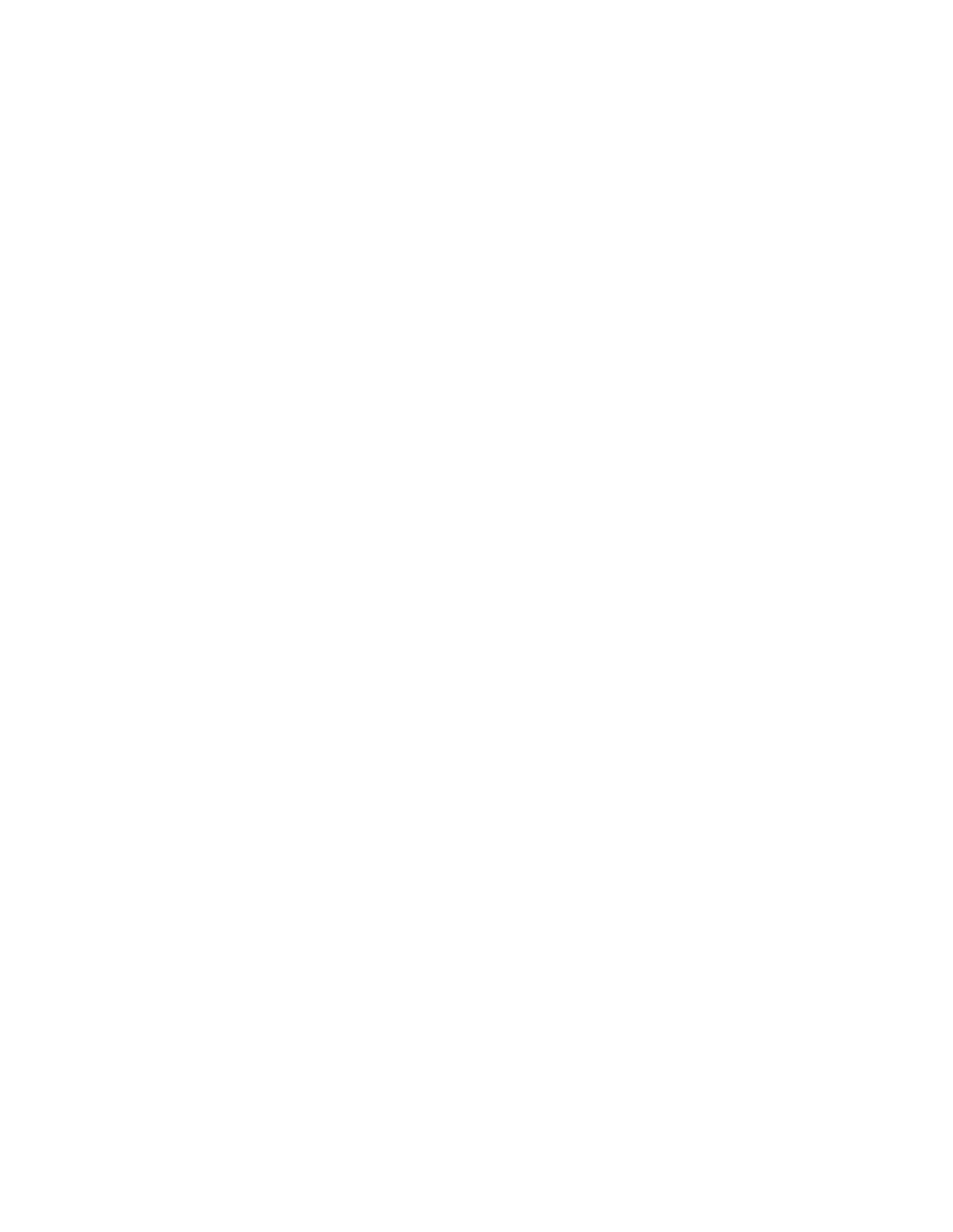This main sections of this annotated bibliography were prepared by the author between 1998 and 2002. The revisions undertaken until January 2006 are selective and do not claim to be complete. The paper has no official character and merely reflects the views of the author.

 Its purpose is to foster awareness of efforts of international harmonisation in areas that are of interest to central banks, commercial banks and researchers, with a particular emphasis on issues relating to payments and payment systems. The elaboration of this publication is an ongoing project, and any suggestion with regard to additional initiatives or bibliographic references that may be included in future updated publications is appreciated.<sup>1</sup>

# **A. INTRODUCTION**

# **1. The Issue : The need for harmonisation**

 It is not without reason that the new "Core principles for systemically important payment systems", published by the Committee on Payment and Settlement Systems (CPSS) under the auspices of the Bank for International Settlements (BIS), have been identified by the Financial Stability Forum (FSF) as being one of twelve "key" international standards to strengthen financial stability worldwide.<sup>2</sup> Payment systems that ensure timely, efficient, safe and final payment for its participants are of essence to a well functioning economy. In particular those systems identified as "systemically important" need to fulfil these standards, in order to prevent the transmission of problems pertaining to any one participant in the system to other participants and in order to reduce the likelihood of such systems to transmit domestic financial shocks to financial markets.

 Settlement risk - meaning all the risks that can arise when settling transactions and making payments - is a major concern for central banks. The most obvious way to tackle settlement risk is to improve the market infrastructure used to settle transactions. In recent years, there have been significant improvements in many countries, including the introduction of RTGS systems for payments and delivery-versus-payment arrangements for settling securities.

 It thus appears natural that the growing interest in the "know how" of developing systems that will allow market participants (banks, systems providers, central banks) to better manage risks resulted in the CPSS elaborating "General guidance for payment system development".<sup>3</sup>

 Securities settlement systems, too, have become a critical component of the infrastructure of global financial markets, and for which the CPSS/IOSCO Recommendations for Securities Settlement Systems have produced, in 2001, a set of universal minimum standards. In recent years, trading and settlement volumes have soared, as securities markets have become an increasingly important channel for intermediating flows of funds between borrowers and lenders. Volumes of cross-border trades and settlements have grown especially rapidly, reflecting the increasing integration of global markets. In the second half of the 1990s, central banks, too, started to devote more attention to the consequences of this increase in securities trading. They have an interest in ensuring the smooth

l

<sup>1</sup> Please send suggestions for reference in this bibliography, together with a copy of the publication (in English, German, French, Italian, Spanish or Portuguese) to Gregor C. Heinrich, Chief Representative, BIS Representative Office for the Americas, Bank for International Settlements (BIS), 4002 Basel, Switzerland. Tel. (+52-55) 91380290; Fax: (+52-55) 91380299; e-mail: gregor.c.heinrich@bis.org.

<sup>2</sup> http://www.bis.org and http://www.fsforum.org

<sup>3</sup> Published January 2006, http://www.bis.org/publ/cpss70.htm.; *infra*, p. 45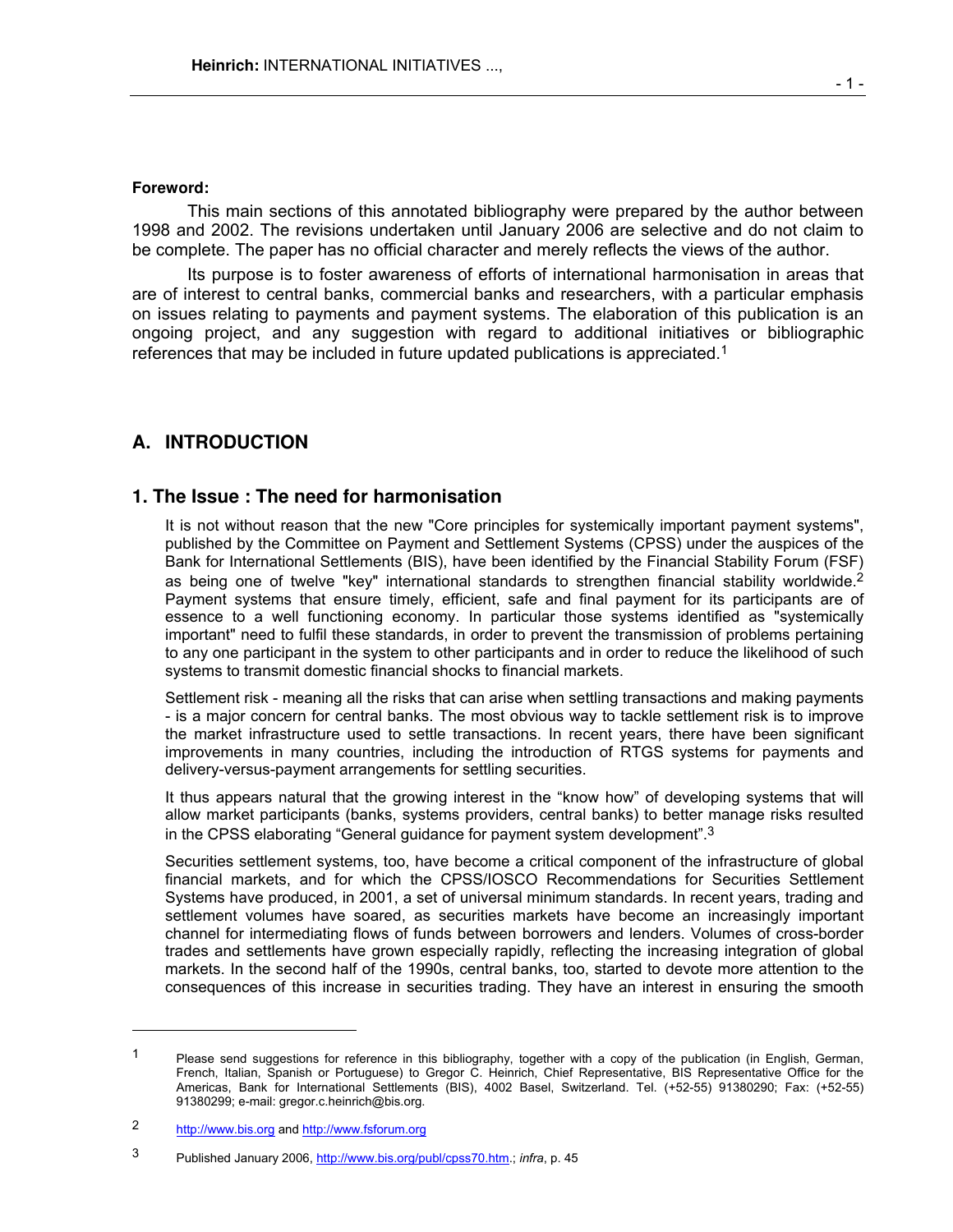functioning of securities clearing and settlement because of the potential impact a major disruption may have on two of their key responsibilities: the smooth implementation of monetary policy and the smooth functioning of payment systems. It thus comes as no surprise that the CPSS/IOSCO Recommendations for Securities Settlements are now also one of the "key international standards" identified by the FSF and used by the IMF and the World Bank in their joint "Financial Sector Assessment Programme".<sup>4</sup>

 Hand-in-hand with this development, recent years have seen substantial growth and development of cross-border banking activities in general. On the one hand, banks are increasingly seeking to establish subsidiaries, or at least branches, in countries other than their own. On the other hand, the commercial activities of banks have expanded tremendously.5 These developments have resulted in greater uncertainty as regards the applicable rules or standards, and they have also contributed to a greater awareness of risk. Even though there is a clear trend towards a "globalisation" of markets and commerce, there is a real lack in harmony of the applicable rules in different jurisdictions (i.e. fragmentation of legal rules).

 As regards contract law, a multitude of legal rules are potentially applicable to any international commercial transaction. With regard to public law, it is not always clear which supervisory authority is primarily responsible for overseeing each individual bank or any banking (or payment) system as a whole, or for determining where responsibility for effecting settlements in domestic currency lies, or for ensuring cooperation among all relevant supervisory authorities, if there are more than one.<sup>6</sup>

 The increase in cross-border banking activities is evident in particular with regard to payments and funds transfers. This growth has occurred in terms of both the total number of individual payments as well as of the total amounts "involved in payments.

For instance:

-

- a. S.W.I.F.T. was considered very successful in 1978 when it linked about 500 banks in 16 countries and had achieved an annual traffic volume of almost 25 million financial messages. Today S.W.I.F.T. handles the same number of messages in a few weeks, and its users (who now exceed 7800 financial institutions in number) are located in roughly 200 countries; averge daily traffic in 2005 was almost 10 million messages<sup>7</sup>.
- b. Within the European Union (EU) the volume of cross-border payments is bound to increase as the internal market establishes itself and develops towards full economic and monetary union<sup>8</sup>. The European Central Bank is promoting the "Single euro payments area" (SEPA), a euro-area wide integrated infrastructure, and as regards retail payments, the Eurosystem has urged the providers of payment services to develop an infrastructure that allows payments from one EU country to another to be made as fast and cheaply as within any given national/domestic framework.<sup>9</sup>

<sup>&</sup>lt;sup>4</sup> On the Hague Conference Convention that would increase legal certainty on the law applicable to securutes held with intermediaries, see *inra, p. 72.*

 $5$  For a quantitavie overiew of the use of payment instruments and payment systems in various countries, see the regular statistical updates elaboratd by the Committee on Payment and Settlement Systems (CPSS); for the latest international financial staticics, see the respective statistical reports, all available on the BIS website.

<sup>6</sup> See the "Lamfalussy Report" (to which reference is made *infra* in Section IV, 6 below), at paragraphs (Part A) 3.7 to 3.10 and (Part D) 1.1 to 5.1.

<sup>7</sup> S.W.I.F.T. – http://www.swift.com. As a systems operator for the private ECU Clearing and Settlement System, S.W.I.F.T. started in 1986 with 7 clearing banks and about 1700 daily transactions (average), and terminated these services in December 1998 with 62 clearing banks and on average 7308 daily transactions (Information provided by the BIS as – former - Agent for the Private ECU Clearing and Settlement System, 4th January 1999).

<sup>8</sup> In March 1992 the volume of retail payments below ECU 2,500 was estimated at 200 million transactions: "Payment systems in Europe", opening address by Commissioner **D'ARCHIRAFI** at the European Finance Convention, 3rd December 1993. In the EU the Commission typically focuses on retail payments, whereas work on large-value payment systems has been undertaken by central banks; see *infra*, Sections B.III and B.IV.

<sup>9</sup> An overview of SEPA and related background information is at www.ecb.int.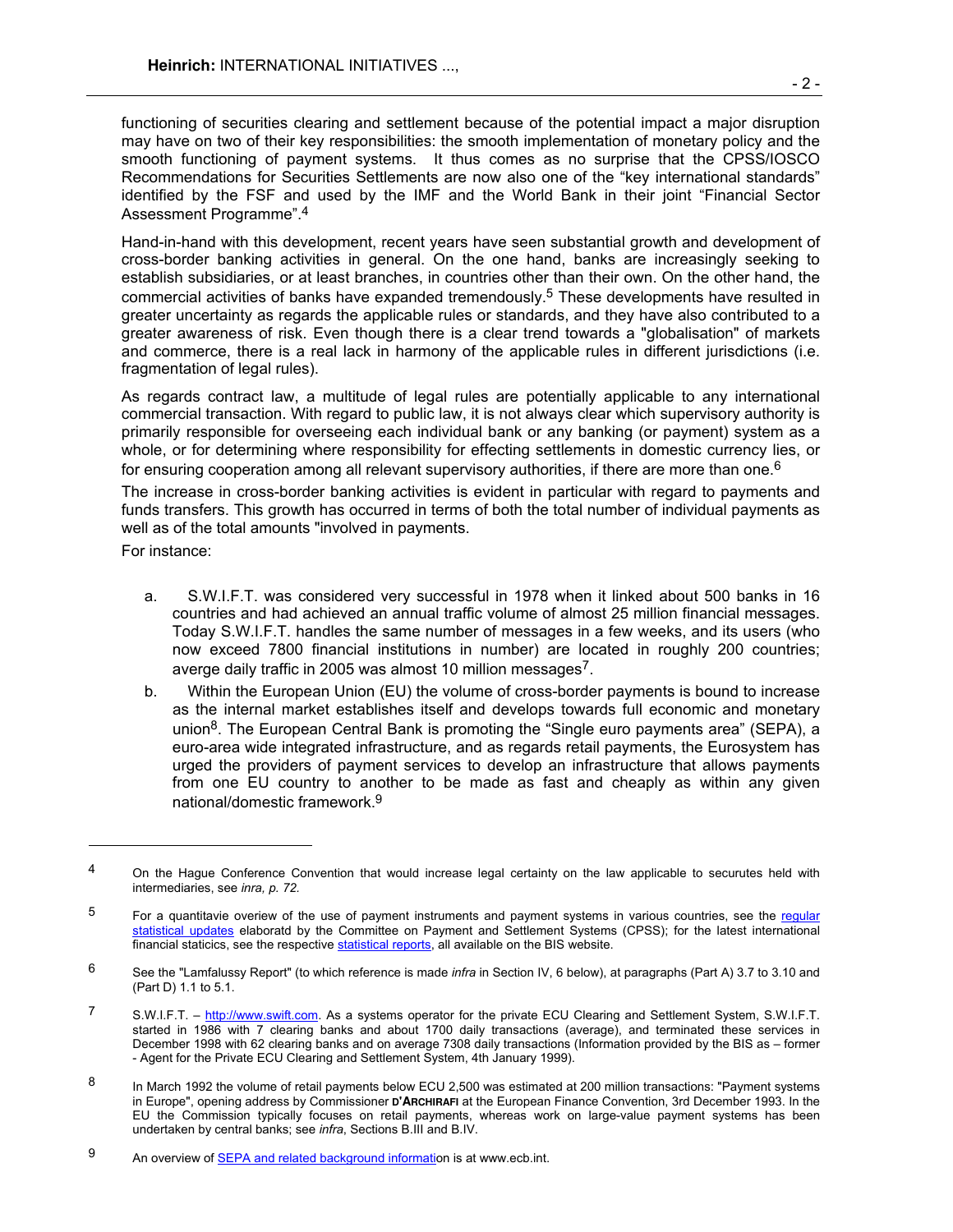- c. By now, it is estimated that in the G10 countries alone the turnover of the main payment systems is the equivalent of about US\$ 6 trillion each day.<sup>10</sup> Many of these payments are for the settlement of financial market transactions between the banks themselves, such as interbank loans or foreign exchange deals; other payments are made by banks on behalf of their customers. In either case, the payment systems are essential to the smooth functioning of financial markets and the economy as a whole.
- d. CHIPS, the New York Clearing House's net settlement system, and, besides the European Central Bank's TARGET system, the system with the largest turnover, is a good example for the volumes settled in one single system, and for its cross-border impact: 75 Financial institutions from 25 countries create an average daily volume of 239000 payments valued a total of US\$1.2 trillion; its peak day, so far, was 28 November 1997, when 457012 payments were settled, with a total value of US\$ 2.236 trillion.<sup>11</sup>

Transnational payments within TARGET reached a daily average of 350 billion euro in July 1999.

 An increase in the volume of payments and securities trades and settlements brings with it an increase in risk. This applies not only at the consumer level, where, *inter alia*, the lack of transparency in conditions and techniques, the quality of performance of funds transfers and "doublecharging" by intermediary and beneficiary banks appear to be an ongoing issue.

 It will be many years before the entire infrastructure has been upgraded to the necessary standards. Moreover, system reforms are only part of the story: typically, improved systems can improve most principal risk but leave at least some liquidity risk. These residual risks may be significant for individual institutions and, in some cases, for the system as a whole. Central banks will thus continue to have a key role in overseeing the soundness of payment and settlement systems.<sup>12</sup> Also, as infrastructure improvements are made, it becomes increasingly clear that payment system oversight needs to be accompanied by a better management of settlement risk by individual banks. Finally, the overall framework by which and in which payments are made should enhance the predictability of a transaction on the basis of a sound legal - not necessarily statutory - framework.

 Self-regulation would theoretically be an ideal solution for eradicating problems encountered in funds transfers. However, whenever a transaction is connected to more than one jurisdiction, additional uncertainties may exist as to specifically which rules may be applicable.

# **2. Harmonisation of rules and minimum standards.**

 As regards laws and regulations, one way of solving potential conflicts is to harmonise applicable rules.13 Harmonisation reduces the necessity to resort to domestic rules of private international law. At the same time, harmonisation of rules reduces the risk that an issue be treated or resolved differently in other jurisdictions, thus also curtailing "forum shopping". As regards technical standards, harmonisation will facilitate day-to-day operations and in particular cross-system and cross-border communications.

Harmonisation can be accomplished on several levels of rules:

• Harmonisation of private contractual rules. By choosing a common set of contractual clauses, partners to a contract can reduce risks arising from misunderstanding of terms

l

<sup>10</sup> **BANK FOR INTERNATIONAL SETTLEMENTS,** *Statistics on Payment Systems in the Group of Ten Countries* (Figures for 1998), Basel, 2000.

<sup>11</sup> **NELSON**, "Proposed changes to CHIPS", *Int'l PaySys,* London : ibc, 1999.

<sup>12</sup> This is confirmed by the "Core Principles for Systemically Important Payment Systems", *infra* p. 44, as well the recent CPSS Report on Payment System Oversight.

<sup>13</sup> For an in-depth analysis, see **DAVID**, "The international unification of private law", in *International Encyclopedia of Comparative Law, Vol. II: The Legal Systems of the World - Their Comparison and Unification;* Ch. 5 (1971*)*, Tübingen/Paris/New York.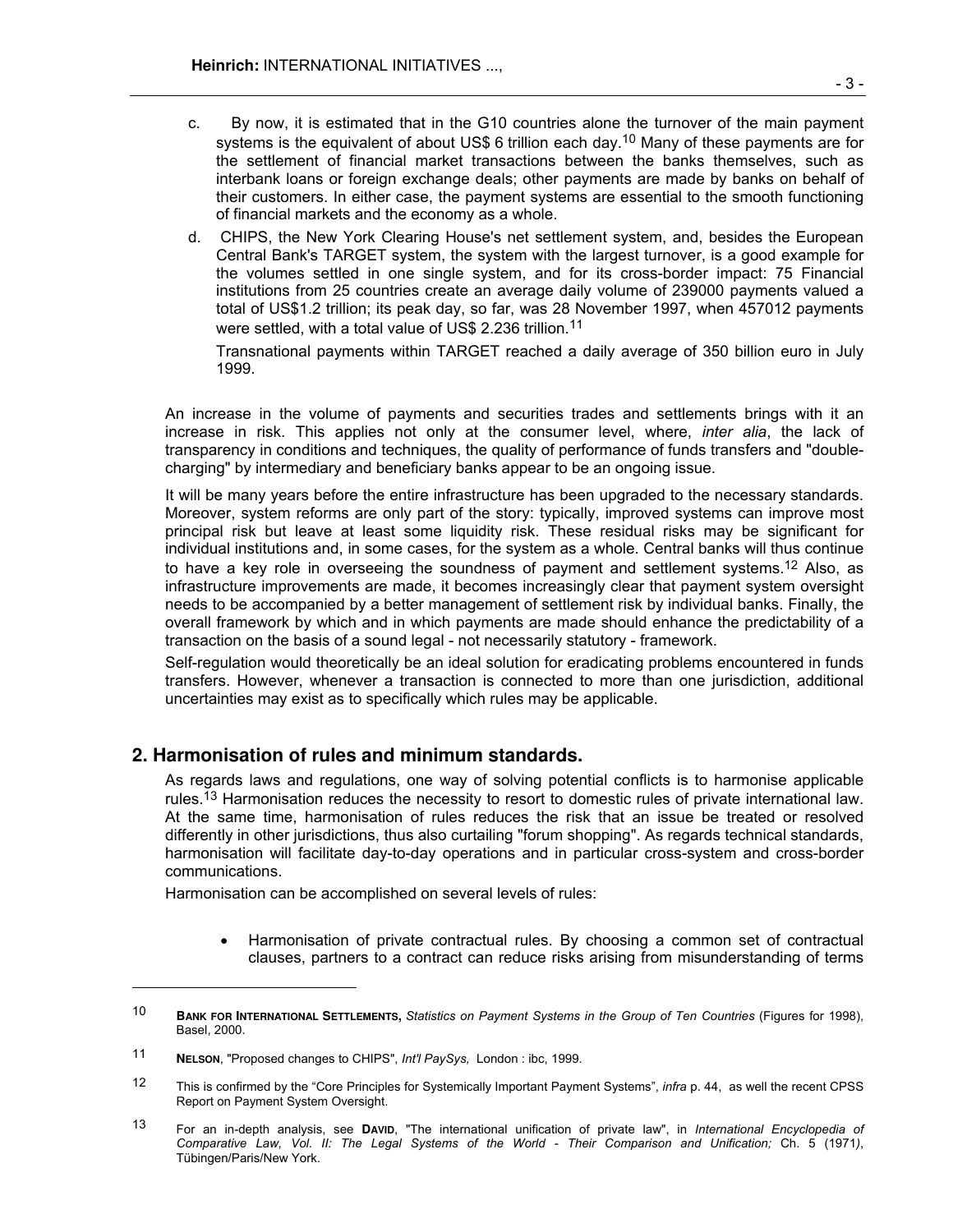by applying common principles. Such harmonisation is common in specific areas of commercial law. Harmonised contractual rules are developed both on a national level as well as on an international level, usually by various sorts of trade organisations. Such organisations can represent either specific market participants or represent the interests of commerce more generally.

- Harmonisation of statutory rules. Such harmonisation is usually achieved through international conventions by which States agree to introduce specific rules into their national legislation. However, since many international conventions are never fully applied, harmonisation is also sought by means of so-called "model rules" or "model statutory provisions" which are suggested to national legislators for adoption.
- Finally, harmonisation, and use of, technical standards may contribute to increasing the ease of communication and reducing conflicts even in those instances where there may otherwise be a conflict of laws. Standardisation of formats is also a prerequisite for interoperability of systems, and essential to any genuine "straight-through-processing" (STP).

 International conventions and model rules were formerly prepared by specific conferences that convened for the purpose.14 Now, however, the main harmonising work is performed through permanent bodies or international organisations that are entrusted with the task.

 Often, the result of this work are not "conventions" in the strict sense used in public international law, but agreed market practices, minimum standards, or core principles. While these texts do not have the power of law, the process that leads to a high-level international consensus among the representatives should result in agreed standards that ideally by the sheer power of conviction result in a "buy-in" from a wide range of countries and institutions. Furthermore, inclusion of at least key standards<sup>15</sup> in financial stability assessments performed jointly by the IMF and the World Bank on request of a country, as well as voluntary publications of the country's "Report on Standards and Codes" (ROSC),<sup>16</sup> should create a certain dynamics in favour of reform, where needed; selfassessments and discussions at national level on the adequeacy of existing laws, regulations and procedures should will be a natural first step, and ongoing process, with a view to making a country's, or region's, framework better prepared to face the challenges of a globalised world.

 Some of the more important internationally active private as well as public institutions are listed below. Their efforts with regard to achieving harmonisation are listed *infra*, in Section B., as they might, for instance, have an impact on rules governing payments, payment systems and related fields of law, such as, increasingly, insolvency regulation and private international law.

 At the same time, initiatives taken at an international level may serve as model or as "check list" for national rule-makers when addressing issues relating to payments and payment systems.

# **3. Private institutions**

l

#### **a) International Chamber of Commerce**

 The International Chamber of Commerce (ICC) was founded in Atlantic City in 1919; its headquarters (ICC Secretariat) are based in Paris. It is a non-governmental organisation of thousands of companies and business organisations in more than 130 countries; ICC national committees present

<sup>14</sup> E.g. the Latin American conference which prepared the "Codigo Bustamante" of 1928 on Private International Law [see **SAMTLEBEN**, *Derecho internacional privado en america latina* - *Teoria y practica del codigo Bustamante Vol. 1 Parte general*, Buenos Aires : Ed. Depalma, 1983; **Idem**, I*nternationales Privatrecht in Lateinamerika - Der Codigo Bustamante in Theorie und Praxis, Bd. 1, Allgemeiner Teil,* Tübingen : J.C.B. Mohr (Paul Siebeck), 1979] or the Geneva Conventions of 1930/1931 (Cheques and Bills of Exchange)..

<sup>15</sup> See in particular the "Compendium of standards" published by the Financial Stability Forum, http://www.fsforum.org.

<sup>16</sup> A complete list of available ROSC is at http://www.worldbank.org/ifa/rosc.html; the list of published FSAP reports is at http://www.imf.org/external/np/fsap/fsap.asp.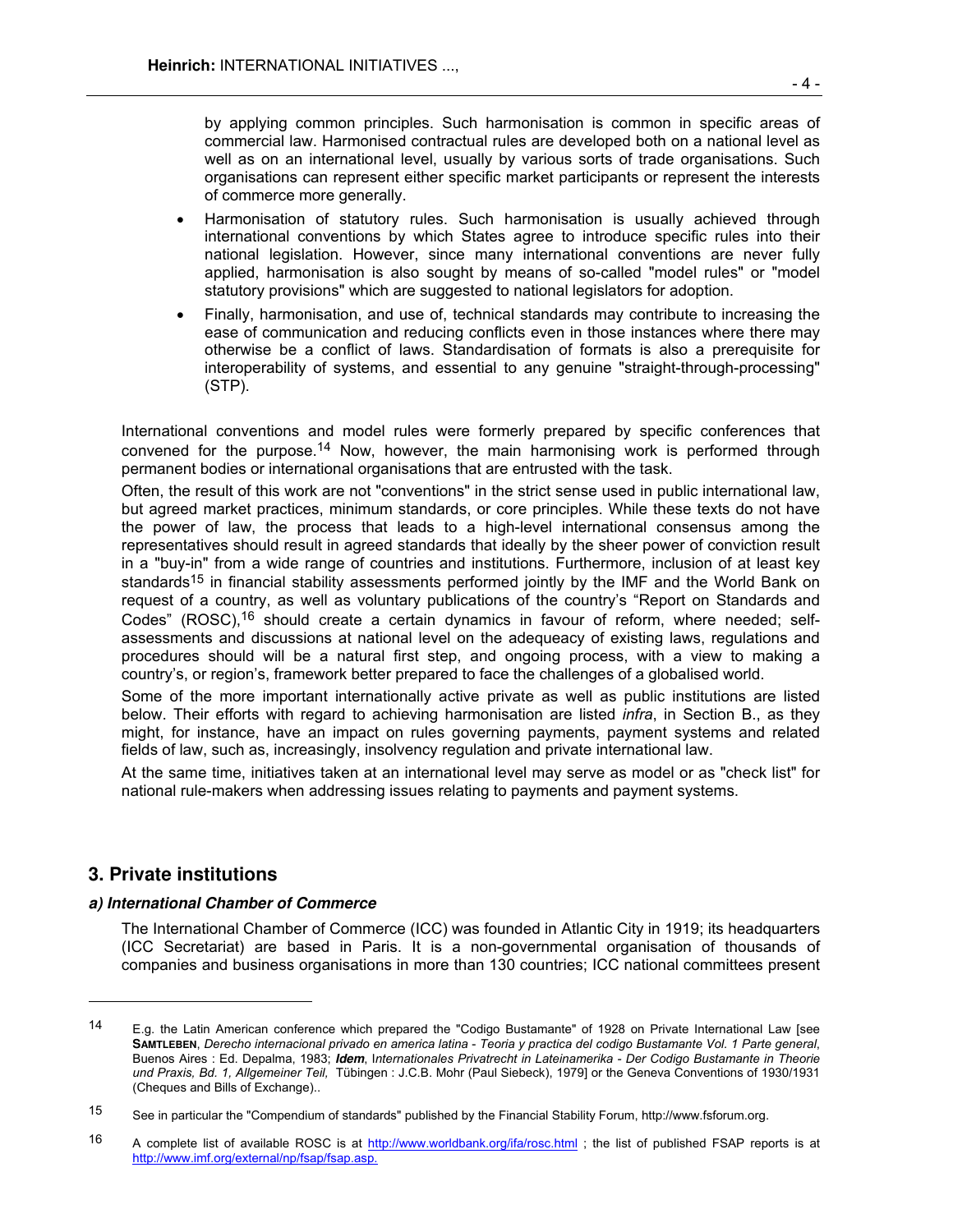ICC views to the respective governments and name permanent delegates to the ICC Council. The Council approves the work of the more than 20 ICC commissions.17 One of its main objectives is to harmonise trade practices<sup>18</sup> and to promote trade, investment and the free market; it also draws up voluntary codes, which set ethical standards and offers a number of practical services to businesses.<sup>19</sup>In the international financial services sector, the ICC Commission on Financial Services aims to monitor, report on and make policy recommendations, especially as regards deposit banking and investment banking, and their implications for businesses; a Working Party within this Commission is in particular concerned with international aspects of payment systems.

## **b) International Law Association (ILA) – Monetary Committee (MOCOMILA)**

The MOCOMILA regularly discusses matters regarding international monetary systems<sup>20</sup> and has also studied certain topics regarding payments, in particular the discharge of "underlying obligations" (*Infra,* Section III), and, most recently, legal issues relating to "electronic money".

 The International Law Association (ILA) is a private organisation whose objects are "the study, elucidation and advancement of international law, public and private, the study of comparative law, the making of proposals for the solution of conflicts of law, and for the unification of law, and for the furthering of international goodwill and understanding".21 The ILA was founded in Brussels (under the original name Association for the Reform and Codification of the Law of Nations) at a conference held in 1873. The ILA has its headquarters in London. Its academic work is performed by international committees on particular topics. Committee reports may take the form of a restatement of law, a draft treaty or convention, a review of recent developments of current law and practice, the elaboration of rules or principles of international law, etc.<sup>22</sup>

## *(c)* **S.W.I.F.T.**

l

 The "Society for Worldwide Interbank Financial Telecommunications" is a commercial organisation established for the benefit of banks and financial institutions throughout the world.<sup>23</sup> It operates a network of communications allowing for transmission of financial messages (in a specific S.W.I.F.T. standard). It is neither a bank, nor a payment system, but a message carrier. The system can be used by banks and other financial institutions for money transfers, for opening letters of credit, netting operations and the exchange of general, "free format" messages.

23 http://www.swift.com.

<sup>17</sup> ICC Factsheet, 1993. See also **STÖDTER**, "International Chamber of Commerce", in: *Encyclopedia of Puiblic International Law (Berhardt, ed.)*, Vol.II, Amsterdam/Lausanne, etc. : North-Holland, 1995, p.1066-1069. A WWW "home page" of the ICC is to be found at http://www1.usa1.com/~ibnet/icchp.html*.*

<sup>18</sup> Most widely known are the ICC Rules on Documentary Credits, and "Incoterms" - international commercial terms defined by the ICC and applied by importers and exporters of goods worldwide. In this connection, see for instance a recent official commentary by the ICC on its *ICC Uniform Rules for Bank-to-Bank Reimbursements under Documentary Credits* (URR 525), Paris : ICC, December 1995. The ICC also publishes texts by individual authors of general relevance to international commerce, for instance **DOUCH**, *Managing foreign exchange risks*, Paris : ICC, 1996.

<sup>19</sup> E.g.. Institute for International Business Law (research and training), ICC International Court of Arbitration.

<sup>20</sup> **GIOVANOLI,** "Fifty years of contributions on international monetary law", in: *International Monetary Law – Issues for the New Millennium*, London : Oxford Univ. Press, 2000, "Le Comité de droit monétaire de l'International Law Association", in: *International Law and Economic Order - Essays in honour of F.A. Mann* (70th birthday), München : Beck, 1977, p. 719-730. The Chairman of the MOCOMILA is currently *William Blair* QC, who succeeded *Prof. M. Giovanoli*, former General Counsel of the BIS, in 2005.

<sup>21</sup> Article 2 of its Constitution; see **STÖDTER**, "International Law Association", in: *Encyclopedia of Public International Law (Berhardt, ed.)*, Vol.II, Amsterdam/Lausanne, etc. : North-Holland, 1995, p.1207-1208. On the history and work of the Association: **INTERNATIONAL LAW ASSOCIATION**, *Report of the sixty-sixth Conference, Buenos Aires, Argentina*, London/Buenos Aires *1994,* p. 46-59 (ILA Constitution, Standing Orders, and Procedures Establishing International Committees: p, 60-67); **CRAWFORD, J**. "The International Law Association from 1873 to the present", *ULR/RDU* 2(1997)68- 87.

<sup>22</sup> Among the draft conventions are those on International Commercial Arbitration (1950) and Recognition and Enforcement of Foreign Money Judgments (1964); the recent *UNIDROIT Principles of International Commercial Contracts* (1994) have meet wide interest and served as a source of inspiration in some of the more recent Civil Code codifications (Netherlands, Russia, Québec).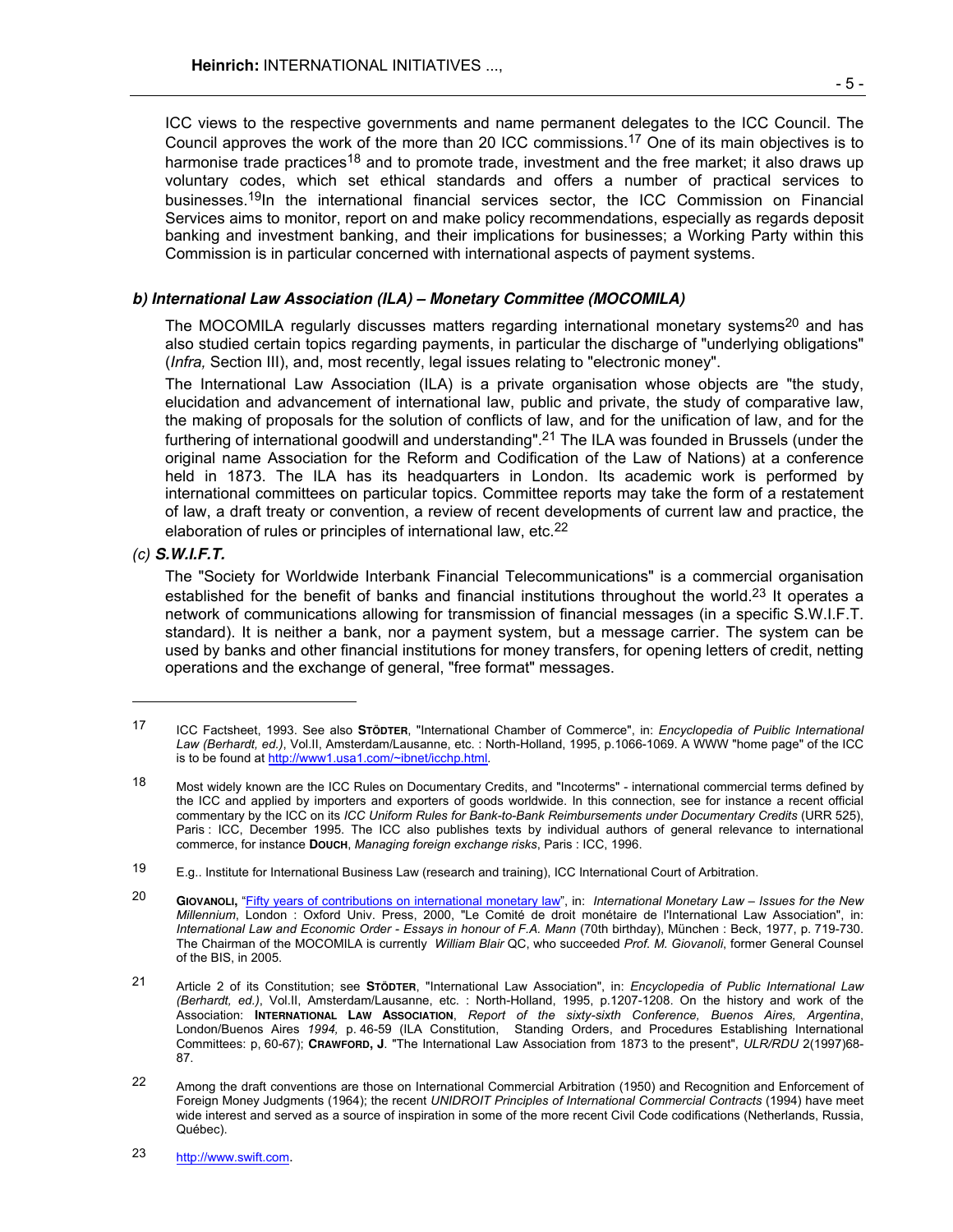S.W.I.F.T. was founded in 1973 by a group of banks from some fifteen countries. It is a "société coopérative", co-operative company, incorporated in Belgium, therefore governed by Belgian law. Its seat is in La Hulpe, which is near Brussels. In 2005, S.W.I.F.T. had more than 7800 users (in 1995, 5000), mostly banks. It operates in around 200 countries.

 S.W.I.F.T has not limited its activity to payments. It has expanded it to Forex and money markets, to securities and trade finance. Relations between S.W.I.F.T and S.W.I.F.T users are governed by contractual agreements, as laid out *inter alia* in the General Terms and Conditions and the Users' Handbook. These contractual documents stipulate binding rules concerning allocation of duties, responsibilities in case of non-execution or mis-execution of messages, limitations of liability (maximum ceilings, flow limits), SWIFT rules are incorporated into the correspondent banking contractual relationships. SWIFT rules implicitly require an adequate technology both from user banks and from telecommunication infrastructures.

 S.W.I.F.T. is not directly active in legal harmonisation. However, since all participants in the system need to adhere to the rules contained in the Users' Handbook, the impact of S.W.I.F.T. on the banking industry with regard to standardised rules and procedures cannot be underestimated.

#### **c) Other organisations**

 Private international organisations of specific market participants in the banking sector include, for instance, the International Swap Dealers Association (ISDA).

 A private initiative for the technical standardisation in the field of payment systems is the *European Committee for Banking Standards* (ECBS).24 The ECBS was established in December 1992 by the three European Credit Sector Associations; it develops technical solutions for the banking infrastructure, in specific payment systems, to support the European single market. It has "technical committees" (e.g. on plastic cards and related devices; on automated cross border payments, including file and message formats, technical access to domestic ACHs, regulatory reporting, crossborder direct debit, cross-border securities for collateral; on security, including digital signatures, biometrics, certification authorities, key escrow, etc.) and a "working group" on electronic banking. The ECBS Secretariat is located in Brussels.

 As a more recent organisation, *the International Organisation of Securities Commissions* (IOSCO), based in Madrid, currently groups securities market regulators from over 80 countries which have resolved to cooperate to promote high standards of regulation in order to maintain efficient and sound domestic and international securities markets.<sup>25</sup>

 The *Group of Thirty* (G30), established in 1978, is a private, non-profit, international body composed of senior representatives of the private and public sectors and academia, and is funded by contributions from private sources such as foundations, banks, central banks and non-bank corporations and individuals.<sup>26</sup> It aims to deepen understanding of international economic and financial issues, to explore the international repercussions of decisions taken in the public and private sectors, and to examine the choices available to market practitioners and policymakers. The members meet twice a year with special guests. The Group may also establish study groups or committees when it considers that its objectives would be furthered by more detailed work.

 In addition, specific *national organisations* have been active in harmonisation efforts. In particular, in countries such as the USA, with its multitude of State legislatures, trade organisations can play an important role; its initiatives may also have some influence at the international level.  $27$  Also, private

-

<sup>24</sup> http://www.ecbs.org.

<sup>25</sup> IOSCO has published a number of reports concerning securities settlement, including *Clearing and Settlement in Emerging Markets - a Blueprint* (1992) and *Cooperation between Market Authorities and Default Procedures* (1996). IOSCO's Web site is at http://www.iosco.org*.*

<sup>26</sup> http://www.group30.org/about.php. The G30 was based originally in New York and London and since 1992 exclusively in Washington, D.C. The G30 reach out to a wider audience by publishing papers. The first occasional papers were published in 1980.

<sup>27</sup> One example is the Council on International Banking (C.I.B.), possibly no longer in existence. In 1993, the C.I.B. trade association - consisting of three regional C.I.B.s – had more than 365 member institutions; see *infra* Section III.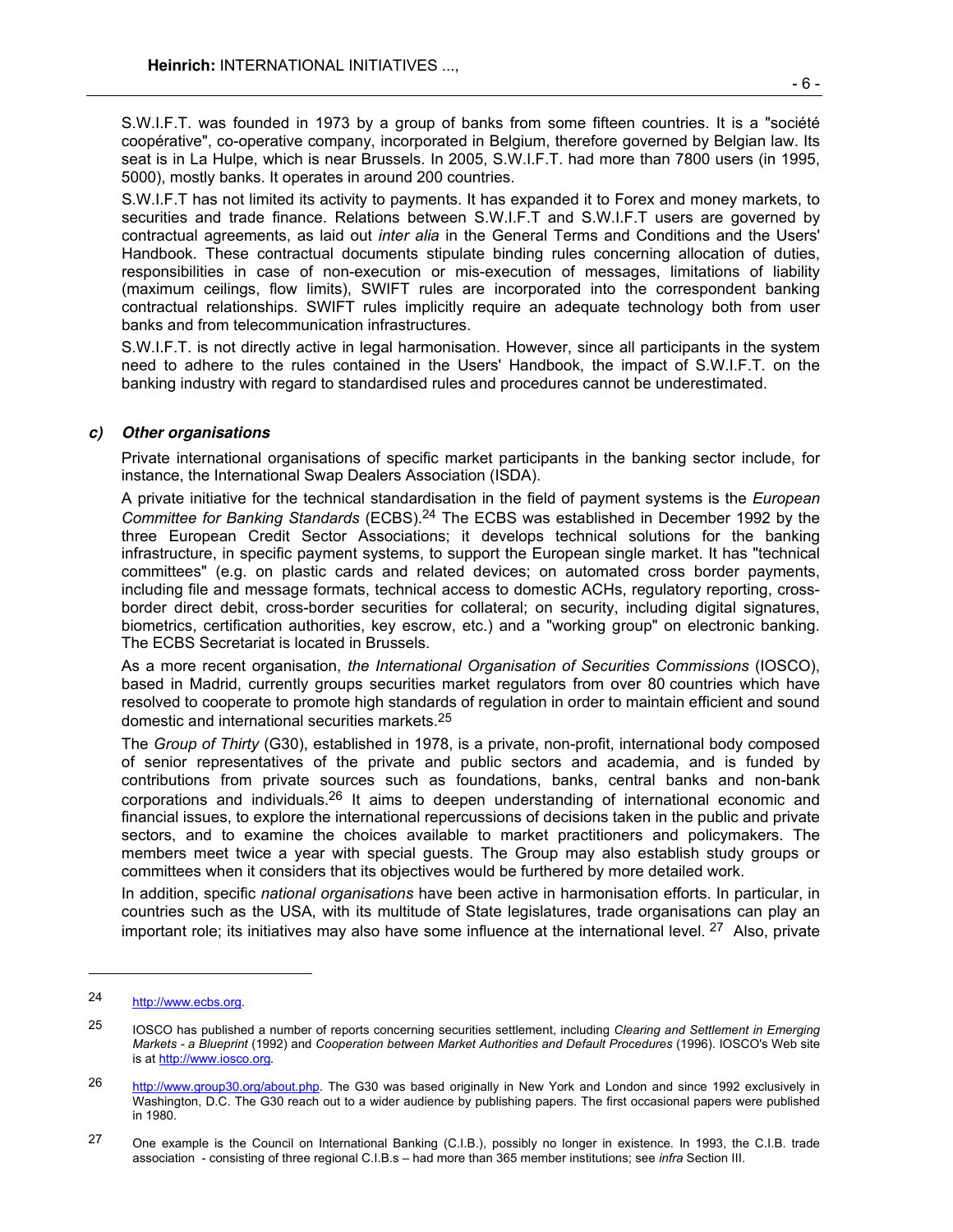or commercial national organisations from countries with different legal background have at times cooperated in order to elaborate uniform rules to be applied in an international context. Often such cooperation relates to standards, $^{28}$  but may also result in harmonised contractual agreements. $^{29}$ 

# **4. International organisations / institutions**

 A number of *international organisations or "international institutions"* are active in the field of harmonising legal rules.<sup>30</sup> In an overview published yearly by the United Nations Commission on International Trade Law (UNCITRAL), roughly 30 international institutions were listed as currently working on about 100 projects of aspects of harmonisation of trade law.<sup>31</sup> The best known institutions are (i) the Hague Conference on Private International Law, (ii) the United Nations, including UNCITRAL, (iii) the European Union, (iv) the Council of Europe and (v) UNIDROIT.

#### **(i) Hague Conference**

-

The Hague Conference on Private International Law<sup>32</sup> is an intergovernmental organisation with 64 member countries, <sup>33</sup> established over 100 years ago. Its purpose is "to work for the progressive unification of rules of private international law" (Statute, Article 1). The current Statute entered into force on 15th July 1955.<sup>34</sup>

 The Conference achieves its purposes by negotiating and preparing draft international treaties or conventions, for instance in the field of conflict of laws for contracts, jurisdiction and enforcement of foreign judgements, family law, etc.<sup>35</sup> As regards International and financial and commercial law, its recent work on securities is relevant for payment and settlement systems.

At present, 65 states from around the world are members.

- 33 http://www.hcch.net/index\_en.php?act=states.listing. The *NILR* regularly publishes information on the status of the Hague Conventions (signatures, accessions, ratifications, entry into force).
- <sup>34</sup> The first session of the Hague Conference was convened in 1893 by the Netherlands Government. The draft of the present Statute, that made the Conference a permanent intergovernmental organisation, was prepared at the 7th Session in 1951. See **HAGUE CONFERENCE,** *Information on the Hague Conference.....*, 15th June 1994; **VAN LOON**, "Hague Conference on Private International Law: Work in 1995", in: *Hague Yearbook of international law* No.8 - 1995 (1996)209-212. On the history of the Hague Conference, see **LIPSTEIN, "**One Hundred Years of Hague Conferences on Private International Law", *I.C.L.Q*. 42(1993)553-653; **VON OVERBECK**, "Les cent ans de la Conférence de La Haye de droit international privé", *SZIER/RSDIE*  3(1993)137-153; **Idem**, "La contribution de la Conférence de La Haye au développement du droit international privé", *RCDAI*  $(1992 - 11)9 - 98$ .
- 35 The Conventions prepared since 1951 appear in the *Collection of Conventions,* preliminary documents, minutes of discussions, etc. in the *Proceedings* edited after each Session. They are published by the Permanent Bureau of the Hague Conference on private international law, The Hague, the Netherlands.

<sup>28</sup> Such as in the field of EDI (see *infra*, section B.V).

 $29$  E.g. The ISDA standard contract forms for swap-arrangements, PSA-repurchase agreement forms or, most recently, the IFEMA - International Foreign Exchange Master Agreement, a cooperative effort by the British Bankers' Association (BBA) and the [US] Foreign Exchange Committee (FXC), finalised in 1993; for spot and forward foreign exchange transactions.

<sup>30</sup> Standardisation on a more technical level is above all promoted at the *International Organization for Standardization* (ISO). Founded in Geneva in 1947, its goals are to promote the development of standardisation and related activities in the world with a view to facilitating international exchange of goods and services and to developing cooperation in the sphere of intellectual, scientific, technological and economic activity

<sup>31</sup> **NELL**, (ed.), The *Solomon Brothers Directory of International Financial Institutions,* London. Central Banking Publications, 1996, provides a brief guide to those institutions that, i.a., coordinate policy and provide information and analysis. On international legal initiatives in general, see **BERAUDO**, "Activité des organisations internationales en matière de droit du commerce international", *D.P.C.I.* 20(1994)613-622; **UNIDROIT**, *Digest of Legal Activities of International Organisations and Other Institutions*, 9th ed., November 1990; **UNCITRAL**, "Current activities of international organizations related to the harmonization and unification of international trade law", Report of the Secretary-General, UN Doc. A/CN.9/324, 22nd March 1989 (published yearly in connection with UNCITRAL's annual sessions); **WHITE**, *International Agreements in the area of banking and finance: Accomplishments and outstanding issues*, (BIS Working Paper No. 38), Basel : BIS, October 1996.

<sup>32</sup> http://www.hcch.net/index\_en.php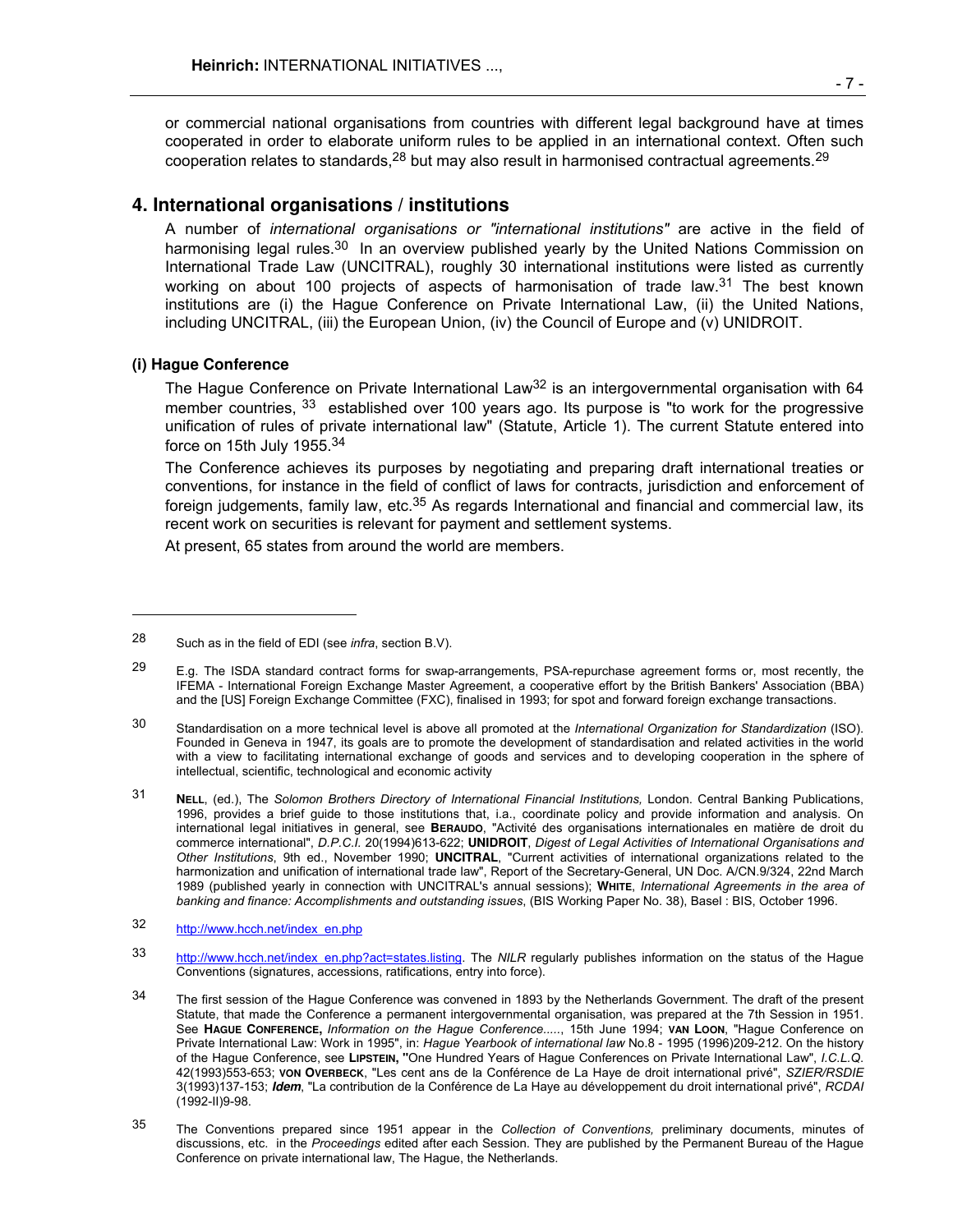#### **(ii) UNCITRAL**

 One of the most prominent bodies active in the field of the harmonisation of various aspects of commercial law is UNCITRAL, the United Nations Commission for International Trade Law, which is based in Vienna.<sup>36</sup>

 It was established by the General Assembly in 1966. It had been recognised that disparities in the national laws governing international trade created obstacles to the flow of trade. By establishing UNCITRAL, the UN pursues the goal of playing an active role in reducing or removing these obstacles to trade, and UNCITRAL is now the core legal body of the UN system in the field of international trade law.<sup>37</sup>

 UNCITRAL is made up of 36 member States elected by the General Assembly. As with all UN Commissions, not all UN member States are permanent members. Rather, the delegates come from the group of countries with a permanent seat on the Security Council plus countries from among other UN member states. Membership is structured so as to be representative of the world's various geographic regions and its principal economic and legal systems.

 In addition, a number of organisations may send observers to the sessions of UNCITRAL itself and of its "Working Groups". The Working Groups perform the substantive preparatory work on the current topics of discussion. Each working group typically holds one or two sessions a year, alternating between Vienna and New York.<sup>38</sup>

 UNCITRAL has consistently played an active and constructive role in the unification of international banking law.39 Its most important initiative in the field of payments is the Model Law on International Credit Transfers (see *infra*, Section B).

#### **(iii) European Union**

 The *European Union* (EU)40 as an international organisation with supra-national powers, is obviously constantly striving to harmonise rules within its member States, including in the field of banking, payments and related topics.<sup>41</sup>

l

 *EUROPA*, the WWW server offering information on the EU's goals and policies is located at: http://www.cec.lu/*.* On-line information on the EU and links to various EU-instutions are also to be found *inter alia* at: *http://www.chemie.fuberlin.de/adressen/eu.html.* 

 The *European Documentation Centre*, an information network comprising over 600 documentation centres, can be accessed at: *http://www.uni-mannheim.de/users/ddz/edz/eedz.html* or *http://europa.eu.int/en/comm/opoce/g-edc.html*.

<sup>36</sup> http://www.uncitral.org.

<sup>37</sup> The **United Nations** periodically publishes a *bibliography* on recent writings related to the work of UNCITRAL, not only on sale of goods but also on international arbitration and conciliation, transport, payments, and construction contracts; cf. A/CN.9/402 of 11.05.1994; in addition, abstracts of *case law* on UNCITRAL texts (CLOUT) are published on a regular basis: e.g. A/CN.9/SER.C/ABSTRACTS/8 of 21.12.1995 and CLOUT User Guide: A/CN.9/SER.C/GUIDE/1 of 19.05.1993. UNCITRAL's WWW homepage is located at: *http://www.un.or.at./uncitral/.* It provides electronic access to legal texts, Working Papers and CLOUT documents.

<sup>38</sup> See **ESTRELLA FARIA**, "The work of the United Nations Commission on International Trade Law (UNCITRAL) in 1996", *ULR/RDU* 1(1996)476-493; **BISCHOFF**, "Allgemeine Erfahrungen bei der Rechtsvereinheitlichung in der UNCITRAL", *SZIER* (1993)623-638.

<sup>39</sup> See **CHENG**, "UNCITRAL developments and banking operations", in: *International Banking Operations and Practices: Current Developments"* (ed. J. **Norton/Cheng/Fletcher**), London/Dordrecht/Boston : Graham & Trotman/Martinus Nijhoff, 1994, p. 261-281.

<sup>40</sup> As from entry into force of the "Treaty on European Union" [also known as the *Maastricht Treaty]* on 1st November 1993, the terms "European Community" (EC) or "European Economic Community" (EEC) [but not necessarily the institutions themselves] were replaced in general public usage by "European Union" (EU). Initiatives by EC institutions which were published before 1st November 1993 are mentioned under the respective old headings.

<sup>41</sup> See **SCHNEIDER**, "Harmonisierung des Bankrechts in der Europäischen Gemeinschaft: Notwendigkeit, Reichweite, System", in *Deutsches und europäisches Bank- und Börsenrecht, Bankrechtstag 1993* (ed. Hadding/Hopt/Schimansky), Berlin/New York, 1994, pp. 3-29; **Idem**, "Europäische und internationale Rechtsangleichung und ihre Bedeutung für die Kreditwirtschaft", in *Rechtsfragen bei Bankleistungen im Europäischen Binnenmarkt/Legal Issues Involved in Banking Services in the Single European Market/Problèmes juridiques des services bancaires au sein du Marché Interieur européen* (ed. by Hadding/Welter), Köln : Bundesanzeiger, 1994.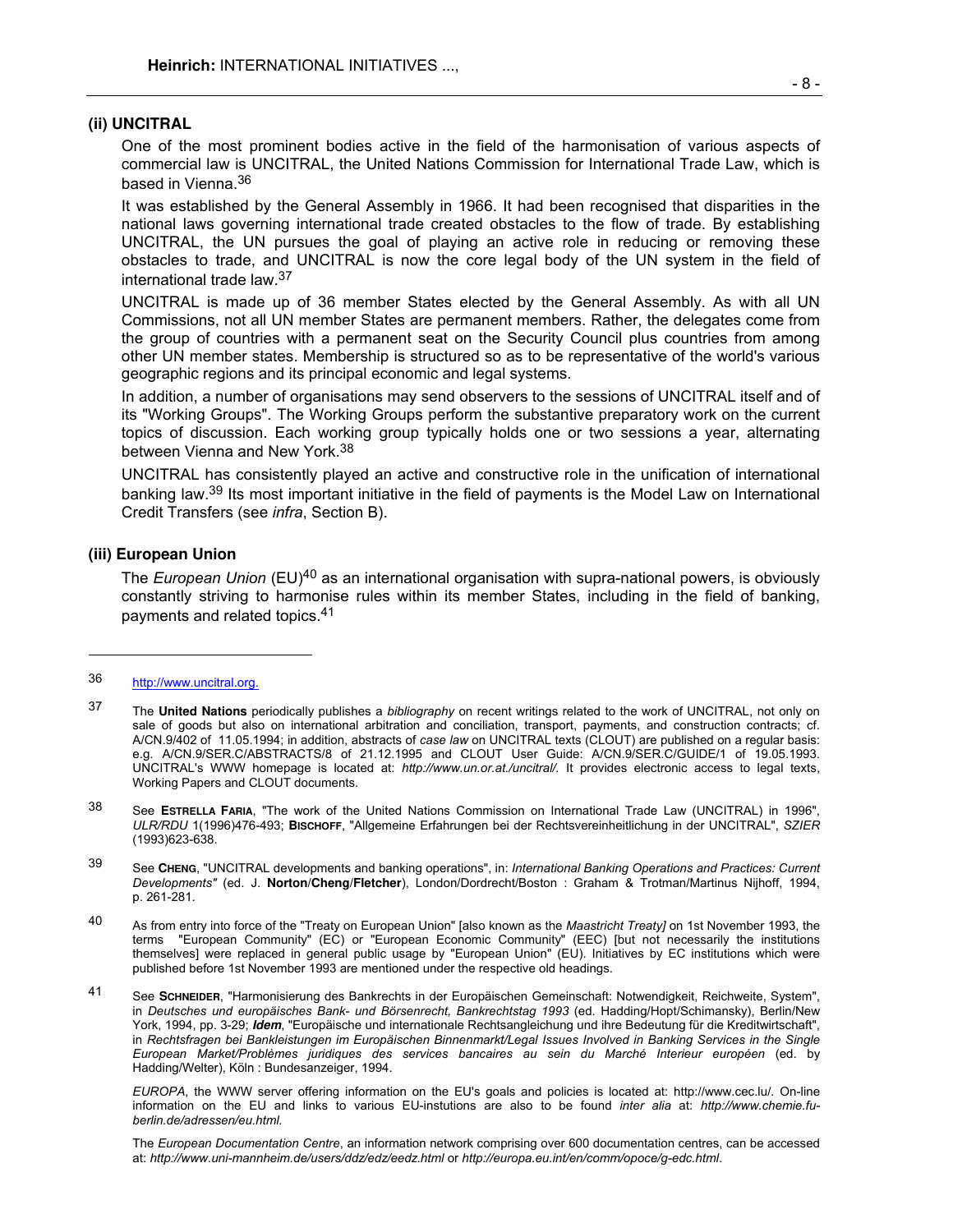As regards credit transfers from one EU-country to the other, the Commission of the EU has incorporated some of the concepts from the UNCITRAL Model Law in international credit transfers in its Directive of 1997.<sup>42</sup>

 Even though its powers are limited to the member States of the European Union, the influence of its harmonisation efforts extends beyond the European Union's boundaries. On the one hand, any common, harmonised rule is a compromise between the various interests represented by different legal systems (e.g. common law and civil law) or factual backgrounds (e.g. more or less advanced technological level of economic transactions). On the other hand, any non-EU country dealing closely with the European Union or any of its individual member states will need to know about the EU rules and may possibly also have an interest in adapting its own legislation to the EU rules in order to reduce friction in trade, due to divergence of legal rules, as far as possible.

 In the field of banking and payments, the *European Central Bank* (ECB)43, and its predecessor, the *European Monetary Institute* (EMI) is of course of importance. The *European Commission* is particular concerned with regard to creating a uniform market place for financial transactions, and also with consumer protection issues.<sup>44</sup>

#### **(iv) Council of Europe**

 The Statute of the *Council of Europe* (CE) was signed by ten countries on 5th May 1949.45 In the meantime, 40 states are member of the Council.<sup>46</sup> Its aims, according to Article of the Statute, are to achieve a "greater unity between its Members for the purposes of safeguarding and realising the ideals and principles that are their common heritage and facilitating their economic and social progress". This unity is achieved through voluntary co-operation between the member states of the Council, e.g. through discussions and agreement in the organs of the Council, in particular the Council of Ministers<sup>47</sup> and the Consultative Assembly, also referred to as Parliamentary Assembly.<sup>48</sup> However, the Committee of Ministers can merely recommend matters to governments. Such matters can include issues of an economic, social, legal or administrative nature.

 More than 100 conventions, agreements and protocols have come into being. To a large extent they cover cultural and political matters, but some of the legal issues addressed in the Council are also relevant to payments and payment systems (*infra,* Section B).

*ECHO* (EC Host Organisation), set up by DG XIII in 1980 to develop and promote understanding of information services in Europe, is located at: *http://www2.echo.lu/en/menuecho.html*.

42 See *infra* Section III 5, and, on the preparatory work, **COMMISSION DES COMMUNAUTES EUROPEENNES (DG XV/1),** *Rapport du groupe de développement technique des systèmes de paiement*, 20th February 1992, pp. 14-17.

l

- 44 For instance, in 2001 the Commission launched an initiative, Fin-Net, that links alternative dispute resolution (ADR) bodies<br>1 for the out-of-court settlement of cross-border consumer complaints for financial transactio for the out-of-court settlement of cross-border consumer complaints for http://europa.eu.int/comm/internal\_market/en/finances/consumer/adr.htm.
- 45 *UNTS* 87(1951)103-129. The text has subsequently been amended (articles 23, 25, 26, 27, 34 and 38). See **ROBERTSON/**[and addendum by **HARREMOES**], "Council of Europe", in: *Encyclopedia of Public International Law* (Bernhardt, ed.), Vol.I, Amsterdam : North-Holland, 1992, p. 843-850.

46 Apart from the member States of the EU, the following States are also members of the Council (in brackets: year of accession): Albania (1995), Bulgaria (1992), Croatia (1996), Czech Republic (1993), Cyprus (1961), Estonia (1993), Finland (1989), Hungary (1990), Iceland (1950), Latvia (1995), Liechtenstein (1978), Lithuania (1993), Malta (1965), Moldova (1995), Norway (1949), Poland (1991), Romania (1993), Russia (1996), San Marino (1988), Slovak Republic (1993), Sweden (1949), Switzerland (1963), Turkey (1950), Ukraine (1995), "former Yugoslav Republic of Macedonia" (1995)

The Council of Europe's WWW homepage is located at http://www.coe.int*.*

- 47 Information on the Committee of Ministers is to be found at http://www.coe.int/t/cm/home\_en.asp
- 48 The Parliamentary Assembly's WWW homepage is located at: http://assembly.coe.int/default.asp

<sup>43</sup> See http://www.ecb.int.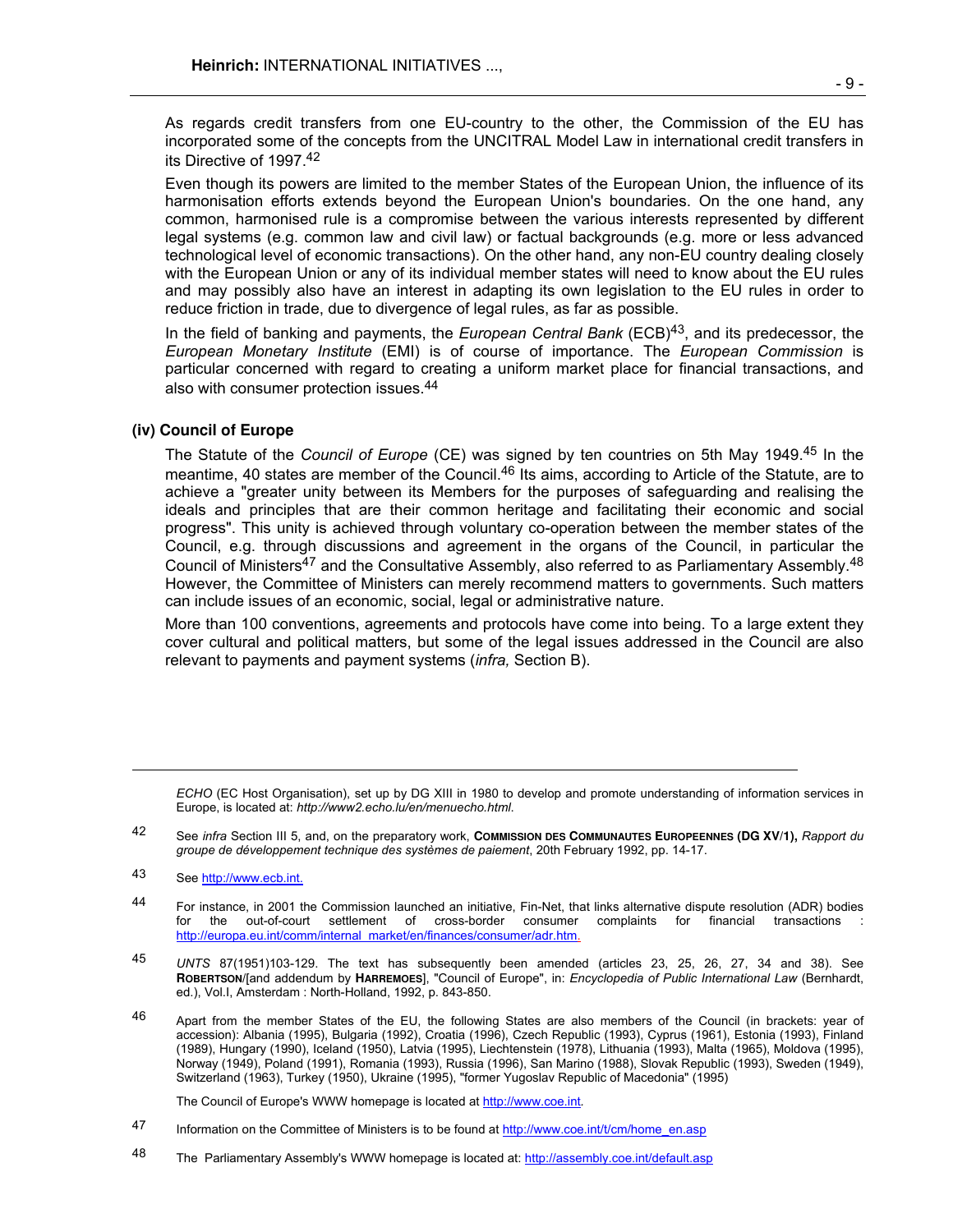#### **(v) UNIDROIT**

The International Institute for the Unification of Private Law (UNIDROIT) is an international organisation, based in Rome, funded by governments.<sup>49</sup> The participants in the working groups which elaborate uniform texts usually come from academic circles as well as from private law practice and often represent specialised trade associations. UNIDROIT's work is not specifically aimed at payments, but their recent efforts are very much concerned with certain legal uncertainties existing in international commercial activities.<sup>50</sup>

#### **(vi) Other institutions**

-

 In addition, *other international organisations* are active in the field of harmonisation, perhaps more indirectly.

#### (a) **The Bank for International Settlements (BIS)**.

The functions of the BIS<sup>51</sup> are: to promote the co-operation of central banks and to provide facilities for international financial operations; and to act as trustee or agent in regard to international financial settlements entrusted to it. The Bank's registered offices in Basel, Switzerland, are a regular meeting place for central bank governors from the major industrialised countries and emerging economies. The purpose of these meetings is to achieve a high degree of mutual understanding and, when practicable, to co-ordinate monetary policy internationally and thus help to ensure orderly conditions on the international financial markets.

 In addition, the BIS organises regular meetings of central bank experts on economic, technical and legal matters of mutual interest. By providing a forum for regular meetings and discussions for international experts, knowledge is shared, emphasis put on certain issues and suggestions are formulated which can have an impact on national institutions and lawmakers. Of specific importance on the topic of this paper are the Committee on Payments and Settlement Systems (CPSS) established by the central banks of the Group of Ten (G10)<sup>52</sup> countries, and the Basel Committee on Banking Supervision (BCBS) (*infra,* Section B).

#### **The Committee on Payment and Settlement Systems:**

 In 1980 the Governors of the central banks of the G10 countries set up a Group of Experts on Payment Systems. The purpose of this group was to take forward the work on payment system issues which had been identified at that time by the G10 Group of Computer Experts - for example,

 A comprehensive on-line overview of UNIDROIT, including links to international Conventions drawn up by UNIDROIT and adopted at diplomatic conferences is available at: *http://ra.irv.uit.no/trade\_law/nav/unidroit.html*.

51 http://www.bis.org. **GIOVANOLI,** "The role of the BIS in international monetary cooperation and its tasks relating to the ECU", in *Current Legal Issues Affecting Central Banks* (R. Effros, ed.), Washington D.C. : IMF, May 1992.; **TONIOLO,** *Central Bank Cooperation at the Bank for International Settlements, 1930-1973*, Cambridge : Cambridgre Univ. Pres, 2005.

<sup>49</sup> The official UNIDROIT Web-site can be accessed at http://www.unidroit.org*.*

<sup>50</sup> For instance, "Convention on International Interests in Mobile Equipment", Cape Town, 2001, at http://www.unidroit.org/english/conventions/mobile-equipment/main.htm. For earlier drafts: (Study LXXII-Doc.27, July 1996; French version of Study: September 1996); or the UNIDROIT "Convention on International Factoring" (Ottawa, 28th May 1988) at http://www.unidroit.org/english/conventions/1988factoring/main.htm*..* UNIDROIT also publishes a legal journal, the *Uniform Law Review/Revue de droit uniforme,* succeeding *Unification of Law*.

<sup>52</sup> The G10 comprises 11 industrial countries (Belgium, Canada, France, Germany, Italy, Japan, the Netherlands, Sweden, Switzerland, the United Kingdom and the United States) and facilitates consultation and cooperation on economic, monetary and financial matters. The Finance Ministers and Central Bank Governors of the Group of Ten usually meet twice a year in conjunction with the spring and autumn meetings of the Interim Committee of the International Monetary Fund. The Central Bank Governors of the Group of Ten normally meet eight times a year. Finance Ministry and Central Bank Deputies of the Group of Ten meet on a regular basis, usually four times a year. Various committees and working parties of the Group of Ten are also convened as needed to analyse issues of common interest to member countries. Countries from outside the G-10 sometimes also participate in the work.

In recent years, the Group of Ten has issued reports on the macroeconomic and financial implications of ageing populations, electronic money and the resolution of sovereign liquidity crises. These reports, as well as communiqués of the Group of Ten, can be obtained from the BIS, the IMF (http://www.imf.org) and the OECD (http://www.oecd.org).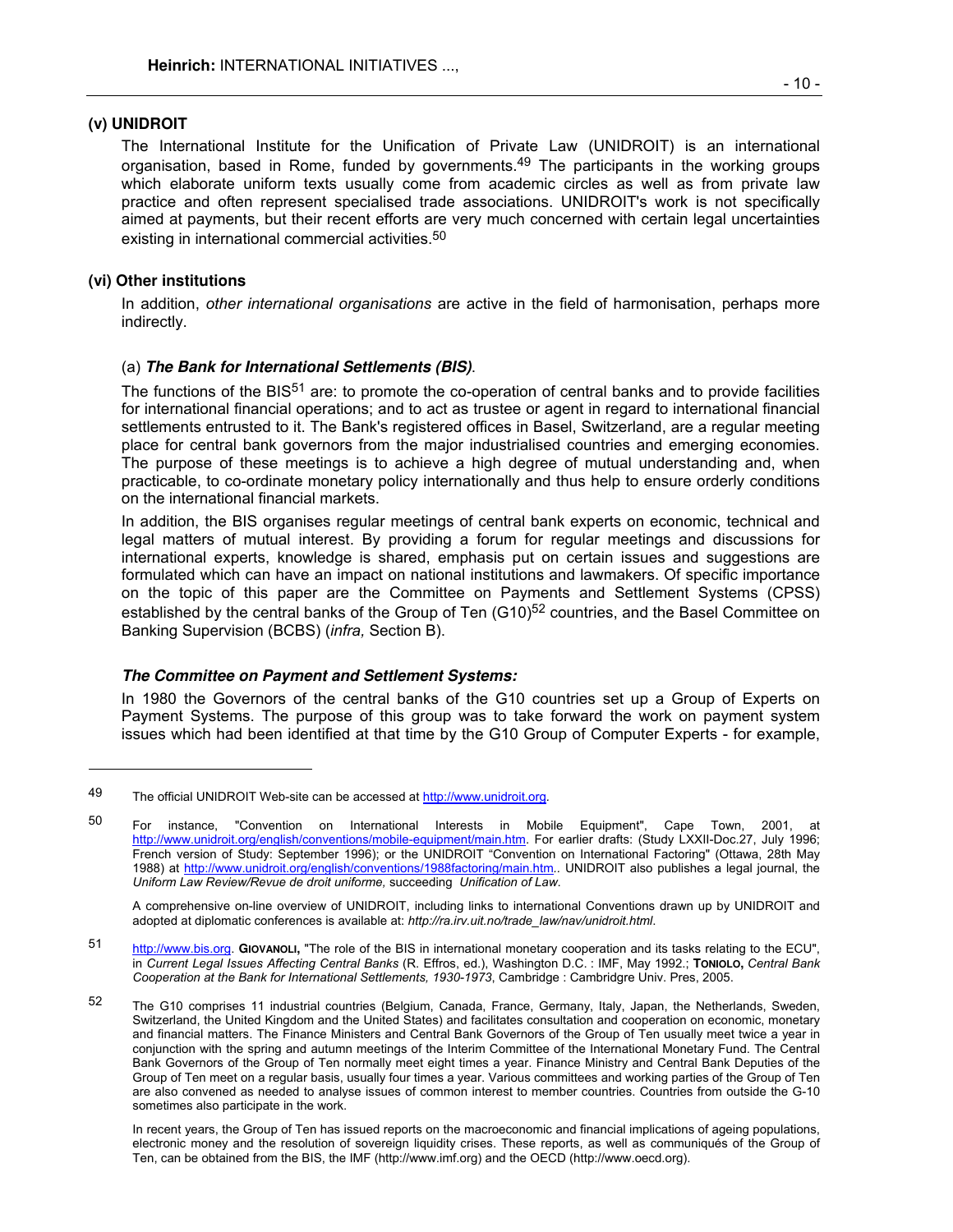issues concerning the development of electronic funds transfer systems and the question of competition vs. cooperation in payment systems. One of the Group's first projects was a detailed analytical review of payment system developments in the G10 countries. The result of this work was published by the BIS in 1985 in the first of a series that has become known as "Red Books".

 As a follow-up to the work of the Committee on Interbank Netting Schemes ("Lamfalussy Report", 1990), and more generally to take over and extend the activities of the Group of Experts on Payment Systems, in 1990 the G10 Governors established the Committee on Payment and Settlement Systems. The CPSS is one of the permanent central bank committees reporting to the G10 central bank Governors. In addition to the G10 central banks, the Monetary Authorities of Singapore and Hong as well as the European Central Bank (ECB) are also members of the Committee. Central banks from other countries are represented from time to time in the Committee's working groups and task forces.

The CPSS serves as a forum to monitor and analyse developments in domestic payment, settlement and clearing systems as well as in cross-border and multicurrency netting schemes. It also provides a means of coordinating the oversight functions to be assumed by the G10 central banks with respect to these private netting schemes. In addition to addressing general concerns regarding the efficiency and stability of payment, clearing, settlement and related arrangements, the Committee pays attention to the relationships between payment and settlement arrangements, central bank payment and settlement services and the major financial markets which are relevant for the conduct of monetary policy.

 The CPSS undertakes specific studies in the field of payment and settlement systems at its own discretion or at the request of the G10 Governors. Working groups are set up as required. Efforts are made to ensure that a wide range of expertise is brought to bear on the issues of concern to members of the Committee. The Committee, under the auspices of the BIS, has published various reports in recent years<sup>53</sup> covering large-value funds transfer systems, securities settlement systems, settlement mechanisms for foreign exchange transactions, clearing arrangements for exchangetraded derivatives and electronic money. The "Red Book" on payment systems in the G10 countries is periodically revised and a statistical update of the data it contains is published every year. This CPSS methodology is also used by the World Bank to describe and assess developments in payments and securities settlements in developing countries<sup>54</sup> and has inspired the creation of, for instance, a regional payments forum for Latin America.

 The CPSS has long been at the forefront of efforts to reduce risks in payment and settlement systems. This has been motivated by concerns that the credit and liquidity risks inherent in payment and settlement systems have the potential to contribute to systemic problems if not properly managed and controlled. In this connection, the CPSS has considered it important to cooperate with other groups, including the International Organization of Securities Commissions (IOSCO), the Basel Committee on Banking Supervision and the G10 Deputies, to address issues of common concern. In the context of its activities the Committee maintains contact with many global payment system providers, industry associations and other regulatory authorities.

 Through their collective efforts to analyse and promote awareness of risks and to develop minimum standards or best practices, the G10 central banks and the CPSS have played leading roles in promoting efficient and robust payment and settlement arrangements. Their continuing work in this area, with the increasing involvement of central banks outside the Group of Ten, reflects the need to continuously monitor and improve risk management in these systems, which are essential to the stability of financial markets and the global economy.<sup>55</sup>

l

<sup>53</sup> Most reports are available online via http://www.bis.org/cpss or can be ordered from the Secretariat at the BIS.

<sup>54</sup> For instance, **CIRASINO/GUADAMILLAS/GARCÍA/MONTES-NEGRET**, Reforming Payment and Securities Settlement Systems in Latin America and the Caribbean, advance edition, Washington,D.C. : The World Bank, 2007.

<sup>55</sup> For instance, payment system information provided by central banks worldwide can be directly accessed via http://www.bis.org/cpss/paysysinfo.htm.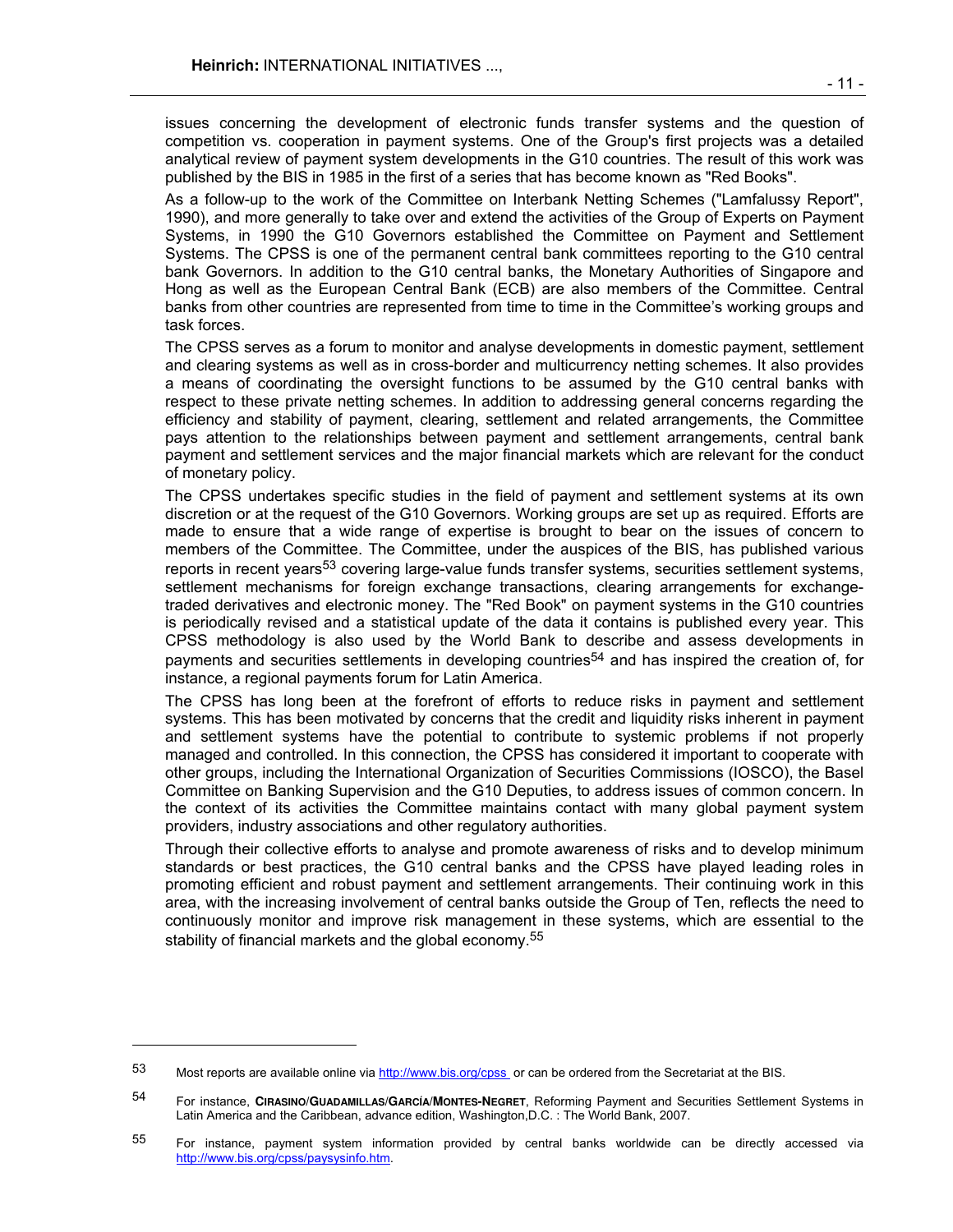While the BIS is an organisation of central banks, the Basel Committee on Banking Supervision (BCBS; a.k.a. "Basel Committee") coordinates specific efforts of national banking supervisory authorities, many - but not all - of which also the respective central bank. The Secretariat for the Basel Committee is provided by the BIS in Basel (hence its name). The Basel Committee, established by the centra -bank Governors of the G10 countries at the end of 1974, meets regularly four times a year. It has about thirty technical working groups and task forces that also meet regularly. The work of the Committee encompasses three main areas: firstly, it provides a forum for discussion on the handling of specific supervisory problems; secondly, it coordinates the sharing of supervisory responsibilities among national authorities in respect of banks' foreign establishments with the aim of ensuring effective supervision of banks' activities world-wide; thirdly, it seeks to enhance standards of supervision, notably in relation to solvency.<sup>56</sup> The Committee does not possess any formal supranational supervisory authority, and its conclusions do not, and were never intended to, have legal force. Rather, it formulates broad supervisory standards and guidelines and recommends statements of best practice in the expectation that individual authorities will take steps to implement them through detailed arrangements - statutory or otherwise - which are best suited to their own national systems. In this way, the Committee encourages convergence towards common approaches and common standards without attempting detailed harmonisation of member countries' supervisory techniques.

 The Electronic Banking Group (EBG) is comprised of 17 central banks and bank supervisory agencies from the Basel Committee membership, along with observers representing the European Central Bank, the European Commission and, beginning in February 2001, the bank supervisors in Australia, Hong Kong and Singapore. Although e-banking was an exceedingly negligible presence in the overall financial marketplace in 1998, the fundamental characteristics of the Internet, particularly its open trans-national network, the speed of change, the complex operational and security risk, the increasing reliance on third parties, as well as a recognition of its future promise, led the Basel Committee to conduct a preliminary study the risk management implications of e-banking and emoney.57 The EBG, which first met in November 1999, has focused on: developing and sharing sound supervisory guidance and risk management principles for e-banking<sup>58</sup>; and enhancing crossborder coordination among bank supervisors for e-banking activities.

## **(c) International Organization for Standardization (ISO)**

 The International Organizsation for Standadization, established in 1947, is a worldwide federation of national standards bodies from about 130 countries, one from each country.<sup>59</sup> Its mission is to promote the development of standardisation with the view to facilitate the international exchange of goods and services, and to develop cooperation in the sphere of intellectual, scientific, technological and economic activity. ISO covers all standardisation fields, except electrical and electronic engineering. The technical work of ISO is decentralised in a large number of technical committees, subcommittees and working groups. In these committees, representatives of industry, research institutes government authorities, consumer bodies and international organisations from around the world come together to resolve problems of global standardisation.

#### (d) **Universal Postal Union** (UPU)

The Universal Postal Union<sup>60</sup> was founded in 1874 and was brought into relationship with the United Nations in 1948. The UPU unites member countries into a single postal territory and fixes international postal rates. As Specialised Agency of the United Nations, the UPU aims to organise

58 *Risk Management Principles for Electronic Banking* available at http://www.bis.org

59 http://www.iso.org

 $\overline{a}$ 

60 http://www.upu.int.

<sup>56</sup> Publications of the Basel Committee are available at the BIS's website at http://www.bis.org/forum/research.htm

<sup>57</sup> *"Risk Management for Electronic Banking and Electronic Money Activities*" was released in October 1998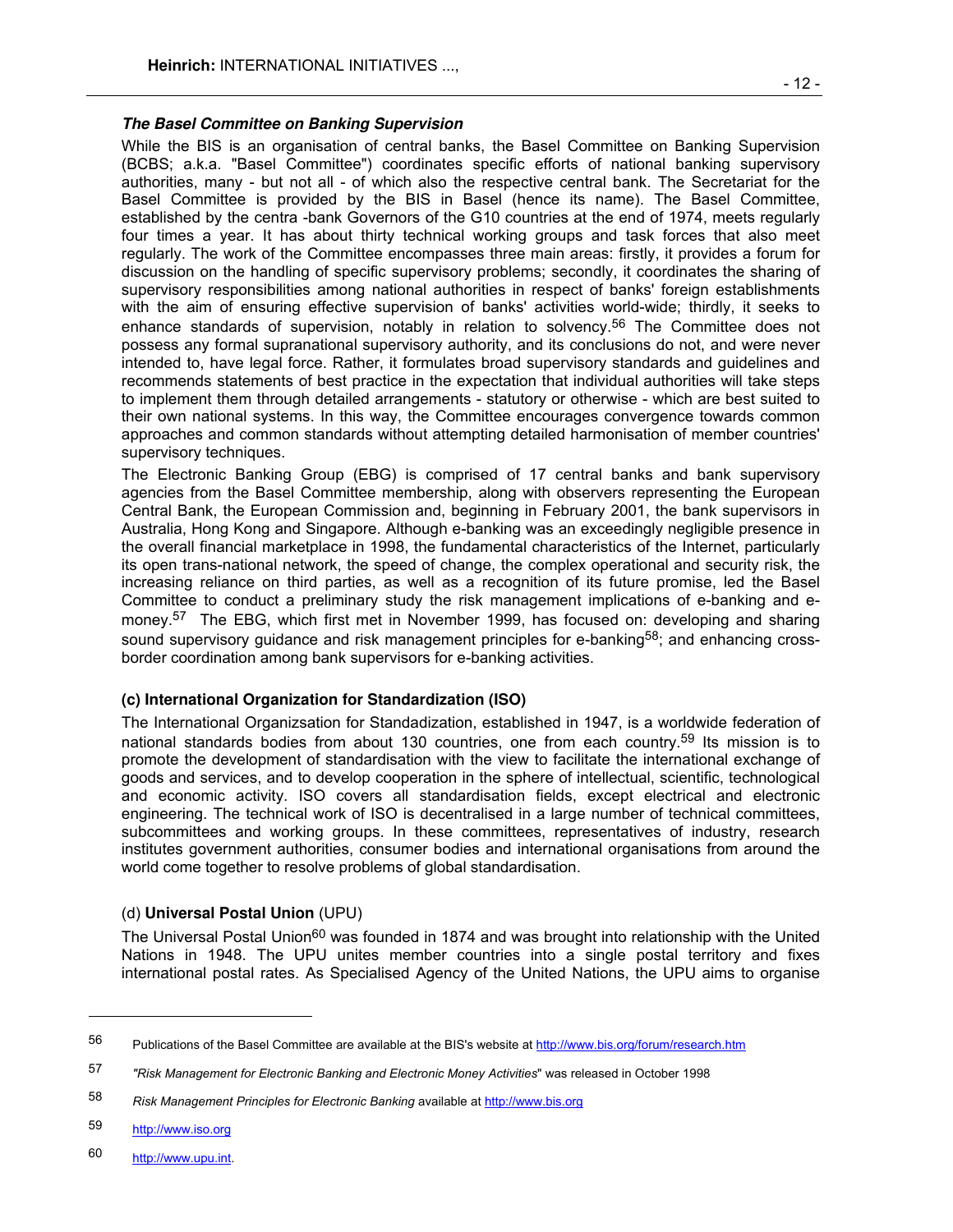and improve postal services throughout the world and to ensure international collaboration in this area. Among the principles governing its operations as set forth in the Universal Postal Convention and the General Regulations, two of the most important were the formation of a single territory by all signatory nations for the purposes of postal communication and uniformity of rates and units of weights.

# **5. Major legal initiatives in the field of payments**

 In the field of payments, three major legal initiatives received a fair amount of international attention since they pioneered the harmonisation of rules governing credit transfers, especially cross-border credit transfers:

- a US initiative to harmonise domestic rules governing wholesale wire credit transfers. This initiative resulted in the drafting of a new instrument, Article 4-A "Funds Transfers", to be incorporated into the Uniform Commercial Code  $(UCC)$ .<sup>61</sup> The new rules contained therein were subsequently adopted by a large number of US states, most importantly New York $62$ ,
- an initiative by the UNCITRAL resulting in the adoption and publication of Model Rules on International Credit Transfers in May 1992, 63 and
- a Directive of the European Parliament and of the Council on Cross-Border Credit Transfers of 27th January 1997.<sup>64</sup>

 UNCITRAL's Model Law and Article 4A UCC are not the first and only instruments which aim to standardise certain issues arising in the context of international payments. Particularly in light of rapid technological changes in the banking world and the increasing automation of payment transactions, there is an ever greater need for information and harmonisation at an international level, <sup>65</sup> at which the discussions on cross-border credit transfers will not end with the publication of the UNCITRAL Model Law. In fact, the European Directive of January 1997 was partially influenced by the UNCTRAL Model Law and has incorporated some of the concepts mentioned therein.

 Still, several years after its adoption of the Model Law, no country appears to have introduced the Model Law as an integral text in its body of laws. In fact, there are still only few countries have legislation aimed specifically at regulating payments or payment systems, but the number seems to be growing in recent years.<sup>66</sup>

-

<sup>61</sup> Reproduced at http://www.law.cornell.edu/ucc/4A/overview.html. For instance, the rules of Article 4A may also have an impact on international payments involving the United States, since, under Article 4A-507 (Choice of law), parties are allowed to make a choice-of-law agreement, funds transfer systems are allowed to select the law of a particular jurisdiction to govern funds transfers carried out by means of the system, and, if no choice of law has occurred, rights and obligations between the sender of a payment order and the receiving bank are governed by the law of the jurisdiction in which the receiving bank is located. See also **BALLEN/DIANA**, "Walking a high wire", Banking *Technology*, July/August 1991, pp. 38-40.

<sup>62</sup> On applicability of Article 4A to various aspects of payments in New York, see various statements by the Federal Reserve Bank of New York at http://search.newyorkfed.org/search/frbny.jsp?querybox=Article+4A; The draft was finalised in August 1989. Article 4A was designed to be state, not federal, law. As of 1st January 1993, 42 US states had made Article 4A part of their UCC (Alabama, Alaska, New Jersey, South Carolina and also Puerto Rico are considering adopting it). The text also constitutes an Appendix to the Federal Reserve System's "Regulation J" applicable to funds transfers through "Fedwire", as amended with effect from 1st January 1991: 12 *C.F.R.* § 210, Subpart B. Article 4A is explicitly designated as the law governing Fedwire. In the United States, Fedwire, CHIPS, S.W.I.F.T., telex and book transfers are covered by Article 4A . On the pre-Article 4A discussions regarding payment and settlement finality, see **MENGLE**, *infra,* p.38.

<sup>63</sup> See *infra,* Section III.

<sup>64</sup> See *infra,* Section III.

<sup>65</sup> See **U.H. SCHNEIDER**, "European and global harmonisation of the law of banking transactions", in *European Banking Law*  (Ross **Cranston**, ed.), London, New York etc, 1993, pp. 267-288; **Idem,** "Europäische und internationale Harmonisierung des Bankvertragsrechts", *Neue Juristische Wochenschrift [NJW]* 44(1991)1985-1993.

<sup>66</sup> In addition to the US-American Article 4-A UCC and US Stage legislation following the UCC, see for instance: **AUSTRALIA:**  *Payment Systems (Regulation) Act, 1998 [with Amendment Bill, 1995]*; and *Payment Systems and Netting Act*, 1998;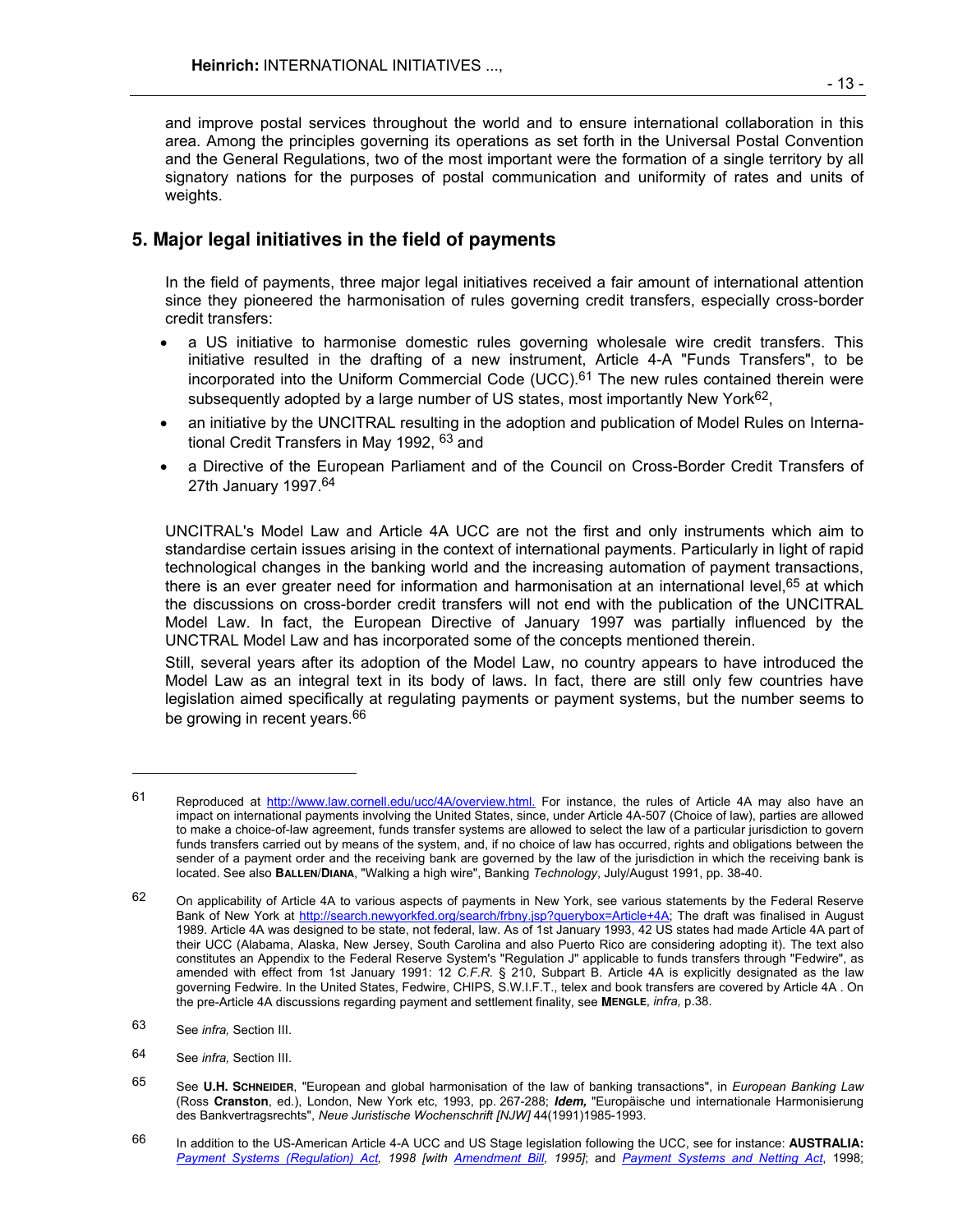l

 The Model Law is at least useful since it might promote further discussion on payment issues. For instance, each State wishing to adopt all or part of the Model Law, will start looking into the compatibility of new concepts with old conventions and regulations. Also, issues originally discussed within the UNCITRAL Working Group but not incorporated in the final version of the Model Law such as conflict-of-law rules or the discharge of underlying obligations - might be re-examined in the future. In addition, new issues might be raised during future discussion and may result in a desire to supplement or amend the Model Law.<sup>67</sup>

 In this context, it appears useful to mention a number of further initiatives that exist in this field. Some initiatives were conceived with a view to harmonising rules that directly address such issues as payments or funds transfers: others, such as those regarding bankruptcy or consumer protection, have a more indirect effect on payment issues. Some have culminated in inter-governmental conventions, others in the form of standard contractual clauses, recommendations or guidelines suggested by trade groups.

 Not all of the initiatives have been equally successful and many have not been adopted as national laws. However, some of the draft conventions have had an important indirect impact insofar as they have served as models for a number of rules laid down in other conventions or national statutes.

 The following list, which does not claim to be exhaustive, is meant to serve as a quick reference for such - mostly statutory - initiatives. Initiatives relating to debt instruments - in particular cheques - are, however, not included.<sup>68</sup> The presentation is systematic, providing information - where available - on (a) the name or title of the initiative, (b) where and when the resulting instrument was adopted or published, (c/d/e) the entry into force of a convention, ratifications or accessions, (f) the initiative's contents, (g) bibliography for the source of the initiative, and (h) a selection of essential secondary bibliographical references for each initiative. Bibliographical references of general interest with regard

**CANADA:** *Payment Clearing and Settlement Act, 1996*; **MEXICO***. Ley de sistemas de pagos, 2002;* **SOUTH AFRICA:** *National Payment System Act*, 1998, Government Gazette No. 19402, 28th October 1998;

67 For instance, at the UNCITRAL Congress held in New York in May 1993 a suggestion was made to supplement the UNCITRAL *Legal Guide on Electronic Funds Transfers, supra* n. 65, to deal with cases of capital flight and tax evasion, UN Doc. A/CN.9/378, 23rd June 1993, p.4.

68 The most widely known are the six *Geneva Conventions* of 1930-31 on bills of exchange and notes, cheques, and related issues. The United Kingdom *Bills of Exchange Act 1882* is domestic legislation, but formed the basis for the legislation of many other common law countries throughout the world. The UNCITRAL *UN Convention on International Bills of Exchange and International Promissory Notes* has so far (as of June 1996) been ratified by Guinea and Mexico and needs ten ratifications in order to come into effect.

 On the origin of current harmonisation initiatives with regard to negotiable instruments, documentary credits and guarantees, see **MEZNERICS,** "Endeavours to facilitate international payments", in: *International Law and Economic Order,* supra fn. 20, p. 771-793.

 On cross-border payments by cheques in ECU across the European Union, see **EUROPEAN COMMISSION**, *Cheque Payments in ECU*, (Economic Papers No. 112) Bruxelles, July 1995.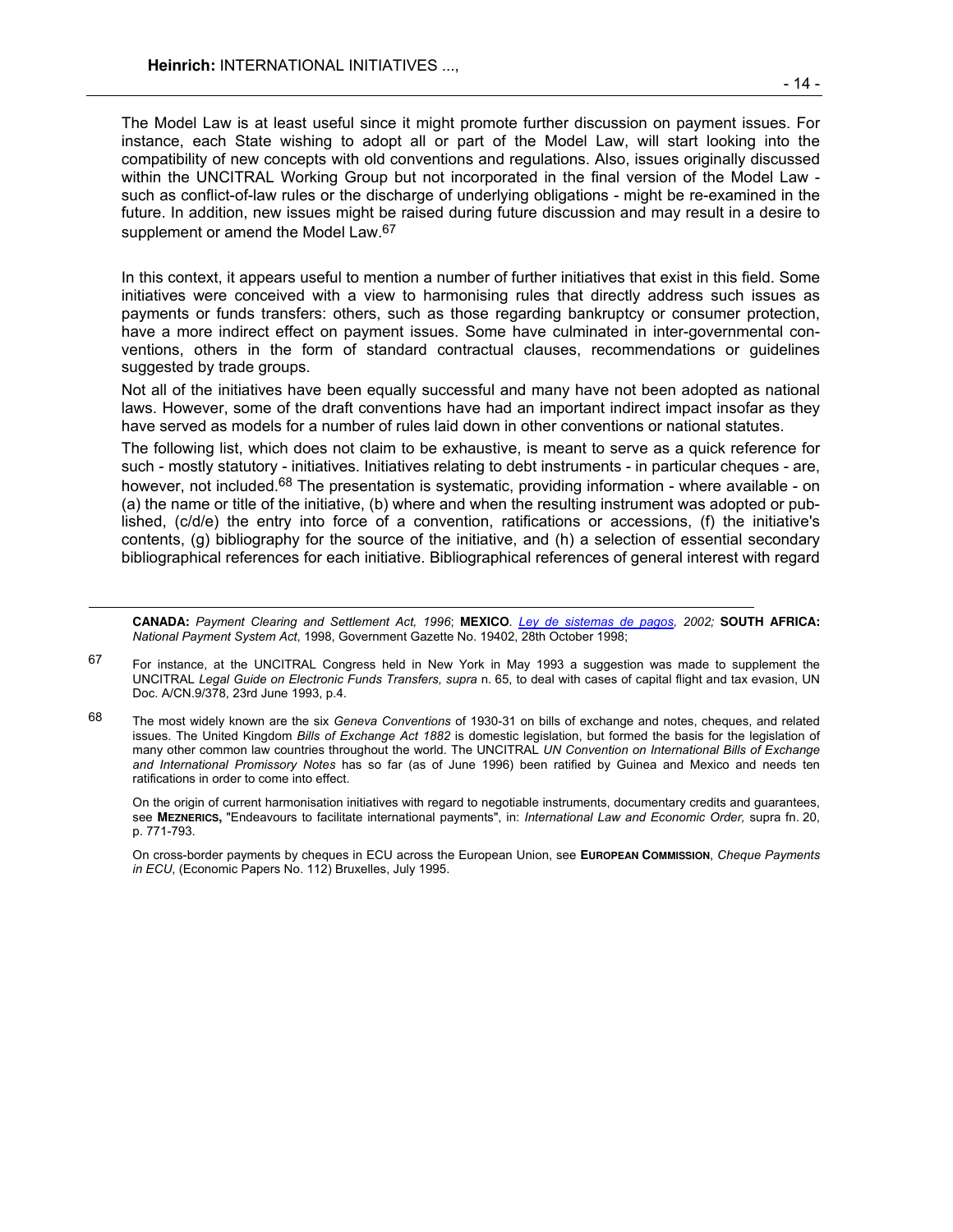to the issues addressed by the initiatives, which are grouped into relevant sections, are to be found at the outset of each section.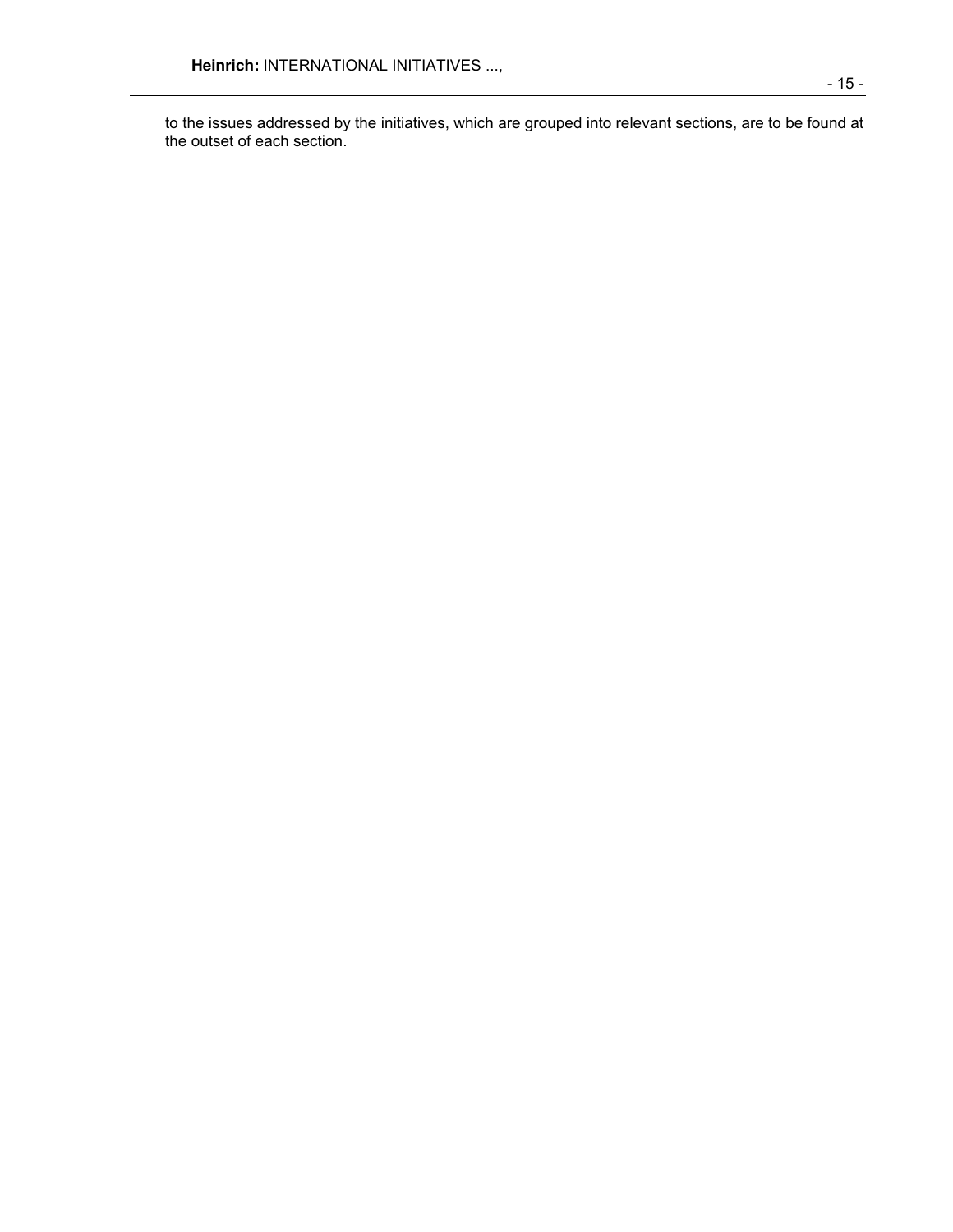# **B. INTERNATIONAL INITIATIVES**

# **SECTION I: PLACE OF PAYMENT / TIME OF PAYMENT / TIME LIMITS**

#### **General bibliography:**

 **RENNPFERDT**, Die internationale Harmonisierung des Erfüllungsrechts für Geldschulden, Baden-Baden : Nomos, 1993; **SCHÖNLE**, "Ort und Zeit bargeldloser Zahlung", in: Festschrift für Winfried Werner zum 65. Geburtstag, Berlin/New York 1984, pp. 817-839; **VON CAEMMERER**, "Zahlungsort", in International Law and Economic Order, supra fn. 20, p. 3-19; **VROEGOP**, "The time of payment in paper-based and electronic funds transfer systems", Lloyd's Marit. Com.L.Q. (1990)64-87.

#### **1. Council of Europe**

- **(a) European Convention on the Place of Payment of Money Liabilities / Convention Européenne relative au lieu de paiement des obligations monétaires.**
- (b) Basel, 16th May 1972.
- (c) Not in force; requirement: 5 ratifications. However, the clauses were incorporated into other Conventions, such as the UNCITRAL and Hague Conventions on sale of goods.
- (e) A, D, NL.
- (f) The Convention consists of five articles. Payment shall be made at the creditor's habitual residence at the time of payment (art. 2.1); where payment is to be made at a different place, any increase in the expenses or any financial loss resulting from the change in the place of payment shall be borne by the creditor (art. 4).
- (g) European treaty series, no. 75, Strasbourg 1972; weblink to the Covention
- (h) **COUNCIL OF EUROPE**, *Explanatory Report on the European Convention on the Place of Payment of Money Liabilities*, Strasbourg 1972; **KLINGSPORN,** "Das Europäische Übereinkommen über den Ort der Zahlung von Geldschulden", *WM* (1972)1262-1274 (German translation of Convention at p. 1274). German translation of Convention and Explanatory Report also in **RENNPFERDT**, *supra* p. 16, at p. 229-251.

#### **2. Council of Europe**

- **(a) European Convention on the Calculation of Time Limits / Convention européenne sur la computation des délais.**
- (b) Basel, 16th May 1972.
- (c) In force: 28.4.1983 (requirement: 3 ratifications).
- (d) A = 11.8.1977; FL = 27.1.1983; LUX = 10.10.84 (in force on 11.1.85); P = 20.11.1979; CH = 20.5.1980.
- (e) B. F, D, I, P, S.
- (f) The Convention consists of seven articles. Time limits expressed in days, weeks, months or years shall run from the *dies a quo* at midnight to the *dies ad quem* at midnight (art. 3.1).
- (g) European treaty series, no. 76, Strasbourg 1972; weblink to the Convention.
- (h) **COUNCIL OF EUROPE**, *Explanatory report on the European Convention on the Calculation of Time Limits*, Strasbourg 1973.

 <sup>- 16 -</sup>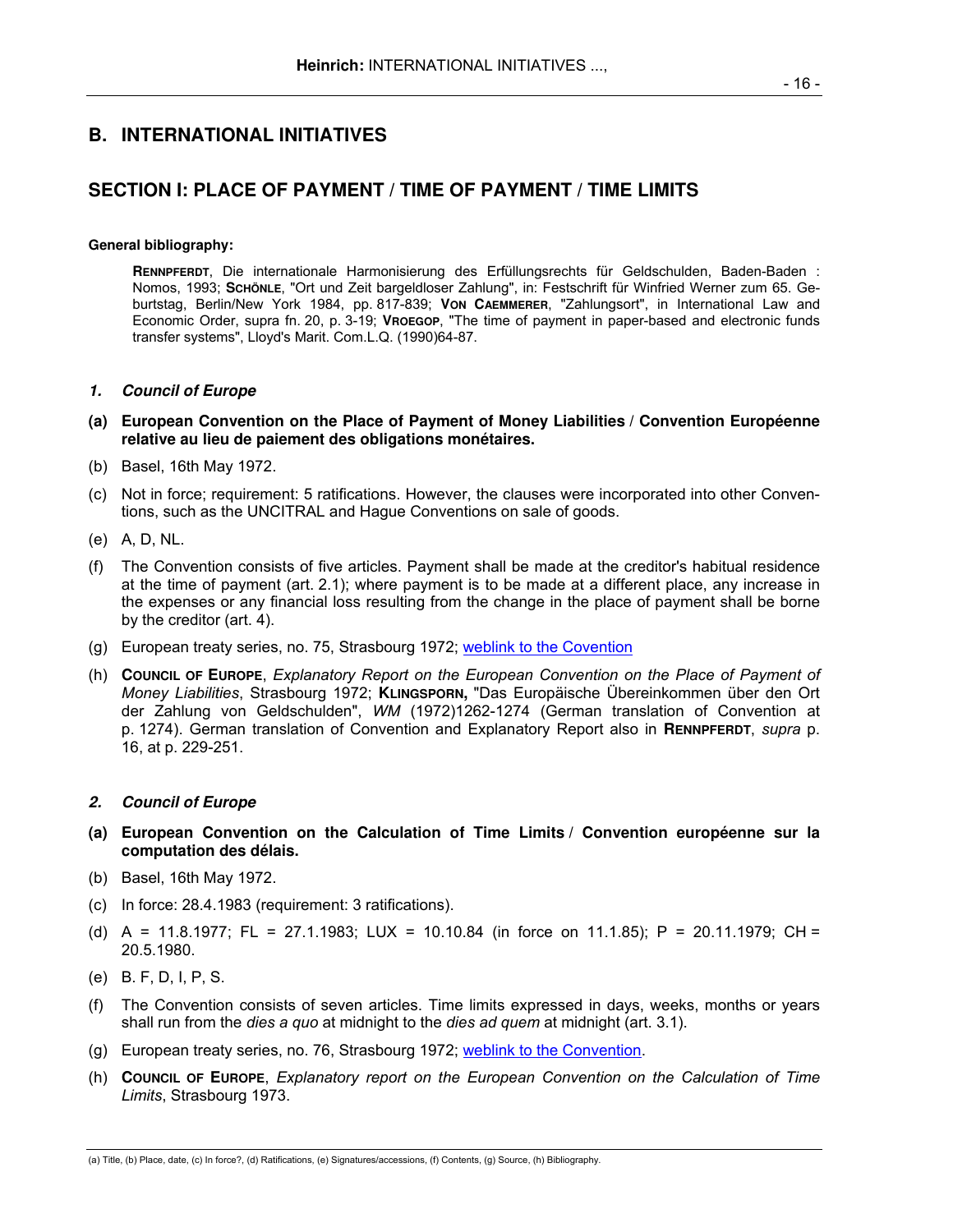#### **3. European Union**

- **(a) European Parliament and Council Directive combating late payment in commercial transactions**
- (b) 8 August 2000.
- (c) 8 Agust 2002.
- (g) Directive 2000/35/EC, see: http://europa.eu.int/comm/enterprise/regulation/late\_payments/ index.htm. Earlier Proposal at: Off.J.EC, No. C 168/13 (3.6.1998), (COM (98) 126 final - 98/0099(COD)).

# **4. Hague Diplomatic Conference**

- **(a) Convention relating to a Uniform Law on the International Sale of Goods / Convention portant loi uniforme sur la vente internationale des objets mobiliers corporels.**
- (b) The Hague, 1st July 1964.
- (c) In force 23.08.1972, after ratification by five States:
- (d) B, GB, Israel, NL, San Marino.
- (e) Further signatures, ratifications or adhesions: D, Gambia, I (Italy notified the denunciation on 11.12.1986 but declared that the Convention was to remain valid until 31.12.1987; also in Germany, the Act by which it acceded to the UN-Sales Convention, repealed the Hague Conventions of 1964 as from 1.1.1990; see *infra* Section I 5 c).
- (f) The purpose of the Uniform Law (104 articles) that was elaborated together with a Convention and uniform law on the formation of contracts for the international sale of goods - was to eliminate as far as possible the application of rules of private international law (art. 2). The law applies to contracts of sale of goods entered into by parties whose places of business are in the territories of different States, independent of the nationality of the parties (art. 1). The application of the law may, however, be excluded by express or implied agreement (art. 3). With regard to the **place of payment**, the buyer shall in principle pay at the seller's place of business / habitual residence, "or, where payment is to be made against the handing over of the goods or of documents, at the place where such handing over takes place" (art. 59.1). "Where, in consequence of a change in the place of business or habitual residence of the seller subsequent to the conclusion of the contract, the expenses incidental to payment are increased, such increase shall be borne by the seller" (art. 59.2). Where the parties have agreed upon a **date for the payment** or where such date is fixed by usage, the buyer shall, without need for any other formality, pay at that date (art. 60).

 The 1964 Hague Conventions were not accepted on a global level; due to this fact a new convention was prepared that proved to be more successful (UN Sales Convention, *infra, p. 18*).

- (g) *UNTS*, Vol. 834 (1972), p. 107; weblink to the Convention at Unidroit.
- (h) **DÖLLE**, *Kommentar zum Einheitlichen Kaufrecht,* München 1976 (with a reprint of the Convention and Uniform Law in English, French, and German on pp. 771-803); **GRAVESON/COHN/GRAVESON**, *The Uniform Laws on International Sales Act 1967,* London 1968; **HONNOLD**, "The 1964 Hague Conventions and Uniform Laws on the International Sale of Goods", *Am.J.Comp.L*. 13(1964)326 ff.; **NDULO**, "The Vienna Sales Convention 1980 and the Hague Uniform Laws on International Sale of Goods 1964: A comparative analysis", *I.C.L.Q*. 38(1989)1-25; **NICOLI**, "E.D.I. Evidence and the Vienna Convention", *J.Bus.L. (January 1995)21-35;* **PADOVINI**, "La vendita internazionale dalle convenzioni dell'Aja alla convenzione di Vienna", *Riv.dir.int.priv.proc*. 23(1987)47-58.

<sup>(</sup>a) Title, (b) Place, date, (c) In force?, (d) Ratifications, (e) Signatures/accessions, (f) Contents, (g) Source, (h) Bibliography.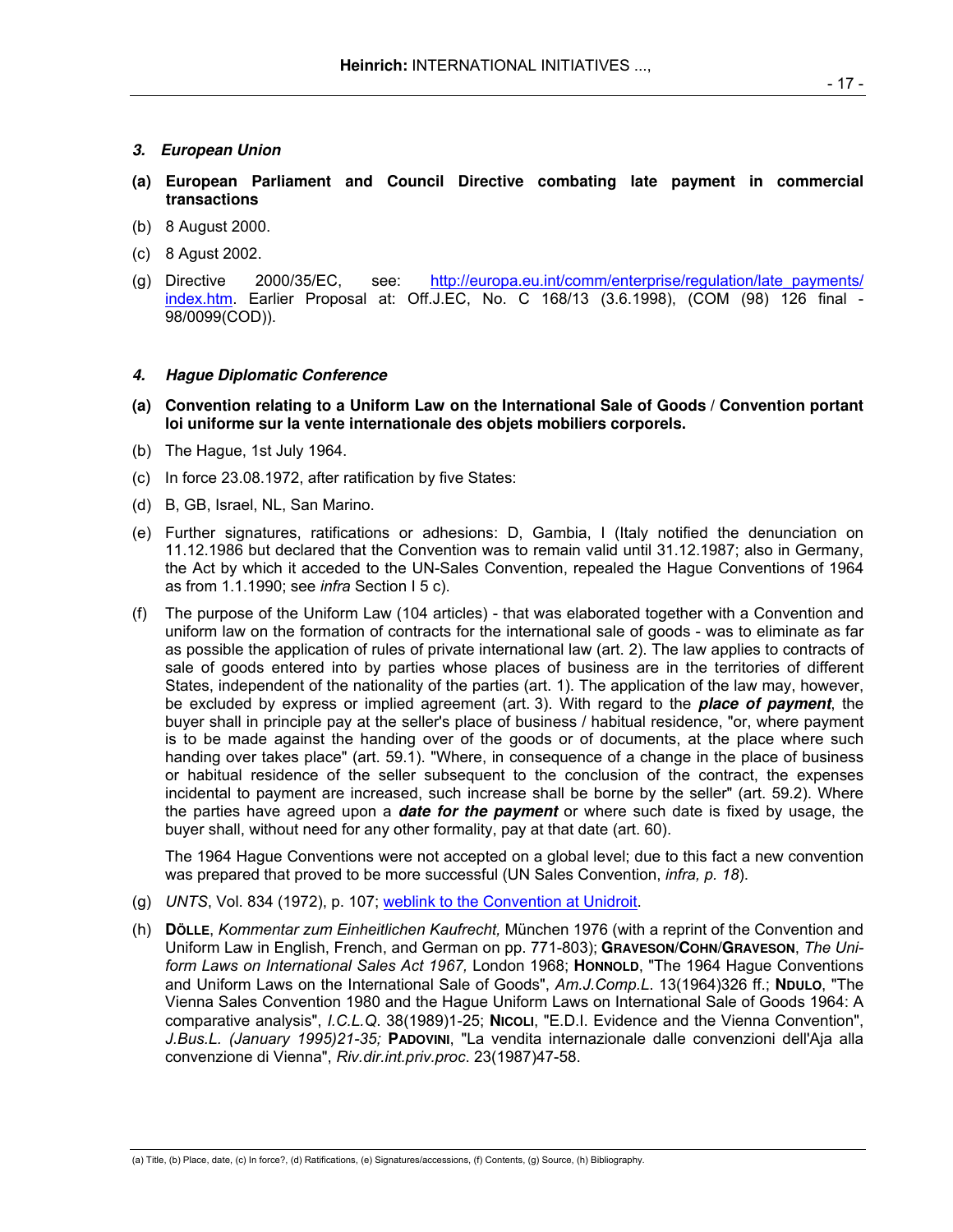## **5. International Law Association (ILA) (Committee on International Monetary Law - MOCOMILA)**

- **(a) Model rules on the time of payment of monetary obligations.**
- (b) Seoul, August 1986/Warsaw, August 1988.
- (f) Four rules were laid down

*Rule 1*: Payment is deemed to be made at the moment when the amount due is effectively put at the disposal of the creditor.

*Rule 2*: Payment by bank or giro transfer, including electronic funds transfer, is deemed to be made at the moment when the amount due has been unconditionally credited to the creditor's account.

*Rule 3:* concerns payment by cheque.

*Rule 4:* payment by unconditionally guaranteed instrument of payment.

- (g) **International Law Association** (ILA), *Report of the 62nd Conference held at Seoul, August 24th to August 30th 1986,* ILA, London 1987, pp. 24-25 (explanatory notes to draft model rules: 497-510, minutes of working session: pp. 511-514); **ILA**, *Report of the 63rd Conference held at Warsaw, August 2lst to August 27th 1988,* ILA, London 1988, p. 457 (remarks, definition and notes by **BOECHOTEN/SMITS**: pp. 440-453.
- (h) The model rules draw heavily upon the Report by Prof. **SCHÖNLE** of Geneva University, which MOCOMILA presented to the 1984 ILA Conference: *ILA, Report of the Sixty-first Conference, Paris, 1984,* London 1985, pp. 162-168; see also *supra*, *general bibliography, and* **GIOVANOLI***, supra,* p.5.

## **6. United Nations - UNCITRAL**

- **(a) United Nations Convention on Contracts for the International Sale of Goods / Convention des Nations Unies sur les contrats de vente internationale de marchandises.**
- (b) Vienna, 11th April 1980.
- (c) In force 1.01.1988, following ratification by ten States: Argentina, China, Egypt, F, H, I, Lesotho, Syria, USA, YU and Zambia. For details on the state of signatures, ratifications, accessions and approvals [as of 12th July 1993], see **UNITED NATIONS**, "Status of Conventions", Document A/CN.9/381 (14th July 1993). Updated versions are published at regular intervals.
- (d) Further ratifications, accessions or approvals (as of 12th July 1993) by: Australia, Austria, Belarus, BG, CDN, CH, Chile, (former) CSFR [The federal State ceased to exist on 1st January 1993], D, DK, E, Ecuador, Finland, Guinea, Iraq, MEX, N, NL, ROM, Russian Federation , S, Slovakia, Uganda, Ukraine.
- (e) Signatures only: Ghana = 11.04.1980; PL = 28.09.1981, Singapore = 11.04.80; Venezuela = 28.09.1981.
- (f) The Convention (101 articles) applies to contracts of sale of goods between parties whose places of business are in different States and either both of these States are Contracting States or the rules of Private International Law lead to the law of a Contracting State. The rules do not override domestic law that outlaws certain transactions and invalidates proscribed contracts. It deals with two basic aspects of the sales transaction: formation of the contract and obligations of the parties under the contract.

 The **place for payment** is in principle at the "seller's place of business; or if the payment is to be made against the handing over of the goods or of documents, at the place where the handing over takes place" (art. 57.1). "The seller must bear any increase in the expenses incidental to payment which is caused by a change in his place of business subsequent to the conclusion of the contract" (art. 57.2).

<sup>(</sup>a) Title, (b) Place, date, (c) In force?, (d) Ratifications, (e) Signatures/accessions, (f) Contents, (g) Source, (h) Bibliography.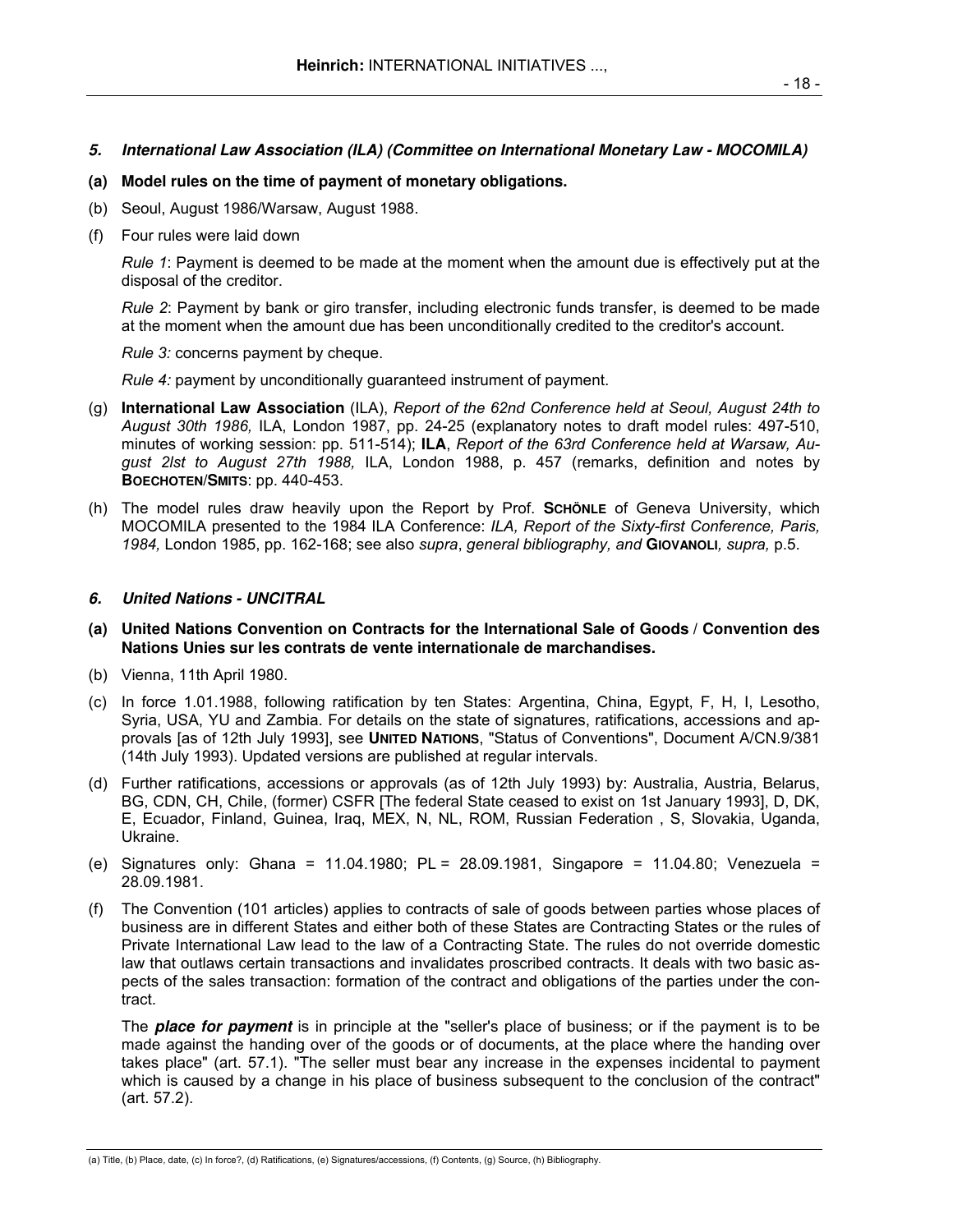With regard to the **time of payment**, article 58 (1) specifies: "If the buyer is not bound to pay the price at any other specific time, he must pay it when the seller places either the goods or documents controlling their disposition at the buyer's disposal in accordance with the Contract and this Convention ..."

- (g) United Nations, *Final Act of the UN Conference on Contracts for the International Sale of Goods*, UN. Doc. A/CONF.97/18, 10 April 1980, Annex I. The text is also retrievable on-line at http://www.uncitral.org/uncitral/en/uncitral\_texts/sale\_goods/1980CISG.html*.*
- (h) *On articles 57 and 58 in particular:*

**STAUDINGER(-MAGNUS)**, *Kommentar zum Bürgerlichen Gesetzbuch (- Wiener UN-Kaufrecht),* 13. Bearb. Berlin : Sellier/de Gruyter, 1994, Art. 57, 58 CISG (p. 453-468).

*General bibliography on the Sales Convention:*

**AUDIT**, *La vente internationale de marchandise. Conventions des Nations-Unies du 1 avril 1980,*  Paris 1990; **BIANCA/BONELL** (eds.), *Commentary on the International Sales Law: the 1980 Vienna Sales Convention,* Milan 1987 (Convention reprinted in all six UN official languages on pp. 683-806, German: pp. 807-823, Italian: pp. 825-840); **BONELL**, "L'entrata in vigore della convenzione di Vienna sulla vendita e le sue conseguenze nella prassi delle contrattazioni commerciali internazionali", *Dir.comm.int.* (1987)415-427 (Italian text of Convention on pp. 428-451); **BRANDI-DOHRN, "**Das UN-Kaufrecht - Entstehungsgeschichte und Grundstruktur", *Computer & Recht* 7(1991)705-708; **V. CAEMMERER/SCHLECHTRIEM**, *Kommentar zum Einheitlichen UN-Kaufrecht*, München 1990; **CONETTI**, "Problemi di diritto internazionale privato derivanti dalla partecipazione dell'Italia alla Convenzione di Vienna del 1980", *Riv.dir.int.priv.proc*. 23(1987)41-46; **CONSEIL FEDERAL SUISSE**, "Message (du 11 janvier 1989) concernant la Convention de Vienne sur les contrats de vente internationale de marchandises", *Feuille fédérale,* 21.3.1989, pp. 709-830; **ENDERLEIN/MASKOW/STROHBACH**, *Internationales Kaufrecht: Kaufrechtskonvention, Verjährungskonvention, Vertretungskonvention, Rechtsanwendungskonvention*, Berlin 1991; **FERRARI**, "Interprétation uniforme de la Convetion de Vienne de 1980 sur la vente internationale", *R.I.D.C.* 48(1996)813-852; **GERT**, *Kommentar zum Übereinkommen ... über den internationalen Warenkauf*, Heidelberg 1991; **HONNOLD**, *Uniform Law for International Sales under the 1980 United Nations Convention*, Deventer 1982 (Convention reprinted on pp. 469- 503); **LUDWIG**, *Der Vertragsschluß nach UN-Kaufrecht im Spannungsverhältnis von Common Law und Civil Law*, Frankfurt a.M./Berlin/etc. : Peter Lang, 1994; **NEUMAYER/MING,** *Convention de Vienne...., Commentaire*, Lausanne 1993; **NDULO**, *supra*, at Section I 3 h); **PADOVINI**, *supra,* at Section I 3 h); **SCHLECHTRIEM**, *Einheitliches UN-Kaufrecht*, Tübingen 1981 (Convention reprinted in English and French on pp. 120-167); **WILL**, *CISG (The UN-Convention on Contracts for the International Sale of Goods) - International bibliography 1980-1995*, Geneva 1995; **WITZ**, "L'adhésion de la RFA à la Convention des Nations Unies sur les contrats de vente internationale de marchandises", *RDAI*/*IBLJ* (1990) N°1, pp. 57-63. The text of the Convention in English and German is also to be found in: *RabelsZ* 51(1987)135-195.

## **7. UNIDROIT**

- **(a) Principles of international commercial contracts / Principes relatifs aux contrats du commerce international.**
- (b) Rome, 1994
- (c) final
- (f) The principles are laid out in 7 chapters: General provisions; Formation; Validity; Interpretation; Content; Performance; Non-performance.

 They reflect a common understanding of the delegates to UNIDROIT on the essence of commercial contracts. The principles shall be applied between parties if so agreed, they may apply whenever parties to a contract agreed that the contract should be governed by general principles of law, *lex*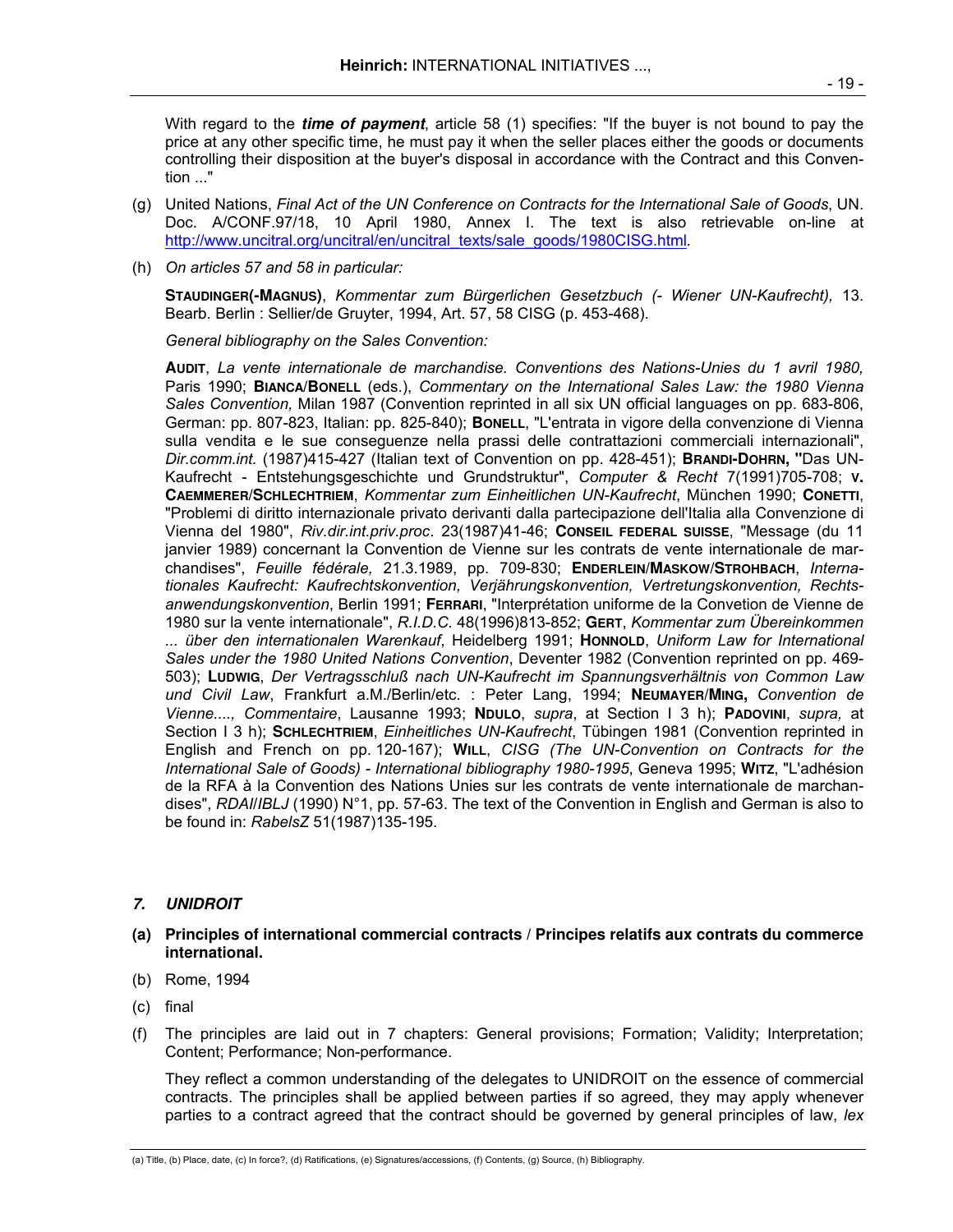*mercatoria*, or the like; the principles may also help provide a solution to an issue raised when it proves impossible to establish the relevant rule of the applicable law, they may be used to interpret or supplement international uniform law instruments, and finally, they may serve as a model for national and international legislators.

 With regard to **payment by funds transfer,** Article 6.1.8. provides: "(1) Unless the obligee has indicated a particular account, payment may be made by a transfer to any of the financial institutions in which the obligee has made it known that it has an account. (2) In case of payment by a transfer the obligation of the obligor is discharged when the transfer to the obligee's financial institution becomes effective." With regard to the **currency of payment**, Article 6.1.9. (1) contains the principle that if a monetary obligation is expressed in a currency other than that of the place for payment, it may be paid by the obligor in the currency of the place for payment (a number of exceptions are also mentioned in that article).

- (g) *I.L.M.* 34(1995)1067-1979. The integral edition of the English, French, German, Italian and Spanish versions, including a commentary, is accessible online at http://www.unidroit.org/english/principles/contracts/main.htm.
- (h) **GIARDINA**, "Les principes UNIDROIT sur les contrats internationaux", *J.D.I.* 122(1995)547-558 (French text of the "Principes" on pp.559-584); **LARROUMET**, "La valeur des principes d?Unidroit applicables aux contrats du commerce international", *Sem. juridique, 71(1997)147-152 (no.4011).*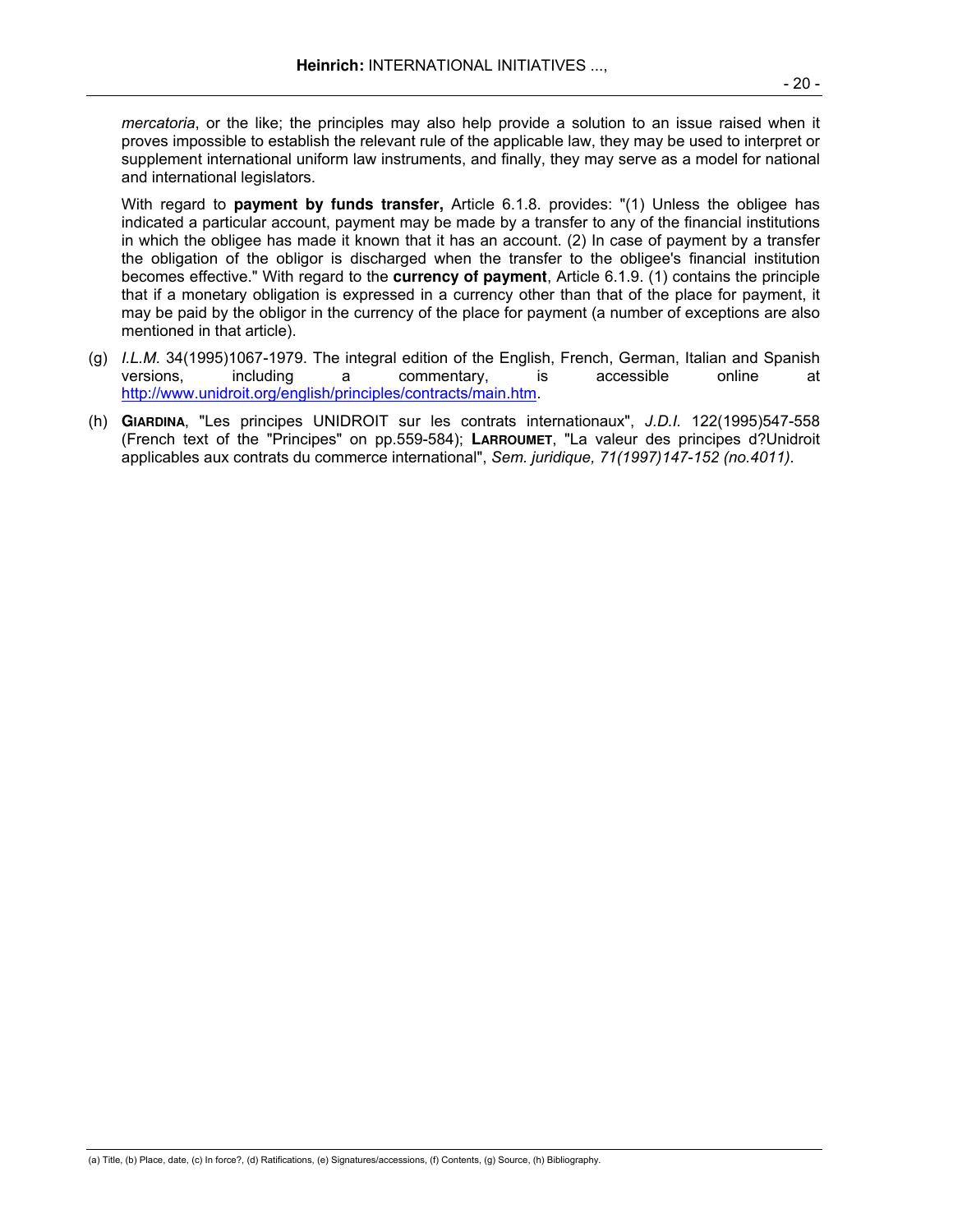# **SECTION II: FOREIGN MONEY LIABILITIES**

### **1. Council of Europe**

- **(a) European Convention on Foreign Money Liabilities / Convention européenne relative aux obligations en monnaie étrangère.**
- (b) Paris, 11th December 1967.
- (c) Not in force; requirement: 3 ratifications.
- (d) LUX-9.2.1981.
- (e) A, F, D.
- (f) The rules, laid down in nine articles, confer upon the debtor the right to pay in local money a sum due in a **currency** other than that of the **place of payment**, unless a different intention of the parties appears, or a different usage is applicable (art.1). They allow the creditor to recover damages in case of **delay** of payment if, during the period of such delay, the currency to which the creditor is entitled depreciates in relation to the currency of the place of payment. They enable the creditor to claim in proceedings the money to which he is entitled so as to avoid the risk of a loss which may result from conversion into the currency of the country of the forum.
- (g) European treaty series, no. 60, Strasbourg 1967. Weblink to Convention and related infiormation; Convention also available at http://www1.umn.edu/humanrts/euro/ets60.html.
- (h) **COUNCIL OF EUROPE**, *Explanatory Report on the European Convention on Foreign Money Liabilities*, Strasbourg 1968; **KÜNG**, *Zahlung und Zahlungsort im IPR : Ein Beitrag zur Vereinheitlichung des Geldrechts,* Freiburg (Schweiz), 1970, p. 7-22, 126-130. Text of Convention also reprinted in the 4th edition of **MANN,** *Legal Aspects of Money*, Oxford 1982, p. 576-580; **VON HOFFMANN,** "Deliktischer Schadenersatz im internationalen Währungsrecht - Zugleich ein Beitrag im internationalen Währungsrecht", in: Festschrift für Karl *Firsching* (zum 70.), München : Beck, 1985, p. 125-141 (126).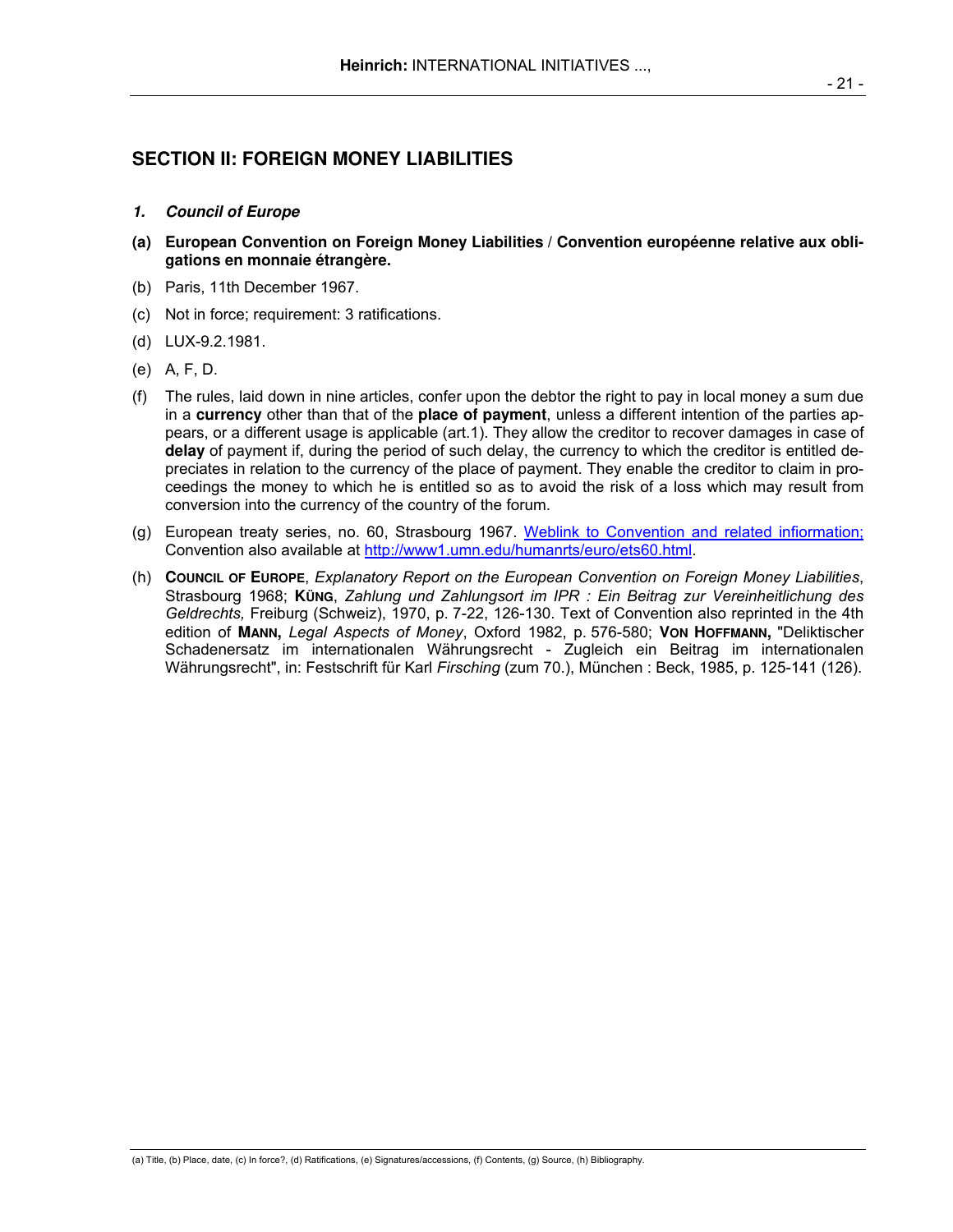# **SECTION III: FUNDS TRANSFER / PAYMENTS - General Issues**

**Note: For questions relating to "e-money", "internet" or "electronic commerce", see separate section, infra.** 

#### **General bibliography:**

**GENERAL PROBLEMS**: **BANK FOR INTERNATIONAL SETTLEMENTS,** *Retail payments in selected countries: A comparative study,* Basel, 1999; **Idem,** *Policy issues for central banks in retail payments*, Basel, 2002 (CPSS) [partially translated into Spanish]; **BANCA D'ITALIA** (ed.), Proceedings of the Workshop on Payment Systems in the Perspective of European Monetary Unification, Perugia, 22-23.11.1990, Roma 1991; **Idem**, I rischi finanziari nei sistemi di pagamento interbancari, March 1992; **CASTEL**, Equilibre économique et tarification des moyens de paiement, ", *Rev. de l'écon.financière (hiver 1995), no.35, 61-81;* **BLAUROCK** (ed.), *Das Recht der grenzüberschreitenden Überweisung*, Baden-Baden : Nomos, 1999; **CHECA MARTÍNEZ**, "Las transferencias de crédito en el derecho del comercio internacional", Rev.der.bancario y bursátil, No.53, 8(1994)109-136; **COMPTROLLER OF THE CURRENCY**, *Internet Banking - Comptroller's Handbook*, Washington, DC : OCC, October 1999; **CHORAFAS,** *Electronic Funds Transfer*, London : Butterworths, 1988; **CONGRESS OF THE UNITED STATES,** *Emerging electronic methods for making retail payments,* Washington, D.C., June 1996; **CRAWFORD**, "International money transfers", in: Current developments in international banking and corporate financial operations (Singapore Conferences on International Business Law), London 1989, p.6-39; **DACH**, "'Payment' in chashless societies", in International Law and Monetary Order, supra fn. 20, p.707-717; **DE CAUX,** "Funds transfer laws", in Electronic Funds Transfers - Security Measures, ed. by Brian Welch, Oxford/Cambridge, Mass. 1994, p.97-119; **DELIERNEUX**, "Les instruments du paiement international" / "International Payment instruments", *RDAI/IBJL* (1993)987-1024; **DOLE**, "A Japanese insight with respect to the finality of wholesale wire transfers", U.Pa.J.Int'l.Bus.L. 12(1991)661-710; **EFFROS**, "A Banker's Primer on the Law of Electronic Funds Transfers", *Banking L.J.* (1988)510-543; **ELLINGER**, "The GIRO System and Electronic Transfers of Funds", Lloyd's .Marit.Com.L.Q. (1986)178-217; **FINANCIAL SYSTEM RESEARCH COUNCIL** (Japan), *Report on electronic funds transfers* (Interim Report by the Electronic Banking Committee), 9 June 1988, Tokyo : Federation of Bankers Associations of Japan; **FRANKEL/MARQUARDT**, "International payments and EFT links", in: *Electronic pament systems links and risks;* **GEVA**, "International funds transfers: Mechanisms and laws", in: *Cross-border electronic banking - Challenges and opportunities* (ed. by J. **Norton)**, London : Lloyd's of London, 1995, p.1-27; **GOODE** (ed.), Electronic Banking - The Legal Implications, London : Institute of Bankers, 1985; **HARRIS SOLOMON**, *Virtual money - Undertstanding the power and risks of money's high-speed journey into electronic space*, New York/Oxford : Oxford Univ. Press, 1997; **HELLNER**, "Rechtsfragen des Zahlungsverkehrs unter besonderer Berücksichtigung des Bildschirmtextverfahrens", in: Festschrift für Winfried Werner zum 65. Geburtstag, Berlin/New York 1984, pp. 252-280; **HOLLANDERS,** "The use and exchange of payment instruments", *Rev.de la Banque* 59(1995)562-573; **LEINONEN,** "Developments in retail payment systems", *Bank of Finland Bulletin* no.2 (May 2001)25-31; L'HEUREUX, "L'harmonisation du droit dans les transferts de fonds internationaux par télécommunications interbancaires", 32(1991)937-970; **HUBER**, "Grenzüberschreitender Zahlungsverkehr und Valutaverhältnis (underlying obligation)", in: Hadding/Schneider (ed.), *Rechtsprobleme der Auslandsüberweisung*, Berlin 1992, pp. 33-78; English version of that article: **HUBER,** "The international credit transfer and the underlying obligation", in: Hadding/Schneider (eds), *Legal issues in international credit transfers*, Berlin 1993, pp. 31-75; **HUMPHREY**/**BERGER**, "Market failure and resource use : Economic incentives to use different payment instruments", *Payment Market Efficiency, [..?], p.45-92;* **KWAW**, "Towards the creation of an international legal regime for the operation of eurocurrency deposits", I.C.L.Q. 43(1994)317- 346; **ORGANISATION FOR ECONOMIC CO-OPERATION AND DEVELOPMENT** (OECD), *Banking and Electronic Funds Transfers*, by J.R.S. **REVELL**, Paris 1983; **Idem,** Electronic funds transfer - Plastic cards and the consumer, Paris 1989; **PIETRABISSA**, "Payment services: Realities and costs", *Payment Systems Worldwide* (Spring 1995)14-22; **ROBERDS**, "What's really new about new forms of retail payment?", *Fed.Res.Bk of Atlanta Economic Review* (1st Q. 1997)32-45; **SCHNEIDER**, "Pflichten und Haftung der erstbeauftragten Kreditinstitute bei grenzüberschreitenden Überweisungen : Auf dem Weg zu einem Sonderrecht für Kettenverträge", *WM* 53(1999)2189-2236; **Idem,** "Die Geld-zurück-Garantie und die Haftung für Folgeschäden bei fehlender Ausführung von Auslandsüberweisungen - Ein Beitrag zum Einfluß des amerikanischen Rechts auf die europäische Rechtsangleichung", in: Festschrift für Ulrich Everling, 1995, p. 1297-1314; **SCHNEIDER**, "Das Recht der grenzüberschreitenden Überweisung - Rechtsvergleichung und Rechtsangleichung", in: Blaurock, *supra* p.22, 133-158; **SCHÖNLE**, *supra* Section I, general bibliography; **SCHWERER**, "Les virements transfrontalières: Un marché ou un système? / Cross-border transfers: A market or a system?", *RDAI/IBJL*, (1996)435-447; **SOLOMON** (ed.), *Electronic Funds Transfers and Payments: The public policy issues,* Boston :

<sup>(</sup>a) Title, (b) Place, date, (c) In force?, (d) Ratifications, (e) Signatures/accessions, (f) Contents, (g) Source, (h) Bibliography.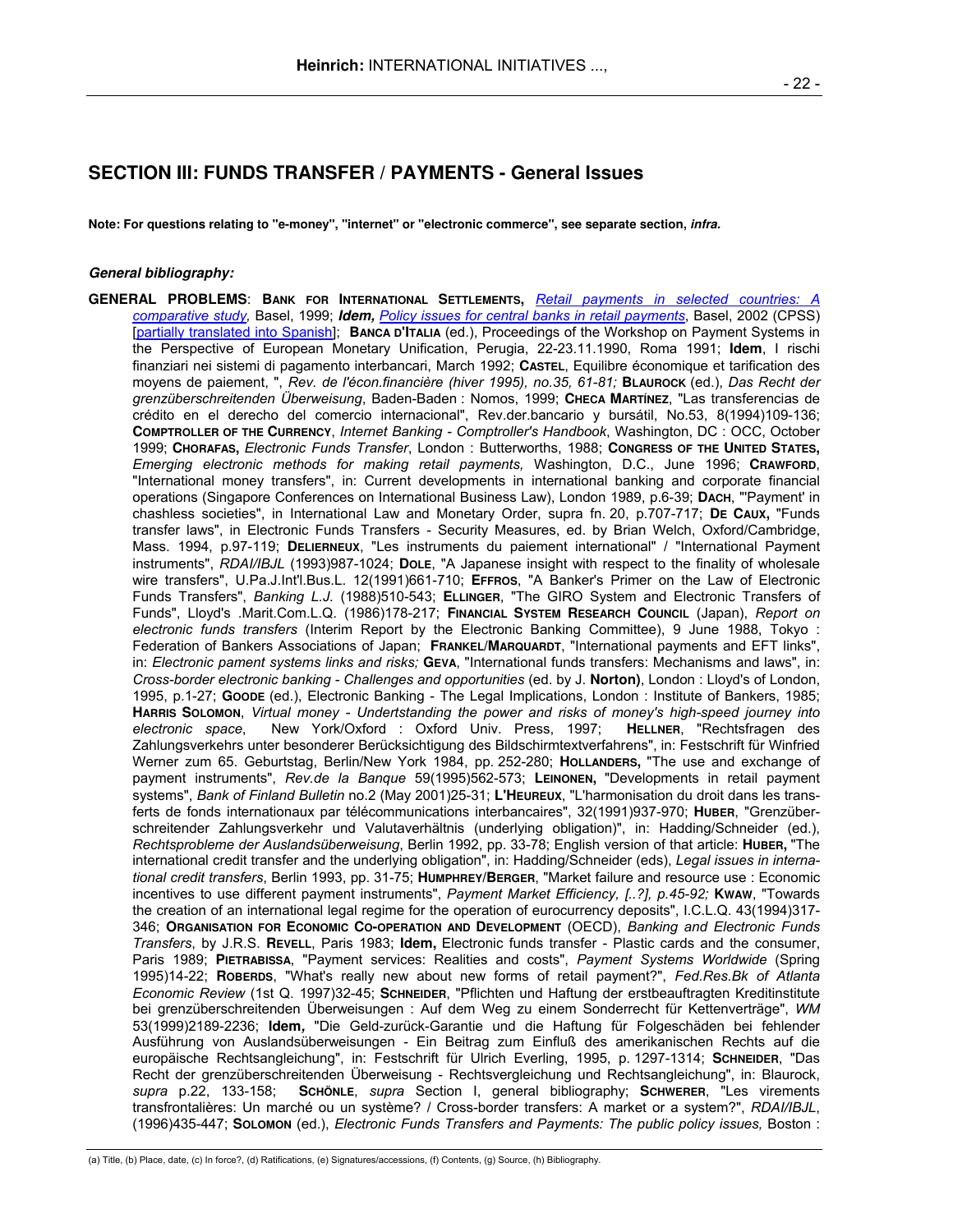Kluwer, 1987; **SUMMERS** (ed.), The Payment System: Design, Management, and Supervision, Washington, D.C. : IMF, 1994; **THUNIS**, "Tendances récentes de la responsabilité des banques dans les opérations de transferts électroniques de fonds" / "Recent trends affecting the Bank's liability during EFT operations", RDAI/IBLJ (1991)945-976 [English version also published in JIBL 6(1991)297-309]; **UNCITRAL**, Legal Guide on Electronic Funds Transfers, Vienna 1987 (published in all the official UN languages); **VASSEUR**, "Aspects juridiques des nouveaux moyens de paiement", Rev. de la Banque (1982)577-600; **Idem**, "Le paiement électronique - Aspects juridiques", Sem.juridique - I - (1985)3206; **WORLD BANK**, "The evolution of payments in Europe, Japan, and the United States - Lessons for emerging market economies", (Policy Research Working Paper 1676; by Humphrey/Sato/Tsurumi/Vesala), October 1996.

See also, for further references on general issues, **KOKKOLA**, "An international bibliography of payment instruments and systems literature for the years 1985-1991", Bank of Finland Discussion Papers 14/92, (April 1992).

**PRICING: BEUC/TEST-ACHATS**, *Survey of charges for cross border payments and changing cash from one euro zone to the* other, 29.7.1999 (reference 99.22-background note); **CHIAPPORI**, "Tarification des moyens de paiement: Un point de vue théorique", *Rev. de l'écon.financière (hiver 1995), no.35, p.83-97;*  **HUMPHREY/KIM/VALE***,* "Realizing the gains from electronic payments: Costs, pricing and payment choice", *Norges Bank, Abreidsnotat*, 1998/1, Oslo, February 2, 1998, p.1-26**; INSTITUT EUROPÉEN INTERRÉGIONAL DE LA CONSOMMATION (I.E.I.C.)**, *Bank charges in Europe* (Report for the European Commission), IEIC - 21 May 2001; **MCANDREWS**, "ATM surcharges", *Current issues in economics and finance* 4(April 1998)1-6.

#### **Particular countries/regions:**

- **BELGIUM: FAVRE-**Bulle, "Le virement transfrontière en droit suisse (avec un apercu de droit francais et belge)", in: Blaurock, *supra* p.22, 37-72;
- **CANADA : O´CONNOR**, "Developments, issues, and initiatives in retail payments", *Bank of Canada Review* (Autumn 2003), 23-37.
- **ENGLAND**: **ANDENAS,** "Das englische Recht der grenzüberschreitenden Überweisung", in: Blaurock, *supr* p.22, 9-36; **ARORA**, Electronic Banking and the Law, 2nd. ed., London 1993; **ELLINGER**, *supra*, p.22; **ELLINGER/LOMNICKA**, Modern Banking Law, chapter 12: "The giro system and electronic funds transfers" (p. 421-472); **GILL/SAPTE**, "Responsibility and electronic funds transfers", Int'l Banking and Fin.L. (December 1994)4-7; **KWAW**, "The common law of international funds transfers" in: *The law and practice of offshore banking & finance*, Westport, CT/London : Quorum, 1996, Ch. 4, p. 49-82; **LANG WING WO**, "Funds transfer - A risk analysis", JIBL (1992)16- 22.
- **EUROPEAN UNION**: **COMMISSION OF THE EC**, A possible legal framework for the single payment area in the internal market. - Working Document, Doc. MARKT/ 208/ 2001 – Rev. 1, 07.05.2002 (versions in several languages available online); **idem,** Retail payments in the internal market - Communication from the Commission Council and the European Parliament, Doc. COM(2000)36 final, 31.1.2000 (versions in several languages available online from the Commission); **Idem**, Discussion Paper - Making Payments in the Internal Market, Doc. COM(90) 447, 26.09.1990; **Idem**, Easier cross-border payments: Breaking down the barriers - Commission Working Document, SEC(92)621 final, 27.03.1992; **Idem**, Draft notice on the application of the EC competition rules to cross-border credit transfer systems / Projet de communication relative à l'application des règles de concurrence de la Communauté européenne aux systèmes de virement transfrontalier, 94/C 322/08, 19.11.1994. **COMMISSION/RETAIL BANKING RESEARCH**, "Résultats de la deuxième étude commandé par la Commission européenne sur le fonctionnement des paiements transfrontalières dans l'Union européenne", *Europe -* Documents, No. 1901, 6.10.1994.

**EUROPEAN COMMITTEE ON BANKING STANDARDS (ECBS),** *Register of European Account Numbers*, Bruxelles, March 2003 ;

 (ii) **EUROPEAN PARLIAMENT**, Report of the Committee on Economic and Monetary Affairs on the system of payments in the context of Economic and Monetary Union (Rapporteur: Mr. Bofill Beilhe), 28.01.1993 (Doc.:A3- 0029/93); **Idem,** Report of the Committee on Legal Affairs and Citizens' Rights on easier cross-border payments in the Internal Market (Rapporteur: Mr. Simpson), 28.01.1993 (Doc.: A3-0028/93);

#### *General bibliography:*

 **BANKING FEDERATION OF THE EUROPEAN UNION (FBE)**, *Payment systems in the euro zone*, Brussels, 24 June 1999; **CENTRE FOR EUROPEAN POLICY STUDIES (CEPS),** *European Payment Systems and EMU,* Working Party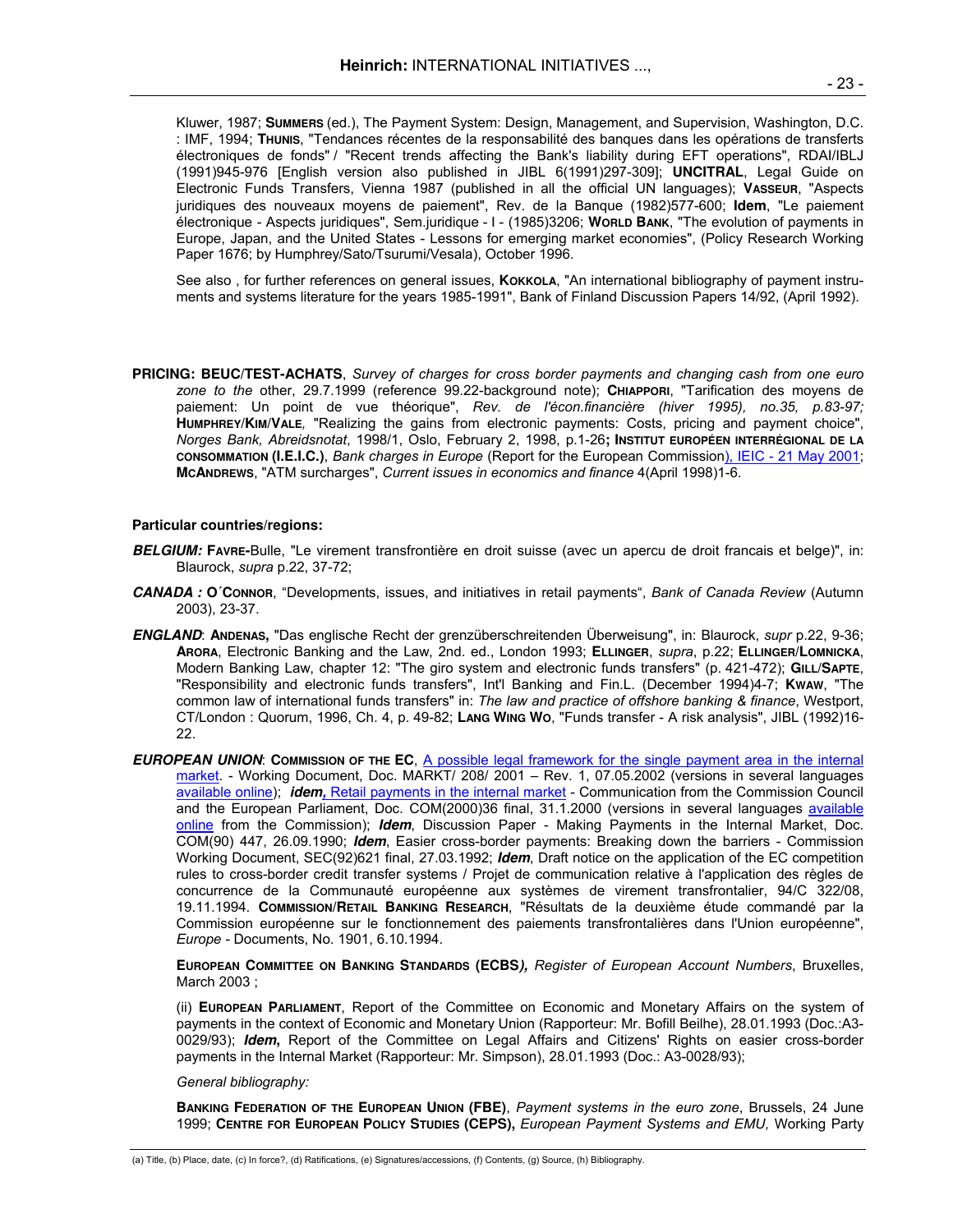Report No. 11, Brussels, April 1994; **DASSESSE, "**Cross-border payments: a need to reassess priorities?", JIBL 8(1994)169-173; **DIXON**, "Breaking down the barriers on cross-border payments", *SMM,* October 1992, pp. 2-3; **EUROPEAN CENTRAL BANK**, *Improving cross-border retail payment services – The Eruosystem's view*, September 1999; **FAVRE-BULLE**, *Le droit communautaire du paiement électronique*, Zurich : Schulthess, 1992; **GUTWIRTH/JORIS**, "Electronic Funds Transfers and the Consumer: The 'Soft Law" Approach in the European Community and Australia", *I.C.L.Q.* 40(1991)265-301; **KLEININGER**, "Der Richtlinienvorschlag der Europäischen Kommission zur Bekämpfung des Zahlungsverzugs im Handelsverkehr", *WM* 52(1998)2213-2221 [EG C 168/13, 13.6.1998]; **LEVITT**, "Payment systems in EMU", *De Pecunia* 3(1991)63-84; **SCHNEIDER**, "Die Geldzurück-Garantie....", *supra*, p. 22; **TROBERG**, "Integration of EEC payment systems: European Commission initiatives", in: **BANCA D'ITALIA** (ed.), Proceedings ... , *supra General bibliography "*General problems", pp. 285- 313; **WEBER**, "Der Kapital- und Zahlungsverkehr in der Europäischen Gemeinschaft", *recht* (1994)156-168. See also *supra* fn. 42.

- **FINLAND: LEINONEN**, "Developments in retail payment systems", *supra* p.22.
- **FRANCE: FAVRE-**Bulle, "Le virement transfrontière en droit suisse (avec un apercu de droit francais et belge)", in: Blaurock, *supra* p.22, 37-72; **GALLOUEDEC-GENUYS** ET AL., Une société sans papier? Nouvelles technologies de l'information et droit de la preuve, Paris : Observatoire juridique des technologies de l'information, 1990; (extensive bibliography at pp. 117-133); **MARTIN**, "Aspects juridiques du virement", Rev.dr.bancaire et de la bourse (1989)149-152.; **WARUSFEL**, "Aspects. juridiques de la télématique bancaire", Banque et Droit (1990)13- 16.
- **GERMANY: AHLERS**, "Kartengesteuerter Zahlungsverkehr und aussergerichtliche Streitschlichtung", *WM*  52(1998)1561-1569; **BÜLOW**, "Scheckrechtliche Anweisung und Überweisungsvertrag", *WM* 54(2000)58-60; **EINSELE,** "Der bargeldlose Zahlungsverkehr - Anwendungsfall des Garantievertrags oder abstraktes Schuldversprechens?", *WM* 53(1999)1801-1810; **FISCHER**, "Probleme und Läösungen des neuen Überweisungsgesetzes aus der Sicht der Praxis", in: Blaurock, *supra* p.22, 125-132; **GÖßMANN**, Recht des Zahlungsverkehrs : Überweisung - Lastschrift - Scheck - Zahlungssysteme, 3. Aufl., Berlin : Erich Schmidt Verl., 1997; **GÖßMANN/VAN LOOK**, "Die Banküberweisung nach dem Überweisungsgesetz", *Sonderbeilage 1/2000, p.1-50,* zu *WM* 54(2000); **GRUNDMANN**, "Grundsatz- und Praxisprobleme des neuen deutschen Überweisungsrechts", *WM* 54(2000)2269-2284; **HÄUSER**, "Der Widerruf des 'Überweisungsauftrags' im Giroverhältnis", NJW 47(1994)3121-3128; **HADDING/HÄUSER**, Rechtsfragen des bargeldlosen Zahlungsverkehrs, RWS-Skript 127, Köln 1984; **HARTMANN, WULF,** "Das neue Überweisungsgesetz", *Die Bank,*  No.8 (1999)536-541; **HOFFMANN,** "Grundfragen des Überweisungsgesetzes", *WM* 55(2001)881-888; **KLAMT/KOCH**, "Das neue Überweisungsgesetz", *NJW* (1999)2776-2779; **NOBBE,** "Die Rechtsprechung des Bundesgerichtshofs zum Überweisungsverkehr", Sonberilage 4/2001 (21 Juli) zu *WM* 55(2001)**; REISER/WERNER**, "Rechtsprobleme des Zahlungsverkehrs im Zusammenhang mit EDIFACT", WM 49(1995)1901-1908; **SCHNEIDER**, "Pflichten….", *supra*, p.22; **VAN GELDER**, "Schutzpflichten zugunsten Dritter im bargeldlosen Zahlungsverkehr?" WM 49(995)1253-1262; **ULRICH**, "Bargeldloser Zahlungsverkehr als optimierte gesamtheitliche Prozesssteuerung", *Kreditwesen* (1999)964-968; **WIESGICKL**, "Rechtliche Aspekte des Online-Banking", *WM* (2000)1039-1050; **WIMMER-LEONHARDT**, *Die Haftung gegenüber den Bankkunden im mehrgliedrigen Zahlungsverkehr*, Baden-Baden : Nomos, 1996.
- **INDIA**: **RESERVE BANK OF INDIA**, *Report of the Committee for proposing legislation on electronic funds transfer and other electronic payments*, Bombay, January 1996.
- *I***TALY: BANCA D'ITALIA,** Interbank payments in Italy: lines of Reform The project after consultations with the banking system, Roma, April 1995; **Idem**, White Paper on the Payment System in Italy, Roma 1986; **Idem,** "Analyzing the Italian Payment System: The Current Status and the Future", World of Banking (1987)6-12; **CERENZA**, Profilo giuridico del sistema dei pagamenti in Italia, Roma : Banca d'Italia, Feb. 1995; **MACCARONE**, "I trasferimenti elettronici di fondi nel diritto italiano", Bancaria (1984)1090-1101; **OLIVIERI**, "Revocatoria delle rimesse in conto e individuazione del 'saldo disponibile' : Il ruolo dei sistemi di pagamento", *Banca Borsa* LX(1997)694- 709.

#### **JAPAN: FINANCIAL SYSTEM RESEARCH COUNCIL,** *supra* p.22

- **LATIN AMERICA**: **CIRASINO/GUADAMILLAS/GARCÍA/MONTES-NEGRET**, *supra*, p.11; **DELPIAZZO**, "Regulación de las transferencias electrónicas de fondos", in: Memorias FELABAN, No. 7, Sept. 1991: X Encuentro Latinoamericano de abogados expertos en derecho bancario, Caracas, 3-5 de Junio de 1991, pp. 41-70; **MILLE**, "Aspectos legales de la transferencia electrónica de fondos": La Ley (Buneos Aires), Año LIII No. 175, 11/09/89, pp. 1-3.
- **NETHERLANDS: LELIEVELDT/GROENEVELD/KAATEE/VISSER**, *Elektronisch betalen Afrekenen met een verleden,* in: *Fianciële & Monetaire Studies*, No.2 18(1999-2000)9-92.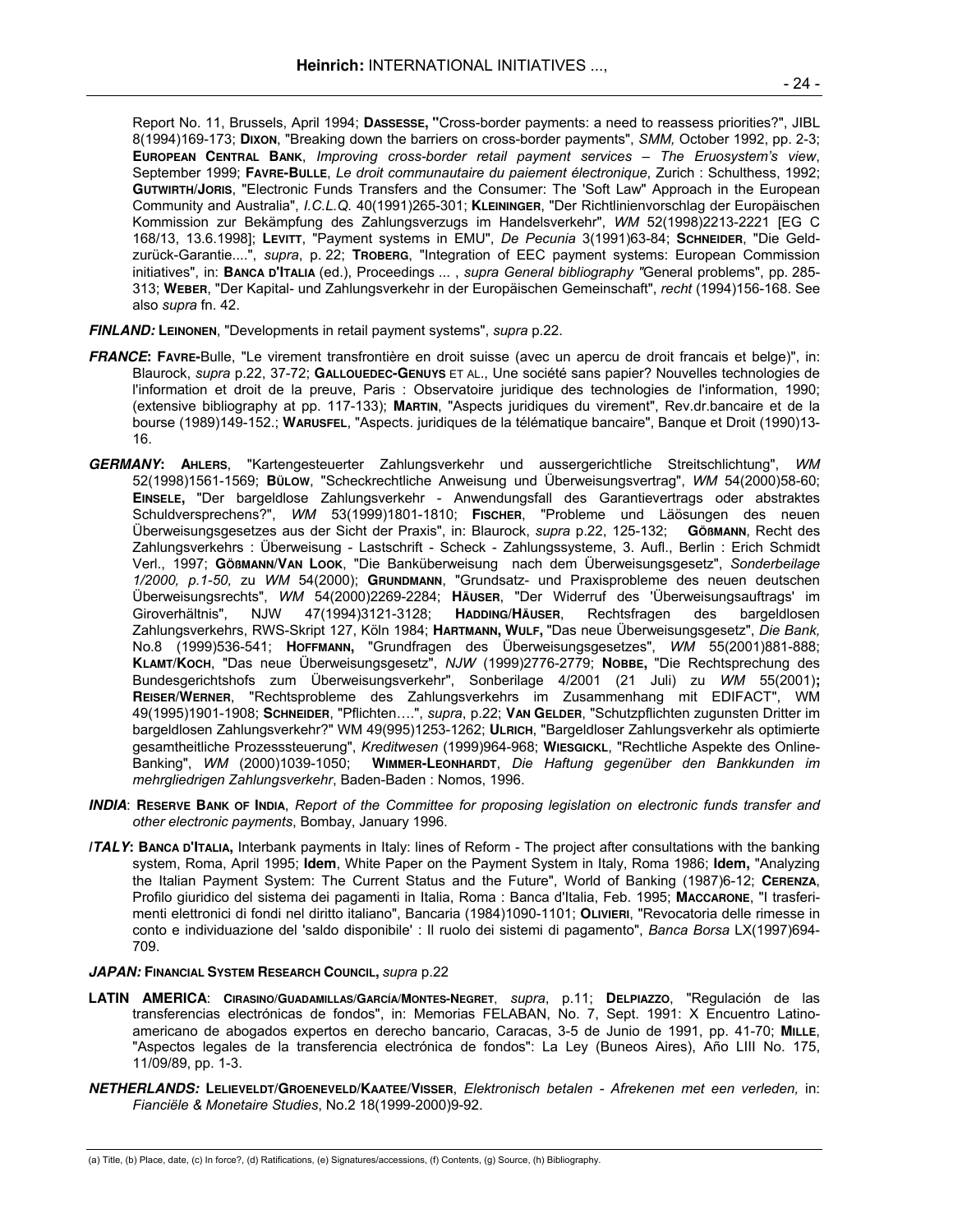- **SOUTH AFRICA:** *Payment System Act, 1998*; **SOUTH AFRICAN RESERVE BANK**, "Cost-recovery policy for the SARBLINK interbank settlement network", Position Paper NPS 6/97; **Idem**, "Cost recovery policy for the South African Multiple Option Settlement (SAMOS) System", Position Paper 5/97;
- **SWITZERLAND: BILOTTE-TONGUE**, Aspects juridiques du virement bancaire Implications des développements informatiques, Zürich 1992; **FAVRE-**Bulle, "Le virement transfrontière en droit suisse (avec un apercu de droit francais et belge)", in: Blaurock, *supra* p.22, 37-72; **GOETZ,** Das internationale Kreditkartenverfahren, Basel, 1992; **HEINI**, Rechtsprobleme der bargeldlosen Zahlung - Insbesondere zur Rechtzeitigkeit und zur Möglichkeit des Widerrufs, Zürich : Schulthess, 1991; **THÉVENOZ**, "Le banquier, son client et l'ordinateur", Sem. judiciaire 115(1993)17-52.
- **USA: AMERICAN BANKERS ASSOCIATION** (ed.), UCC Article 4A A practical guide for bankers and bank counsel, 1991; **BERGER**/**HUMPHREY**, *The role of interstate banking in the diffusion of electronic payments technology, (*Research Paper in Banking and Financial Economics), Washington : Board of Governors Fed.Res.System, July 1985; **BHALA**, "The inverted pyramid of wire transfer law", in: Cross-border electronic banking - Challenges and opportunities (ed. by J. **Norton)**, London : Lloyd's of London, 1995, p. 153-189; **BHALA,** "Legal foundations of large-value transfer systems", The Payment System (ed. by Bruce Summers), supra ("General problems"), p. 53-72; **COMPTROLLER OF THE THE CURRENCY**, *supra*, p.22; **PATRIKIS/BAXTER/BHALA**, Wire transfers - A Guide to U.S. and International Laws Governing Funds Transfers, Chicago, Cambridge 1993; **PATRIKIS**, "Developments in the Law of Large Dollar Electronic Payment in the United States", RDAI/IBLJ (1987)639-648; (various authors), Special issue on the UCC (in particular Article 4A, EDI, financial services): Bus. Lawyer 45(1990)1389-2052; **BALLEN/DIANA**, "Walking a high wire", Banking Technology, July/August 1991, pp. 38-40 (on a recent case involving Security Pacific and UCC Article 4A); **KWAW**, "The statutory law of international funds transfers", in: **Kwaw,** *supra*, p. 23, Ch. 5, p. 83-100; **LEWIS, "**Allocation of loss due to fraudulent wholesale wire transfers: Is there a negligence action against a beneficiary's bank after Article 4A of the Uniform Commercial Code?", Michigan L.Rev. 90(1992)2565-2611; **LINGL**, "Risk Allocation in International Interbank Electronic Funds Transfers: CHIPS & SWIFT", Harvard Int'l L.J. 22(1981)621-660; **MCCARTY**, "U.C.C. Article 4A - Wire or wire not? Consequential damages under Article 4A and a critical analysis of *Evra v. Swiss Bank*", *Computer Law J.*, 11(1991)341-369; **MURRAY**, "Aktuelle Rechtsfragen des internationalen Zahlungsverkehrs - Vereinigte Staaten von Amerika", in: Blaurock, *supra* p.22,97-123; **SHAH**, "Riding out the storm of daylight overdraft pricing", Corporate Cashflow, November 1993; **WELLS**, "Are checks overused?", *Fed.Res.Bk. of Minneapolis Quarterly Review* (Fall 1996)2-12.
- **On cheques in particular: BANCA D'ITALIA,** *White Paper on cheques Lines of action in the field of guarantees, interbank procedures and banking practices*, Rome, December 1995; Stavins, "A comparison of social costs and benefits of paper check presentment and ECP with truncation", *New England Economic Review* (July/August 1997)27-44.

#### **On [payment by] credit and debit cards in particular:**

**BUYLE**, "La carte de paiement électronique", Droit bancaire, Jan. 1988, p. 15-16, 44-59, 87-88 and march 1988, p. 44-46; **CONSEIL NATIONAL DU CRÉDIT**, *Rapport du Groupe de travail sur les aspects juridiques des nouveaux moyens de paiement*, Paris : Banque de France, July 1986; **DORNER**, Elektronisches Zahlen, Frankfurt a.M. : Knapp, 1992; **GOETZ**, Das internationale Kreditkartenverfahren, Basel : Helbing & Lichtenhahn, 1992; **HAEDE**, "Die Zahlung mit Kredit- und Scheckkarten : rechtliche Aspekte des "Plastikgeldes" und seine Auswirkungen auf die Währung", ZBB 6(February 1994)33-44; **HAMMANN/STOLTENBERG**, "Sind Kreditkartengeschäfte Bankgeschäfte?" Kreditwesen 42(1989)617-620, 664-669; **HUET**, "Aspects juridiques du télépaiement" Sem.juridique 65(1991)287-291; **KRIMMER**, "La carte de paiement en France : exemple d'un ordre économique privé" RIDE (1994)217-264; **MEDER**, "Zur Unwiderruflichkeit der Zahlungsanweisung des Kreditkarteninhabers gem. § 790 BGB", NJW 46(1993)3245-3247; **MERKEL**, "Die gesetzliche Regelung des Kreditkartengeschäfts in den USA", WM 44(1990)253-259; NICOLAS, "Approche juridique des cartes de paiement en France et sur le plan européen" Banque et Droit, No. 27 (February 1993)3-5; **OECD**, "Electronic funds transfer : plastic cards and the consumer" (Report approved by the Committee on Consumer Policy ... May 1988), Paris, 1989; PANSINI, "Riflessioni sulla carta di credito : in margine a un libro svizzero", Banca Borsa, Anno LI (1988)728- 767; **REINFELD**, "Rechtsfragen des Interchange-Kreditkartensystems am Beispiel von VISA und EUROCARD", WM 48(1994)1505-1514; **RENNPFERDT**, supra p. 16, [Part B discusses international credit transfers, and analyses, i.a. the UNCITRAL Model Law]; **REISER**, "Die Rechtsgrundlagen für das POS-System des deutschen Kreditgewerbes ("electronic cash")", WM 43(1989) Sonderbeilage Nr.3; STAUER (Ed.), Les nouveaux moyens électroniques de paiement, Genève, 1986; **THUNIS/SCHAUSS**, Aspects juridiques du paiement par carte, Bruxelles : Story-Scientia, 1988; [**VISA]**, *Payment system risk controls*, December 1993 (restricted distribution);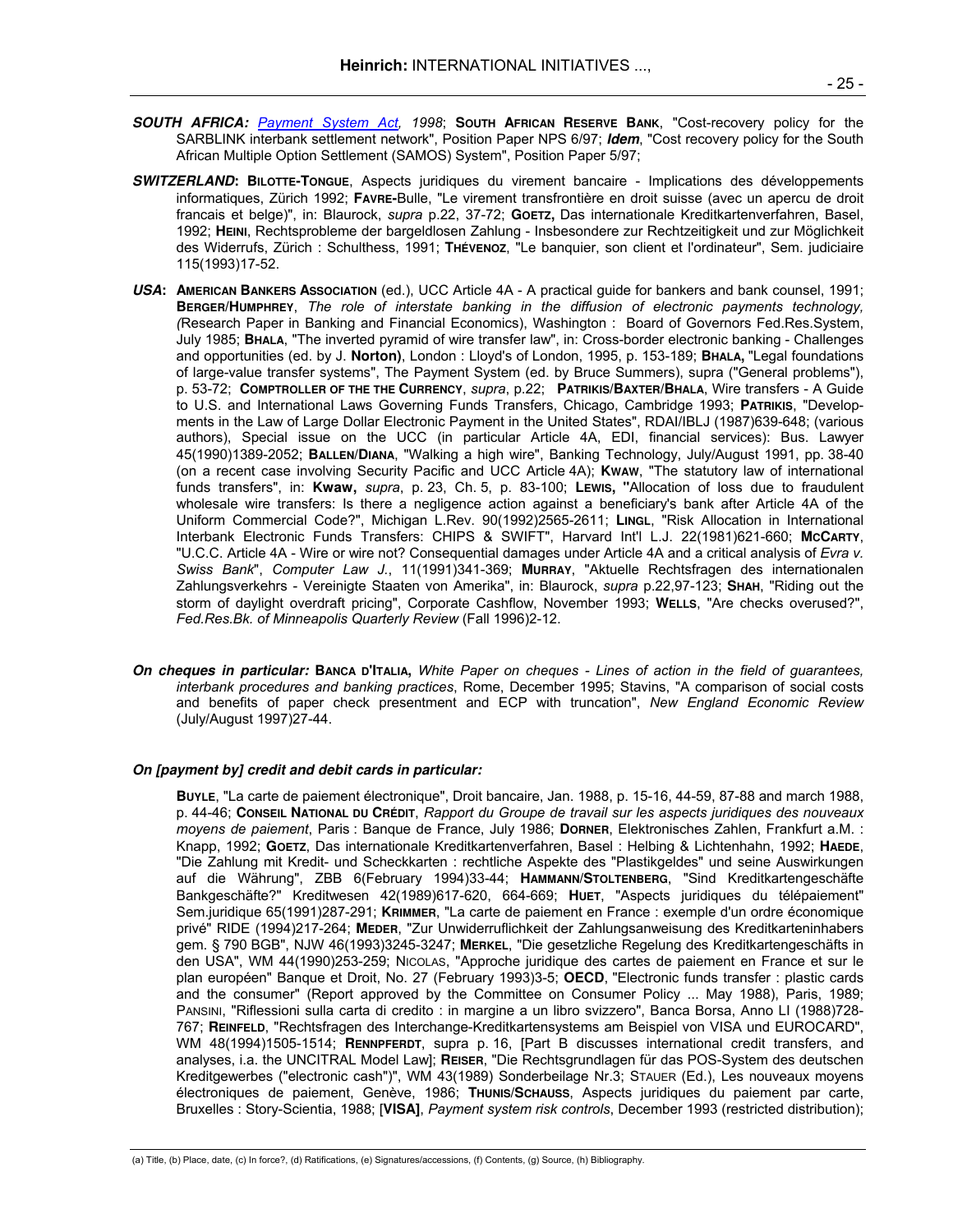**WELLER**, Das Kreditkartenverfahren - Konstruktion und Sicherung ( Abhandlungen zum deutschen und europ. Handels- und Wirtschaftsrecht, Bd. 48), Köln/Berlin/etc. 1986.

## **1. European Banking Federation / European Savings Bank Group / European Assosciation of Cooperative Banks**

#### **(a) European Interbank Compensation Guidelines (EICG)**

- (b) Brussels, 1 January 2001
- (c) 2 April 2001
- (f) The European banking industry represented by the three European credit associations has developed the EICG. They form a basis for the settlement of claims for compensation arising from interbank euro-denominated payments directed through any euro payment system located in the European Union. The intention is to create a market standard in the euro area, equally applicable to all parties, with fair compensation and for all euro-denominated payments between banks. The Guidelines will apply without prejudice to existing mandatory EU and domestic law.

 The Guidelines cover banks connected as a direct or indirect member to an euro clearing system and with EUR settlement account with one of the ESCB central banks. The Guidelines to not cover the relationship between banks and their [non-bank] customers, be it on the remitting or receiving side. Compensation for errors (eg forward or back valuation, overpays, duplication etc) should be based on EONIA including an administration charge to compensate the affected party for the risk and effort required to resolve the issue.

 The Guidelines replace the "Interest Rate Compensation Guidelines", introduced by the "Heathrow Group" in 1998, as well as any domestic recommendations, where they exist.

- (g) Available online from FBE-Federation Bancaire de l'Union Européenne and also from, for instance, British Bankser's Association (weblink).
- (h) See, for comparision, the TARGET Compensation Rules in the ECB Guidelines of 4 April 2003.

#### **2. National Council for Uniform Interest Compensation, Inc. (N.C.U.I.C.)**

#### **(a) Rules on interbank compensation.**

- (b) Washington, D.C., 1st March 1993.
- (c) The rules govern the settlement of claims for compensation between banks of various [U.S.] Clearing Houses or Regional Associations that have agreed to be bound by the rules - including their overseas branches - arising from interbank funds payments (other than ACH payments) or the transfer of securities in United States dollars (art. 1.1). The claims may exist regardless of the source or ultimate beneficiary of any payment, whether foreign or domestic, or the nature of the underlying obligation (e.g. securities transaction, foreign exchange).

 The rules do not replace the compensation rules or guidelines that may govern the settlement of claims between members of a single Clearing House, regional association or national association (e.g. C.I.B. Rules, *supra)*. They are intended to serve as a basis for the development of local or regional rules where none exist, and are intended to create (i) an incentive for the prompt return of missent funds; (ii) the timely submission of claims; (iii) the orderly solution of claims; (iv) a general mechanism for settling of disputes (art. 1.1).

 The N.C.U.I.C. arose initially from a task force initiated by the American Bankers Association (1980- 1985) and an ad-hoc committee (1985) that, in 1986, approved the first nationally harmonised "Funds Transfer Rules". The N.C.U.I.C. was incorporated as a formal industry group in 1989.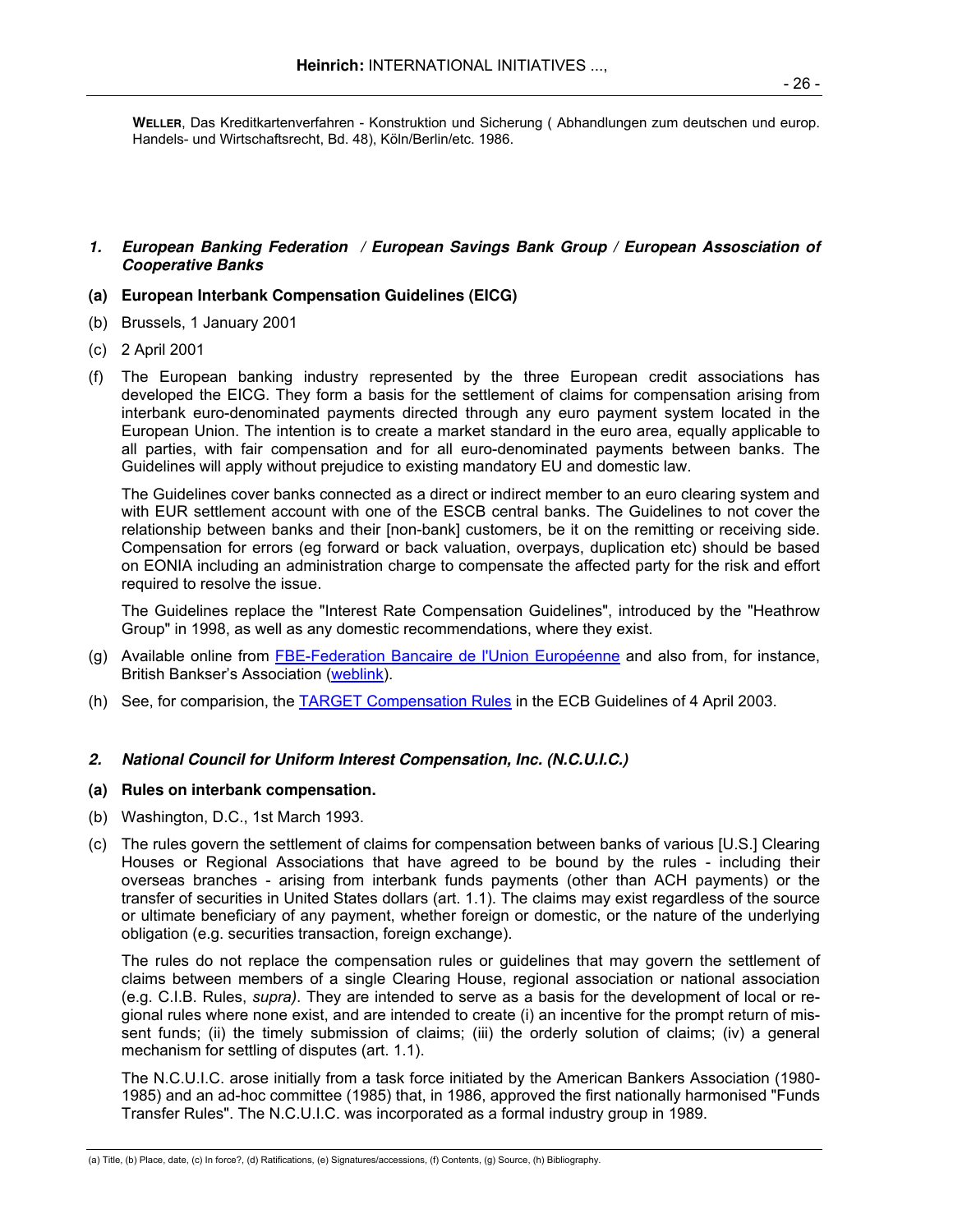- (g) Text available from N.C.U.I.C. (1120 Connecticut Ave. N.W., Washington, D.C. 20036).
- (h) **MCENTEE**, "Implementation of the Check Clearing for the 21st Century Act", Statement before the Committee on Financial Services, Subcommittee on Financial Institutions and Consumer Credit, US House of Representatives, 20.4.2005; **FERRIS**, "New Council adopts rules for settling wire transfer disputes", in *American Banker*, July 24, 1985, p. 10.

### **3. Council on International Banking (C.I.B.)**

#### **(a) Interbank Compensation Rules.**

- (b) New York, first effective 1st November 1977; latest version, incorporating all amendments and effective interpretations, effective 1st January 1983.
- (c) To be incorporated by contract, e.g. reference in CHIPS rules. As an example, see CHIPS, Rules on Interbank Compensation, Part 1, Art 3, para c), effective 19.10.2005.
- (f) The purpose is to establish rules for settling claims for compensation between C.I.B. member banks when such claims are the result of interbank payment errors. Three types of errors are covered: erroneous or duplicate payment, late payment, and payment to the correct bank but incorrect beneficiary. The rules govern compensation for lost availability of funds and do not apply to recovery of lost principal. The rules apply to all payments, to and from, foreign customers in U.S. dollars, whether made by check, CHIPS, book transfer of Federal Funds Transfer.

The C.I.B is now part of the IFSA (International Financial Services Association

- (g) Council on International Banking, Approved Rules, (09A-069G), 23.09.1982.
- (h) **GARRISON**, "Interbank Standards Set for Misdirected Wire Transfers", in *American Banker*, March 23, 1983, p. 10; **LINGL**, *supra, general bibliography* "USA", pp. 639-640 nn. 103-110.; **PRESTON**, "Banks now have rules on international transfer errors", in *American Banker*, April 6, 1983, p.14; **SCOTT**, "Corporate wire transfers and the Uniform New Payments Code", *Col.LRrev.* 83(1983) 1664-1715 (nn. 47 and 60).

See also *infra*, at Section III 9 (N.C.U.I.C.).

## **4. European Union**

- **(a) Commission Recommendation on a European Code of Conduct relating to electronic payment / Recommandation de la Commission portant sur un code européen de bonne conduite en matière de paiement électronique.**
- (b) Brussels, 8th December 1987.
- (f) The Recommendation (4 sections) addresses "all economic partners concerned" in the relations between financial institutions, traders and service establishments, and consumers. They are limited, however, to card payment systems or POS terminals and cover: contracts, interoperability, equipment, data protection and security, fair access, relations between issuers / traders / consumers.
- (g) Official Journal of the EC (1987), No. L 365/72 (Recommendation 87/598) ; available online from the European Commission; (weblink to versions in various languages)
- (h) **COMMISSION EC**, *infra*, Section III.5; **FAVRE-BULLE**, *infra, S*ection III.5; **SCHAUSS/THUNIS**, "Quelques réflexions à propos du Code européen de bonne conduite en matière de paiement électronique", *DIT* (1988)54-56; **THOUVENEL**, *Les aspects juridiques des moyens de paiement français et le contexte européen*, Paris 1990.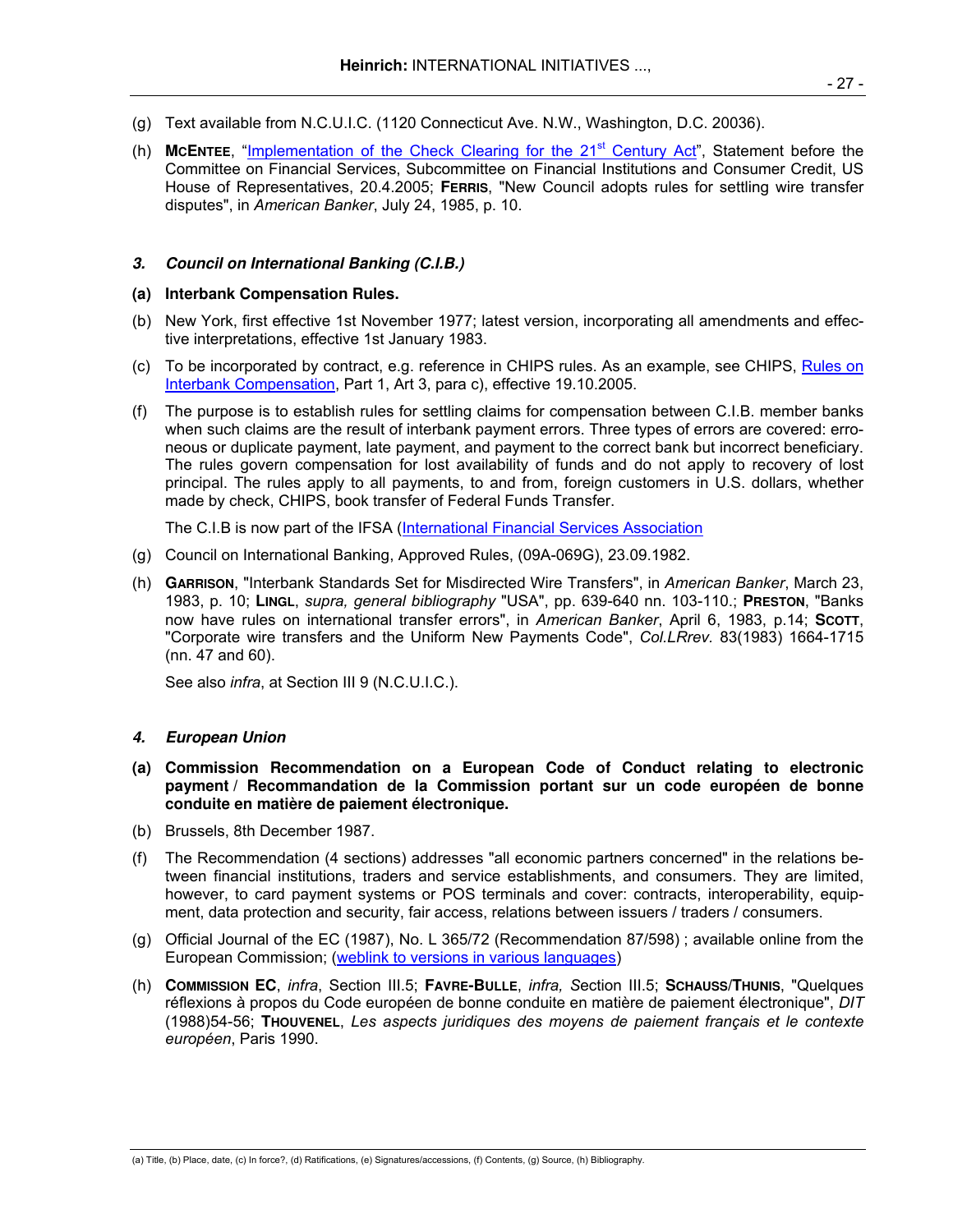- 28 -

## **5. European Union**

- **(a) Commission Recommendation concerning payment systems, and in particular the relationship between card holder and card issuer / Recommandation de la Commission concernant les systèmes de paiement et en particulier les relations entre titulaires et émetteurs de cartes.**
- (b) Bruxelles, 17th November 1988.
- (f) The Recommendation contains an Annex (8 paragraphs) that regards financial consumer protection and is, inter alia, aimed at harmonising terms of contract and achieving the irrevocability of payment instructions communicated electronically. Issuers of payment cards and similar devices as well as system providers should conduct their activities in accordance with the provisions of the Recommendation.
- (g) Official Journal of the EC, No. L 317/55 (24.11.1988) (Recommendation 88/590) ; available online from European Commission (weblink to versions in several languages).
- (h) **COMMISSION EC**, *infra,* Section *III.5*; **FAVRE-BULLE**, *infra,* Section III.5, *"*European Community"; **KNOBBOUT-BETHLEM**, "La recommandation européenne du 17 novembre 1988 - les systèmes de paiement", *Rev.europ.dr. de la consommation*, No.4, (1990)241-254; **NICOLAS**, "La recommandation de la Commission des Communautés européennes du 17 novembre 1988 concernant les systèmes de paiement", *Banque et Droit* (1989)67-71; **SOUSI-ROUBI**, "Les dispositions communautaires en matière de cartes", *Rev.dr.bancaire et de la bourse*, n°13 (1989)87-91; **THOUVENEL**, *supra* at Section III 2 h); **THUNIS**, "The second European Recommendation concerning payment systems: New obligations for card issuers?", *JIBL* 7(1992)101-110; **TRINQUET**, "Relations entre organismes financiers et consommateurs dans un système de paiement étendu a l'ensemble de la Communauté", *Rev.Banque* (1989)423-431, 435.

## **6. European Union**

- **(a) Commission Recommendation on the transparency of banking conditions applicable to crossborder financial transactions / Recommandation de la Commission concernant la transparence des conditions de banque applicables aux transactions financières transfrontalières.**
- (b) Brussels, 14th February 1990.
- (f) The objective of the recommendations (laid down in 6 "principles") is to increase the transparency of the information and invoicing regulations which the institutions (credit institutions and postal services) shall observe.
- (g) Official Journal of the EC, No. L 67/1 (15.03.1990) (Recommendation 90/109). Also available online.
- (h) **COMMISSION EC**, *infra,* Section III.5; **HADDING**, Grenzüberschreitender Zahlungsverkehr im Europäischen Binnenmarkt", in *Rechtsfragen bei Bankleistungen...*, *supra* fn. 41, pp. 95-99 (Text of Commission recommendation: pp. 100-103).

## **7. European Union**

- **(a) Directive 97/5/EC of the European Parliament and of the Council on cross-border credit transfers / Directive 97/5/CE du Parlement européen et du Conseil concernant les virements transfrontaliers.**
- (b) Brussels, 27th January 1997.
- (f) The purpose of the Directive is to improve cross-border credit transfer services within the EU The proposal lays down (i) the minimum requirements needed to ensure an adequate level of customer information, (ii) minimum performance requirements which institutions offering cross-border credit transfer services should adhere to. While the Directive was originally intended to apply to credit

<sup>(</sup>a) Title, (b) Place, date, (c) In force?, (d) Ratifications, (e) Signatures/accessions, (f) Contents, (g) Source, (h) Bibliography.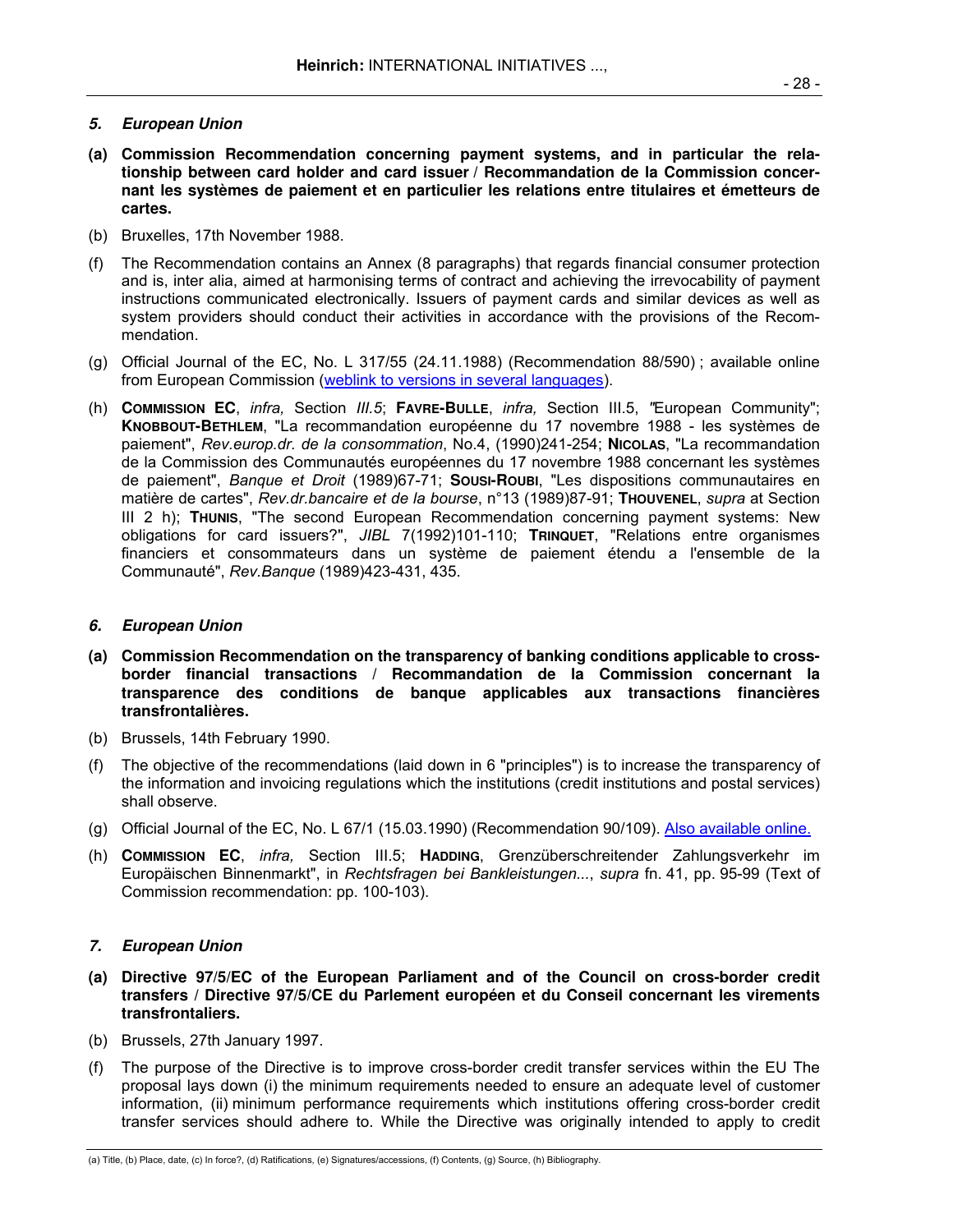The Directive is based on an earlier Proposal of 18th November 1994 (Official Journal of the EC, No. C 360/13 (17.12.1994) (COM(94) 436 - 94/0242(COD)).)

- (g) Official Journal of the EC No. C 360 (17.12.1994) p.13 and OJ No. C 199 (3.8.1995) p.16. English and French texts also reprinted in *ULR/RDU* 2(1997)356-371. Also available online.
- (h) **DE RAYMAEKER,** "Commercial Banker's Response to the EU Directive on Cross-Border Payments", *Int'l PaySys, ,* London : ibc, 1999*;* **EUROPEAN CENTRAL BANK**, *supra, p.24;* **EHMANN/HADDING,** "EG-Überweisungsrichtline und Umsetzung - Regierungsentwurf und Gegenentwurf", *WM* 53(1999) Sonderbeilage Nr.3 p.1-31; **SCHENDER**, "Die Geld-zurück Garantie....", *supra*, p.22.

 On the introduction of national laws based on this Directive, see the respective country sections above.

 On the Proposal of 1994: *Institutions européennes et finance*, No.18, 31.10.1994, p.1-3, [**RGL]**, "Amended Directive on EU Credit Transfers", *Int'l Banking and Fin.L,* No.2, 14(1995)11-13; **GENNER**, *Das UNCITRAL-Modellgesetz über den internationalen Überweisungsverkehr - Eine Darstellung im Vergleich mit dem Regeln des Artikel 4 A Uniform Commercial Code (UCC) und des deutschen Rechts*, Berlin : Duncker & Humblot, 1995, p.176-190.

## **8. Fédération Bancaire de la Communauté Européenne / European Savings Bank Group, and Association of Cooperative Banks of the EC**

- **(a) European Banking Industry Guidelines on customer information on cross-border remote payment.**
- (b) Brussels, 2nd March 1992.
- (f) The guidelines were prepared by the three European Credit Sector Associations in the light of work carried out by the EC Commission in relation to examining payment systems in the internal market (see *supra* section III 5, *"*European Community"). Their purpose is to provide guidance to member organisations in issuing recommendations to member banks in relation to the production of literature of information brochures for their customers.
- (g) Attached as "Annex A" to EC Commission Document SEC(92)621, 27.03.92, *supra* Section III 4).
- (h) For instance, European Commission, *Proposal for a European Parliament and Council Directive on cross-border transfers, Draft notice on the application of the EC competicion rules to cross-border transfer systems*, 1994, p.4, 16, available online from the European Central Bank.

## **9. International Chamber of Commerce**

- **(a) Guidelines on International Interbank Funds Transfer and Compensation / Principes directeurs pour le transfert international interbancaire de fonds et pour l'indemnisation.**
- (b) Paris, February 1990.
- (f) The aim of the Guidelines (18 articles) is not to provide a sophisticated set of rules, but rather a framework in which the largest number of banks can operate, particularly if they have no existing system. The Guidelines apply only to funds transfer messages between banks (in different countries), they do not contain rules on discharge of underlying obligation or time of payment.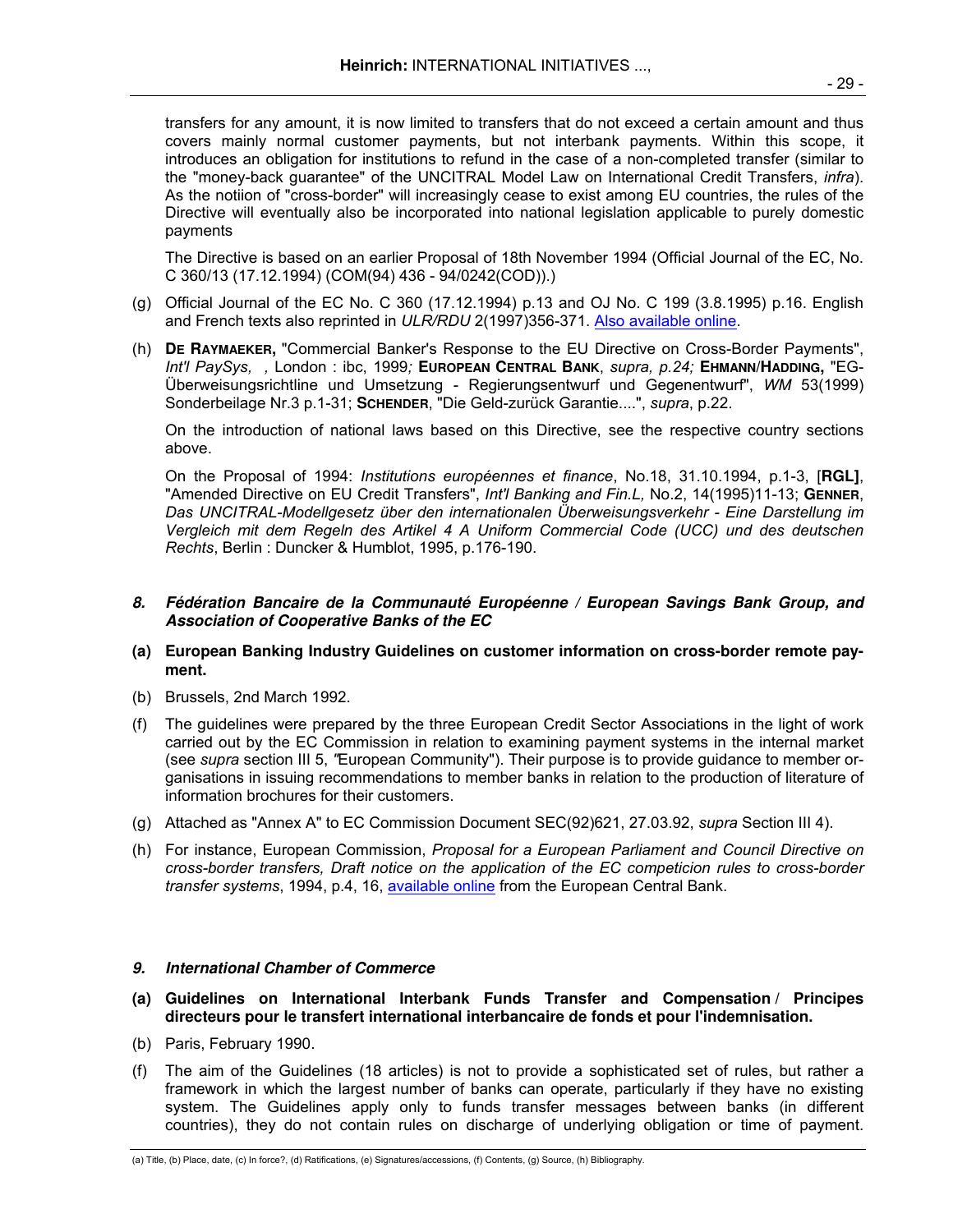Subdivisions of the Guidelines: definitions, applicability, process, liabilities and responsibilities, compensation procedures for incorrect execution of funds transfer messages.

- (g) ICC Publication No. 457 (February 1990); identical draft of 8.07.1988: ICC Policy and Programme Department, Document No. 470-30/5.
	- (h) ICC, Commission on Banking Technique and Practice, *Working Party Report "Inter-bank Funds Transfer and Compensation Rules",* Document No. 470/Int. 232, 21st September, 1987.

# **10. International Organisation for Standardisation (ISO) /**

# **(a) International Banking Account Number (IBAN)**

- (b) Geneva, 1997
- (d) international standard
- (e) Adopted by or in the process of being adopted by most European countries.
- (g) Created as a viable and internationally agreed bank identifier, used internationally to uniquely identify the account of a customer at a financial institution, to assist error-free cross-border payments and to improve the potential for straight-thorugh-processing (STP), with a minimum amount of change within domestic schemes. The latest edition, ISO 13616:2003, specifies the elements of an international bank account number (IBAN), used to facilitate the processing of data in data interchange internationally -- in financial environments as well as within and between other industries. The IBAN is designed for automated processing, but can also be conveniently used in other media interchange when appropriate (paper document exchange, etc.). ISO 13616 does not specify internal procedures, file organisation techniques, storage media, languages, etc. to be used in its implementation. Nor is it designed to facilitate the routing of messages within a network. It is applicable to the textual data which might be conveyed through a system (network).
- (h) International Organisation for Standardisation, ISO 13616:2003 [ISO Central Secretariat, CH-1211 Genève; ].
- (i) The **FINNISH BANKERS' ASSOCIATION**, *The International Bank Account Number (IBAN) in foreign payment transactions*, 21.9.2000 (updated 23.7.2004); IBAN Information Page: http://www.ecbs.org/iban.htm

## **11. International Organisation for Standardisation (ISO)**

- **(a) Bank telecommunication Funds transfer messages / Télécommunication bancaire Messages de transfert de fonds.**
- (b) Geneva, 15th September 1987.
- (c) Part 1: International standard; Part 2: Draft (see *infra*, f).
- (f) Part 1 (ISO 7982-1-1998): Vocabulary and universal set of data segments and data elements for electronic funds transfer messages; Annex A: Parties to a transfer; Annex B: Telex funds transfer message field descriptors [The annexes do not form part of the Standard]. The standard is currently under revision and will extend to documentary credits: "Bank telecommunication - Documentary credit messages: Part 1: Universal set of data segments and elements for electronic funds transfer messages." [The revision was confirmed at ISO on 14th May 1993].

 Part 1 identifies and defines terms and data elements used in describing, processing, and formatting funds transfer payment orders. The terms are, generally, defined from the perspective of the receiver of a funds transfer message since it would be incumbent on him to interpret and understand the full intent and meaning of such messages.

(j) International Organisation for Standardisation, ISO 7982-1:1998 [ISO Central Secretariat, CH-1211 Genève].

<sup>(</sup>a) Title, (b) Place, date, (c) In force?, (d) Ratifications, (e) Signatures/accessions, (f) Contents, (g) Source, (h) Bibliography.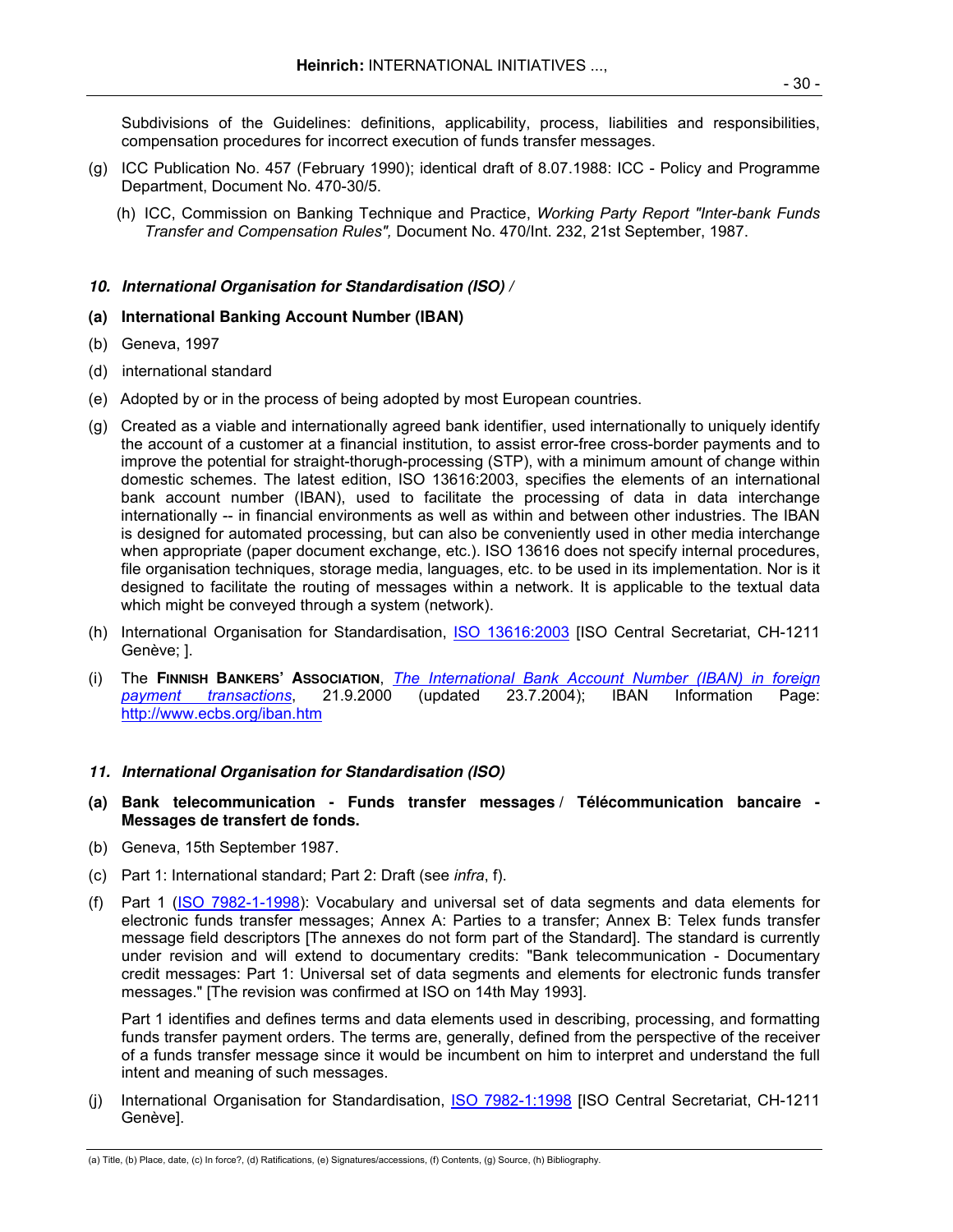# **12. International Organisation for Standardisation (ISO)**

## **(a) Banking**

(h) Standards related to Banking are accessible at http://www.iso.org/iso/en/ CombinedQueryResult.CombinedQueryResult?queryString=banking

 Older ISO-Standards within the [former] Standards group 015 (Banking and financial services) concern banking documents (sub-group 140) and identification and credit cards (sub-group 150), inter alia: ISO 4217:1990 - Codes for the representation of currencies and funds; ; ISO 6260 - Mail payment orders; ISO 7746:1988 - Banking, Telex formats for inter-bank messages; ISO 61611:1987 - International securities identification numbering system (ISIN); ISO 7775:1991 - Securities, Scheme for message types; ISO 8730:1990 - Banking, requirements for message authentication (wholesale); ISO 10126-1 and 10126-2: Banking, Procedures for message encypherment (wholesale); ISO 11131:1992 - Banking and related services, Sign-on authentication. ISO 6680:1987 - International cheque remittance.

## **13. International Organisation for Standardisation (ISO)**

- **(a) Banking and related financial services Information security guidelines / Banque et services financiers liés aux opérations bancaires - Lignes directrices pour la sécurité de l'information**
- (b) Geneva, ISO/TR 13569:2005; various parts published between 1997 and 2005 available at ISO.
- (f) The objectives of the report are to present an information security programme structure, to present a slection guide to security controls that represent accepted prudent business practice, and to be consistent with existing standards, as well as emerging work in objective and accreditable security criteria.

## **14. United Nations - UNCITRAL**

- **(a) Model Law on International Credit Transfers / Loi type sur les virements internationaux.**
- (b) New York, 15th May 1992.
- (f) This Model Law, drafted by the UNCITRAL Working Group on International Payments, finalises the most thorough law reform initiative regarding payments that had been discussed in an international framework. The Model Law is designed to produce a comprehensive body of rules to govern relations between parties to funds transfer transactions. These rules are not intended to be part of an international convention, but are designed for use by legislators. The Model Law has thus been addressed to legislative bodies (via the national Governments) for adoption as statutory law. As discussed in the Working Group, a Model Law would be more flexible than a convention because countries would be able to take those parts of it which they find useful and adapt them to their needs [**UNCITRAL**, Report of the Working Group on International Payments, 18th Session, UN Doc. A/CN.9/318; 27th January 1989, p. 3.]

 UNCITRAL's international undertaking paralleled the United States' domestic project to harmonise its rules on credit transfers. Article 4-A UCC has, to a certain degree, had an impact on UNCITRAL's Model Law. On the one hand, the US legislative initiative had begun earlier and was always "ahead" of the discussions at UNCITRAL; on the other hand, both sets of rules address similar problems and have resulted from the desire to eliminate the uncertainties that exist with regard to the judicial nature of a funds transfer, and consequently the rights and obligations that are created as soon as more than one national jurisdiction is involved.

 In 1986 UNCITRAL decided to begin preparing model rules which were at first limited to electronic funds transfers. Later, the draft Model Law was expanded to cover any form of credit transfer as long as such a transfer was "international", which, under Article 1 of the Model Law, applies to "credit

<sup>(</sup>a) Title, (b) Place, date, (c) In force?, (d) Ratifications, (e) Signatures/accessions, (f) Contents, (g) Source, (h) Bibliography.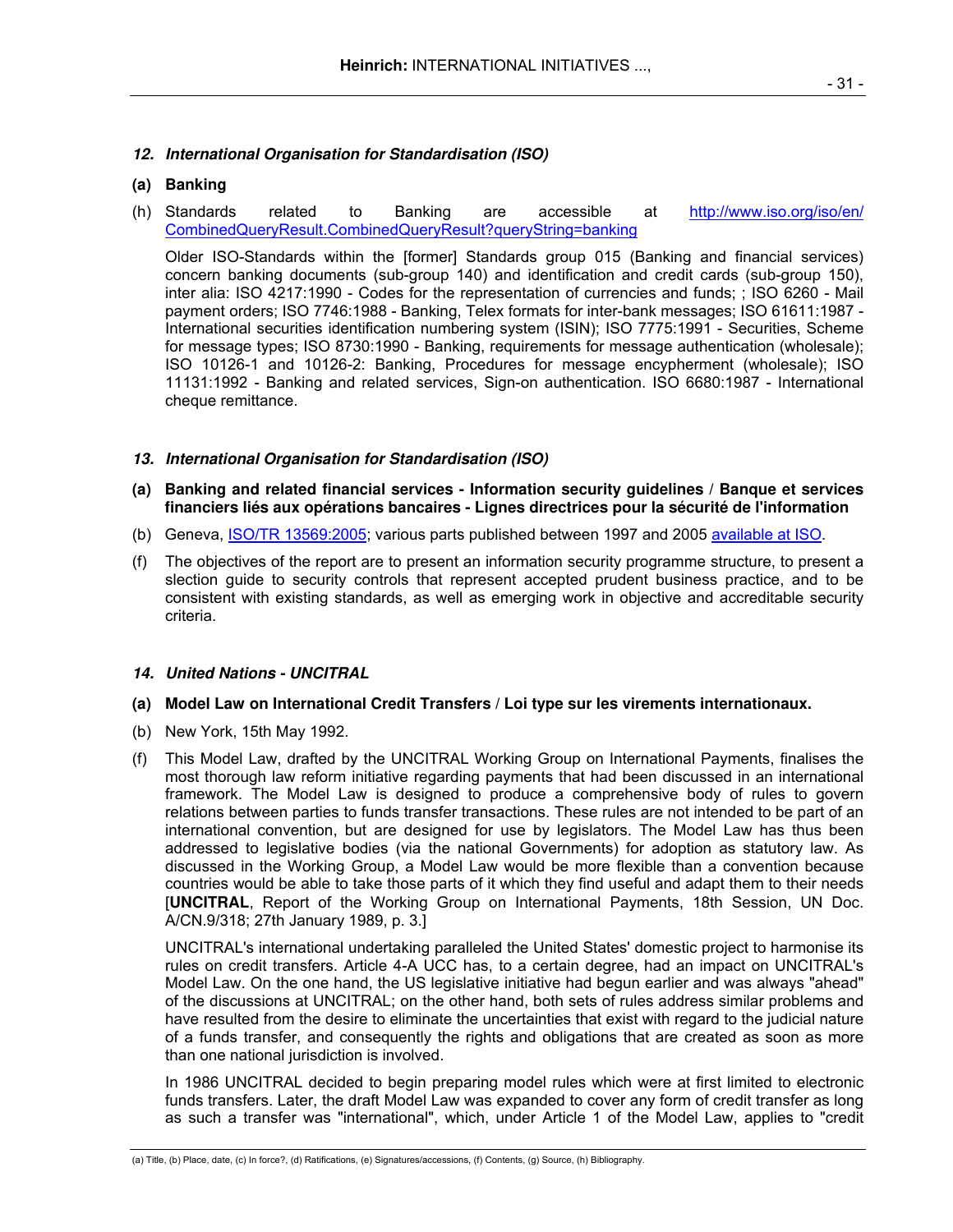transfers where any sending bank and its receiving bank are in different States" A "credit transfer" (as distinguished from a "debit transfer") is understood to be made up of a series of operations that are initiated by a "payment order" which is in turn defined as an "unconditional instruction, in any form, by a sender to a receiving bank to place at the disposal of a beneficiary a fixed or determinable amount of money ...".

The 19 articles cover:

- I. GENERAL PROVISIONS: Sphere of application, Definitions, Conditional instructions, Variation by agreement;
- II. OBLIGATIONS OF THE PARTIES: Obligations of sender, Payment to receiving bank, Acceptance or rejection of a payment order by receiving bank that is not the beneficiary's bank, Obligations of receiving bank other than the beneficiary's bank, Acceptance or rejection of a payment order by beneficiary's bank, Obligations of beneficiary's bank, Time for receiving bank to execute payment order and give notices, Revocation;
- III. CONSEQUENCES OF FAILED, ERRONEOUS OR DELAYED CREDIT TRANSFERS: Assistance, Refund, Correction of underpayment, Restitution of overpayment, Liability for interest; Exclusivity of remedies;
- IV. COMPLETION OF CREDIT TRANSFER.
- (g) Annex I to: United Nations, Report of the Annual Session of UNCITRAL on the work of its 25th Session, New York, 4th - 22nd May 1992, Official Records of the General Assembly, 47th Session (A/47/17). Weblink to Model Law at UNCITRAL

*Informational overview*:

 "Uncitral Model Law on International Credit Transfers : Note by the Secretariat", UN Doc. A/CN.9/384 (19.11.1993), *UNCITRAL Yb*. 25(1994)245-250. On *preliminary work*, see: Report of the United Nations, **UNCITRAL**, "Comments on the Draft Model Law on International Credit Transfers, Report of the Secretary General", UN Doc. A/CN.9/346, 15.5.1991, *UNCITRAL Yb*. 22(1991)52-102; **Idem**, "Report of the Working Group on International Payments on the work of its twenty-second session, Vienna, 26th November - 7th December 1990", UN Doc. A/CN.9/344; 10.1.1991, *UNCITRAL Yb*. 22(1991)195-214.

(h) *Articles and books taking account of the of the Model Law, as adopted by the Commission (or drafts of the text in its almost final form, as discussed in Working Group sessions)*:

 **BERGSTEN**, "The work of the United Nations Commission on International Trade Law in electronic funds transfers", in: Effros, (ed.) *Current Legal Issues Affecting Central Banks*, Washington, D.C. 1992, pp. 447-460; **Idem**, "A payments law for the world: UNCITRAL Model Law on International Credit Transfers", in: *Payment systems of the world* (**Effros**, ed.), New York : Oceana, 1994, p. 407- 499; **BISCHOFF, "**Das UNCITRAL-Modellgesetz über den internationalen Überweisungsverkehr", *SZIER* 3(1993)285-311 [English text of Model Law at pp. 312-323]; **Idem***,* **"**Das UNCITRAL-Modellgesetz über den internationalen Überweisungsverkehr - Ein Kurzporträt", *SZW/RSDA* 65(1993)217-222. **BØJER**, "International credit transfers: The proposed EC Directive compared with the UNCITRAL Model Law", *JIBL* 10(1995)223-228; **CERENZA**, "La legge-tipo sui trasferimenti internazionali di fondi predisposta dall'UNCITRAL", *Quaderni di ricerca giuridica della Consulenza Legale*, Roma : Banca d'Italia, No. 29, (1993)159-169; **CHECA MARTÍNEZ**, *supra*, p. 22 (121-135); **CRAWFORD** *UNCITRAL Model Law on International Credit Transfers* (Remarks made at the International Trade Law Conference, Canberra, 18-19 October 1991), Canberra 1992; **CRAWFORD**, "International credit transfers - The influence of article 4A on the Model Law", in: Essays in honor of Jacob S. Ziegel, *Can.Bus.L.J/Rev.can.dr.comm.* 19(1991)166-190; **FELSENFELD**, "The compatibility of the UNCITRAL Model Law on International Credit Transfers with Article 4A of the UCC", *Fordham L.Rev*. 60(1992)53-75; **GENNER**, "Das UNCITRAL Modellgesetz über den internationalen Überweisungsverkehr: Ein Vorbild für Europa?", *Zs.europ.Priv.R* 3(1995)60-66; **Idem**, *Das UNCITRAL-Modellgesetz über den internationalen Überweisungsverkehr - Eine Darstellung im Vergleich mit dem Regeln des Artikel 4 A Uniform Commercial Code (UCC) und des deutschen Rechts*, Berlin : Duncker & Humblot, 1995; **GEVA**, "UNCITRAL Model Law on International Credit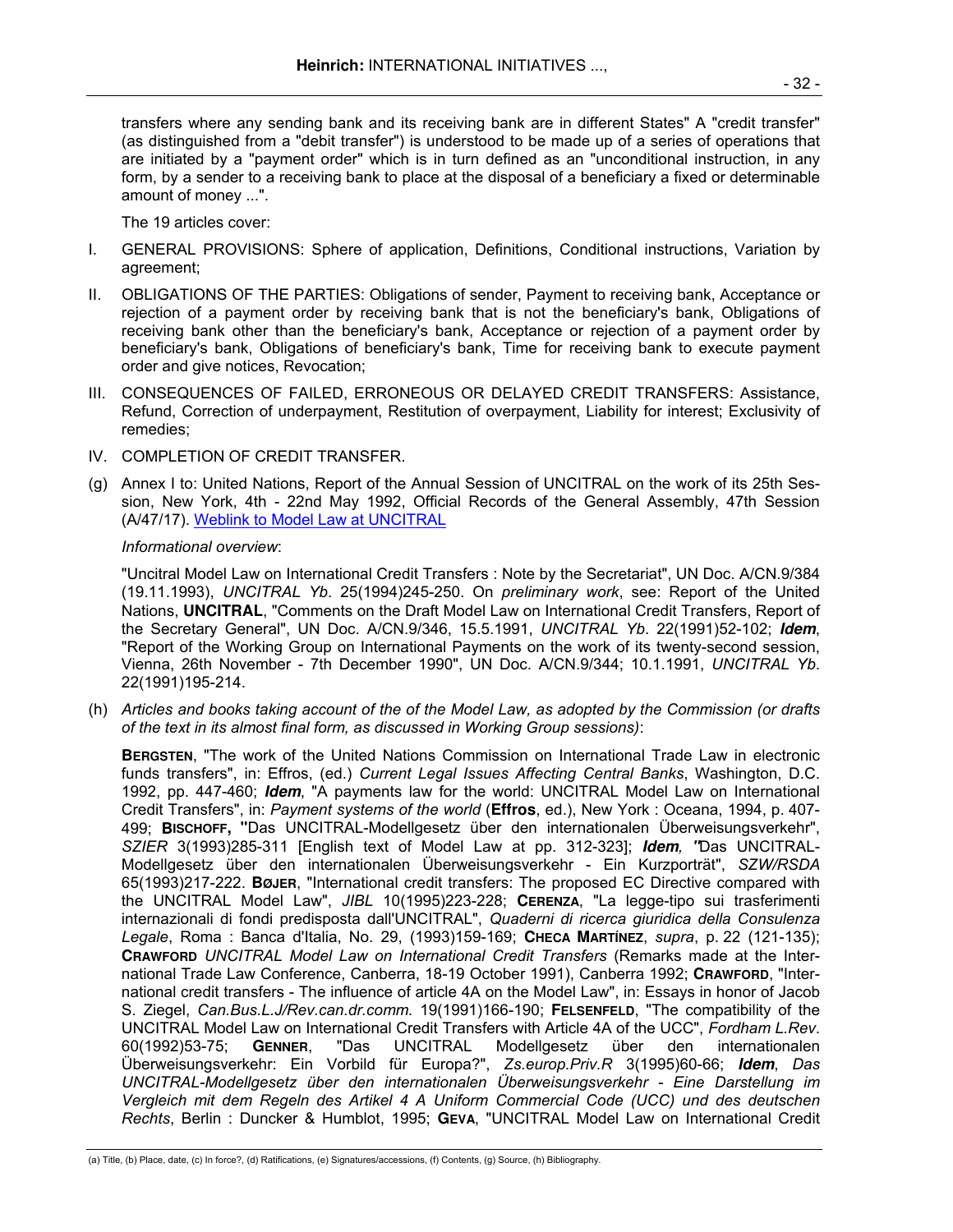Transfers", in *The law of electronic funds transfers*, New York 1992 (loose-leaf release), ch. 4, pp. 133-148 (text of Model Law reproduced in Appendix); **HADDING/SCHNEIDER**, "Die einheitliche Regelung des internationalen Überweisungsverkehrs durch das UNCITRAL-Modellgesetz", *WM* 47(1993)629-638 (English text of Model Law reproduced at pp. 664-668, and German translation by the Commission European Communities for its internal use, pp. 668-673); **HEINRICH**, "UNCITRAL - International credit transfers", *Int'l Banking and Fin. L.* 11(1992)78-79; **LIM AENG CHENG, "**The UNCITRAL Model Law on International Credit Funds Transfers", *Singapore J.Legal Studies* (1993)538-556; **LOJENDO OSBORNE,** "La ley modelo de UNCITRAL sobre transferencias internacionales de crédito", *Rev.Der.Mercantil* (1993) No. 207, p. 95-114; **PATRIKIS/BAXTER/BHALA**, *Wire transfers - A Guide to U.S. and International Laws Governing Funds Transfers*, Chicago, Cambridge, 1993, Part V (pp. 235-327): United Nations Model Law on International Credit Transfers; **SCHINNERER, "**Zum UNCITRAL Model Law on International Credit Transfer: Einige Überlegungen auf der Grundlage des in Österreich von den Banken entwickelten Datenträger(austausch)verfahrens", *ZfRV* 34(1993)239-245*;* **SCHNEIDER**, "Die einheitliche Regelung des internationalen Überweisungsverkehrs durch das UNCITRAL-Modellgesetz", in: Hadding/Schneider (eds.), *Rechtsprobleme der Auslandsüberweisung*, Berlin 1992, pp. 491-516; an English version of this article is: **SCHNEIDER,**  "The uniform rules for international credit transfers under the UNCITRAL Model Law", in: Hadding/Schneider (eds.), *Legal issues in international credit transfers*, Berlin 1993, pp. 451-474; **Idem**, "Die Geld-zurück-Garantie....", *supra, p. 22;* **VASSEUR**, "Les transferts internationaux de fonds - La loi type des Nations Unies sur les virements internationaux - Les cartes de débit", in: *Rec. des Cours* t..239, II, (1993)117-405 (166-357) (French text of the Model Law at pp. 389-401); **Idem,**  "Brèves observations [Loi-type de la CNUDCI sur les virements internationaux]", *Banque & Droit*, No. 26 (1992)196-198 (texte de la loi: pp. 191-196); **VASSEUR**, "Les principaux articles de la loi-type de la CNUDCI sur les virements internationaux et leur influence sur les travaux de la Commission de Bruxelles concernant les paiements transfrontalières" / "The main articles of UNCITRAL's Model Law governing international credit transfers and their influence on the EC Commission's work concerning transfrontier payments", *RDAI/IBJL* (1993)155-207 (French text of the Model Law at pp. 207-210).

## *Articles considering earlier drafts of the Model Law:*

**BERGSTEN**, "Legal aspects of international electronic funds transfers", RDAI/IBLJ (1987)1-20; **BERGSTEN**, "UNCITRAL Model Law on International Credit Transfers", *JIBL* (1991)276-283; **BERGSTEN,** "The draft UNCITRAL Model Law on International Credit Transfers", in: *International Contracts and Payments*, London, 1991, p. 33; **CAREY**, "Electronic funds transfers: model rules", *Int'l Bus.Lawyer* 16(1988)104-105; **DOLE**, *supra*, *General bibliography, "*General problems"; **FEDERACIÓN LATINOAMERICANA DE BANCOS** (ed.)(Bogotá), "Reunión conjunta de FELABAN y la Secretaría de UNCITRAL sobre letras de cambio y aspectos legales de la transferencia electrónica de fondos", *Rev.FELABAN,* 1988, pp. 13-209; **FELSENFELD**, "Strange bedfellows for electronic funds transfers - Proposed Article 4A of the Uniform Commercial Code and the UNCITRAL Model Law", *Alabama L.Rev.* 42(1991)723-772; **GÓMEZ ARAÚJO**, "Introducción al estudio del proyecto de Ley Modelo sobre Transferencias Internacionales de Crédito", *Rev.FELABAN,* Jul.-Sept. 1990, pp. 8-10; **GOTTLIEB**, "A perspective on the UNCITRAL Draft Model Law on International Credit Transfers", *Payment Systems Worldwide,* Autumn 1991, pp. 30-33; **HASCHER/LE GUEN**, "Le projet de loi modèle de la CNUDCI sur les virements internationaux", *Droit de l'informatique,* no. 4, 1990, pp. 95-106; **HEINRICH**, "Building a universal payments law? - The UNCITRAL Model Law on International Credit Transfers", *Payment Systems Worldwide,* Summer 1991, pp. 4-16; **PATRIKIS**, "Uncitral payments efforts", *Brooklyn J.Int'l L*. (1989)45-58; **RADCLIFFE**, "Towards uniformity in the rules governing electronic funds transfers", *Butterworths* (1988)364-366; **SCHINNERER**, "Zum "Leitfaden"-Entwurf von UNCITRAL über den internationalen elektronischen Überweisungsverkehr", *ZfRV* 26(1985)226-240; **SCHNEIDER**, "Das UNCITRAL-Modellgesetz über den internationalen Überweisungsverkehr", *WM* 43(1989)285-293; **THÉVENOZ**, *Error and Fraud in Wholesale Funds Transfers: U.C.C. Article 4A and the UNCITRAL Harmonization Process*, Zürich 1990; **VASSEUR**, "Informations sur les aspects juridiques des transferts internationaux de fonds par d'autres moyens que les cartes", *Banque & Droit* (1989)61-66; **WULFF,** "Two ways to achieve the same goal: The Model Law on International Credit Transfers and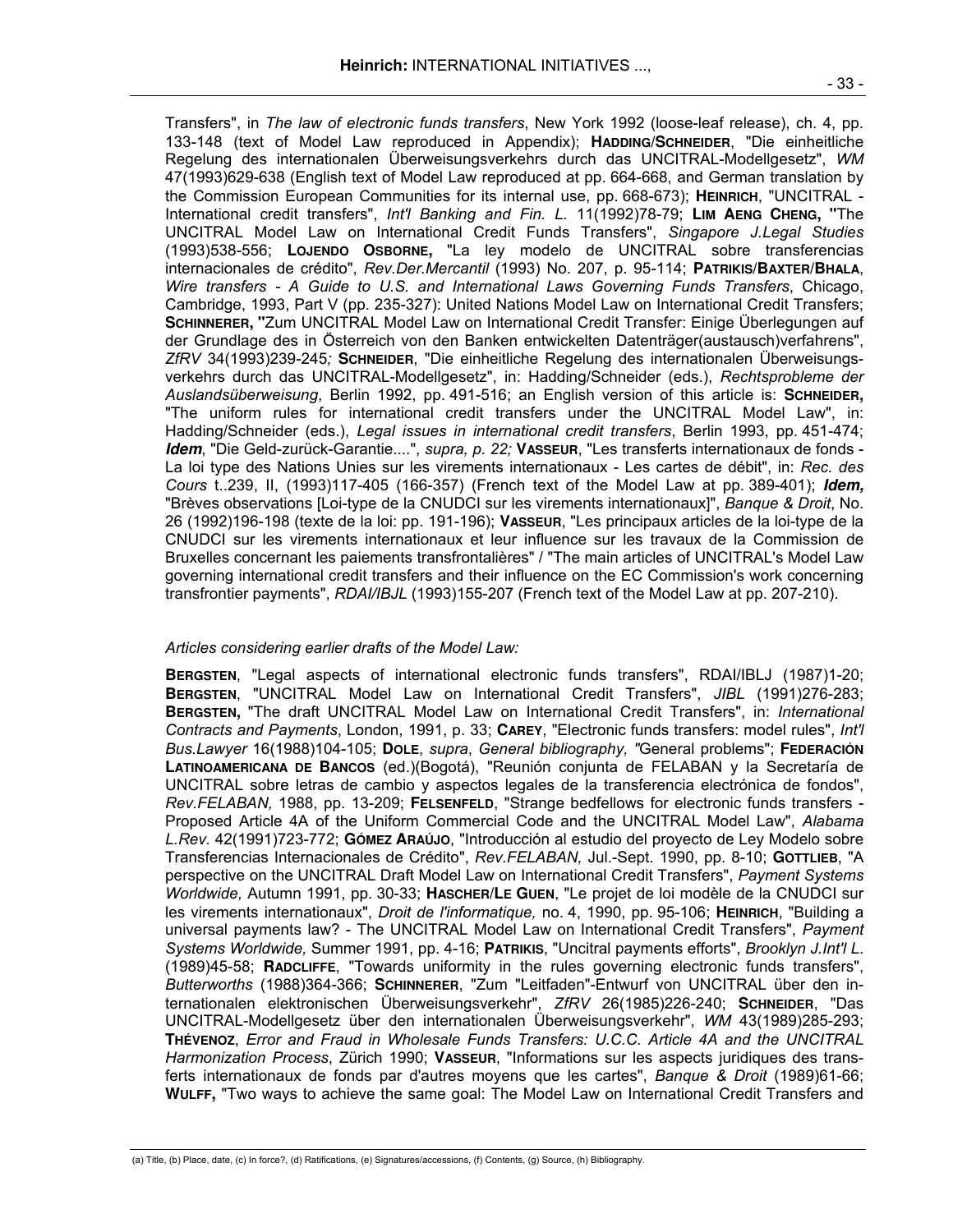the new UCC Article 4A in the national and international contexts", *Wisconsin Int'l L.J.* 9(1990)69- 123.

On UNCITRAL bibliography in general, *supra* fn. 37.

# **15. Universal Postal Union / Union Postale Universelle**

## **(a) Arrangement concernant les mandats de poste et les bons postaux de voyage.**

- (b) Hamburg, 27th July 1984.
- (c) In force, 1.1.1986.
- (f) The rules (52 articles) concern postal payment orders ("mandats") and postal traveller cheques ("bons postaux de voyage"). Inter alia, there are articles dealing with the money of payment and conversion (art. 3), and with inter-postal administration compensation and netting (arts. 28-30).
- (g) *Acts of the Universal Postal Union*, Vol. IV (Berne) (available in Arabic, English, French and Spanish). Published as law in, for instance, Luxembourg or Switzerland: *RO,* 1985, pp. 2175-2190.]

# **16. Universal Postal Union / Union Postale Universelle**

## **(a) Money Orders Agreement / Arrangement concernant les mandats de poste.**

- (b) Washington, 14th December 1989.
- (c) In force, 1.1.1991.
- (f) The rules (13 articles) govern the exchange of postal money orders ("mandats") which contracting countries agree to set up in their reciprocal relations; the rules on postal travellers' cheques that were contained in the previous Money Orders Agreement (1984 Hamburg Congress) were abolished at the 1989 Washington Congress. Inter alia, there are articles dealing with the currency of payment and conversion (art. 3), and with preparation and settlement of accounts (articles 12 and 13).
- (g) Universal Postal Union, *Annotated Code*, Vol. 4, Berne 1991, pp. 4-78. [Acts of the UPU revised at Washington 1989 and annotated by the International Bureau - available in Arabic, English, French and Spanish. The Arrangement is published as a law in Switzerland: *RO,* 1991, pp. 1797-1805; in Germany: *BGBl.* 1992, Teil II, pp. 887-893.; See also Universal Postal Union (Standards Board), *Identification of Money Orders*, 2002.

## **17. Universal Postal Union / Union Postale Universelle**

- **(a) Giro Agreement / Arrangement concernant le service des chèques postaux.**
- (b) Washington, 14th December 1989.
- (c) In force, 1.1.1991.
- (f) The rules (17 articles) govern all the services which the giro service is able to provide for users of giro accounts and which contracting countries agree to set up in their reciprocal relations; non-postal organisations may also participate (art. 1). The rules contain provisions on transfer, inpayment into a giro account, payment by money order or by outpayment cheque, and postcheque.
- (g) Universal Postal Union, *Annotated Code,* Vol. *4,* Berne 1991, pp. 79-140. [Acts of the UPU revised at Washington 1989 and annotated by the International Bureau - available in Arabic, English, French and Spanish. The Arrangement is published as a law for instance in Belgium or (Switzerland: *RO,*  1991, pp. 1806-1814.]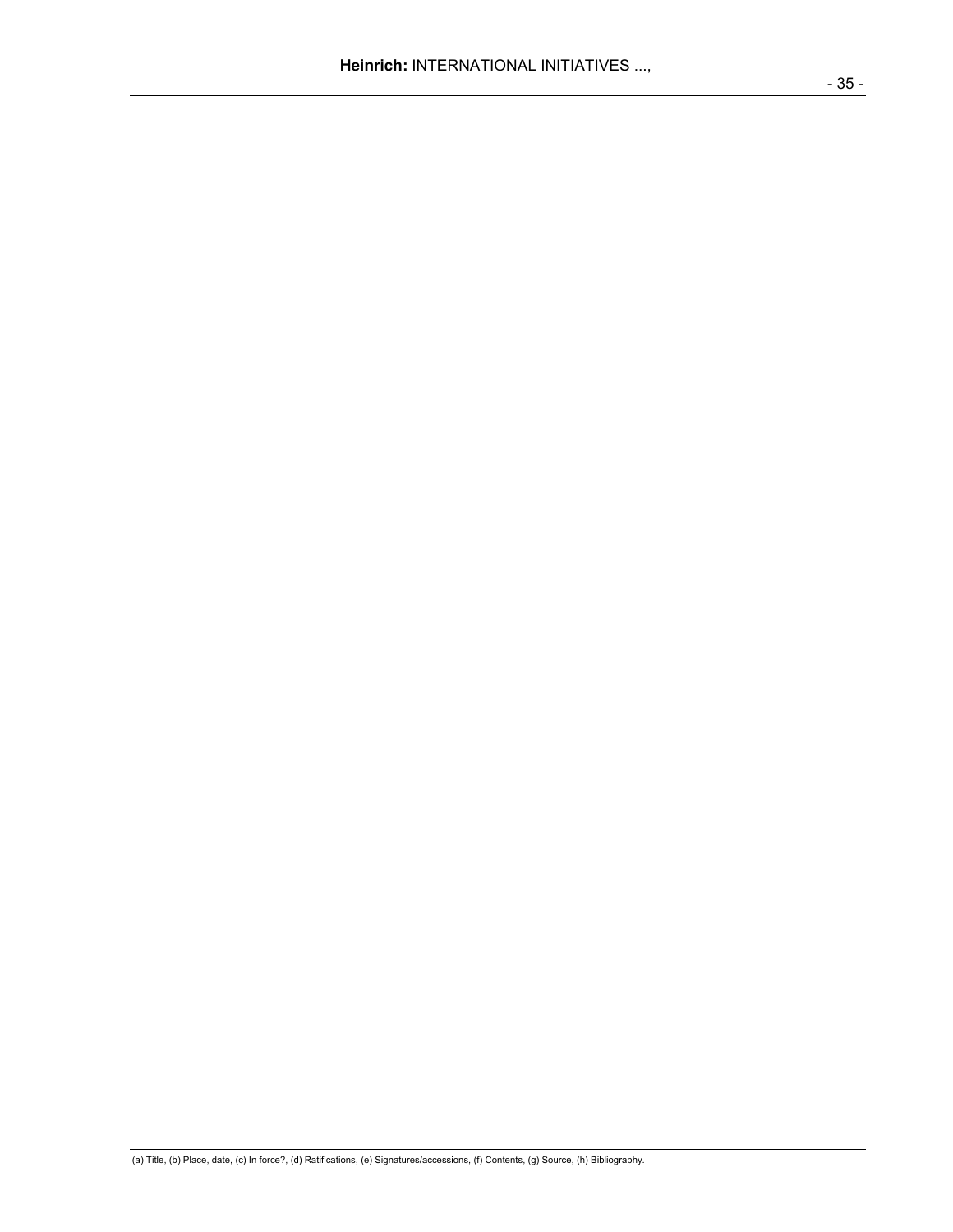# **SECTION IV: PAYMENT SYSTEMS / CLEARING / NETTING / RTGS**

# **IV - A - PAYMENT SYSTEMS**

### **General bibliography:**

-

 **BANK FOR INTERNATIONAL SETTLEMENTS (BIS) [CPSS]**, *New developments in large-value payment systems,* Basel, May 2005; **Idem,** *The role of central bank money in payment systems*, Basel, August 2003 (Spanish version); **Idem**, *General principles for international remittance services - consultative report*, March 2006, (Spanish executive summary); **Idem**, Core *principles for systemically important payment systems*, Basel, January 2001 (Spanish version); **Idem**, *Report on Real-Time Gross Settlement Systems*, Basel, April 1997; **Idem**, *Clearing and settlement arrangements for retail payments in selected countries*, Basel, September 2000; **Idem**, *Settlement Risk in Foreign Exchange Transactions*, Basel, March 1996;69 **Idem**, *The contribution of payment systems to financial stability, (*conference papers), September 2000**; Idem***, Managing Change in Payment Systems* (BIS Policy Papers, No.4, a compendium containing presentations made by the speakers and panellists at the Global Conference on Managing Change in Payment Systems, hosted by the BIS in December 1997), Basel, May 1998; **Idem**, *Payment and settlement systems in selected countries,* Basel, April 2003 ; earlier versions: *Payment Systems in Eleven Developed Countries* [a.k.a. "Red Book"], Basel, April 1989; extensively revised edition (renamed Payment Systems in the Group of Ten Countries), December 1993; German edition [Zahlungsverkehrssysteme in den Ländern der Zehnergruppe], Basel, Frühj. 1995. The Committee on Payment and Settlement Systems is now inviting certain non-EC and non-EU central banks to publish separate "Red Book" studies for their countries, in collaboration with the Committee's Secretariat at the BIS (see infra, country sections); **Idem**, *Statistics on payment and settlement systems in selected countries – Figures for 2003*, Basel, May 2005; **Idem,** *Security and Reliability in Electronic Systems for Payments*, Basel, revised edition, May 1993;

 **ANGELINI**, *About the level of daylight credit, speed of settlement and reserves in electronic payment systems*, (Banca d'Italia, Temi di discussioni No. 229), Rome, August 1994; **ANGELINI/GIANNINI**, *On the economics of interbank payment systems*, Banca d'Italia, Temi di discussioni, No. 193, May 1993; **BERG**, "The role of central banks in the payment system: A minimalist approach", *Paym.Sys.Worldwide* 10(Winter 1999-2000)19-23; **Idem**, "International observations concerning payment systems", *MonRev* (August 1994)32-38; BERKVENS, "Payment systems, data protection and cross-border data flows", in: *Cross-border electronic banking - Challenges and opportunities (*ed. by J. Norton), London : Lloyd's of London, 1995, p. 121-151; **ARANGO/BERNAL**, "Systemically Important Payment Systems in Latin America and The caribbean: Results of the Self-Assessment Exercises" Payments and Securities Clearance and Settlement Systems research Series, CEMLA/World Bank, June 2003 **CONSEIL NATIONAL DU CRÉDIT**, *Les organisations interbancaires en Europe : Moyens et systèmes de paiement*, Paris : CNC, novembre 1995; **DEVOS**, "La protection juridique des systèmes de paiement en cas de défaillance d'un participant", *Rev.dr.bancaire et de la bourse*, no. 59 (janvier/février 1997)11-19; **DINGLE**, "Elements of the global network for large value funds transfers", *Paym.Sys.Worldwide* (Spring 2001)17-25; **FRANKEL/MARQUARDT**, "Payment systems : Theory and policy", *International Finance Discussion Papers, No.216*, February 1983 (limited distribution, Fed.Res.Board, Washington, D.C.); **Idem**, "International payments and EFT links", in: *Electronic pament systems links and risks;* **GIANNINI/MONTICELLI**, *Which TARGET for monetary policy in stage three? - Issues in the shaping of the European payment system*, (Banca d'Italia, Temi di discussione del Servizio Studi, No. 257), October 1995; [**GOLDMANN, SACHS & CO** (sponsor), *Risk reducion in payments, clearance and settlement systems,* Symposium papers, January 1966;] **GOODFRIEND**, "Money, credit, banking and payment system policy", *Fed.Res.Bank of Richmond Economic Review* (Jan/Feb 1991)7-24; **HARTMANN**, Central bank involvement in payment systems", *Paym.Sys.Worldwide* 10(Winter 1999-2000)16-18; **Idem,** "Die Praxis des grenzüberscheitenden Zahlungsverkehrs", in: Blaurock, *supra* p.22, 113-123; **HEINRICH,** "The role of the Committee on Payment and Settlement Systems", *Paym.Sys.Worldwide* 10(Autumn 1999)35-40; **HILLS/RULE/PARKINSON**, "Central counterparty clearing houses and financial stability", *Financial Stability Review* (June 1999)122-134; **HOLTHAUSEN/RØNDE,** *Regulating access to international large-value payment systems,* ECB Working Paper No. 22, June 2000; **HONG KONG MONETARY AUTHORITY (HKMA),** *Global Payment Systems*  (Seminar Proceedings)*,* Hong Kong, 1996; **HOPTON**, *Payment systems: A case for consensus*, Basel : BIS, May 1983; **HUMPHREY**, *Payment systems - Principles, practice, and improvements*, (World Bank Technical Paper

<sup>69</sup> On the report, see **CASSON**, "BIS Strategy for dealing with foreign exchange settlement risk", *Butterworths* 11(1996)326-329.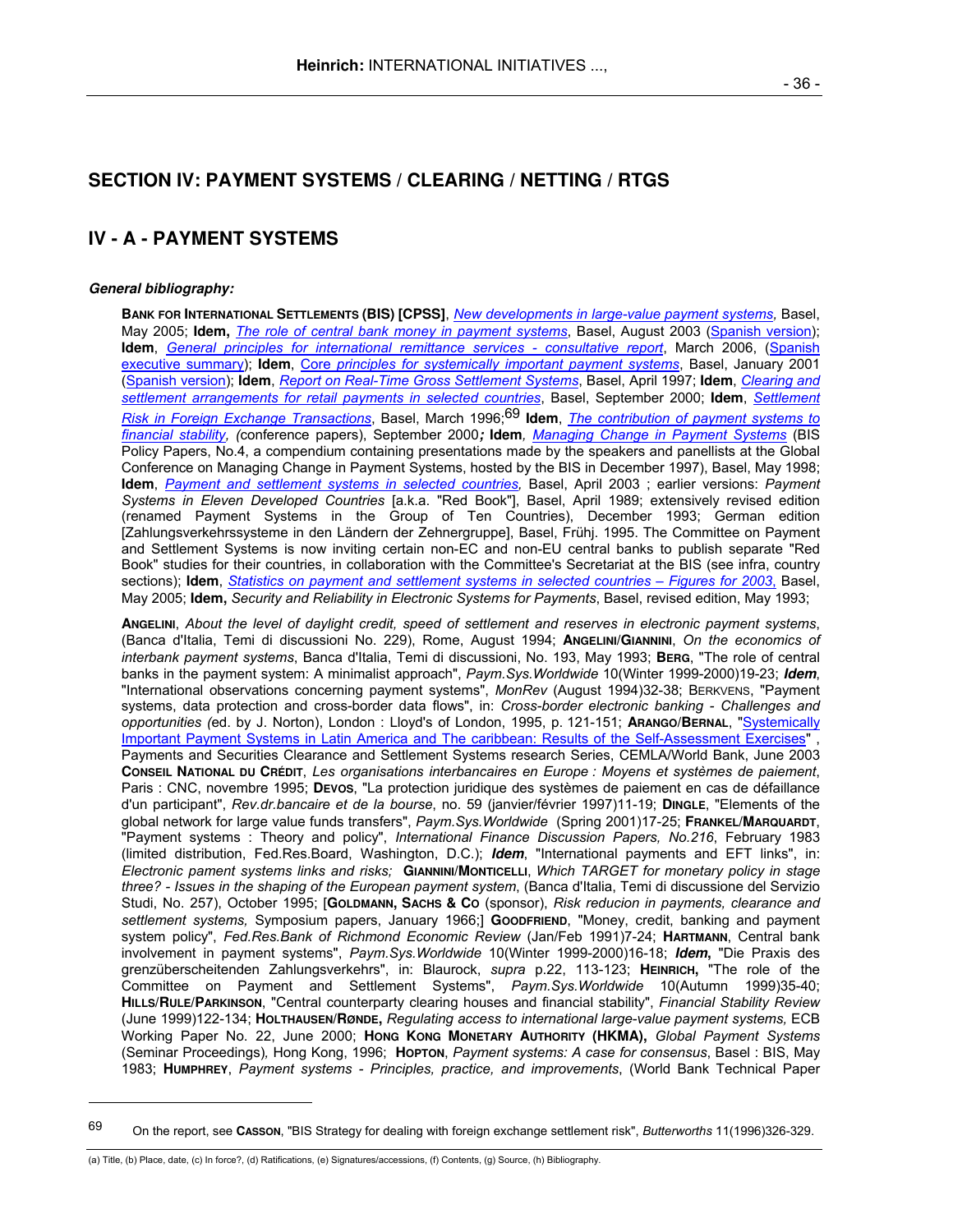no.260), Washington, D.C., 1995; **INTERNATIONAL CHAMBER OF COMMERCE (ICC)**, *ICC World Payment Systems Handbook*, Paris : ICC, 1997; **INTERNATIONAL MONETARY FUND**, *Payment system: Design, Management, and Supervision*, Washington, D.C., 1995; **JOHNSON**, *Payment systems, monetary policy, and the role of the central bank*, Washington, D.C. : IMF, 1997; **Idem**, *The payment system and monetary policy*, (IMF Paper on Policy Analysis and Assessment), *May 1998;* **KAPPELHOF,** *Onzichtbaar Geld - Over de varanderende plaats van het girale betalingsverkeer in het financiële bestel,* Groningen : Wolters-Nordhoff, 1998; **KOPONEN/SORAMÄKI**, *Intraday liquidity needs in a modern interbank payment system - A simulation approach,* (Bank of Finland Studies E:14) Helsinki, 1998; **LEINONEN**, *Re-engineering payment systems for the e-world*, (Bank of Finlad Discussion Papers, 17/2000); **Idem**, "Simulation: A powerful research tool in payment and settlement systems", *Payment Systems Worldwide*, 15(Summer 2004)28; **LUCAS,** "La surveillance de la sécurité et de l'éfficacité des instruments de paiement, des systèmes de paiement, et des systèmes de compensation et de règlement de titres", *Bulletin de la Banque de France* No.84 (déc. 2000)91-98; **Idem** "Le système de paiement : Situation actuelle, perspectives d'évolution et comparaisons internationales", *Rev. de l'écon.financière (hiver 1995), no.35, p.253-271;* **MCANDREWS**, "Network issues and payment systems", *FedResBk Philadelphia BusReview* (Nov/Dec 1997)15-25; **NÚÑEZ***, Perspectivas de los sistemas de pagos: Una reflexión crítica*, Documento de Trabajo n°9429, Banco de España, 1994; **ORITANI**, "Globalization of payment network and risks", in: Solomon (ed.), *Electronic money flows*, Amsterdam : Kluwer, 1991, p.115-124; **Idem**, "Payment systems and the theory of money", *Payment systems wordlwide* (Summer 1993)24-31; **PATRIKIS,** "Developments in Payment Systems", in *Current Legal Issues Affecting Central Banks*, Vol. 2. (ed. by Robert C. Effros), IMF, 1994, pp. 169-176; **PHILIPS/- RUTHERFORD,** "Netting - The shape of things to come", *Butterworths J.* 9(1994)174-176; **ROBERDS**, "Financial crises and the payments system: Lessons from the national banking era", *Fed.Res.Bk of Atlanta Economic Review* (May/June 1995)15-31; **SADC**, *Payment Systems in the Southern African Development Community - A guide to developing a strategic framework for payment system modernisation* [available via http://www.resbank.co.za]; **SATO/HUMPHREY**, *Transforming payment systems - Meeting the needs of emerging market economies*, (World Bank Discussion Papers, no. 291), Washington, D.C., 1995; **SHENG**, *Payment systems in developing countries - Lessons for a small economy* (Occasional papers No.19), Kuala Lumpur : SEACEN, 1995; **SITRUK**, "Paiements européens: les interbancarités", *Rev. Banque* (Septembre 1994)70-75; **SUMMERS**, "Clearing and payment systems: The role of the central bank", *Federal Reserve Bulletin (*Feb. 1991) 81-90; **TRESOLDI**, "The role of the central banks in large-value payment systems", Banca d'Italia Document No. 456, November 1994.

#### **On payment system risk in general:**

 **BORIO/VAN DEN BERGH,** *The nature and management of payment system risks: An international perspective*, BIS Economic Paper No. 36, Basel, February 1993; Benston/Kaufmann, "Is the banking and payments system fragile?", *J.of Finanacial Services Research* 9(1995)209-240; **BORIO**, "Payment and settlement systems : Trends and risk management", in: *Research in Financial Services Private and Public Policy, 7(1995)87-110;* **Idem**, "Comment: The payment and settlement systems", *J.of Finanacial Services Research* 9(1995)413-419; **COHEN/ROBERDS**, *Towarnds the systemic measurement of systemic rik*, Fed.Res.Bank of Atlanta *Working Paper*  93-14, October 1993; **DALE**, "Controlling risks in large-value interbank payment systems", *J.I.B.L.* 12(1997)426- 434; **DEVRIESE/MAES**, "Measuring liquidity risk in systems providing payment and settlement services: statistical approaches for oversees", *Fin Stab Rev* NBB (2006)113-121; **DUDLEY**, "Controlling risk on large-dollar wire transfer systems", in: **Saunders/White** (eds.), *Technology and the Regulation of Financial Markets - Securities, futures, and banking,* Lexington, etc. : D.C.Heath, 1986, p.121-135; **FEDERAL RESERVE SYSTEM**, *Federal Reserve Policy on Payment Systems* Risk, as amended effective 2 January 2005, http://www.federalreserve.gov/paymentsystems/psr/policy.pdf; [further payment policies and regulations at http://www.federalreserve.gov/paymentsys.htm]; **FOLKERTS-LANDAU**, "Systemic financial risk in payment systems", in: *Determinants and systemic consequences of international capital flows,* IMF: Washington, DC, March 1991, pp. 46-64; **FRY**, "Risk, cost and liquidity in alternative payment systems", *Bank of England Quarterly Bulletin* 39(1999)78-86; **FUJIKI/GREEN/YAMAZAKI**, "Sharing the risk of settlement failure", in: *Risk measurement and systemic risk - Proceedings of the Second Joint Central Bank Research Conference*, November 1998, Tokyo : Bank of Japan, 1999, p.147-162; **GARBER/WEISBROD**,"The economics of risk in the payments system", in: *Monetary policy for a changing envirnonment* (Haraf/Cagan, ec.), Washington, D.C. : AEI Press, 1990, p.108- 136; **GELFAND/LINDSEY**, "The simple microanalytics of payment system risk", *Finance and Economics Discussion Series*, *Fed.Res.Board*, No. 61 (March 1989) (unpublished preliminary material); **GEORGE,** "Risk reduction in payment and settlement systems", (manuscript), *Gilbart Lecture organised by the Chartered Institute of Bankers*, London, 22 October 1996; **HUMPHREY**, "Payment systems risk, market failure, and public policy", in: **Solomon**, *supra* page 22, p.83-109; **KAHN/MCANDREWS/ROBERDS**, "Settlement risk under gross and net settlement", *FedResBk of Atlanta*, *Working Paper* 99-10, August 1999, available at http://www.frbatlanta.org/publica/work\_papers/wp99/wp9910.pdf; **KAHN/ROBERDS**, "The CLS Bank: A solution to the risks of international payments settlement?", (Fed Res Bk of Atlanta, Working Paper 2000-15a), November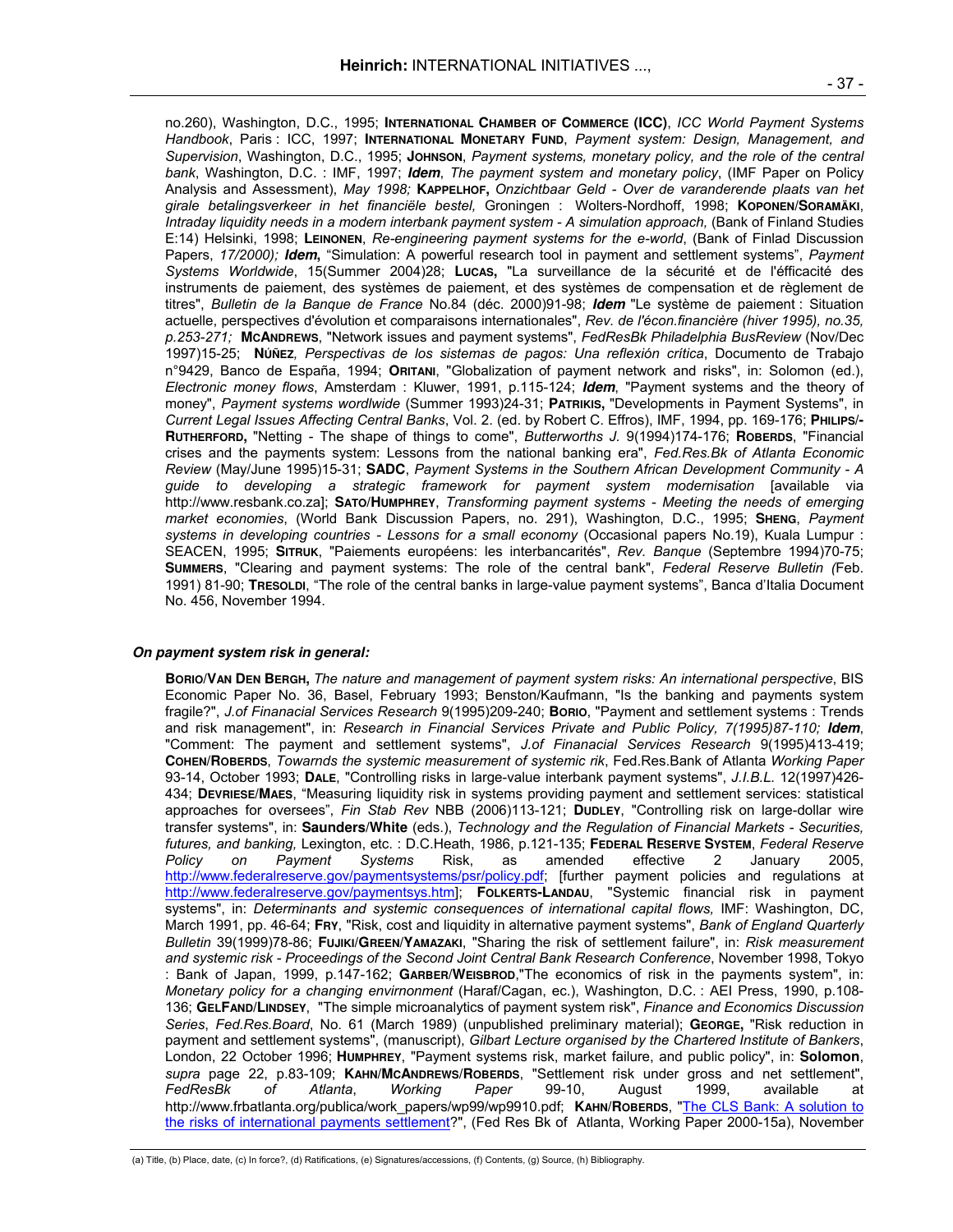2000; **KAMATA**, "Measuring 'Herstatt Risk', *Bank of Japan Monetary and Economic Studies,* No.2, 8(1990)50-74; **MENGLE**, "Legal and regulatory reform in electronic payments: an evaluation of payment finality rules", in: **Solomon**, *supra* page 22, p.145-195 [same title also published as Working paper 88-2 of the Fed.Res.Bk.of Richmond, May 1988]; **NÚÑEZ,** *supra,* p.37; **PATRIKIS**, "Operational risk in clearing and settlement systems" (speech delivered at OPS Summit 98, Paris, 1998); **ROCHET/TROLE**, *Controlling risk in payment systems* (translation of study *Prévention des riskques dans les systèmes d'échanges entre banques",* Banque Nationale de Paris), 1 March 1995; **SUMMERS,** "Risk management in national payment systems", (manuscript), *Paper given at the meeting "Structural Changes in Financial Markets: Trends and Prospects",* OECD, Paris, July 11 1994 (revised 12 August 1994); **SVERIGES RIKSBANK**, "Counterparty and settlement risk - an introduction" in: *Financial Market Report,* No2 (1999)5-18.

#### **In particular on netting:**

**ANGELINI/MARESCA/RUSSO**, "Systemic risk in the netting system", *J.of Banking&Finance* 20(1996)853-868; **AUFAUVRE**, "La 'compensation' internationale", *Rev.econ.fin.* (été 1993)171-191; **CAPUTO NASSETTI**, "Basic elements in the maze of netting", *JIBL 10(1995)145-148;* **COHEN/WISEMAN**, "Legal issues relating to netting", *Payment Systems Worldwide*, No. 3, 5(1994)30-33; **CUNNINGHAM/ROGERS**, "Netting is the law", *Butterworths* 5(1990)354-362; **ENGERT**, *An introduction to multilateral foreign exchange netting*, (Working Paper 92-5), Ottawa : Bank of Canada, September 1992; **FEDERAL RESERVE SYSTEM,** *Policy statement…*, *supra* p.37; **FINANCIAL LAW PANEL**, *Guidance notice . Netting of counterparty exposure*, London, 19th November 1993; **GIOVANOLI**, "Legal issues regarding payment and netting systems", in: *Cross-border electronic banking - Challenges and opportunities (*ed. by J. **Norton)**, London : Lloyd's of London, 1995, p. 205-231; **Idem**, "Payment Systems", in: **INTERNATIONAL LAW ASSOCIATION**, R*eport......, supra, footnote 21,* at p. 197-204; **INTERNATIONAL SWAPS AND DERIVATIVES ASSOCIATION (ISDA)**, *Update Legal Opinions from 20 jurisdictions on the enforceability of the termination, bilateral close-out, netting and multibranch close-out netting provisions of the 187 and 1992 Master Agreements*, New York, N.Y:, January 1986; **MATTOUT**, "Le netting", *Rev.jurispr.com.* 33(1989)65-78; **PERRONE**, "Gli accordi di close-out netting", *Banca Borsa,* Parte I, LI(1998) 51-76; **NALBANTIAN/SMEDRESMAN/HOSER**, "Netting and derivatives - a practical guide", *IFL Rev.*, September 1993, pp. 38-41; **NG/HWA**, "Netting in foreign exchange transactions: an update", *Bus.L.Rev.* (November 1995)229- 231; **OTTEL,** *Forex Netting/Close-out Netting im Ausserbilanzbereich - Aufsichtsrechtliche Anerkennung einer Idee?*, Bern/Stuttgart/Wien : Haupt, 1995; **PATRIKIS/HANSEN/POULOS**, "Qu'est-ce que c'est "netting? - Outline of bank supervisory netting issues", Fed. New York, 25 September 1996; **PERSÉ**, "Netting in the global payment systems", in: **HKMA**, *supra p.36,* p.56-64; **SHEA**, "The usefulness of netting agreements", *JIBL 6(1991)132- 138;* **SIMONART**, "Le clearing et le netting - Notions fondamentales", *Rev.de la Banque* 58(1994)121-133; **WOOD,** *Principles of netting: A comparative law study: The rose and the thorn*, Amsterdam : NIBE, 1994; **WOOD/TERRAY**, "Foreign exchange netting in France and England", *IFL Rev.,* Oct. 1989, pp. 18-20.

**In particular on RTGS and HYBRID systems (pricing, payment services, systems, risk control): BANK FOR INTERNATIONAL SETTLEMENTS (BIS)**, *New developments in large-value payment systems, Basel, May. 2005 (CPSS);* **Idem** *,Report on Real-Time Gross Settlement Systems*, Basel, April 1997 (CPSS); **ANGELINI**, "An analysis of competitive externalities in gross settlement systems", *J.of Banking & Finance* 22(1998)1-18; **Idem**, *supra, p.36;* **BRADBURY**, "RTGS Systems in developing countries", *Real Time Gross Settlement Report 1989/99¸ Euromoney;* **CREMER/KUBE***,* "Kostenvergleich europäischer Grosszahlungssysteme", *Kreditwesen* 52(1999)1387-1391; intraday credit policies in real-time gross settlement systems", *J. of Money, Credit and Banking* 30(1998)832- 848;**FUMEAUX/HELLER**, "Risiken und Kosten in Zahlungs- und Abwicklungssystemen" / "Risques et couûts dans les systèmes de paiement et de règlement", in: *Quartalsheft der Schweizerischen Nationalbank / Bulletin trimestriel de la Banque nationale suisse*, n° 3 (1999)35-41; **GÜNTZER/JUNGNICKEL/LECLERC**, "Efficient algorithms for the clearing of interbank payments", *Eur.J.Op.Research* 106(1998)212-219; **HOLTHAUSEN/ROCHET**, "Efficient pricing of large value Interbank payment systems", CEPR Discussion Paper No. 3943 (June 2003), based on ECB Working Paper No. 184 (October 2002); **Idem**, "Incorporating a ´public good factor´ into the pricing of large-value payment systems", *J of Financial Transformation,* no2. 16(April 2006*);* **HUMPHREY**, "Market responses to pricing Fedwire daylight overdrafts", *Fed.Res.Bank of Richmond Economic Review* (May/June 1989)23-34; **IMPENNA/MASI**, "Risks in interlinked settlement systems: How to measure the impact of settlement delay in the Italian RTGS system (BIREL) )", in: *Risk measurement...*, *supra,*  p. 37, p.163-180; **INGVES,** "Linking RTGS globally – Central bank perspectives" (manuscript) Speech at *Global Payments Asia, Hong Kong, 20-23 April 199;* **KAHN**/**ROBERDS**, *Real-time gross settlement and the costs of immediacy*, (Fed.Res.Bank of Atlanta, Working Paper 98-21), December 1998; **KHIAONARONG**, "Identifying costs in interbank funds transfer systems", *Payment Systems Wordlwide, 14(2004) Sprimg*, p.4; **LEINONEN/SORAMÄKI***,Optimizing liquidity usage and settlement speed in payment systems,* (Bank of Finland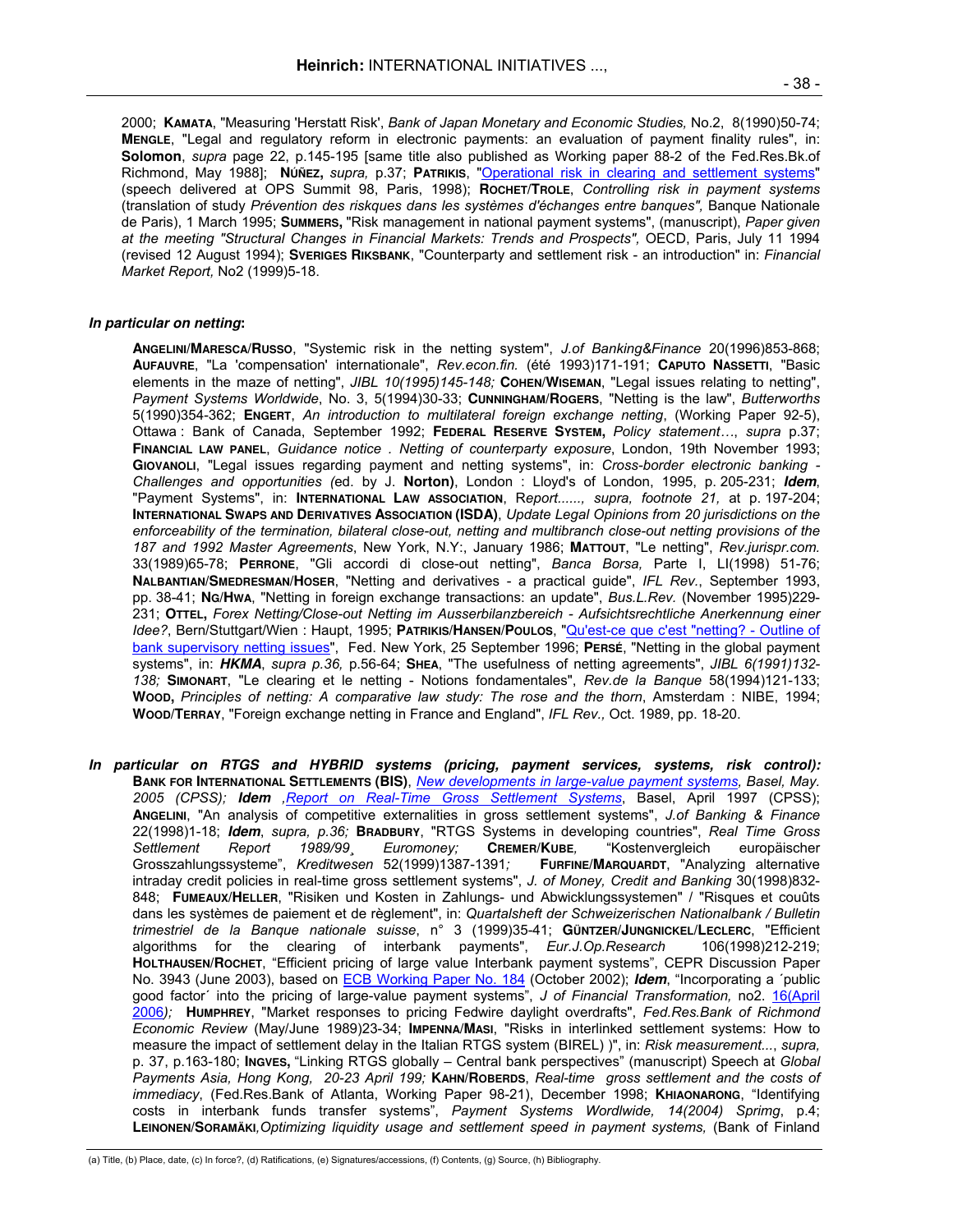Discussion Papers 16; 12.11.1999), Helsinki, *1999;* **MENGLE/HUMPHREY/SUMMERS**, "Intraday credit: Risk, value, and pricing", *Economic Review, Fed.Res.Bk. of Richmond* (Jan/Feb 1987)3-14; **ROBINSON/FLATRAAKER**, "Costs in the payments system", *Economic Bulletin* (June 1995)207-216; **Rossi**, *Payment systems in the financial markets - Real-time gross settlement systems and the provision of liquidity,*London : McMillan Press, 1998; **SHAH**, "Riding out the storm of daylight overdraft pricing", Corporate Cashflow, November 1993; **STEVENS**, "Removing the hazard of Fedwire daylight overdrafts", *Economic Review 25(1989)2-9;* **VITAL**, "The Architecture of Real Time Gross Settlement Systems", *in: Geld, Währung und Konjunktur*, Quartalsheft 4/1997, Schweizerische Nationalbank, p.319-324, and in: **HKMA,** *Global Payment Systems*, *supra p.36,* p.23-32; **Idem,**  "Swiss interbank clearing - Further experience with a queuing mechanism to control payment system risk", (manuscript, paper prepared for the IIR Global Funds Transfer Conference, New York, 6-7 February 1990.

#### **For particular countries and regions:**

- **ALADI (Latin American Integration Association):** *Payment Systems (Information Manual, Reciprocal payments and credits agreement, Regulations),* Montevideo : ALADI, May 1999. available online at ALADI
- **ALBANIA: BANK OF ALBANIA**, *Payment Systems in the Republic of Albania/Sistemi I pagesave në Republikën e Shqipërisë*, Tirana 2000.
- **ARGENTINA: CEMA/WORLD BANK,** *Payments and secruties clearance and settlement systems in Argentina, August 2000.*
- **AUSTRALIA: BANK FOR INTERNATIONAL SETTLEMENTS**, *Payment Systems in Australia*, second revised ed., Basel, June 1999; **HALL/HAMILTON/VEALE/PAYNE**, *The future of clearing and settlement in Australia: A discussion paper*, March 2000; **PAYMENT SYSTEMS BOARD**, *Annual Report,* Sydney : Reserve Bank of Australia, *2000 (*http://www.rba.gov.au/PaymentsSystem/payments\_system\_board.html*) ;* **RESERVE BANK OF AUSTRALIA***, Real-Time Gross Stellement - Discussion Paper - Queue processing, simulation results*, RTGS Project Office, February 1996 (by McMillan/Russell/Tyler/Grow); **TYREE**, "Regulating the payment system" (May 1999), *Idem,*<br>"Legal settlement", (1997) of clearing and settlement", (1997) clearing and settlement", (1997) *Payment Systems and Netting Act 1998 ,* supra, p. 13;; *Payment Systems (Regulation) Act 1998, supra*, p. 13.
- **BELGIUM: DEVOS**, "Le 'netting' en droit belge", *Rev.de la Banque* 58(1994)162-173.
- **BOLIVIA : CEMLA/WORLD BANK,** *Sistemas de compensación y liquidación de pagos y valores en Bolivia December 2004.*
- **BRAZIL: CEMLA/WORLD BANK,** *Payment and securities clearance and settlement systems in Brazil, September 2004;*  **COELHO/MENANDRO**, "The new model alters the transferring of funds in the financial sector", in: Retrospective 1999 [ANDIMA - Associação Nacional das Instituções do Mercado Aberto], São Paulo : ANDIMA, 2000.
- **CANADA: BANK OF CANADA** "The framework for the implementation of monetary policy in the Large Value Transfer System environment", Discussion Paper III, 28 January 1999 (revised 31 March 1999; **Idem**, "The payment system in Canada: An overview of concepts and structures", (Discussion paper 1, Bankground paper for discussion by the Payments System Advisory Committeee. Prepared by staff of the Bank of Canada and the Department of Finance), February 1997; **Idem**, "Access to payment networks in the canadian payments system", (Discussion paper 3), July 1997; **Idem (Payment System Advisory Council)**, *A proposed framwework for the implementation of monetary policy in the large value funds transfer environment*, Discussion paper I, 23 November 1995; Discussion paper II, 1 March 1996; (all Bank of Canada documents available at http://www.bankofcanada.ca); **CHAMBERLAND**, "Canada's new large-value payments system", *J.I.B.L.,* 13(1998)199-208; **CRAWFORD,** "The Payment Clearing and Settlement Act, 1996", *C.B.L.J.* 28(1997)1- 27; **DINGLE**, "The LVTS - Canada's large-value transfer system/Les STPGV ou système canadien de transfert de paiements de grande valeur", *Bank of Canada Review* (Autumn 1998)39-55; **FREEDMAN**, *supra* p.51; **GOODLET**, "Core principles for systemically important payment systems and their application in Canada", *Bank of Canada Rev* (Spring 2001)19-31; **Idem**, "Clearing and settlement systems and the Bank of Canada/Les systèmes de compensation et de règlement et la Banque du Canada", *Bank of Canada Rev* (Autumn 1997)49- 64. See also: *Payment System Clearing and Settlement Act*, 1996, c.6, in force 31 July 1996; **KAMHI,** "LVTS, the overnight market, and monetary policy", *Bank of Canada Working Paper* 2006-15, May 2006; **MCPHAIL/VAKOS**, "Excess collateral in the LVTS: How much is too much?", *Bank of Canada Working Paper* 2003-36 (November 2003).
- **CHILE: CEMLA/WORLD BANK,** *Payment and securities clearance and settlement systems in Chile, December 2000;o*n the Chilean ACH (retail payments), see http://www.cca.cl/

**CHINA: YUAN**, "China National Automated Payment Systems (CNAPS)", in: **HKMA¸** *supra, p.36, p.*41-45.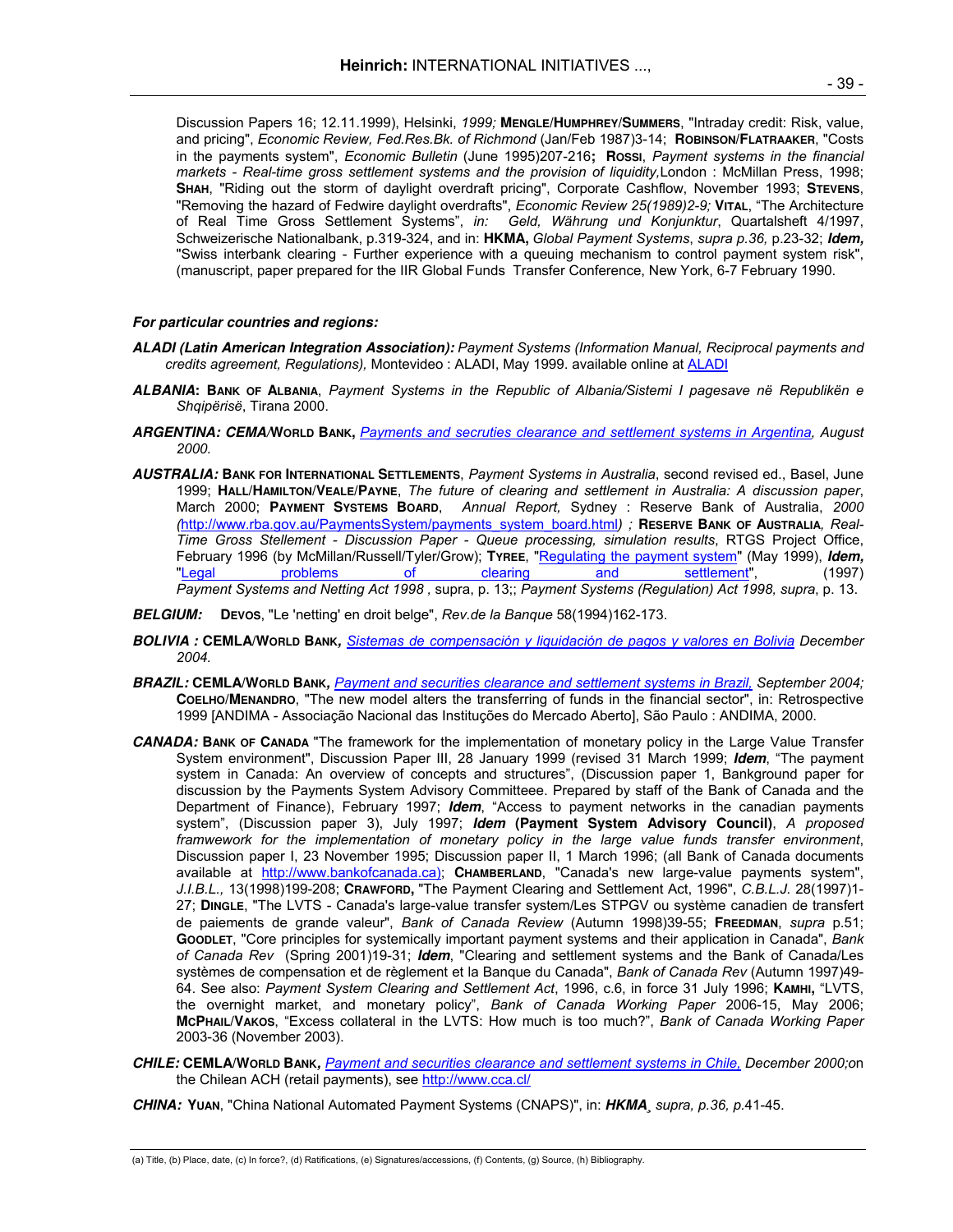- **COLOMBIA: BERNAL,** "Infraestructura del sector financiero", *Coyuntura Económica* XXXV(2005) no2., p.241-248; **BERNAL/MERLANO,** "Payment system policies and intraday liquidity in a real time gross settlement system: the Colombian case"; *Payments and Securities Clearance and Settlement Systems Research Serioes, No.3,*  CEMLA/World Bank, September 2005; **CEMLA/WORLD BANK,** *Payment and securities clearance and settlement systems in Colombia,* August 2001*.*
- **COSTA RICA, CEMLA/WORLD BANK,** *Payment and securities clearance and settlement systems in Costa Rica,* June 2002.
- **DENMARK: DANISH BANKERS ASSOCIATION**, *Payment systems in Denmark*, Copenhagen, October 1995; **MØLLER NIELSEN**, "The netting provisions of the Securities Trading Act", *MonRev* (May 1996)25-32; **MÆRSK**, "DEBES - The Danish part of TARGET", *MonRev* (2nd Q. 1998)15-25.
	- **DOMINICAN REPULBLIC: CEMLA/WORLD BANK,** *Payment and securities clearance and settlement systems in the Dominican Republic,* March 2003.
- **Eastern Caribbean Currency Union: CEMLA/WORLD BANK,** *Payment and securities clearance and settlement systems in the Eastern Caribbean Currency Union,* December 2003*;*
- **Eastern and central Europe/Economies in transition: BALIÑO/DHAWAN/SUNDARARAJAN**, "Payment system reforms and monetary policy in emerging market economies in central and eastern Europe", IMF Staff Papers, No.3, 41(Sept. 1994)383-409; **EUROPEAN CENTRAL BANK**, *Payment systems in countries that have applied for membership of the European Union*, Frankfurt, August 1999; **LISTFIELD/MONTES-NEGRET**, *Modernizing payment systems in emerging economies*, (Policy research working paper no. 1336), Washington : World Bank, August 1994.
- **ECUADOR: CEMLA/WORLD BANK,** *Payment and securities clearance and settlement systems in Ecuador,* December 2002.
- **EL SALVADOR: CEMLA/WORLD BANK,** *Payment and securities clearance and settlement systems in El Salvador,* December 2000.
- **EUROPEAN UNION: BANKING FEDERATION OF THE EUROPEAN UNION,** supra, p.23; **DASSESSE**, "Netting at risk? Implications for the validity of netting agreements of the EC Draft Bankruptcy Convention and of the EC Draft Directive on the Winding-up of Credit Institutions", *Butterworths (January 1995)18-24;* **Idem***,* "Les quiproquos du netting" *Rev.dr.bancaire et de la bourse,* No. 49, (mai/juin 1995)107-113; **EUROPEAN CENTRAL BANK,** , *Blue Book (with regular statistical updates);* **Idem***, "*Future developments in the TARGET system", *ECB Monthly Bulletin*, (April 2004); **Idem,** "TARGET and payments in euro", *ECB Monthly Bulletin*, (November 1999)41-51; **Idem**, Correspondent central banking model (**CCBM**) - procedure for Eurosystem counterparties, *(CCBM)*, May 2005 (weblink to versions in several languages from ECB webage); **Idem**, *supra, p.24;* **LUCAS**, "The role of the central banks in the functioning of he payment system in euroland", *Int'l PaySys*, London : ibc, 1999; **KELLER**, "Die EG-Richtiline 98/28 vom 19.5.1998 über die Wirksamkeit von Abrechnungen in Zahlungs- sowie Wertpapierliefer- und -abrechnungssystemen und ihre Umsetzung in Deutschland", *WM* 54(2000)1269-1282; **NIEROP**, "Collateral in European System of Central Banks Credit Operations", in: **Giovanoli/Heinrich,** *infra,*  p.66, 355-362 (on European "Settlement Finality Directive", p.357-359, text of Directive reprinted p.397-404); **PADOA-SCHIOPPA**, "PSSS in EMU", ECB paper delivered at SIBOS, Munich, 13 September 1999; **PEETERS**, "Cross-border payment systems and EMU", in:*Liber Amicorum Prof. Sylvain Plasschaert*, September 1994, 219-239; **POTOK**, "Legal certainty for securities held as collataral", *IFL Rev* (December 1999)12-16; **ROSATI/ZECOLA,** "Explaining cross-border large-value payment flows: Evidence from TARGET and EURO1 data", *J of Banking&Finance* 30(2006)1753-1782 ; **ZEITLER**, "Zahlungsverkehrssysteme für den Euro", *Kreditwesen* (1999)432-437.

**WORKING GROUP ON EU PAYMENT SYSTEMS**, *Report to the Council of European Monetary Institute on the Target-System (Trans-.European Automated Real-Time Gross Settlement Express Transfer System)*, Frankfurt a.M., 1995; **Idem,** *Report to the Council of the European Monetary Institute on the TARGET System (Trans-European Automated Real-Time Gross Settlement Express Transfer System, a payment system arrangement for Stage III of EMU)*, Frankfurt a.M., May 1995.

- **FINLAND: LEINONEN,** "Developments in retail payment systems", *Bank of Finland Bulletin* no.2(May 2001)25-31.
- **FRANCE: BOULEY**, "Moyens de paiement et monétique", Paris : Eyrolles, 1990; **COMMISSION BANCAIRE**, "Les compensations ("netting") bilatérales ou multilatérales d'obligations et de paiements", in *Rapport 1989*, p. 261- 366; **LE GUEN,** "Le 'netting' et la protection légale des systèmes de règlements interbancaires", *Bulletin de la Banque de France*, 3e trimestre 1994, Supplément "'Etudes", pp. 1-13; English version of the same article: **L<sup>E</sup> GUEN,** "Netting and legal protection for interbank settlement systems", *Banque de France Bulletin Digest*, No.10, Oct. 1994, pp. 33-44; **LUCAS**, "La surveillance de la sécurité et de l'éfficacité...." *supra* p.37; **PELTIER**, "Les problèmes juridiques posés par la compensation bilatérale d'opérations d'échange de devises ou de

<sup>(</sup>a) Title, (b) Place, date, (c) In force?, (d) Ratifications, (e) Signatures/accessions, (f) Contents, (g) Source, (h) Bibliography.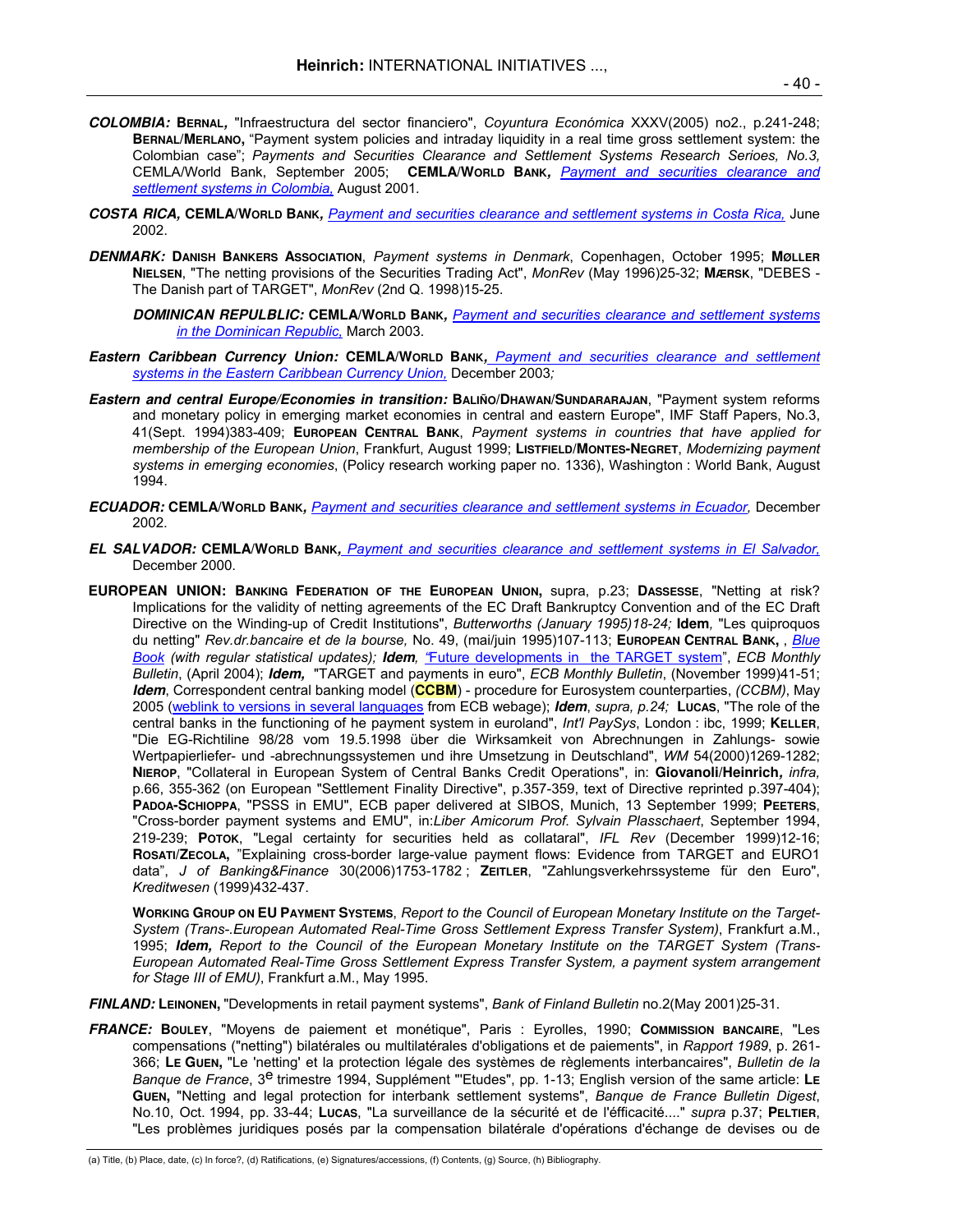conditions d'interêt à l'intérieur d'un contrat cadre", *Banque & Droit,* no.12 (juillet-août 1990)183-186; **RYCKEBUSCH/DUCHER/BEAU**, "Operating characteristics of France's TBF and PNS High-Value Payment Systems: Lessons from modeling", *Payment Systems Worldwide*, No.1 11(2000)20-29.

- **FINLAND: BANK FOR INTERNATIONAL SETTLEMENTS,** *Payment Systems in Finland*, July 1994; **KUUSSAARI**, "Systemic risk in the Finnish payment system: an empirical investigation", *Bank of Finland Discussion Papers*, 3/96, 14.2.1996.
- **GERMANY**: **BERGER**, *Der Aufrechnungsvertrag*, Tübingen . J.C.B. Mohr (P.Siebeck), 1996; **BOSCH/HODGSON**, "German legislation on netting of financial derivatives", *Butterworths* 10(1995)304-309; **BOSCH**, "Finanztermingeschäfte in der Insolvenz - Zum 'Netting' im Insolvenzverfahren", *WM* 49(195)365-412, 413 ff.; **BUNDESVERBAND DEUTSCHER BANKEN** (ed.), *Das Disketten-Clearing Verfahren*, Köln 1991; **CANARIS**, "Gundprobleme des bankgeschäftlichen Abrechnungsverkehrs", *WM* 30(1976)994-1016; **FARBRITIUS**, "Elektronische Abrechnung Frankfurt (EAF-2) im Eurozahlungsverkehr der Bundesbank", *Kreditwesen* 50(1997)606-611; **GÜNTZER et al.,** *supra* p.38; **JAHN**, "Netting of derivatives - 1994 insolvency reform", *Int'l Banking and Fin.L.* (May 1995)125-126; **KELLER**, *supra* p.40; **NAVARA,** "Das Management des Adressausfallrisikos in der Insolvenz durch das Netting-Verfahren", *Kreditwesen*, 52(1999)1206-1208; **PFISTER**, "Der Abrechnungsverkehr der Deutschen Bundesbank", *Zs.f.d.ges.Handels- u.Wirtsch.R*, Bd.143, H.1 (Feb.1979)24-67; **SCHÜRMANN**, *Haftung im bargeldlosen Zahlungsverkehr*, Berlin: Duncker & Humblot, 1994; **WITTE**, "EAF: der EDI-Clearingservice der Deutschen Bundesbank", *CR* (1991)434-436; **ZEITLER**, *supra*, p.40.
- **GUATEMALA**: **CEMLA/WORLD BANK,** *Sistemas de compensación y liquidación de pagos y valores en Guatemala, Juner 2004.*
- **HUNGARY**: **HEGEDUS**, "The Hungarian postal network: What the future holds for payment systems", *Payment Systems Worldwide* (Spring 1999)15-20.
- **INDIA**: **RESERVE BANK OF INDIA**, *Payment systems in India*, Mumbai, 1998; **Idem**, *Approach to an integrated payment system in India*, Mumbai, 1998; ; **Idem**, *Report of the Committee on Technology Issues relating to payment system, cheque clearing and securities settlement in the banking industry*, December 1994.
- **ITALY:** ; **BANCA D'ITALIA**, *White paper on payment system oversight*…., *infra,* p. 49;; **Idem**, *Institutional issues Interbank payments in Italy: Lines of reform - The project after consultation with the banking business*, April 1995; **CURREN,** "Italy introduces netting legislation", *Derivatives* (Sept./Oct. 1998)46-48; **EUROPEAN CENTRAL BANK**, *Blue Book – Italy,* 2001; **IMPENNA/MASI**, "Risks in interlinked settlement systems: How to measure the impact of settlement delay in the Italian RTGS system (BIREL)", in: *Risk measurement...*, *supra,* p. 37, p.164- 180; **TRESOLDI**, *supra* p.55.
- **JAPAN**: **BANK OF JAPAN**, *Funcions of and risks in payment and settlement systems in Japan*, Speical Paper No.216, June 1992; **KAMATA**, Managing risk in Japanese interbank payment systems", *Economic Review* (Fall 1990)18- 32; **ZENGINGKYO** (Federation of Bankers Associations of Japan), *The banking system in Japan,* Tokyo : Zenginkyo, 1994, p.95-112.
- **KOREA**: **BANK FOR INTERNATIONAL SETTLEMENTS**, *Payment systems in Korea*, March 1997; **BANK OF KOREA**, "Payment systems", http://www.bok.or.kr/bokis/bokis/distributor?i\_current=00000016; **SHIM**, "Payment system developments in Korea", in: **HKMA,** *supra p.36,* p.104-108.
- **Latin America**: **CIRASINO/GUADAMILLAS/GARCÍA/MONTES-NEGRET**, *supra*, p.11
- **MEXICO: CEMLA/WORLD BANK,** *Payment and securities clearance and settlement systems in Mexico,* March 2003 **SÁNCHEZ-ARROYO**, "The Mexican payment and settlement system: The quality and quantitiy leaps ahead", *NamJEcFin* (1996)171-179.
- **Mediterranean area: DI MARIA/IMPENNAJ**, *Payment systems in the Mediterranean area*, in: Le economie del Mediterraneo (2000), 431-476 (published as *separatum* by Banca d'Italia, 2000; covers: Saudi Arabia,Cyprus, Egypt, Jordan, Israel, Lebanon, Malta, Morocco, Palestinian Territories, Tunisia, and Turkey.
- **MOROCCO**: **BANK AL-MAGHRIB**, *Le système de paiement au Maroc* (manuscript, 5.10.1999).
- **NETHERLANDS**: **KAPPELHOF**, *Giraal betalings- en effectenverkeer National en internationaal*, Amsterdam : NIBE, 1998.
- **NORWAY**: **NORGES BANK**, *Report on payment systems 1999*, Oslo, November 2000.
- **NEW ZEALAND: TAIT,** "Monetary policy and liquidity management after the introduction of Real Time Gross Settlement", *Reserve Bank Bullletin* 58(1995)259-263.
- **NORWAY: HOLVIK/FLATRAAKER,** "Norges Bank new settlement system NBO", *Economic Bulletin* (September 1997)248-256; **FLATRAAKER/ROBINSON**, "Income, costs and pricing in the Norwegian payment system", *Payment*

<sup>(</sup>a) Title, (b) Place, date, (c) In force?, (d) Ratifications, (e) Signatures/accessions, (f) Contents, (g) Source, (h) Bibliography.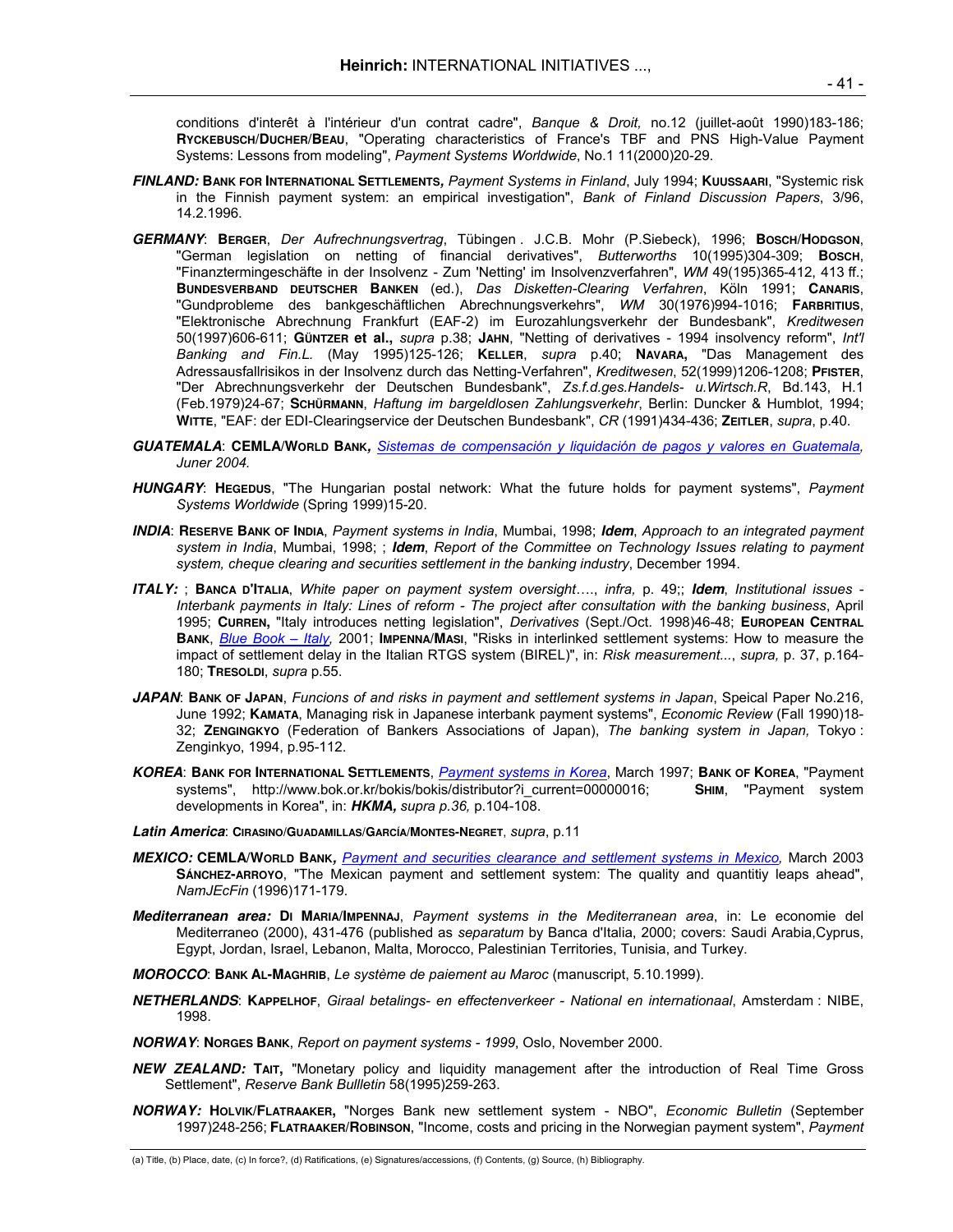*Systems Worldwide (* Spring 1996)32 ff.; **WATNE**, "Do Norwegian payment systems satisfy the new BIS recommendations?", *Norges Bank - Economic Bulletin ,3(2001)*

- **PERU: CEMLA/WORLD BANK,** *Payments and secruties clearance and settlement systems in Peru,* August 2000*,* also available in Spanish: *Sistemas de comensación y liquidaciõn de pagos y valores en Perú).*
- **PORTUGAL: BANCO CENTRAL DO PORTUGAL***, Sistemas de pagamentos em Portugal***,** Oct 2005.
- **ROMANIA: SAVIOU**, *Banca Centralā şi sistemele de plaţi de interes naţional,* Bucureşti : Editura Enciclopedicā, 1998.
- **RUSSIA: BANK FOR INTERNATIONAL SETTLEMENTS,** *Payment Systems in Russia*, 1993**; CENTRAL BANK OF RUSSA,** Russian Payment System, June 2003**; SUMMERS**, "The Russian payment system", in: [paper of 1993 ….]; Folkerts-Landau/Garber/Lane, "Pay
- **SAUDI ARABIA, BANK FOR INTERNATIONAL SETTLEMENTS,** *Payment Systems in Saudi Arabia*, February 1996; **HOMIDAN**, "Status report on the ´SARIE´EFT system in Saudi Arabia", *Payment Systems Worldwide*, 16(Winter 2005)4;
- **SOUTH AFRICA: SOUTH AFRICAN RESERVE BANK**, *South African National Payment System Framework and strategy*, 1st ed., Pretoria, 1995; **Idem**, *SAMOS Template Model* (prepared by SA Res Bk with the assistance of SWIFT users of South Africa, version 3, 31 March 1999), available on CD and on http://www.resbank.co.za.
- **SOUTHERN AFRICAN DEVELOPMENT COMMUNITY (SADC70): BANK FOR INTERNATIONAL SETTLEMENTS***, Payment Systems in the Southern African Develolment Community*, June 1999; **SADC**, (Guide to developing strategic framework), *supra* p.37. The SADC Payment Systems project maintains a very informative website at http://www.sadcbankers.org with links to national payment system projects and relevant publications.
- **SRI LANKA: BANK FOR INTERNATIONAL SETTLEMENTS,** *Payment Sysetms in Sri Lanka,* December 2004
- **SWEDEN:**: **CLEARING ENQUIRY**, *Konto, clearing och aveeckling* (book-entry, clearing and settlement), Report SOU 1993:114, Stockholm: Norstedts Tryckery, 1994; **SVERIGES RIKSBANK**, "Counterparty and settlement risk to Swedish banks", in: *Financial Market Report* no2(1999)19-48; **SWEDISH BANKERS' ASSOCIATION**, *Agreements on netting when dealing in financial instruments and currencies (Government Bill 1994/95:130)*, Stockholm, 1995.
- **SWITZERLAND: BERTSCHINGER**, "Zur Neuregelung des Eintrittsrechtes der Konkursverwaltung in synallagmatische Verträge des Gemeinschuldners (Art. 211 Abs.2<sup>bis</sup> SchKG) - Gleichzeitig ein Beitrag zum bilateralen Netting", *AJP/PJA* (1995)889-898; **FUMEAUX/HELLER**, *supra*, p.38; **HELLER**, "Intraday credit in the Swiss Interbank Clearing: A first experience", *Payment Systems Worldwide,* no.1 11(2000)3-5; **HELLER/STURM**, "The role of the Swiss National Bank in the electronic payment system", *Payment Systems Worldwide,* 14(Spring 2003)22; **HESS**, "Netting in Switzerland", *Butterworths* 10(1995)310-315; **Idem,** "Zur Rolle der Girokonten bei der Schweizerischen Nationalbank im Zusammenhang mit dem Swiss Interbank Clearing (SIC)", *Wirtschaft und Recht* (1988)31-49; **Idem,** "Rechtliche Aspekte der Banküberweisung, unter besonderer Berücksichtigung des Interbankzahlungsverkehrssystems Swiss Interbank Clearing (SIC)", *SZW/RSDA* (1991)101-116; **LEHMANN**, *Zahlungsverkehr der Banken*, 2. Aufl., Zürich : SKV, 1992; **MENGLE/SEVERSON/VITAL**, "A comparison of Fedwire and Swiss Interbank Clearing", *Fed.Res.Bank Richmond, Discussion Paper*, May 1989; **OFFICE FEDERAL DE LA JUSTICE**, "Nouvelle réglementation prévue à l'article 211 de la loi fédérale sur la poursuite pour dettes et la faillite (LP) relative au droit d'exécution de l'administration de la faillite dans les contrats bilatéraux", in: *Feuille fédérale, no. 10, Vol. I, 15.3.1994, p. 1302-1326;* **VITAL/MENGLE,** "SIC:Switzerland's new electronic interbank payment system", *Economic Review - Federal Reserve Bank of Richmond* (Nov/Dec 1988)12-26; **Wirtschaft und Recht**, *Sonderheft elektronischer Interbank-Zahlungsverkehr in der Schweiz*, Heft 1 (1988)1-83; **ZOBL/WERLEN**, *Rechtsprobleme des bilateralen Netting,* Zürich : Schulthess, 1994; **Idem**, *1992 ISDA-Master Agreement unter besonderer Berücksichtigung der Swapgeschäfte*, Zürich : Schulthess, 1995.
- **THAILAND**: **WATANAGASE**, "Bank of Thailand's experience in payment system development", in: **HKMA**, *supra p.36,*  p.96-105.
- **TRINIDAD&TOBAGO: CEMLA/WORLD BANK,** *Payments and Securities Clearance and Settlement Systems in Trinidad and Tobago*, October 2000; **FARMER**, "Payment System Developments in Trinidad and Tobago", *Payment Systems Worldwide*, Winter 05/06 (forthcoming).
- **TURKEY**: **BANK FOR INTERNATIONAL SETTLEMENTS**, *Payment systems in Turkey*, Basel, January 2000.
- **UNITED KINGDOM: BOWMAN**, "Simulation modelling of large value transfer systems", *Euromoney* (1995); **BRITISH BANKERS' ASSOCIATION (BBA)**, *International Deposit Netting Agreement: together with a legal opinion from*

l

<sup>70</sup> SADC comprises Angola, Botswana, Lesotho, Malawi, Mauritius, Mozambique, Namibia, South Africa, Swaziland, Tanzania, Zambia, and Zimbabwe.

<sup>(</sup>a) Title, (b) Place, date, (c) In force?, (d) Ratifications, (e) Signatures/accessions, (f) Contents, (g) Source, (h) Bibliography.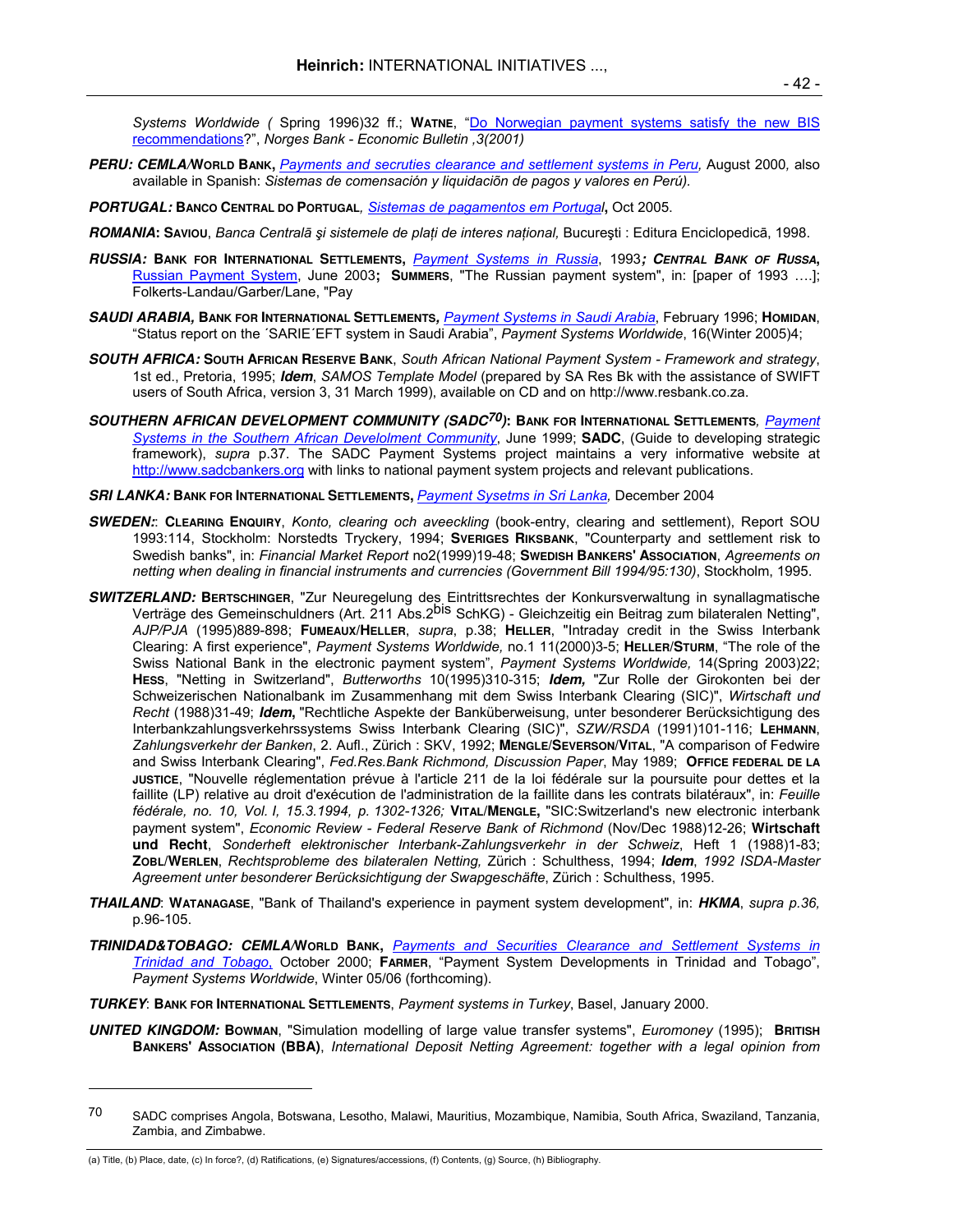*Clifford Chance*, London : BBA, August 1996; **COLEMAN**, "Netting a red herring", *Butterworths* 9(1994)391-404; **PAUL**, "Netting: A means of limiting credit exposure", *JIBL* 10(1995)93-98.; **WALTER**, "Close-out netting in English law: Comfort at last", *Butterworths* (April 1995)167-171.

- **USA: DUGAN**, "Derivatives: Netting, insolvency, and end users", *Banking L.J.* 112(1995)638-659; **FEDERAL RESERVE BANK OF ST.LOUIS**, *Antitrust issues and payment system networks* (Proceedings of a symposium held at the Federal Reserve Bank of St. Louis, March 30, 1995), *Fe.Res.Bk.St.Louis Review* 77(Nove/Dec. 1995)1-63; **FEDERAL RESERVE SYSTEM**, *Policy statement…., supra* p.37; **HUMPHREY**, *supra,* p. 38; **Idem**, *The U.S. payments system: Costs, pricing, competition and risk*, (Monograph Series in Finance and Economics, 1/2), New York, 1984; **Idem**, "Payments finality and risk of settlement failure", in: **Saunders/White** (eds.), *supra p.37,* at p.97- 120; **JACKLIN**, "Netting and close out - Understanding the scope of US law", *Clifford Chance - EC Financial Services,* September 1992, pp. 29-32; **JUNCKER/SUMMERS/YOUNG**, "A primer on the settlement of payments in the United States", *Federal Reserve Bulletin,* Feb. 1992, pp. 847-858; **MCANDREWS/RAJAN,** "The timing and funding of Fedwire funds transfers", *FRBNY Economic Policy Review* (July 2000)17-28; **MCANDREWS**, "The automated clearinghouse system: Moving toward electronic payment", Fed.Res.Bank of Philadelphia - Business Review (Juy/August 1994)15-23; **MENGLE**, *supra*, p.38; **MENGLE/SEVERSON/VITAL,** *supra, "Switzerland";* **NEW YORK FOREIGN EXCHANGE COMMITTEE**, *Reducing foreign exchange settlement risk*, New York, October 1994; **PATRIKIS/HANSEN/POULOS**, *supra* p.38; **PARKINSON**, "Innovations in clearing arrangements: A framework for analysis", (Prepared for the Conference on Bank Structure and Competition) *Federal Reserve Bank of Chicago*, 9th May 1990; **PATRIKIS/WALRAVEN, "**The netting provisions of the Federal Deposit Insurance Corporation Improvement Act of 1991", *Futures Int'l L. Letter*, No. 3, 12(1992)1-8; **ROBERDS**, "The rise of electronic payments networks and the future role of the Fed with regard to payment finality", *Fed.Res. Bank Atlanta Economic Review* (Amrch/April 1993)1-22; **SCOTT/WELLONS**, *International finance*, Westbury, NY :Foundation Press, 1996 (Chapter IX, p. 532-607: The Payment System); **STEVENS**, *supra*, p. 38; **VANHOOSE/SELTON**, "Daylight overdrafts, payments system risk, and public policy", *Economic Review, Fed.Res.Bk Kansas City* (Sep/Oct 1989)9-29.
- **VENEZUELA: ALVAREZ/GRANDO**, "Developments in payment system reform in Venezuela", *Payment Systems Worldwide* 16(Autumn 2005)11; **CEMLA/WORLD BANK,** *Payments and secruties clearance and settlement systems in Venezuela,* December 2002.

**VIETNAM**: **THANG**, "Overview on current payment system in Vietnam", in; **HKMA,** *supra p.36,* p.114-119.

See also *supra,* Section III, *general bibliography*.

- **1. Basel Committee on Banking Supervision**
- **(a) The supervisory recognition of netting for capital adequacy purposes / Reconnaissance prudentielle de la compensation aux fins de la mesure des fonds propres.**
- (b) Basel, April 1993.
- (c) Proposal.
- (f) The text is a consultative proposal issued for public comment by the Basel Committee with the agreement of the central bank Governors. The text forms part of a three-part package of supervisory proposals for internationally active banks, containing consultative papers on netting, market risk and interest rate risk. If enacted, the proposal encompassing netting would - under carefully defined conditions and recognition by national supervisors - liberalise the terms of the 1988 Basel Capital Accord as they apply to the use of **bilateral netting** in the measurement of credit risk associated with certain classes of financial instruments. The issues raised regarding multilateral netting are of a general nature and, pending further study, will not entail modifications of the Capital Accord.
- (h) **TURING**, "Netting: Developments in 1994 affecting banks", *Butterworths* 10(1995)71-75.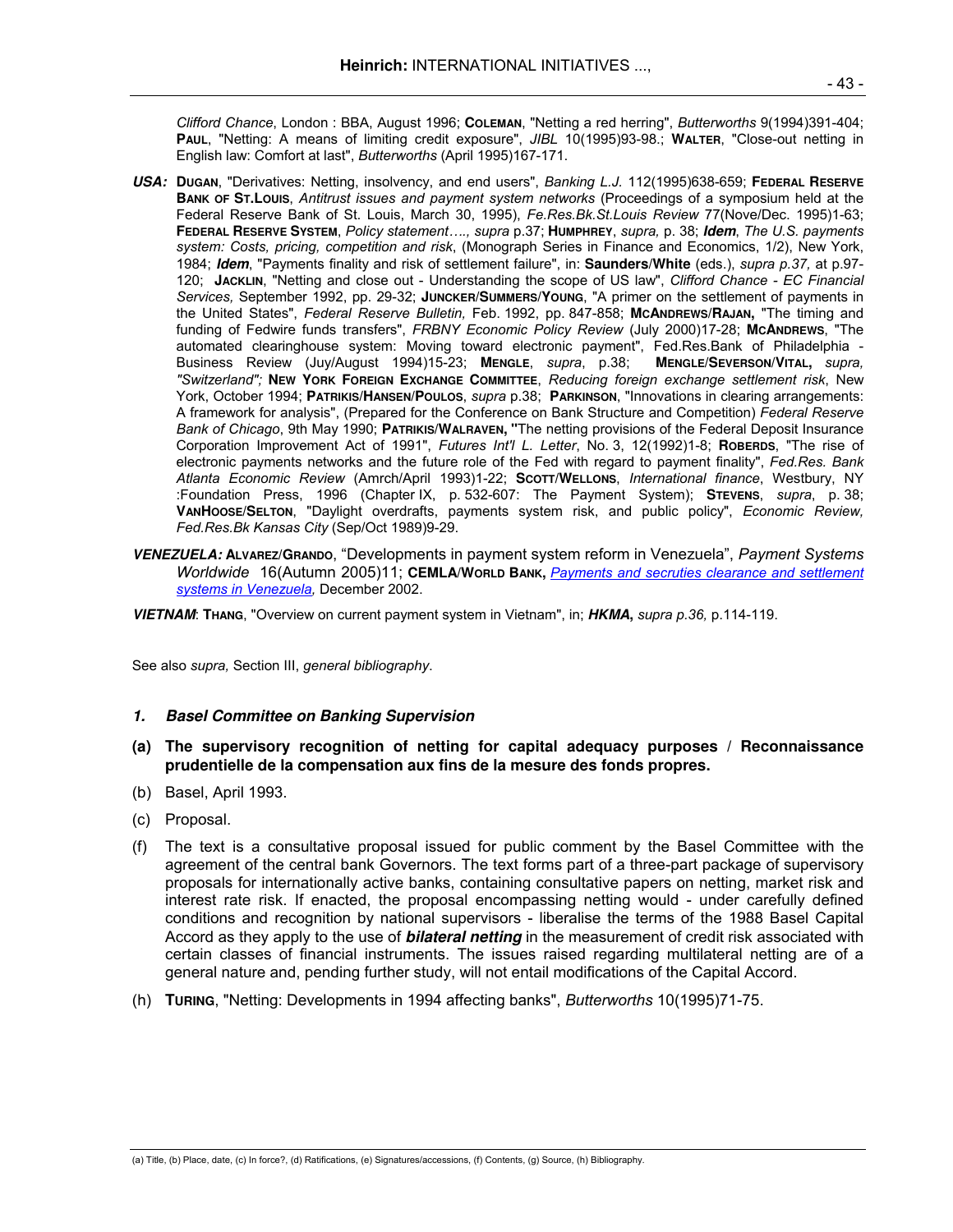# **2. Committee on Payment and Settlement Systems (CPSS) / Bank for International Settlements - BIS**

# **(a) Core Principles for Systemically Important Payment Systems**

- (b) Basel, January 2001.
- (f) The CPSS established a Task Force on Payment System Principles and Practices in May 1998 to consider what principles should govern the design and operation of payment systems in all countries. The Task Force comprised representatives not only from G10 central banks and the European Central Bank, but also from 11 other national central banks of countries in different stages of economic development from all over the world and representatives from the International Monetary Fund and the World Bank. After two reounds of public consultations and numerous consultations with groups of central banks in Africa, the Americas, Asia, Pacific rim and Europe, an international consensus on the principles has been sought and achieved.

 The principles are set out in Section 1 of the report, while Section 2 contains explanatory text with regard to the use and implementation of the principles. The principles (10 principles for the design and operation of systems, four principles concerning the responsibilties of central banks) are expressed in a deliberately general way to help ensure that they can be useful in all countries and that they will be durable. They do not represent a blueprint for the design or operation of any individual system, but suggest the key characteristics that all systemically important payment systems should satisfy.

 The principles apply to systemically important payment systems, whether they involve a credit or debit mechanism and whether they operate electronically or involve paper-based instruments. In practice, however, for a system that uses paper-based debit instruments (e.g. cheques), there are particular difficulties involved in satisfying some of the principles. In countries where an existing systemically important payment system uses cheques, it may be necessary to give careful consideration to the other options available.

The individual principles are:

- I. The system should have a well-founded legal basis under all relevant jurisdictions.
- II. The system's rules and procedures should enable participants to have a clear understanding of the system's impact on each of the financial risks they incur through participation in it.
- III. The system should have clearly defined procedures for the management of credit risks and liquidity risks, which specify the respective responsibilities of the system operator and the participants and which provide appropriate incentives to manage and contain those risks.
- IV.\* The system should provide prompt final settlement on the day of value, preferably during the day and at a minimum at the end of the day.
- V.\* A system in which multilateral netting takes place should, at a minimum, be capable of ensuring the timely completion of daily settlements in the event of an inability to settle by the participant with the largest single settlement obligation.
- VI. Assets used for settlement should preferably be a claim on the central bank; where other assets are used, they should carry little or no credit risk and little or no liquiditiy risk.
- VII. The system should ensure a high degree of security and operational reliability and should have contingency arrangements for timely completion of daily processing.
- VIII. The system should provide a means of making payments which is practical for its users and efficient for the economy*.*
- IX. The system should have objective and publicly disclosed criteria for participation, which permit fair and open access.
- X. The system's governance arrangements should be effective, accountable and transparent.
- \* Systems should seek to exceed the minima included in these two principles.

Responsibilities of the central bank in applying the core principles

<sup>(</sup>a) Title, (b) Place, date, (c) In force?, (d) Ratifications, (e) Signatures/accessions, (f) Contents, (g) Source, (h) Bibliography.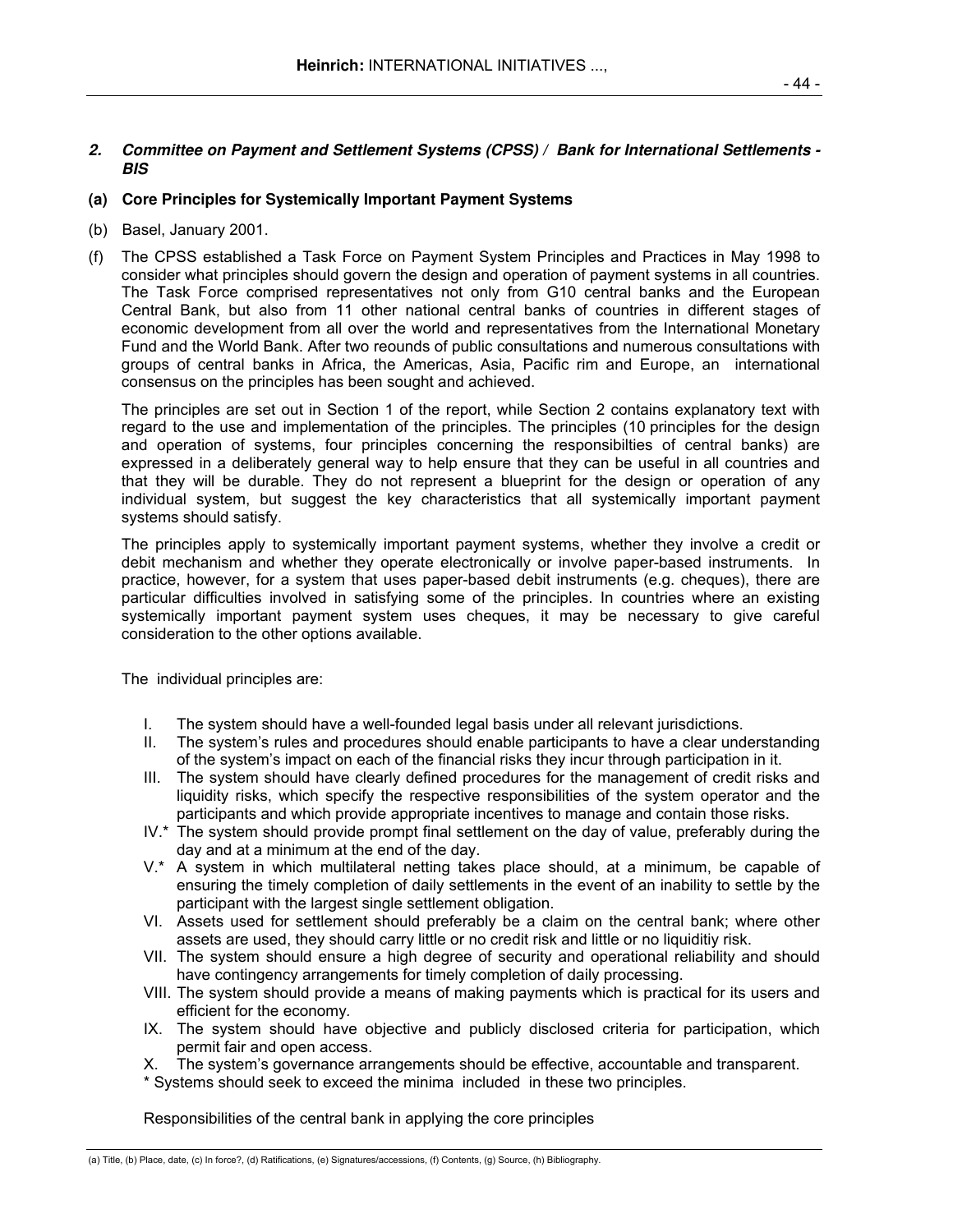- A. The central bank should define clearly its payment system objectives and should disclose publicly its role and major policies with respect to systemically important payment systems.
- B. The central bank should ensure that the systems it operates comply with the core principles.
- C. The central bank should oversee compliance with the core principles by systems it does not operate and it should have the ability to carry out this oversight.
- D. The central bank, in promoting payment system safety and efficiency through the core principles, should cooperate with other central banks and with any other relevant domestic or foreign authorities.
- (g) http://www.bis.org/publ/cpss43.htm

**PREVIOUS CONSULTATIVE REPORTS: BANK FOR INTERNATIONAL SETTLEMENTS [CPSS]***, Core principles for systemically important payment systems* - Report prepared by the Task Force on Payment System Principles and Practices, Basel, December 1999 and July 2000; available in English, French, German, Italian, Spanish, Russian from the CPSS Secretariat.

(h) **GOODLET,** "Core principles....", *supra* p. 39; **HEINRICH**, "Why core principles for payment systems?", *Vulindlela* (December 2000)1-3; **OKAY** "Ödeme sistemi temel prensiplerli", *Lira* no.16 (2000)22-24; **SAWYER/TRUNDLE**, "Core Principles for Systemically Important Payment Systems" *Financial Stability Review*, Issue 8 (June 2000)126-135; **TRUNDLE**, "The CPSS core principles for systemically important payment systems", in: **BIS,** *The contribution …., supra* p.36, at p.9-18; **WATNE**, *supra*, p. 42.

### **3. Committee on Payment and Settlement Systems (CPSS) / Bank for International Settlements - BIS**

### **(a) General Guidance for National Payment System Development.**

- (b) Basel, January 2006
- (f) The report aims to give assistance and advice on the planning and implementation of reforms in national payment systems. It underlines that payment system development is a complex process that should be principally needs-based, not technology-based. Payment system reforms depend on parallel development of the banking system, institutional arrangements for payment services and payment infrastructures, and should therefore be a cooperative effort among the banking sector, regulatory agencies and other relevant stakeholders. The report includes 14 guidelines and accompanying explanatory text on payment system development. The report also includes implementation sections, which illustrate the guidelines with practical examples, issues and possible approaches to implementation.
- (g) http://www.bis.org/publ/cpss70.htm
- **4. Committee on Payment and Settlement Systems (CPSS) / Bank for International Settlements BIS**

## **(a) Central Bank Payment and Settlement Services with Respect to Cross-Border and Multi-Currency Transactions.**

- (b) Basel, September 1993.
- (f) This report (a.k.a. *Noël Report*) is a follow-up to the "Lamfalussy Report" (*supra* 6) examines a range of options that central banks might consider in an effort to help reduce risk and increase efficiency in the **settlement** of cross-border and multi-currency interbank transactions. The goal was to "identify and promote a common understanding of the advantages and disadvantages of different payment and settlement services that central banks might offer", without recommending a preferred option. The report highlights how changes in certain features of home-currency payments systems can influence the risk and efficiency of international settlements. In addition, it emphasises the scope and need for private sector efforts to reduce risk and increase efficiency in the settlement process.

<sup>(</sup>a) Title, (b) Place, date, (c) In force?, (d) Ratifications, (e) Signatures/accessions, (f) Contents, (g) Source, (h) Bibliography.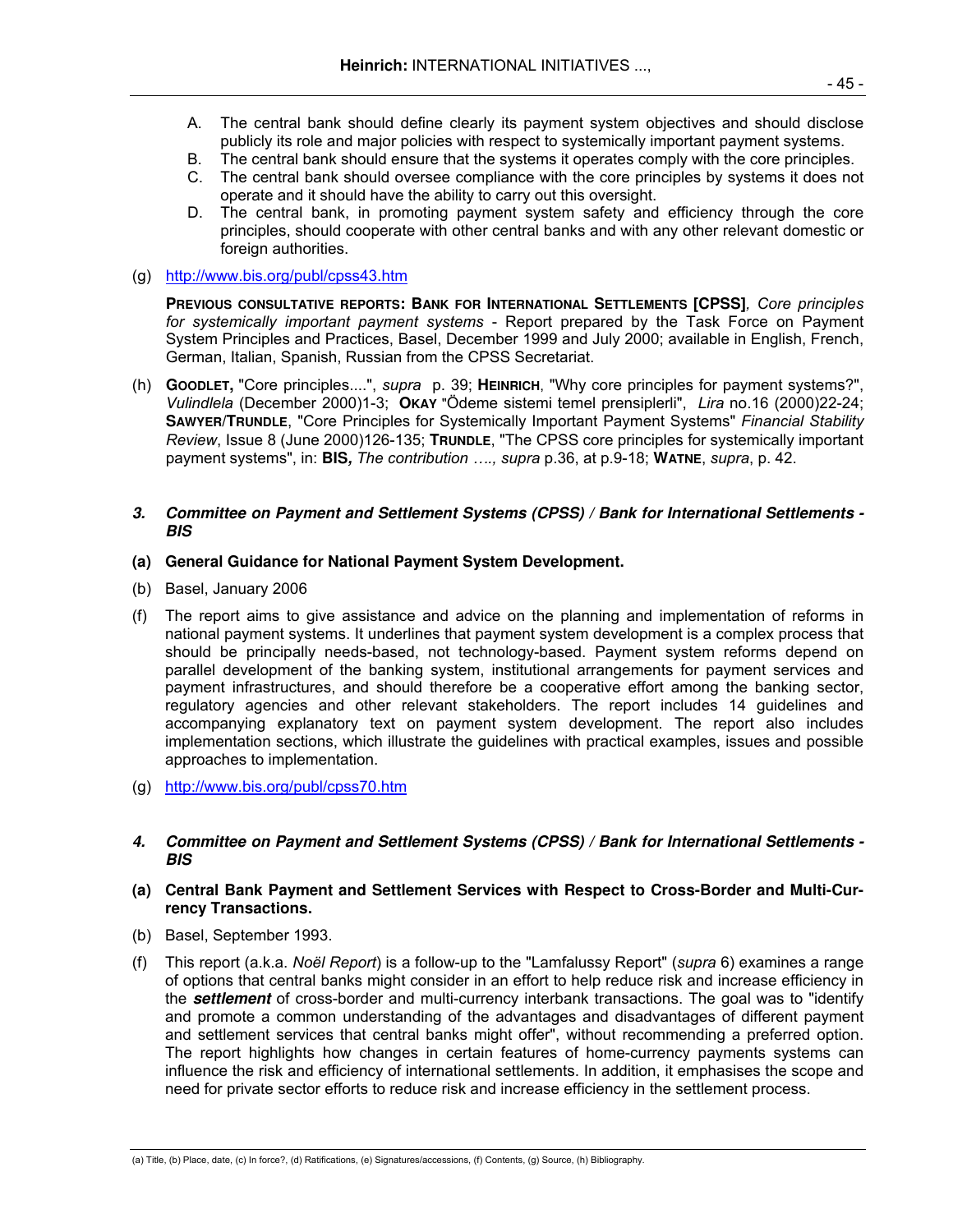(g) **BANK FOR INTERNATIONAL SETTLEMENTS**, *Central Bank Payment and Settlement Services with Respect to Cross-Border and Multi-Currency Transactions,* prepared by the Committee on Payment and Settlement Systems of the central banks of the Group of Ten countries, Basel, September 1993.

# **5. Consejo Monetario Centroamericano (CMCA)**

- **(a) Ley modeolo sobre sistemas de pagos y de liquidación de valores de Centroaméricas y República Dominicana.**
- (b) San José, 12 November 2004.
- (c) Final.
- (d) Nicaragua, 9.5.2006; Costa Rica, Dominican Republic
- (f) With a view to creating a common legal framework for systemically important payment systems and securities settlement systems in the countries pertaining to the General Treaty of Central-American Economic Integration (Protocol of Guatemala), the Central American Monetary Council approved the principles contained in the 19 articles of the Model Law. The Model Law sets up criteria defining a systemically important system. It is inspired by the CPSS Core Principles for Systemically Important Payment Systems<sup>71</sup>, and, in the sections dealing with finality of payment instructions and protection of the system in the event of insolvency of a participant, by the EU Finality Directive. Two articles deal with private international law aspects: article 14 establishes that the law applicable to a given system will govern the rights and obligations of a participant in the system against whom insolvency procedures have been initiated; article 15 establishes that guarantees or collateral in favour of a system shall be governed by the law of the country where such security rights have been registered.

 In order to achieve uniformity of laws and mutual recognition of the features of systemically important systems, it is intended that each Central American state should adopt national rules on the basis of the Model Law while the countries would be mutually bound through adoption of a Treaty ("Tratado sobre sistemas de pagos y de liquidación de valores de Centroamérica y de la República Dominicana"), with a view to reducing legal risk and to further the development and strengthening of systems in the region, and also with a view to strengthening the oversight of the respective central bank over payment systems in a member state.

- (g) Resolution CMCA/RE-04-240-04
- (h) CMCA Executive Secretariat wepage on the project at http://www.secmca.org

# **6. "Group of Ten" Central Banks [Bank for International Settlements - BIS]**

## **(a) Report on Netting Schemes**

- *(b)* Basel, February 1989
- (f) This preparatory report *(*a.k.a*. Angell Report)* to the "Lamfalussy Report" (*infra* 6) assesses arrangements that are used to net out amounts due between banks arising from foreign exchange contracts or from the exchange of payment instructions, on either a bilateral or multilateral basis. The analysis focuses on allocation of credit risk and international financial policy issues raised by the development and operation of "cross-border" (or "offshore") payment systems and contract netting arrangements. Chapter 5 (pp. 11-14) contains a brief analysis of the legal basis for netting.
- (g) **BANK FOR INTERNATIONAL SETTLEMENTS**, *Report on Netting Schemes,* prepared by the Group of Experts on Payment Systems of the central banks of the Group of Ten countries, Basel, February 1989 (available in English, French, German and Italian).

 $\overline{a}$ 

<sup>71</sup> *Supra, p. 44* 

<sup>(</sup>a) Title, (b) Place, date, (c) In force?, (d) Ratifications, (e) Signatures/accessions, (f) Contents, (g) Source, (h) Bibliography.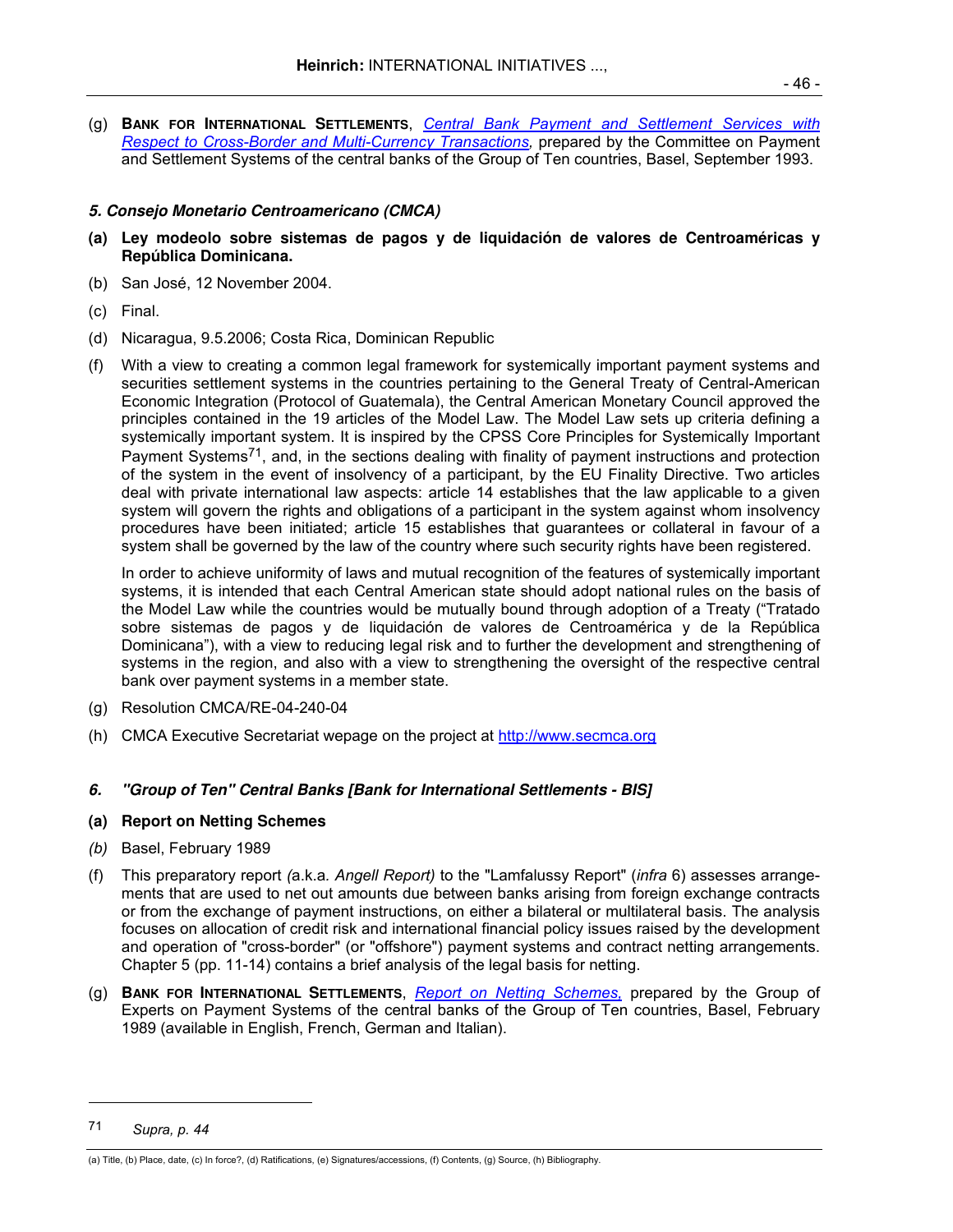(h) *World of Banking* (1989)4-8; **COMMISSION BANCAIRE**, "Les compensations ("netting") bilaterales ou unilaterales d'obligations et de paiements", in *Rapport 1989,* Paris, pp. 361-366.

# **7. "Group of Ten" Central Banks [Bank for International Settlements - BIS]**

- **(a) Report of the Committee on Interbank Netting Schemes of the Central Banks of the Group of Ten Countries / Rapport du comité sur les systèmes de compensation interbancaires des banques centrales des pays du Groupe des Dix**
- (b) Basel, November 1990.
- (f) The report (a.k.a. *Lamfalussy Report*) describes the policy objectives that central banks have in common with respect to the analysed **netting systems**, presents the Committee's analysis of the impact of netting on credit and liquidity risks and on the level of systemic risk and describes the broader implications of netting arrangements for central banks and supervisory authorities. It sets forth the Committee's recommended minimum standards for the design and operation of cross-border and multi-currency netting and settlement schemes, and presents principles for co-operative central bank oversight of these schemes.

The *minimum standards* are:

- (I) Netting schemes should have a well-founded legal basis under all relevant jurisdictions.
- (II) Netting scheme participants should have a clear understanding of the impact of the particular scheme on each of the financial risks affected by the netting process.
- (III) Multilateral netting systems should have clearly-defined procedures for the management of credit risks and liquidity risks which specify the respective responsibilities of the netting provider and the participants. These procedures should also ensure that all parties have both the incentives and the capabilities to manage and contain each of the risks they bear and that limits are placed on the maximum level of credit exposure that can be produced by each participant.
- (IV) Multilateral netting systems should, at a minimum, be capable of ensuring the timely completion of daily settlements in the event of an inability to settle by the participant with the largest net-debit position.
- (V) Multilateral netting systems should have objective and publicly-disclosed criteria for admission which permit fair and open access.
- (VI) All netting systems should ensure the operational reliability of technical systems and the availability of back-up facilities capable of completing daily processing requirements.
- The report also suggests the harmonisation of national laws in order to prevent conflict-of-law problems related to achieving binding net exposures (p. 17).
- (g) **BANK FOR INTERNATIONAL SETTLEMENTS**, *Report of the Committee on Interbank Netting Schemes,* Basel, November 1990 (available in English, French, Italian, and German).
- (h) A summary of the report is published in: *World of Banking,* November-December 1990, pp. 25-27, and 30; **LAMFALUSSY**, "The Report on Netting Schemes", in: Banca d'Italia, Proceedings ... *supra* Section III, *General bibliography "*General problem*s*", pp. 99-104.

 Further co-operative efforts with regard to payments/electronic funds transfers published at the BIS are listed *supra, General bibliography.*

## **8. European Centrañ Bank**

## **(a) Blue Book**

- (b) (Regular updates)
- (f) The Blue Book publications describe the main payment and securities settlement systems in the EU Member States and in the accession countries. They also provide statistical data. The EU Blue Book contains a euro area chapter. In the **text part**, the euro area chapter and country chapters follow a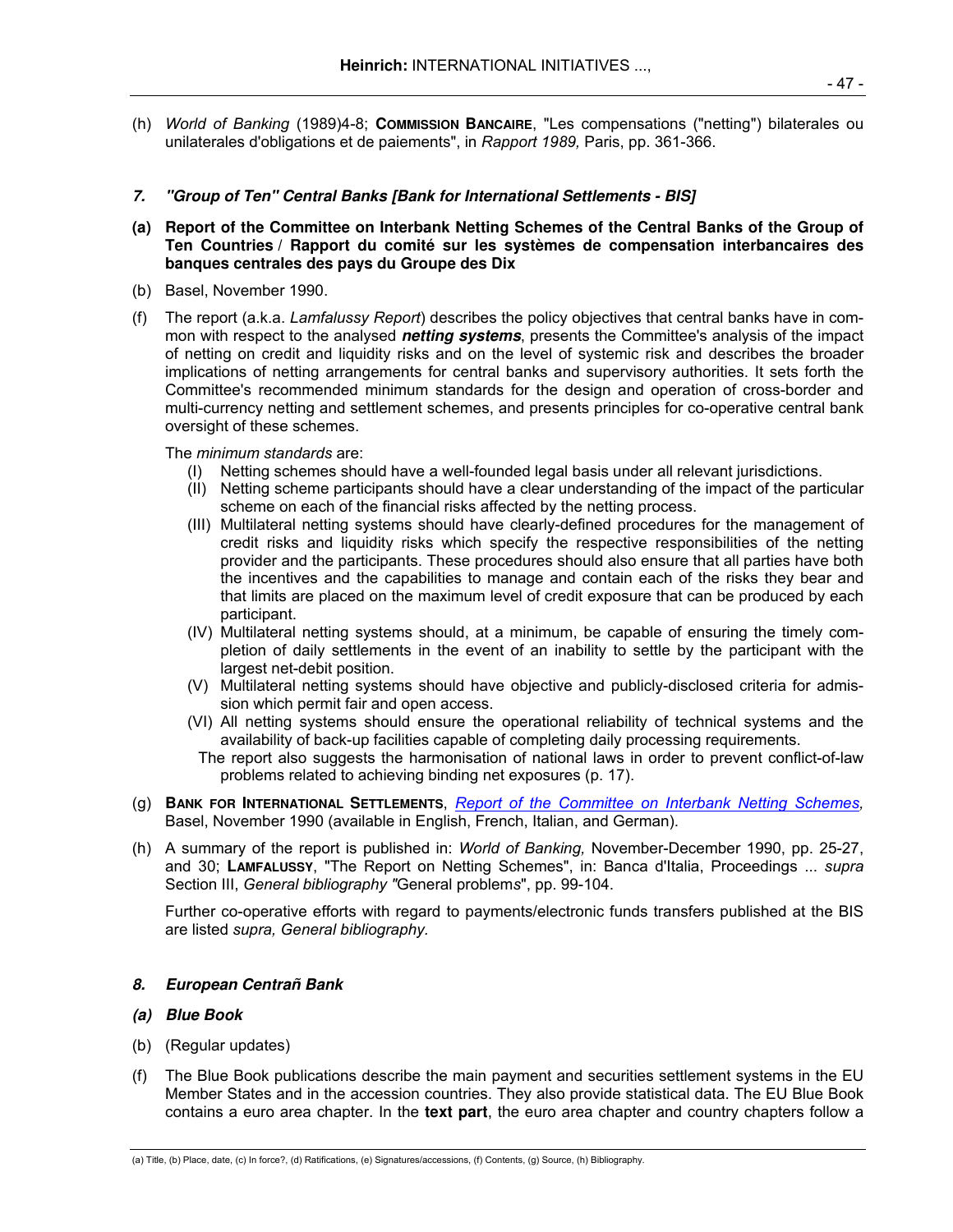commonly agreed outline: first section: overview of the institutional aspects which have an impact on payment and settlement systems, including a brief description of the major parties involved; second section: payment media used by non-banks; third section: interbank transfer and settlement systems; fourth section: securities settlement systems. The text part is updated every few years. The **statistical annexes** provide a set of statistical data for each country and comparative tables. They are updated yearly in the statistical addenda.

- (g) http://www.ecb.int/paym/market/blue/html/index.en.html
- (h) See also "Payment Systems in the euro area", in CPSS "Red Book" 2003.

# **9. European Community: Committee of Governors of the Central Banks of the Member States of the EEC**

- **(a) Payment Systems in EC Member States.**
- (b) September 1992.
- (f) The report (a.k.a. *Blue Book*) was prepared by an ad-hoc group on EC payment systems that was created in January 1991 by the Committee of Governors. The *Blue Book* is a descriptive guide to the **payment systems** in Community countries with a view to current and future issues of direct concern for central banks, especially taking into account new developments that had occurred in the three years since the publication of the G10 study on "payment systems in 11 developed countries" (*infra*  at 6 h); in addition, the study places emphasis on cross-border arrangements, on the role of central banks and on large-value funds transfer systems. The study contains thirteen papers, one per EC country and a final one on cross-border arrangements.

### **10. European Community: Committee of Governors of the Central Banks of the Member States of the EEC**

# **(a) Issues of common concern for EC central banks in the field of payment systems.**

- (b) September 1992.
- (f) The report was prepared by the Ad-Hoc Working Group on EC Payment Systems. It identifies six areas as requiring specification in terms of minimum common features: access conditions, risk management policies, legal issues, standards and infrastructures, pricing policies and business hours. The report sets up four lines of action for a Working Group on EC Payment Systems which was subsequently set up: (1) The definition of principles for the cooperative oversight of payment systems in EC countries; (2) The establishment and implementation of minimum common features for domestic systems; (3) Preparatory work in the area of large-value cross-border payments in view of EMU; (4) The continuation of the oversight of the ECU Clearing and Settlement System.

## **11. European Community: Working Group on EC Payment Systems**

## **(a) Minimum common features for domestic payment systems.**

- (b) November 1993,
- (f) The report to the Committee of Governors of the Central Banks of the Member States of the European Community represents a follow-up to the report "Issues of common concern" (*supra* 3). The report was released mainly to the attention of the banking communities, in order to help them to understand the concerns of EC central banks in the field of **payment systems,** and the policies which they intend to conduct in the years to come. The document concludes with comments on 10 principles, covering the six areas that were identified in the report "Issues of common concern" (*supra* 3): (1) Direct access to interbank funds transfer systems; (2) No discrimination in access; (3) Transparency of access criteria; (4) Real-time gross settlement systems; (5) Large-value netsettlement systems; (6) Other interbank funds transfer systems; (7) Legal issues: "The legal basis of

<sup>(</sup>a) Title, (b) Place, date, (c) In force?, (d) Ratifications, (e) Signatures/accessions, (f) Contents, (g) Source, (h) Bibliography.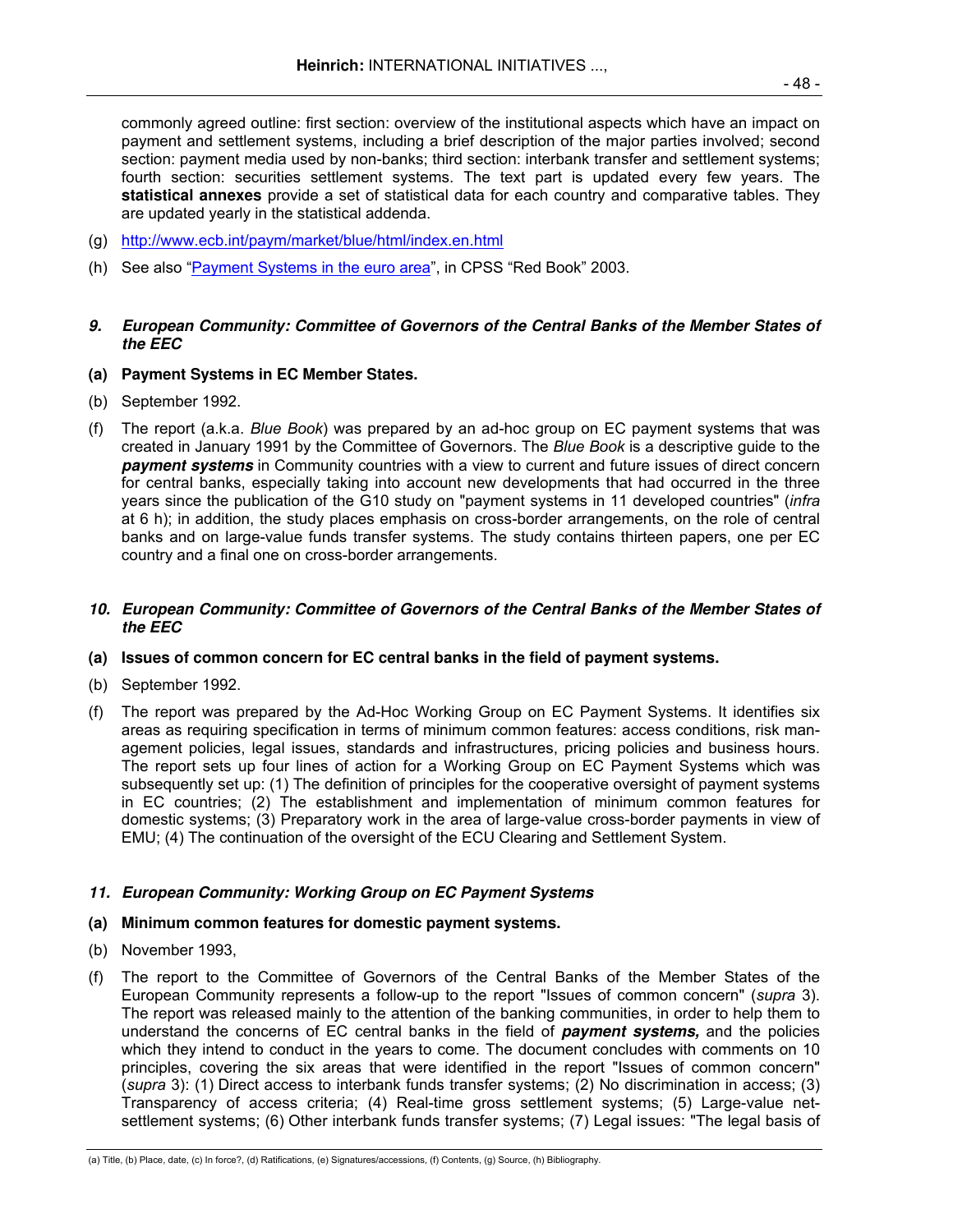domestic payment systems should be sound and enforceable. Inconsistencies between domestic legal systems in the EC which increase risks in payment systems need to be analysed and, as far as possible, reduced. As a first step, where necessary, EC central banks will press for changes to certain aspects of national bankruptcy laws (e.g. 'zero-hour clause')"; (8) Technical issues; (9) Pricing policies of EC central banks; (10) Operating hours.

 Implementation of the principles in every member-state of the European Union should enable banks to benefit from the new possibilities of the common market. On the other hand, assurance is needed that new cross-border payment systems do not result in increased risk for domestic payment systems .

(h) **TEHAN,** "Cross-border bank payments to be made safer", *The Times*, 15th November 1993. (The list of principles from the report is also reprinted in **BANCA D'ITALIA**, *Interbank payments....*, *supra* p. 24, 68-70.)

# **IV - B - PAYMENT SYSTEMS OVERSIGHT**

### **General bibliography (all policy related publications above may aslo be of relevance):**

 **BANCA D'ITALIA**, White paper on payment system oversight : Objectives, methods, areas of interest, Rome, November 1999; **BANK OF ENGLAND**; *Oversight of payment systems*, November 2000; **BANQUE CENTRALE DU LUXEMBOURG**, *Oversight of payment and securities settlement systems - Policy and Procedures*, Luxembourg, 5 December 2001; **BOSSONE/CIRASINO**, The Oversight of Payment SystemsA Framework for the Development and Governance of Payment Systems in Emerging Economies, CEMLA/World Bank, July 2001; **EUROPEAN CENTRAL BANK**, "Role of the Eurosystem in the field of payment systems oversight", June 2000; **HELLER/STURM**, "New mandate for Swiss National Bank to oversee payment & securities settlement systems"; *Payment Systems Worldwide*, 15(Spring 2004)7; **Idem,** *supra,* p. 42.

 Payment systems - whether used by the central bank, commercial banks or non-bank entities contribute to the speed of the processing of payment instructions and have enabled an impressive shortening of settlement cycles. As the volumes of payments and the speed of transactions increase, so does the risk of failure for the individual parties to a transaction, a particular payment system, the participants in that system, or even the entire economy.

It is for this reason that the CPSS Core Principles<sup>72</sup> for systemically important payment systems have established a set of minimum principles that such systems should fulfil. But there are also systems that are not "systemically important" but where the users nevertheless expect a certain degree of efficiency, quality and speed. In particular where systems are not operated by central banks, or even where the settlement asset is not central bank money (the preference under the core principles) but commercial bank money, the effectiveness of a system generally relies on (i) confidence in commercial bank liabilities; (ii) safety and efficiency of the means and procedures for executing interbank payments and (iii) safety and efficiency of payment instruments and services provided by banks to end users.

 The confidence in commercial bank liabilities is directly related to the soundness of the financial institution itself. The criteria for soundness are set, enforced and typically monitored by bank supervisors.

 On the other hand, the safety and efficiency of the existing procedures for executing interbank payments, ie the payment systems, are typically the area of responsibility of payment systems oversight.

-

(a) Title, (b) Place, date, (c) In force?, (d) Ratifications, (e) Signatures/accessions, (f) Contents, (g) Source, (h) Bibliography.

<sup>72</sup> *Supra*, p. 44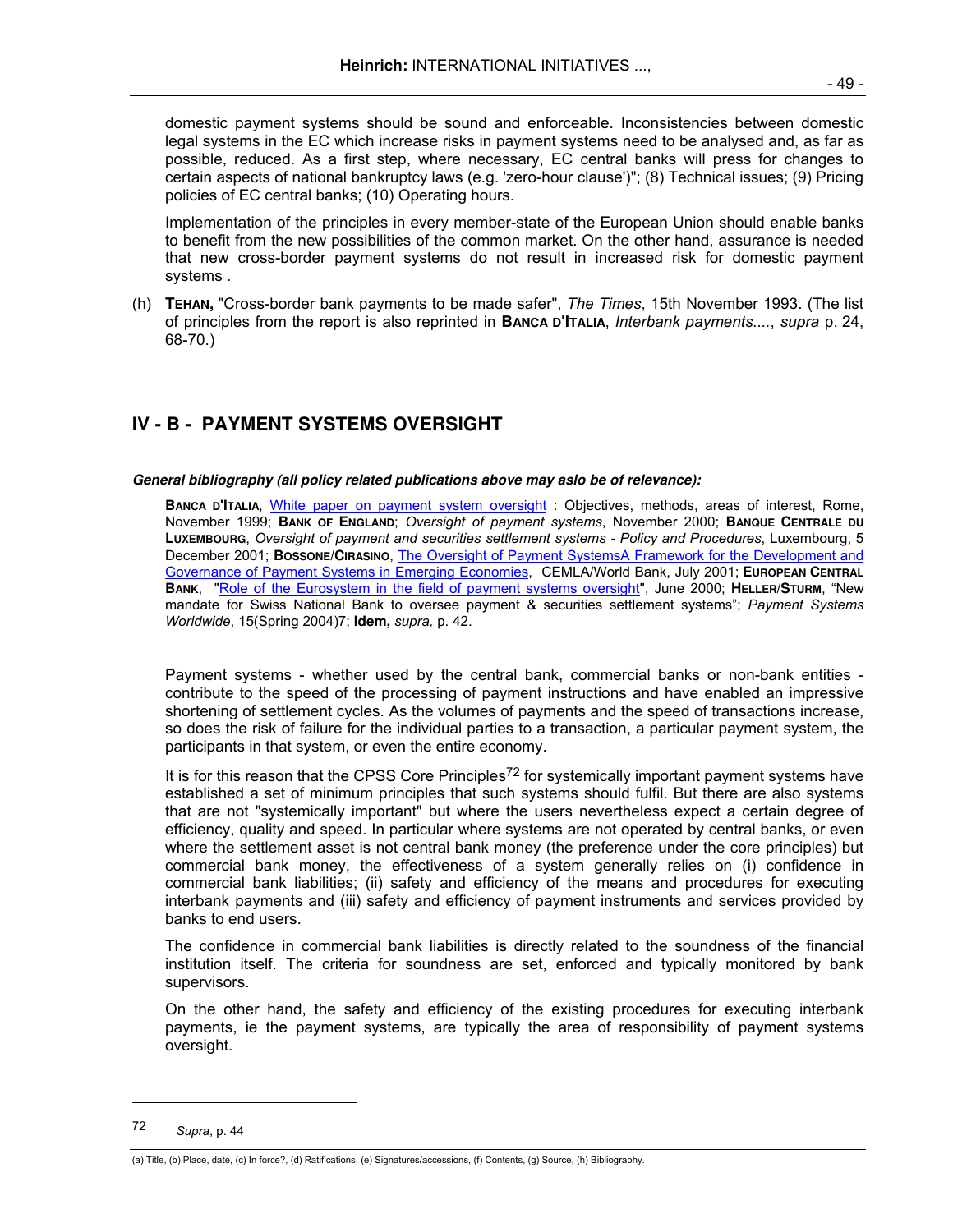The core principles define payment system oversight as being a public policy activity with a particular goal of reducing systemic risk. This explains why retail payment systems, which usually have much lower levels of systemic risk, have typically received less attention from an oversight point of view.

 In general, payment system oversight is a core central bank responsibility. While this power has been based on tradition, and recognised as such, in many countries, for instance the United Kingdom, there is more recent legislation that explicitly grants such powers to the central banks.<sup>73</sup> This of course means that a central bank is also responsible for overseeing the systems it operates itself, as recognised in the core principles.

 There is no uniform recipe how to actually perform oversight, or how to organise the department that is responsible for oversight. The tools and structures in place should however put the authority in a position to collect information, analyse the information gathered and to take action, all in effective and efficient manner.<sup>74</sup> Furthermore it appears that effective payment system oversight is often based more on the argumentative power and persuasion in discussions with relevant parties (predators, auditors, participants, etc) than on the use of regulations and rules.

 Given this importance, and the experience that has been gained over the years, the Committee on Payment and Settlement Systems felt it would be useful to set out publicly what has been learned about effective oversight, and, in 2005, published the report "Central Bank Oversight of Payment and Settlement Systems".

# **1. Committee on Payment and Settlement Systems (CPSS)**

# **(a) Central Bank Oversight of Payment and Settlement Systems**

- (b) May 2005
- (f) The report explains why and how central banks oversee payment and settlement systems, looking at both the similarities and differences in approaches and discussing some of the issues that arise. On the basis of the analysis in the report, the CPSS has agreed a number of principles for the effective oversight of payment and settlement systems. The report also includes a revised version of the Lamfalussy principles for international cooperative oversight among central banks and, where applicable, with other authorities. The main report is then structured as follows. Section 1 explains the importance of payment and settlement systems and why central banks oversee them. Sections 2 to 4 describe how oversight is currently carried out, focusing in particular on domestic systems. Finally, Section 5 looks at how, for certain systems, there is a need for effective cooperation between authorities, focusing in particular on international cooperation.
- (g) http://www.bis.org/press/p050509b.htm

-

<sup>73</sup> See box 21, on page 65 of the Core Princples report

<sup>74</sup> See box 22 of the Core Principles report.

<sup>(</sup>a) Title, (b) Place, date, (c) In force?, (d) Ratifications, (e) Signatures/accessions, (f) Contents, (g) Source, (h) Bibliography.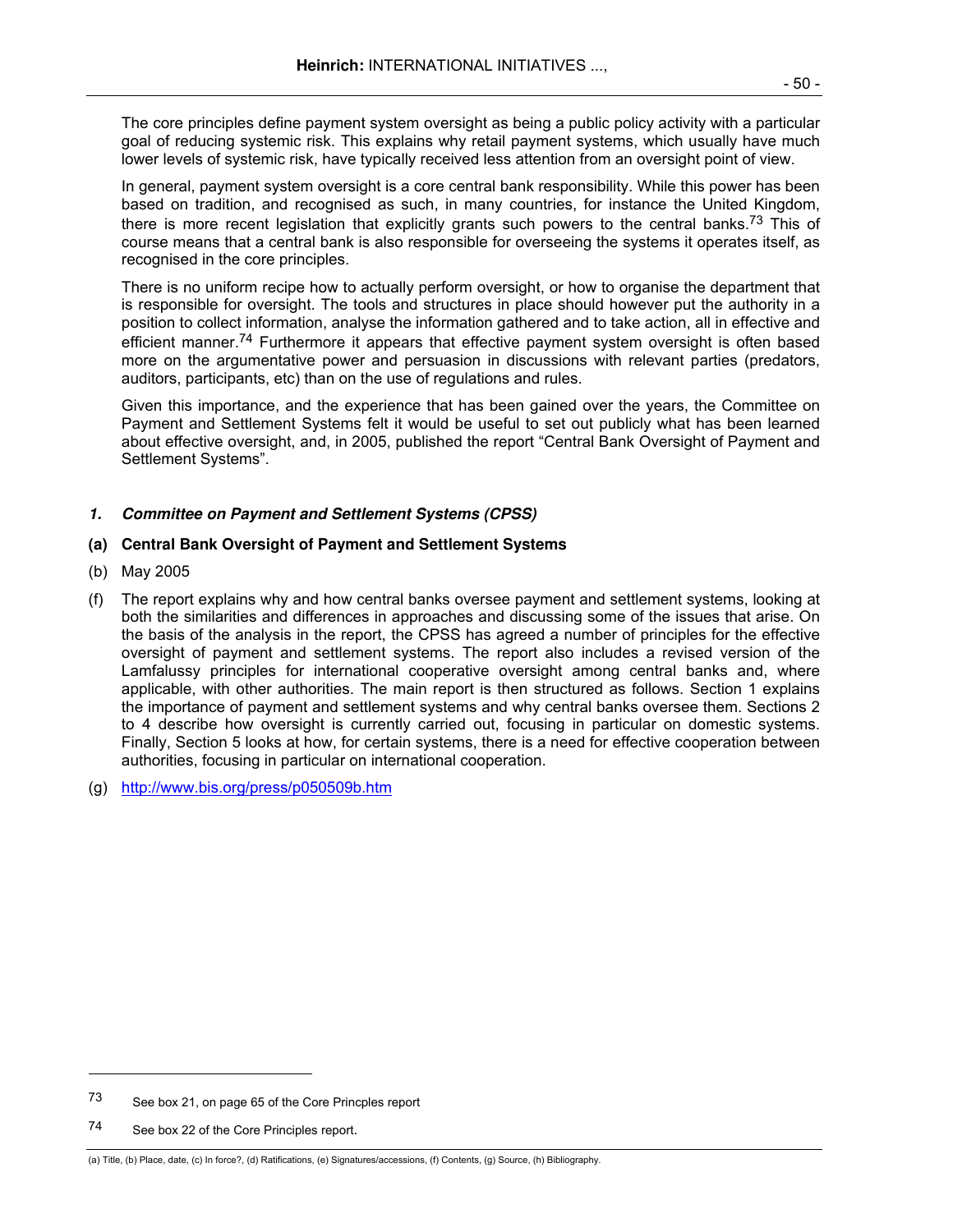### **General bibliography:**

**BANK FOR INTERNATIONAL SETTLEMENTS (BIS) [CPSS]**, *Securities Lending Transations: Market Developments and Implications*, Basel, July 1999; **Idem**, *Clearing Arrangements for Exchange-Traded Derivatives*, Basel, March 1997; **Idem,** *Cross-border securities settlements*, March 1995; **Idem**, *Delivery versus payment in securities settlement systems,* September 1992; **BANK OF ENGLAND**, Report of the DVP Steering Group, February 2000; **BOLLEN**, "Cross.border securities settlement and risk analysis framework for cross-border links", *Fin Stab Rev*  NBB (2006)123-140; **DEVRIESE/MITCHELL**, "Liquidity risk in securities settlement", *J of Banking and Finance*, 30(2006)1807-1834; **EUROPEAN CENTRAL BANK**, "Consolidation in central counterparty clearing in the euro area", *ECB Monthly Bulletin* (August 2001)69-77; **FREEDMAN**, "The regulation of central securities depositories and the linkages between CSD's and large-value payment systems", Bank of Canada Technical Report No.87, November 1999 (also available at http://www.bank-banque-canada.ca); **FUMEAUX/HELLER**, supra, p.38; **GUADAMILLAS/KEPPLER**, *Securities clearance and settlement systems – A guide to best* practices, Policy Research Working Paper 2581, World Bank, April 2001; **KELLER**, *supra* p.40; ; **LUCAS**, "La surveillance de la sécurité et de l'éfficacité...." *supra* p.37; **MCGAW (ED.)**, The world's clearing houses - A comprehensive report and analysis of clearing for exchange traded futures and options, 2nd ed., Surrey : Futures & Options World, 1995; **MOONEY**, "Transfer, pledge, clearance and settlement in the Japanese and United States government securities markets". BOJ Monetary and Economic Studies 9(1991)103-147; **PARKINSON/GILBERT/GOLLOB/- HARGRAVES/MEAD/STEHM/TAYLOR**, Clearance and settlement in U.S. securities markets, Board of Governors Fed.Res.System, Staff Study 163, March 1992; **PAMENTS RISK COMMITTEE – SECURITES SETTLEMENT SUB-COMMITTEE**, A report on cross-border risks, (USA), March 1995; **RIPATTI**, "Central counterparty clearing : Constructing a framework for evaluation of risks and benfits", *Bank of Finland Discussion Papers*, 30, 2004*;*  **STEHM**, "Clearance and settlement systems for securities - Critical design choices in emerging market economies", World Bank Discussion Papers, 321, Washington, D.C., 1996

Note: The CPSS "Red Book" Series, the ECB's "Blue Book", the EMEAP countries' reports as well as the "Yellow books" elaborated for many Latin American and Caribbean countries under the "Western Hemisphere" Inititiative coordinated by the World Bank (see www.forodepagos.org and **CIRASINO/GUADAMILLAS/GARCÍA/MONTES-NEGRET**, *supra*, p.11), all contain sections on the respective securities clearance and settlement infrastructure.

# **1. Committee on Payment and Settlement Systems (CPSS) / International Association of Securities Commissioners (IOSCO)**

## **(a) Recommendations for Securities Settlement Systems**

- (b) December 2001
- (c) Final

l

(f) The report sets out 19 recommendations that define minimum standards for securities settlement systems. These encompass the legal framework for securities settlements, risk management, access, governance, efficiency, transparency, and regulation and oversight.<sup>75</sup> The recommendations are designed to cover systems for all types of securities, including securities issued in both industrialised and developing countries, and to cover domestic as well as cross-border trades.

 The recommendations cover systems for all securities, including equities, corporate and government bonds and money market instruments, and securities issued in both industrialised and developing countries. They also aim to cover settlement of both domestic and cross-border trades. National authorities responsible for the regulation and oversight of securities settlement systems are expected to assess whether markets in their jurisdiction have implemented the recommendations and to develop action plans for implementation where necessary. The report includes key questions pertaining to each of the recommendations, answers to which would form the basis for assessments.

<sup>&</sup>lt;sup>75</sup> On the Hague Conference Convention of 2006 that would increase legal certainty on the law applicable to securutes held with intermediaries, see *infra, p. 72.*

<sup>(</sup>a) Title, (b) Place, date, (c) In force?, (d) Ratifications, (e) Signatures/accessions, (f) Contents, (g) Source, (h) Bibliography.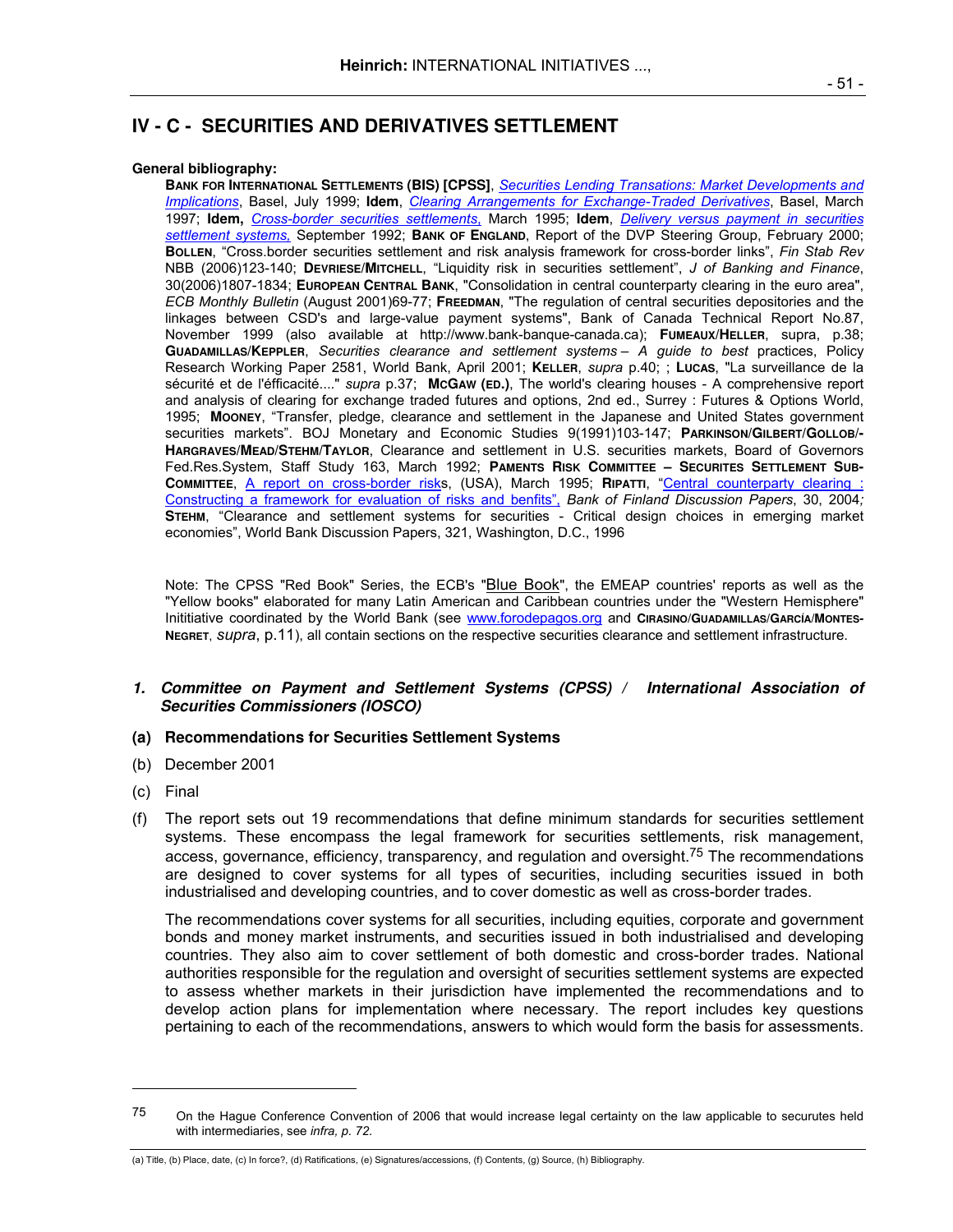The CPSS and the Technical Committee of IOSCO plan to develop an assessment methodology in 2002. The IMF and the World Bank will participate in this next stage of the work.

 A securities settlement system is defined broadly to include the full set of institutional arrangements for confirmation, clearance and settlement of securities trades and for the safekeeping of securities. Because of the diversity of institutional arrangements internationally, the recommendations must focus on the functions to be performed, not on the institutions that may perform them. While some of the recommendations are relevant primarily to central securities depositories (CSDs), others are relevant to stock exchanges, trade associations and other operators of trade confirmation systems, central counterparties, settlement banks, or custodians and other interested parties.

 The CPSS-IOSCO Joint Task Force on Securities Settlement Systems was created in December 1999 with the intention of making such arrangements safer and more efficient.

 The Task Force comprised 28 central bankers and securities regulators from 18 countries and regions and the European Union.

- (g) http://www.bis.org/publ/cpss46.pdf and http://www.iosco.org
- (h) CPSS/IOSCO, *Assessment methodology for "Recommendations for Securities Settlement Systems*, November 2002 (available also in Spanish and French). **BOLLEN**, *supra*, p. 51.

# **2. Committee on Payment and Settlement Systems (CPSS) / International Association of Securities Commissioners (IOSCO)**

# **(a) Disclosure framework for securities settlement systems**

- (b) February 1997
- (c) The Disclosure Framework provides a protocol for the review of a securities settlement system's operation and its allocation of risks. It is intended as a tool for system operators and participants to use in discussing the risks associated with securities settlement arrangements. The contribution of the Disclosure Framework to enhancing the transparency of settlement arrangements will naturally depend on the positive cooperation of system operators in devoting their own resources to its completion.

The Disclosure Framework is structured in the form of a questionnaire intended to be completed by organisations that operate securities settlement systems.

 The BIS website contains the full text of the Disclosure Framework as well as samples of the disclosure framework responses as completed by various system operators. This section is updated regularly.

(g) CPSS/IOSCO, *Disclosure framework for securities settlement systems*, Basel, February 1997.

# **3. Committee on Payment and Settlement Systems (CPSS) / Bank for International Settlements - BIS**

# **(a) Delivery Versus Payment in Securities Settlement Systems / Livraison contre paiement dans les systèmes de règlement de titres.**

- (b) Basel, September 1992.
- (f) The first part of the report contains the analysis made by the study group of the types and sources of risk in **securities clearing and settlemen***t*, including the concept of delivery versus payment (DVP). It describes the common approaches to DVP and evaluates the implications of the various approaches for central bank policy objectives. A second part of the report includes a glossary and a schematic overview of the key features of securities transfer systems in the G10 countries. The report is of analytical nature and does not contain any formal policy recommendations; however, in Chapter 5 (pp. 30-38) the report explores whether the implications of securities settlement systems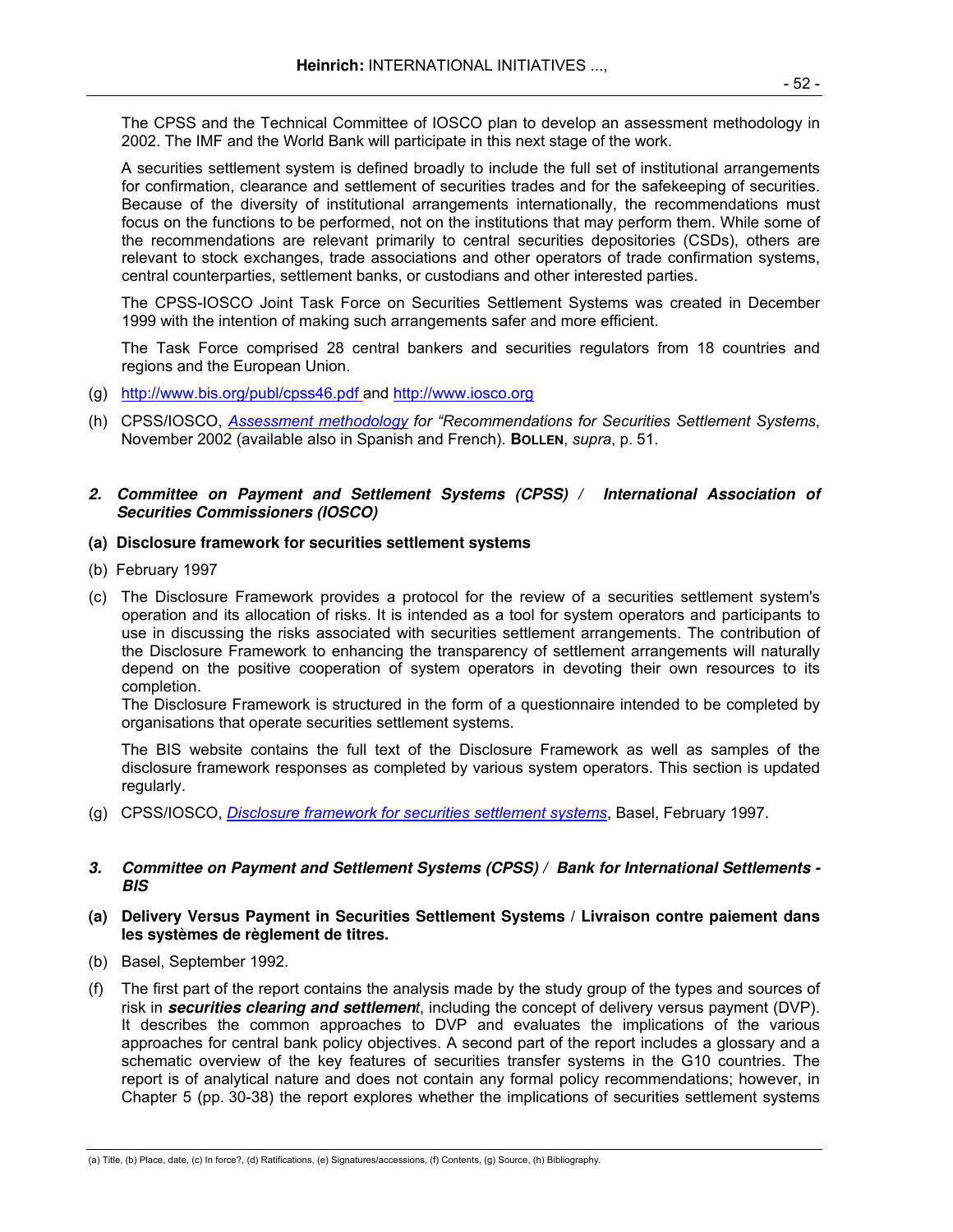for financial stability are similar to those identified in the "Lamfalussy Report" (*supra* 6). The report also points to the need for further work on issues relating to cross-border securities transactions.

(g) **BANK FOR INTERNATIONAL SETTLEMENTS**, *Delivery Versus Payment in Securities Settlement System*s - Report prepared by the Committee on Payment and Settlement Systems of the central banks of the Group of Ten countries, Basel, September 1992 (available in English, French, German and Italian).

 See also BIS, *Cross-border Securities Settlement*, Basel, March 1995, a report that describes alternative channels for settling cross-border trades, risks in cross-border settlements and implications for central bank policy objectives of the expansion of cross-border trading and the concentration of securities settlement activity in certain intermediaries*.* 

# **4. Committee on Payment and Settlement Systems (CPSS) / Bank for International Settlements - BIS**

- **(a) Cross-border collateral arrangements.**
- **(b) Basel, Janaury 2006**
- (f) The report serves as a guide for central banks as they review the ptotential costs and benefits associated with accepting cross-border collateral<sup>76</sup> in the context of their financial markets. Collateral plays an important role in securing the credit extended by a central bank. It assures liquidity for commercial banks´use of payment systems. Liquidity issues, in turn, are interrelated with policies stipulating the terms and conditions under which a central bank accepts collateral.

 The report investigates isses related to (i) calls for central banks to accept collateral denominated in a foreign currency or located in a foreign jurisdiction in order to support intraday or overnight credit; (ii) the existing institutional arrangements through which central banks accept foreign collateral; and (ii) alternative models for the acceptance of foreign collateral.

(g) **BANK FOR INTERNATIONAL SETTLEMENTS,** *Cross-border collateral arrangements*. CPSS Publications Nor. 71, Basel, January 2006. (see also McPhail/Vakos, *supra,* p. 39.

# **5. Group of Thirty (G30)**

**.** 

l

# **(a) Clearance and Settlement Systems in the World's Securities Markets.**

- (b) New York/London, March 1989.
- (f) The report was prepared by an international Steering Committee with the support of an expert international Working Committee. It responds to a widespread perception that **clearance and settlement practices** in most security markets were deficient, in that they involved participants in undue risks and unnecessary costs. The report lists nine recommended standards which are designed to be applicable to all markets in corporate securities, mainly equities, and a suggested time-frame for implementation, they address *i.a.* issues such as central securities depositories, benefits of a trade netting system, employment of delivery versus payment (DVP), "same day" funds conversion, and "rolling settlement system".
- (g) http://www.group30.org
- (h) **G30,** *Clearance and Settlement Systems, Status Reports Clearance and Settlement Systems, Status Reports*: Spring 1990 [17 country reports]; **Idem**, *Status Reports - Year-End 1990*, New York/London, May 1991; **Idem,** *Status Reports - Autumn 1992,* Washington DC., December 1992 [34 country reports]. A version of the Recommendations, as amended by ISSA, is available online

 $76$  On the Hague Conference Convention that would increase legal certainty on the law applicable to securutes held with intermediaries, see *inra, p. 72.*

<sup>(</sup>a) Title, (b) Place, date, (c) In force?, (d) Ratifications, (e) Signatures/accessions, (f) Contents, (g) Source, (h) Bibliography.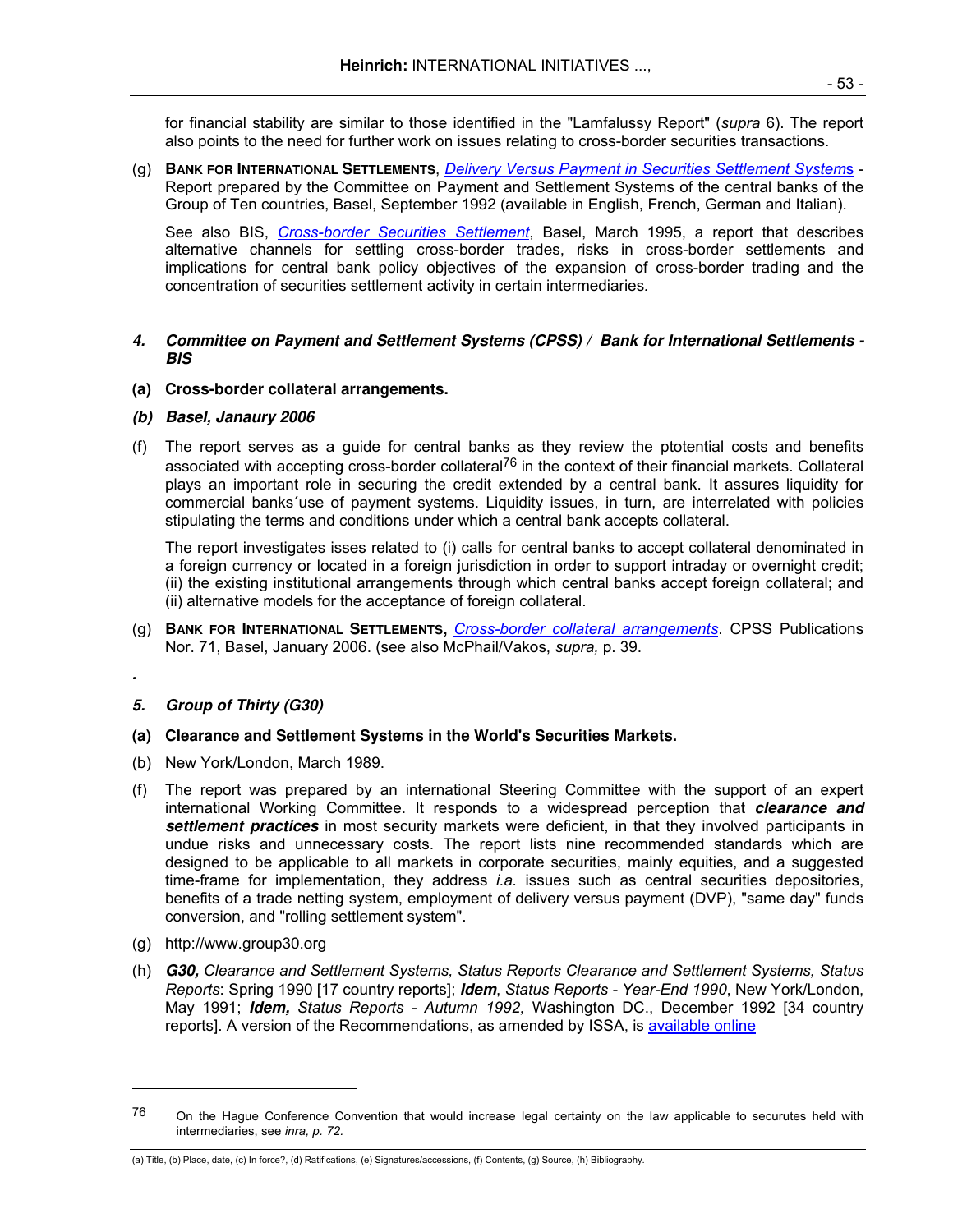# **6. Group of Thirty (G30)**

## **(a) Global Clearing and Settlement: A Plan of Action.**

- (b) New York/London, January 2003
- (f) The report proposes twenty recommendations and a detailed agenda for their implementation. It aims at improving technical performance, better business practice and stronger governance intended to produce an interoperable, safer and more efficient international system for securities clearing and settlement.

 The recommendations cover in particular: coordinated timing and synchronisation between systems, the presence of central counterparties in all major securities markets, the availability of securities lending including the supportive framework of law and regulation to make the process an attractive economic proposition, immobilisation of securities and the elimination of paper from clearing and settlement, the adoption of uniform messaging standards and communication protocols, the implementation of reference data standards, automated institutional trade matching schemes, and efforts to automate and standardise asset servicing processes. Furthermore, the G30 recommends a series of steps to mitigate financial, operational, and legal risks, as well as to improve governance.

- (g) http://www.group30.org
- (h) **G30,** *Global Clearing and Settlement: Final Monitoring Report,* May 2006; see also executive summary published by JPMorgan.

## **7. Group of Thirty (G30)**

## **(a) Derivatives: Practices and Principles.**

- (b) Washington, DC, July 1993.
- (f) The report focuses on market practices (separately from the continuing efforts of central bankers and other regulators to develop appropriate supervisory practices). It defines a set of sound risk management practices for dealers and end-users. The Recommendations and Working Papers which form part of the study lay these out in detail. Problems related to **netting** are discussed mainly in the "Working Paper of the Enforceability Subcommittee" *(Appendix I: Working Papers*, pp. 42-61) and in various country reports (*Appendix II: Legal enforceability - Survey of nine jurisdictions).*
- (g) http://www.group30.org
- (h) **WOODMAN/PLEWS**, "The Group of Thirty: Global derivatives report Part two, Enforceability issues", *Clifford Chance - Asian Financial Services Newsletter*, October 1993; **PLEWS/WOODMAN, "**The Group of Thirty derivatives report - Enforceability issues", *Clifford Chance - EC Financial Services Newsletter*, October 1993; **PLEWS,** "The Group of Thirty - Global derivatives report (Part. 1)", *Clifford Chance - EC Financial Services Newsletter*, September 1993, pp. 30-33.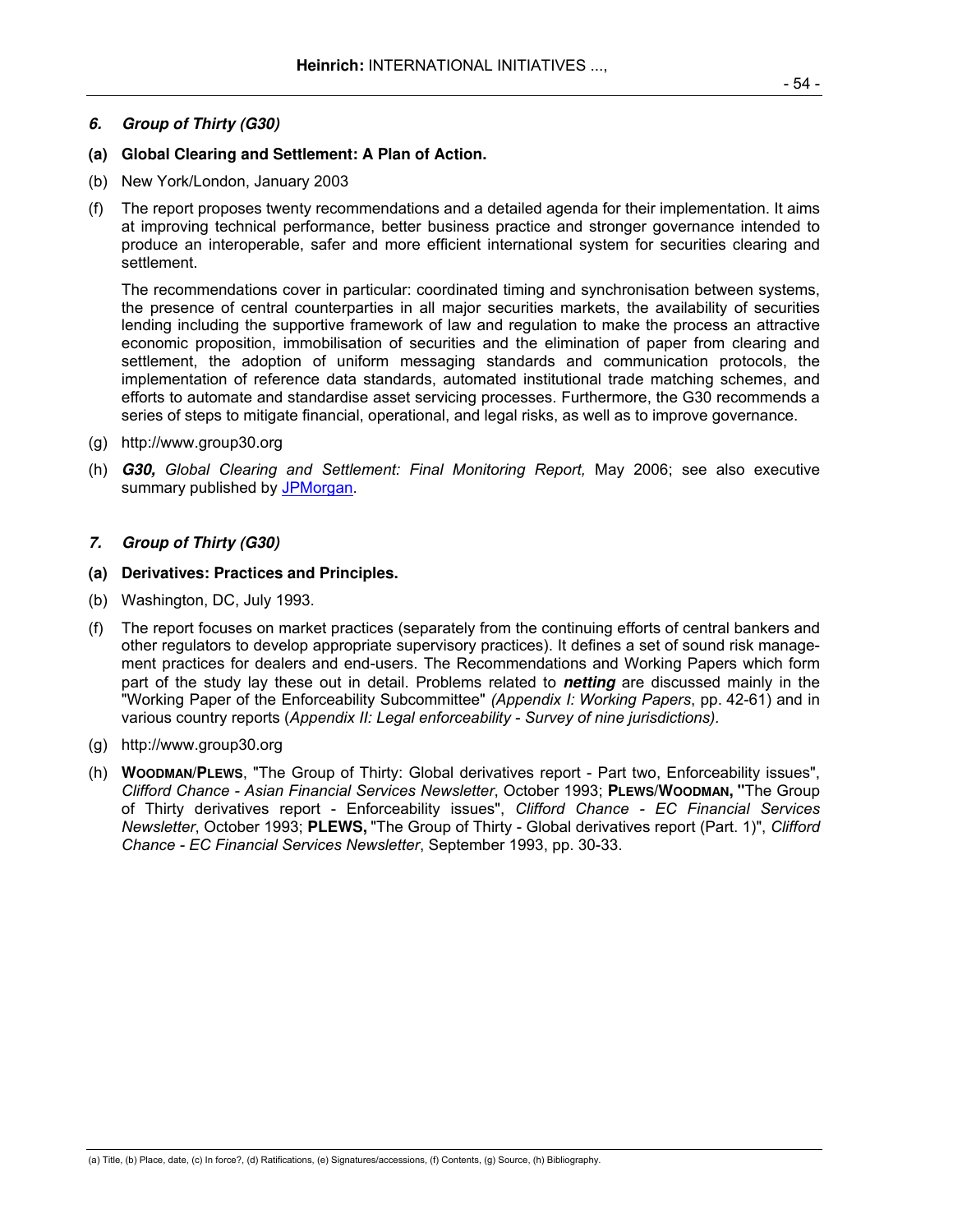# **SECTION V: ELECTRONIC MONEY / ELECTRONIC COMMERCE / ELECTRONIC DATA INTERCHANGE (EDI)**

#### **General bibliography on EDI, electronic commerce, "electronic banking":**

A very comprehensive bibliogphy for the various types of electronic purses and e-money developments can be found at:

*European ePayment Systems Observatory/European Commission Joint Reserach Centre [Leo van Hove] at* http://epso.jrc.es/purses.html; a further resource is at http://www.e-pso.info.

 on-line links to additional material on "electronic money" and "electronic purses" can be found at http://epso.intrasoft.lu/inventory/indexvanhove.cfm. A webpage with links to ongoing "electronic money**"** models can be found at http://www.emoney.ru/eng/esystem/default.htm

**A.F.D.I.**, *Le nouveau droit des EDI* (*Echange de données informatisés) (*Travaux publiés sous la direction de X.L. **de Bellefonds**), Paris : Ed. des Parques, 1991; **BAUM/PERRITT, JR.,** *Electronic Contracting, Publishing and EDI LAW*, New York : Wiley Law Publications 1991; **BERGSTEN**, "Paperless systems: The legal issues", *CLSR 4(1*988)23-26; **BISCHOFF**, "Rechtssicherheit soll verbessert werden", *Output* (Switzerland) (1994)66-67; **BASEL COMMITTEE ON BANKING SUPERVISION***, Electronic Banking Group Initiatives and White Papers*, October 2000; **BOSS/RITTER**, *Electronic Data Interchange Agreements - A guide and sourcebook,* Paris : ICC, 1993 *(*ICC Publication No. 517) (p. 133-243: Selected Model Agreements); **CAPRIOLI/SORIEUL**, "Le commercie international électronique : vers l'émergence de règles juridiques transnationales", *J.D.I.* 124(1997)323-393 (Annexe, p.394- 401: Loi-type UNICTRAL); **CHANDLER**, "Negotiable transactions using EDI", *Dir.comm.int.* (1992)505-509 [pp. 510-514: CMI Rules for Electronic Bills of Lading]; **COLBERG/GARDNER/ET.AL.,** *The Price Waterhouse EDI Handbook*, 1995 [ISBN r-0-471-10753-0]; **COMMISSION BANCAIRE/BANQUE DE FRANCE,** *Internet - The prudential conseuquences*, White Paper, Paris, December 2000; **COMMISSION OF THE EC**, *Formation of Contract by Electronic Data Interchange - The Tedis Programme (1991),* Reprinted 1993; **COSTES**, "Vers un droit du commerce international 'sans papier'? / Towards a 'paperless' international commercial law?", *RDAI/IBJL (1994)735-752;* **DE SÈZE**, "Electronic Data Interchange Developments in Europe", in: Banca d'Italia, *Proceedings ... , supra,* Section III, *General bibliography*, "General problems", pp. 233-241; **ELECTRONIC MESSAGING SERVICES TASK FORCE:** (Boss/Ritter), "The commercial use of electronic data interchange - A report and Model Trading Partner Agreement", *Bus.Lawyer* 45(1990)1645-1716 (Model Agreement and commentary: pp. 1717- 1749); **FEHR**, *EDI und UN/EDIFACT - Grundlagen, Organisation, Stand heute*, Zürich 1993; **FINANCIAL SUPERVISORY AUTHORTITY (FINLAND)**, "Electronic financial services*", Fin.Sup.Auth. Publication Series*, 29 March 2001; **FOX (ED.)**, *Electronic Data Interchange : Strategies for success - How banks and corporations are successfully implementing EDI*, Lake Forest, IL : F.I.A. Fin.Publishing Co., 1996; **FRANKE,** "EDI - Ohne Edifact droht die Kleinstaaterei wie anno 1648", *Computerwoche*, 23.10.1992, pp. 43-47; **FRITZEMEYER/HEUN**, "Rechtsfragen des EDI", *Computer & Recht* 8(1992)129-133 and 198-203; **GLOBAL INTERNET POLICY INITIATIVE**,"The regulatory framework for E-Commerce – International legislative practice", 21.5.2002; **ICC - JOINT WORKING PARTY ON LEGAL AND COMMERCIAL ASPECTS OF EDI,** *Draft ICC policy statement on the development of EDI in international trade,* ICC Doc. No. 460-10, 12th April 1991; **JOHNSON, C.**, "Electronic Data Interchange and negotiable instruments - a preliminary review of some legal issues", in: *Int'l Yb. of Law Computers and Technology* (ed. by K. **Russell)**, Vol.6, Oxford, 1992, p. 5-22; **MARSLAND**, "The future of epayments", *Mondex Magazine* (May 2000)11-14; **MORITZ**, "Quo vadis elektronischer Geschäftsverkehr", *CR* 16(2000)61-72; **OECD,** *Report on international and regional bodies: Actvities and inititiatives in electronic commerce*, SG/EC(98)10/final, 13 January 1999 (Report prepared for the OECD Ministerial Conference "A borderless world: Realising the potential of global electronic commerce, Ottawa, 7-9 October 1998); **Idem**, *Report...., First Update,* SG/EC(99)5 (report prepared for Paris E-commerce Forum "Electronic commerce: toward convergence of stakeholder interests"; **PARFETT**, *What is EDI? - A guide to Electronic Data Interchange*, 2nd edition, Manchester/Oxford : NCC Blackwell, 1992; **PRINS**, "Contracting in an on-line marketplace", in: **BEKKERS/KOOPS/NOUWT (EDS.),** *Emerging Electronic Highways : New Challenges for politics and law*, The Hague/London/Boston : Kluwer, 1996, p. 139-152; **RIBA,** "Comercio electrónico en Internet. Aspectos jurídicos", *R.E.D.I.* No.1 (Agust 1998); **RITTER/GLINIECKI**, Electronic commerce: and administrative law: The need for harmonised national reforms", *Harv.J. Law and Tec,* 6(Spring 1993)263-284; **SCHMALFUSS, "**Edifact-Konzept sollte auch Migrationshilfen beinhalten", *Computerwoche,* 23.10.1992, p.51-54; **SWATMAN/SWATMAN**, "EDI system integration : A definition and literature survey", *The Information Society*, 8(1992)169-205; **WALDEN,**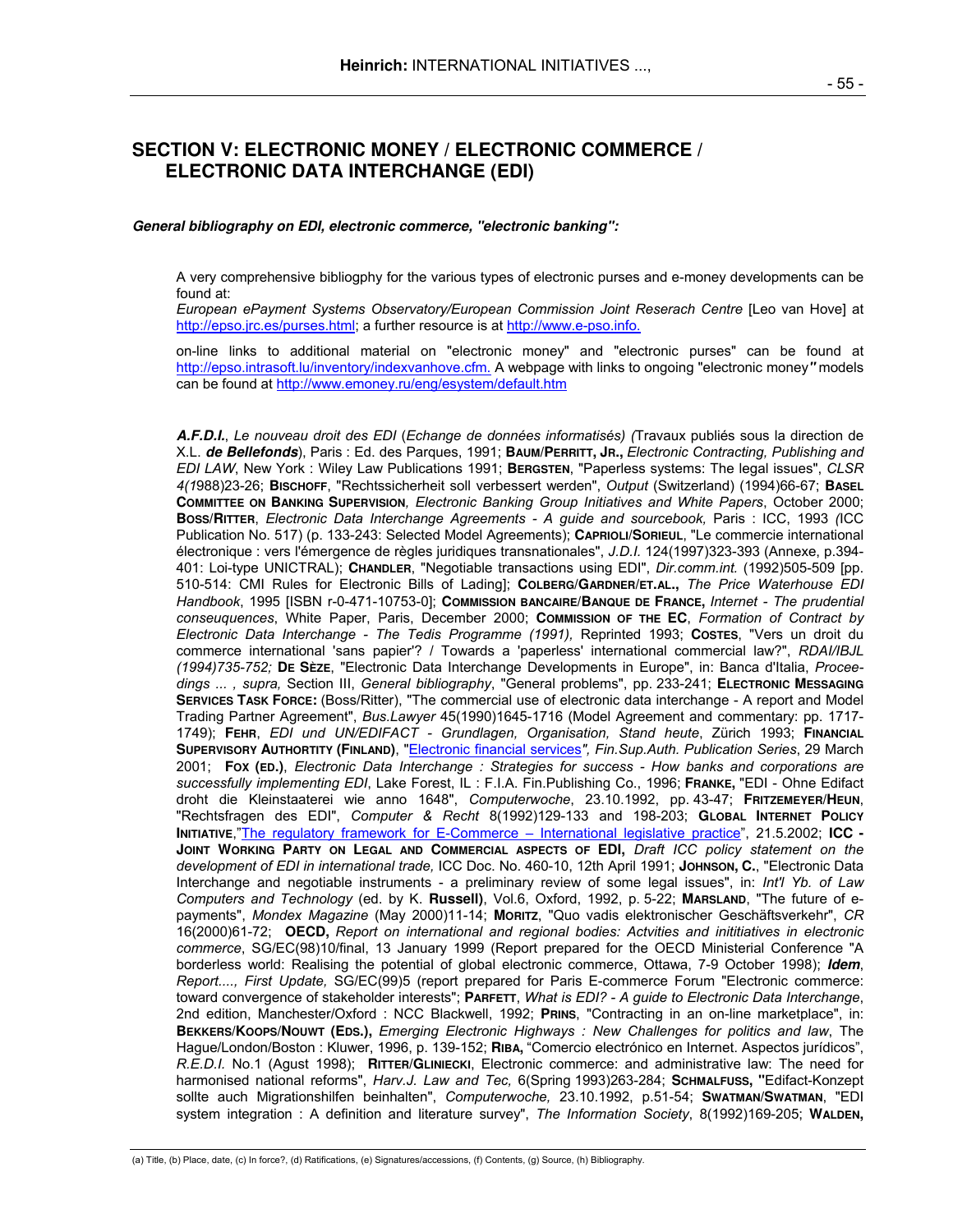"EDI-Austauschvereinbarungen", *CR*, 10(1994)1-13; **WHITAKER, "**Electronic documentary credits", *Bus.Lawyer*  46(1991)1781-1786; **XUERF/BROUSSE**, "EDI : des "Editerms" pour traiter les problèmes juridiques de l'Echange de Données Informatisées", *Computer & Telecoms L.Rev.* (1992)6-11.

 Sources of legal information relating to e-commece, with an emphasis on Canada, *Lex Electronica* at http://www.lex-electronica.org Electronic publication : *REDI* – *Revista Electónica de Derecho Informático*.

**In particular on EDI and payments, on-line payments, etc.:** 

**ANDREWS**, "Financial electronic data interchange", in: *Cross-border electronic banking - Challenges and opportunities (*ed. by J. **Norton)**, London : Lloyd's of London, 1995, p. 55-79; **DEEG**, "EDIFACT: Eine neue Herausforderung für die Kreditinstitute", *CR* 6(1990)739-744; **Idem,** "EDIFACT - The bank and its EDI link to the customer", *Payment Systems Worldwide*, Summer 1991, 16-23; **MCANDREWS**, "Personal online payments", *(FedResBk NY Working paper, February 2001);* **Idem,** "Making payments on the internet", Business Review, (Jan/Feb 1997)3-14; **REISER/WERNER**, "Rechtsprobleme des Zahlungsverkehrs im Zusammenhang mit EDIFACT", *WM* 49(1995)1901-1908; **SHERWOOD**, "EDI Security", in *Electronic Funds Transfers - Security measures* (ed. by Brian Welch), Oxford/Cambridge, Mass. 1994; pp. 159-176 ; **WHYBROW, "**The storm before the calm - Legal and technical issues continue to thwart the growth of EDI for payments", *Banking Technology,*  October 1992, pp. 18-22.

 See also related **ISO-standards**, *supra* at Section III 8 and ISO 9736:1988 -Electronic data interchange for administration, commerce and transport (EDIFACT) - Application level syntax rules (amended 1990).

Selected **WWW-Sites** (as of August 1995): http://ananse.irv.uit.no/trade\_law/nav/trade.html, i.a. with direct links to material from CMI/IMC, European Union, Hague Conference, ICC, UNIDROIT, UN/UNCITRAL/UNCTAD, WTO/GATT and NAFTA resources; UN/EDIFACT: http://www.premenos.com/ unedifact ; NAFTA related EDI and electronic commerce: http://www.nafta.net/ecedi ; other EDI and electronic commerce resources: http://199.0.58.4/edires.htm ;

**Specialised journals**: *EDI Law Review; EDI Update International, Lex Electronica (http://www.lex-electronica.org)*

### **On "writing", "electronic signatures" in particular:**

 **SECURITY: AXSMITH**, "The OECD guidelines for the security of information systems" *EDPACS* 22(April 1995)1- 10; **INTERNATIONAL SECURITY TECHNOLOGY INC./NATIONAL INSTITUTE OF STANDARDS AND TECHNOLOGY** (USA), "Good security practices for Electronic Commerce and Electronic Data Interchange" [Contract No. 43NANB311675 - NIST Computer Systems Laboratory, Gaithersburg, MD.], **NICOLI**, *supra*, p. 17; **OECD/OCDE**, *Lignes directives régissant la sécurité des systèmes d'information*, Paris, 1992;

 **WRITING: BENSOUSSAN**, "Contribution théorique au droit de la preuve dans le domaine informatique: Aspect juridique et solutions techniques", *Gaz. Pal.*, 18 juillet 1991, p. 361-365; **BIZER**, "Das Schriftformprinzip im Rahmen rechtsverbindlicher Telekooperation", *Datenschutz und Datensicherung 4(1992)169-176;* ; **BURGARD**, "Das Wirksamwerden empfangsbedürftiger Willenserklärungen im Zeitalter moderner Telekommunikation", *AcP 195(1995)74-136;* **CANCIK**, "Wahrung der Schriftform bei Übermittlung von Bürgschaftserklärungen durch Telefax nach deutschem Recht", *GALJ,* No.4, 3(1993)62-6*3;* (**CLIFFORD CHANCE**), "Tested telexes - how important are they?" *Clifford Chance Newsletter*, (May 1995)3-4; **COUNCIL OF EUROPE**, *Harmonisation of laws relating to the rquirement of written proof and to the adminssability of reproductions of documents and recordings on computers*, Recommendation No. R(81)20 adopted by the Committee of Ministers of the Council of Europe on 11 December 1981 and Explanatory Memorandum, Strasbourgh : Council of Europe, 1982; **EBBING**, "Schriftform und E-Mail", *Computer&Recht* 12(1996)271-278; **GLINIECKI/OGADA**, "The legal acceptance of electronic documents, writings, signatures, and notices in international transportation conventions: A challenge in the age of global electronic commerce" *Northwestern J.Int'l L. & Bus,* 13(1992)117-143 (p. 144- 157: Annex: selected documents, signature, writing and notice clauses of treaties surveyed); **GIOVANOLI, "**Télécommunications et forme écrite dans les contrats internationaux", in: *Mélanges Paul Piotet*, Berne 1990, pp. 425-449; ; **HEUN,** "Die elektronische Willenserklärung", *Computer & Recht* 10(1994)595-600; **Ders.,**  "Elektronisch erstellte oder übermittelte Dokumente und Schriftform", *Computer&Recht* 11(1995)2-7; **HOEREN**, "Evidential problems of electronic documents - The need for EC policies", *EDI L.Rev.* 1(1994)77-81; **JACCARD**, *La conclusion de contrats par ordinateur - Aspects juridiques de l'échange de données informatisées (EDI)*, Berne : Staempfli, 1996; **JONES**, "International transport conventions: Obstacles to the use of EDI", *EDI L.Rev. 1(1994)277-287;* **KRÜGER/BÜTTER**, "Elektronische Willenserkärungen im Bankgeschäftsverkehr: Risiken des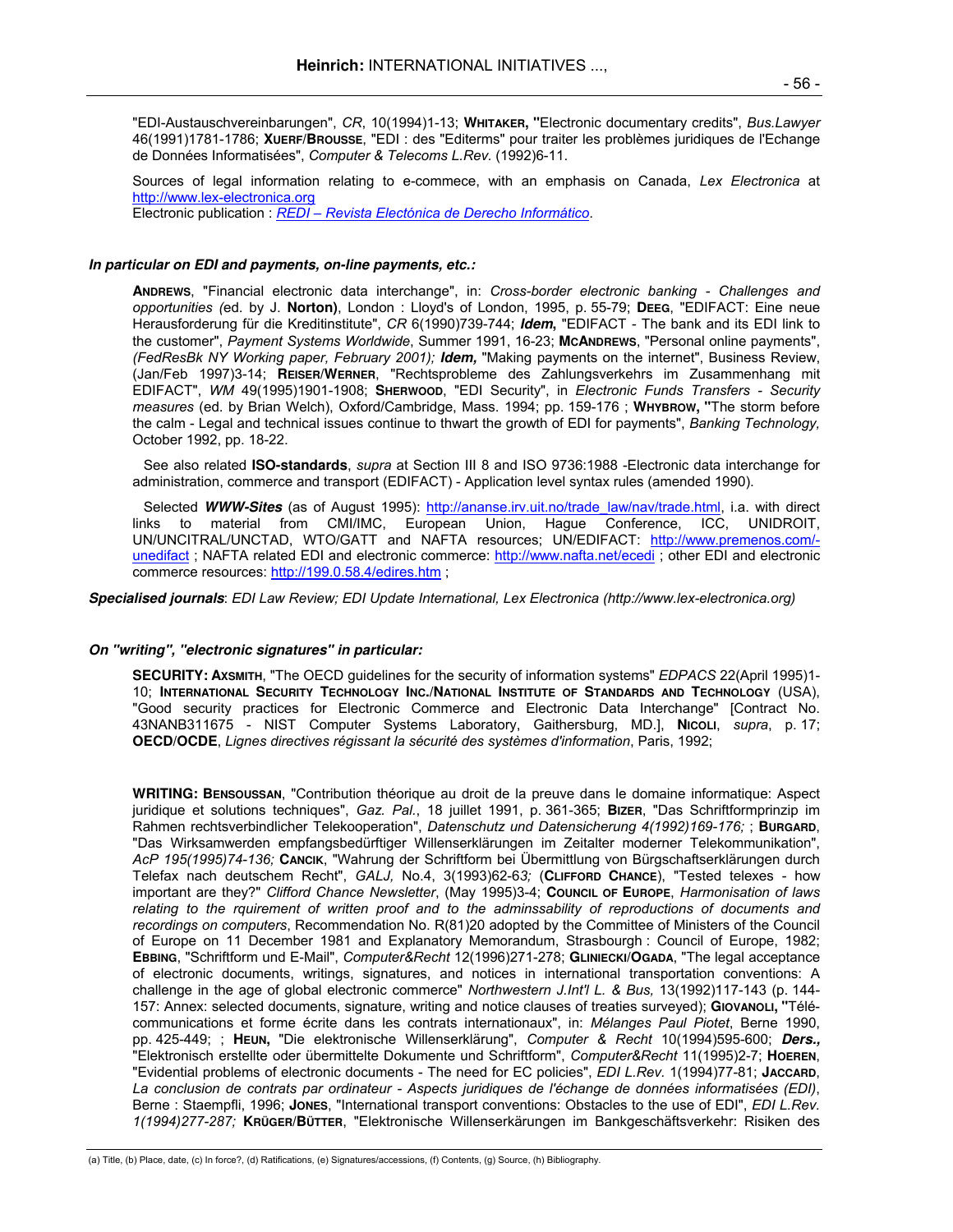Online-Banking", *WM* 55(2001)221-231; **LAMBERTERIE** "La valeur probatoire des documents informatiques dans les pays de la CEE", *Rev.int.dr.comp.* (1992)641-685; **LEHMANN**, "Rechtliche Aspekte der elektronischen Archivierung", *Computerworld Schweiz, 28.8.1993, p. A10-A12;* **POTTIER**, "La preuve dans les transactions financières é distance", *Banque*, no. 568 (mars 1996)70-72; **SCHMITTMANN**, "Kaufmännisches Bestätigungsschreiben mittels Telefax", *NJW* (1994)3149-3150; **TAPPER/TOMBS**, *The Legal Admissibility of Document Imaging Systems*, Westport, CT. 1992; **UNCITRAL**, Legal Value of Computer Records - Report by the Secretary-General, UN Doc. A/CN.9/265, 21st February 1985, *UNCITRAL Yb. 16*(1985)351-365; ; **WALDEN**, "Data security and document image processing: Legal security for cross-border electronic banking", in: *Crossborder electronic banking - Challenges and opportunities (*ed. by J. **Norton)**, London : Lloyd's of London, 1995, p. 29-53 [article also published in *JIBL* (1994)506-518.

**ELECTRONIC and DIGITAL SIGNATURES: AMORY/THUNIS**, "Authentification de l'origine et du contenu des transactions sans papier et questions de responsabilité en droit continental", *Banca Borsa* (1987)684-720; **AMERICAN BAR ASSOCIATION**, "Tutorial" [on digital and electronic signatures], 1995, http://www.state.ut.us/ccjj/gigsig/dsut-tut.html*;* **BACHOFER**, "Die Rechtsgültigkeit der elektronischen Unterschrift", *NJW-CoR* (1993)25-27; **BANK FOR INTERNATIONAL SETTLEMENTS (BIS)**, *supra*, p. 64; **BÖRGENS**, "Verschlüsselungsverfahren zur rechtlichen Absicherung des "Electronic Banking", *EDV und Recht* (1994)154- 170; **BUNDESNOTARKAMMER (HRSG.)** *Elektronischer Rechtsverkehr : Digitale Signaturverfahren und Rahmenbedingungen*, Köln : Otto Schmidt, 1995; **Idem**, *Entwurf eines Gesetzes über den Elektronischen Rechtsverkehr - erarbeitet von der Bundesnotarkammer,* Stand: 20.09.1995*;* **CHAMOUX**, "La preuve des échanges de données informatisées", in: **A.F.D.I.**, *supra p. 55, 57-66;* **DUMORTIER/RINDERLE**, "Umsetzung der Signaturrichtline in den europäischen Mitgliedsstaaten", *Cri 2*(2001)5-10; **European Communities:** Access to relating to electronic/digital signatures at http://europa.eu.int/comm/dg15/en/media/sign/index.htm ; **GALLOUEDEC ET AL***.*, *supra* p. 24; **GEIS**, "Die digitale Signatur", *NJW* (1997)3000-3004; **HAMMER/BIZER**, "Beweiswert elektronisch signierter Dokumente", *DuD 17*(1993)689-699; **KUNER**, "Digitale Unterschriften im Internet-Zahlungsverkehr: Rechtliches in Deutschland und USA", *NJW-CoR No.2 (1996)108-112;* **Idem**, "Rechtliche Aspekte der Datenverschlüsselung im Internet", *NJW-CoR* Nr. 6 (1995)413-420; **PORDESCH/NISSEN**, "Fälschungsrisiken elektronisch signierter Dokumente", *CR* 11(1995)562-569; **RAßMANN**, "Elektronische Unterschrift im Zahlungsverkehr", *CR* 14(1998)36-41; **ROßNAGEL**, Digitale Signaturen im Rechtsverkehr, *NJW CoR* (1994)96-101; **STEINMANN**, *Kundenidentifikation durch Code und ihre rechtliche Bedeutung im Bankwesen*, Zürich : Schulthess, 1994; **TRUDEL**/**LEFEBVRE/PARISIEN**, *La preuve et la signature dans l'échange de documents informatisés au Québec*, Québec, 1995; **UNCITRAL**, "Legal issues and possible provisions to be considered in uniform rules on digital signatures", in: "Report of the Working Group on Electronic Commerce on the work of its 31st Session (18-28 February 1997), UN Doc. A/CN.9/437, 12.03.1997; **Idem**, "Draft Uniform Rules on Electronic Signatures", UN Doc A/CN.9/WG.IV/WP.76, 25.5.1998; WRIGHT, "Contracts without paper", *CLSR* 9(1993)30-32; **Idem**, "Authenticating electronic contracts: The location of a trusted recordkeeper", *Butterworths* (1990)502-504; **Idem**, "Alternatives for signing electronic documents" (1994), available via *http://infohaus.com/access/by-seller/Benjamin\_Wright.*.

#### **EDI/ Electronic commerce in specific countries and regions**:

**European Union: Eurpean Parliament/Council:** "Directive 2000/31/EC on certain legal aspects of information society services, in particular electronic commerce, in the Internal Market (Directive on Elecronic Commerce)", *Off.J* 17.7.2000, L 178/1 (weblink to document at http://europa.eu.int)**; BERTRAND**, "EDI - The final draft of the European Interchange Agreement", *Int'l Computer Law Adviser* 5(1991)4-15 [contains final draft of the **European Model EDI Agreement** and Commentary by TEDIS]; **EUROPEAN COMMITTEE ON BANKING STANDARDS (ECBS)**, *Secure banking over the internet*, (Doc. DTR 401), Brussles, February 1997; **LINDHOLM/MAENNEL**,"Directive on Electronic Commerce (2000/31/EC), *CR International* 1(2000)65-69; **TROYE**, "Aspects juridiques européennes de l'EDI", in: Le nouveau droit des EDI*,* infra "France", p. 143-153; **VAN OVERBEEK**, "Electronic invoicing in Europe", *EDI L.REv.* 1(1994)263-275.

See also: *Agreement between the European Economic Community and the Swiss Confederation on trade electronic data interchange systems, 1989.* 

**COMMISSION OF THE EC,** *Standardisation mandate to CEN, CENELEC and ETSI in support of interoperability of* 

*electronic invoicing in the Community*, October 1993; **Idem,** *Amended proposal for a European Parliament and Council Directive on certain legal aspects of electronic commerce in the internal market*, COM(1999)427 final (weblink to document in official languages at http://europa.eu.int: **Idem,** *Commission Recommendation* of 19 October 1994 *relating to the legal aspects of electronic data interchange* / Recommandation ... concernant les aspects juridiques de l'échange de données informatisées (94/820/EC), Official Journal No. L 338/98 of 28.12.1994; *EDI Perspectives,* Brussels/Luxembourg 1989 [a brochure published in all official EC languages by

(a) Title, (b) Place, date, (c) In force?, (d) Ratifications, (e) Signatures/accessions, (f) Contents, (g) Source, (h) Bibliography.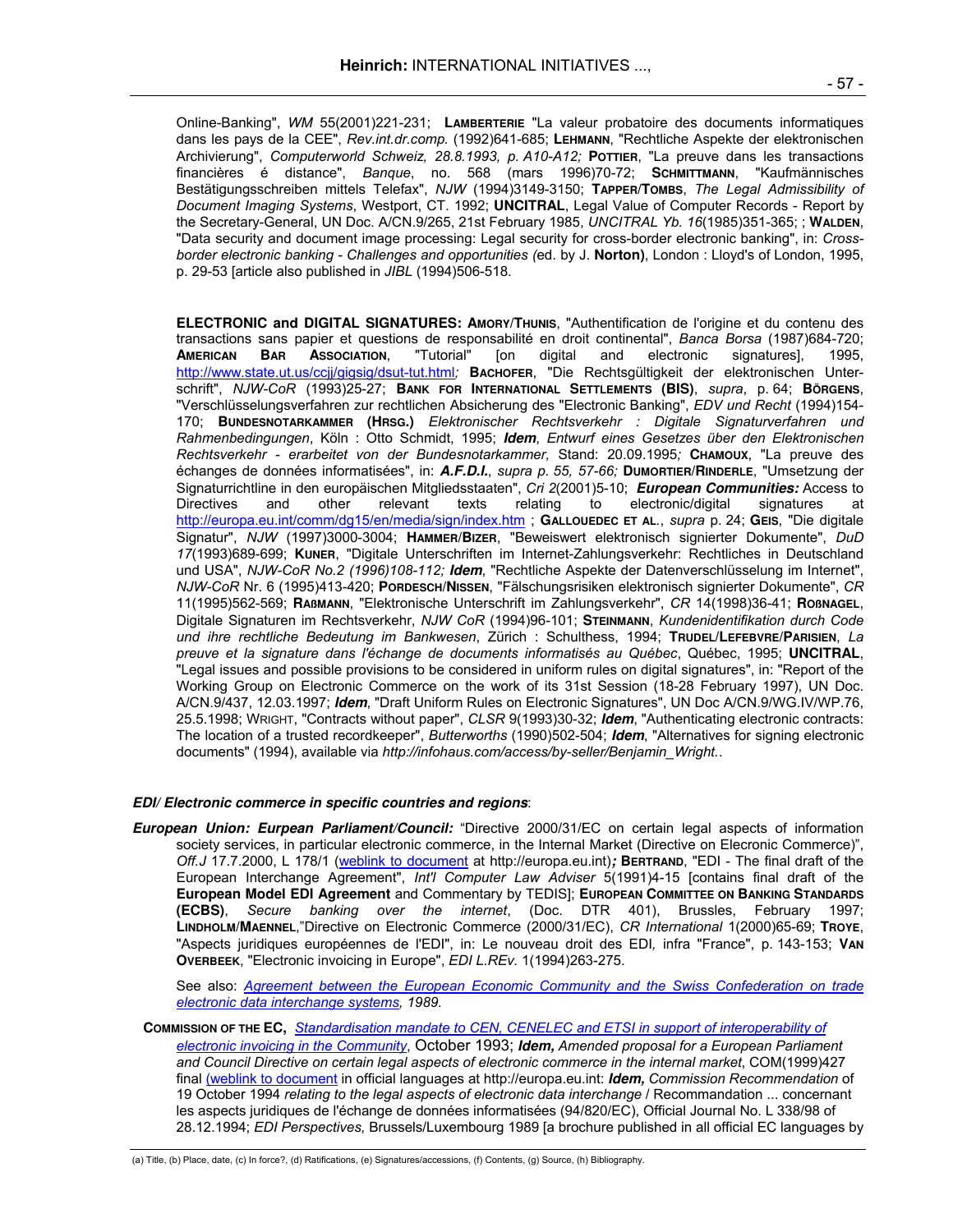the General Directorate XIII, Telecommunications, Information-Industry and Innovation, document number EUR - CD-NA-11883 (ISBN for English version: 92-825-9874-8)]; **Idem,** *EDI et sécurité - Comment gérer le problème* (EDI and security - How to manage the problem) [prepared by KPMG for the TEDIS programme], Brussels/Luxembourg 1992 [document number EUR 13794; ISBN for French version: 92-826-2876-0; for German version: 92-826-2873-6]; Available only in English and French: **Commission of the EC,** *TEDIS - Aspects juridiques liés à la mise en oeuvre des procédures de paiement à réception* (1° Partie), 1995 (Doc. III/2134/95); **Idem**, *TEDIS*- *Legal constraints and inadequacies relating to the use of EDI in the field of accounting, 1993 (Doc. III/2311/93-EN);* **Idem,** *Implementing EDI - an evaluation of 12 pilot projects*, 1992; **Idem**, *Survey of the current level of implementation, use and general awareness of electronic data interchange in all the EC Member States and the EFTA countries*, 1989-1990; .**Idem**, *TEDIS - The legal situation in the Member States regarding trade electronic data interchange*, September 1989. For access to EU Directives and other relevant texts related to "media in the information society, data protection" see http://europa.eu.int/, in particular on electronic commerce, see http://europa.eu.int/scadplus/leg/en/lvb/l32044.htm.

**Austria: JABUREK** "Mustervertrag für den elektronischen Datenaustausch (EDI)" *AUSTRIAPRO Nachrichten* Nr.6 (Oktober 1992)30 (31-33: "Datenaustauschvereinbarung zwischen EDI-Teilnehmern").

**Canada: BENYEKHLEF**, "'Echange de documents informatisés. Contrat type commenté mise à jour 1995", http://www.droit.umontreal.ca (CRDP-Centre de recherche en droit public, Université de Montréal; **Ders.**, "Dematerialised transactions on electronic pathways: A panorama of legal issues", in: **MACKAAY/POULIN/TRUDEL** (eds.), *The Electronic Superhighway*, Hague/London/Boston : Kluwer, 1995, p. 93- 116; **GREGROY**, "The Uniform Electronic Commerce Act", *Lex Electronica,* vol. 6, n°1 (printemps 2000), http://www.lex-electronica.org/articles/v6-1/gregory.htm; **TISSOT**, "EDI: The Canadian experience", *Int'l Yb of L.Comput.&Technol.* 6(1992)45-58; see also **Electronic Commerce World Institute** (Montréal), http://www.ecworld.org.

- **France**: **CENTRE DU COMMERCE INTERNATIONAL**, *Contrat-type d'échange de documents informatisés (EDI) par le biais des "réseaux ouverts »,* 2001; **DE BELLEFONDS**, "Les EDI: Questions de responsabilité", in: **A.F.D.I.**, *supra* p. 55, 115-130; **Idem**, "Les obstacles qu'opposent les règles fiscales et comptables aux échanges de données informatisées (E.D.I.); Le cas français", *Rev.int.dr.econ.* 9(1995)31-50;; **DE GAULLE**, "La pédagogie de l'EDI", *Expertises,* (Nov. 1993)373-376 (p. 376-377: Extraits de convention d'interchange"); **DELAUDE**, "Contrats EDI"; I: Ne pas négliger les différents clauses juridiques, *AGEFI*, 10.1.1996, p. 50, III: Les problèmes de sécurité, *AGEFI, 29.1.1996, p. 9*; **HUET**, "Aspects juridiques de l'EDI, échange de données informatisé", in: **A.F.D.I,**  *supra* p. 55, 67-94; **MISSION POUR L'ECONOMIE NUMERIQUE,** *Tableau de bord du commerce*, May 2003 ; **POTTIER**, *supra*, p. 57.
- **Germany:** LEGISLATION: Digital Signature Ordninance (in force as of 1st November 1997), *I.L.M.* 37(1998)579-586; ARTICLES: **BUNDESNOTARKAMMER**, *supra*, p. 57; **HOEREN**, "Beweisklauseln in EDI-Vereinbarungen - Materielle und prozessuale Probleme", *CR* 11(1995)513-518; **KILIAN/PICET** , *Electronic Data Interchange (EDI) aus ökonomischer und juristischer Sicht*, Baden-Baden: Nomos, 1994; **KILIAN**, "Zweck und Inhalt des deutschen EDI-Rahmenvertrages" *CR* 10(1994)657-660; **Idem**, "Möglichkeiten und zivilrechtliche Probleme eines rechtswirksamen elektronischen Datenaustauschs (EDI)", *DuD* 17(1993)606-610; **KRÜGER/BÜTTER**, *supra* p.56; **ROTT**, "Die Auswirkungen des Signaturgesetzes auf die rechtliche Behandlung von elektronischem Datenmanagement und Datenaustausch - eine Prognose", *NJW-CoR* (1998)420-429; **SEILER**, "EDI-Model Agreements", in: *Data security in computer networks and legal problems* (ed. by **Kilian/Wiebe**), Darmstadt : Toeche-Mittler, 1992, 162-172; **SCHUPPENHAUER**, "EDI ganz ohne Papier - Wann ist der beleglose Datenaustausch wirklich beleglos?", *x-change,* No.4 (1994)44-51; **WITTE**, *supra, p. 41, at "Germany";*
- **Mexico: BANCO DE MÉXICO,** Legislación de comercio electrónico en México**,** (reprint from Diario Oficial, April 2000l)**; GRANADOS, "**Avances en materia de regulación mercantol y civil del comercio electrónico en México y los aspectos fiscales del establecimiento permanente**", Contaduría y adminstración (2002); SICE** "Comercio electronico – Legislación mexicana", 2000 (from Gazeta Parlamentaria)
- **Switzerland: BEGLINGER**, "Rechtliche Aspekte des elektronischen Datenaustausches Mustervereinbarung für die Schweizer Wirtschaft", *NZZ Nr. 79, 6.4.1994, p. 37;* **BERNATH**, "Rechtliche Aspekte neuer Informations- und Kommunikationstechnologien: Der elektronische Datenaustausch", in: *Aspekte des Wirtschaftsrechts - Festgabe zum Schweizerischen Juristentag 1994, Zürich : Schulthess, 1994, p. 3-27;* **JACCARD**, supra*, p. 56;*  **TELEKURS AG**, *UN/EDIFACT im Verkehr mit Banken in der Schweiz - Empfehlungen und Richtlinien der Schweizer Banken*, Zürich 1993; **THOMANN,** "Sicherheit und Haftungsbeschränkungen im Internet-Banking",

<sup>(</sup>a) Title, (b) Place, date, (c) In force?, (d) Ratifications, (e) Signatures/accessions, (f) Contents, (g) Source, (h) Bibliography.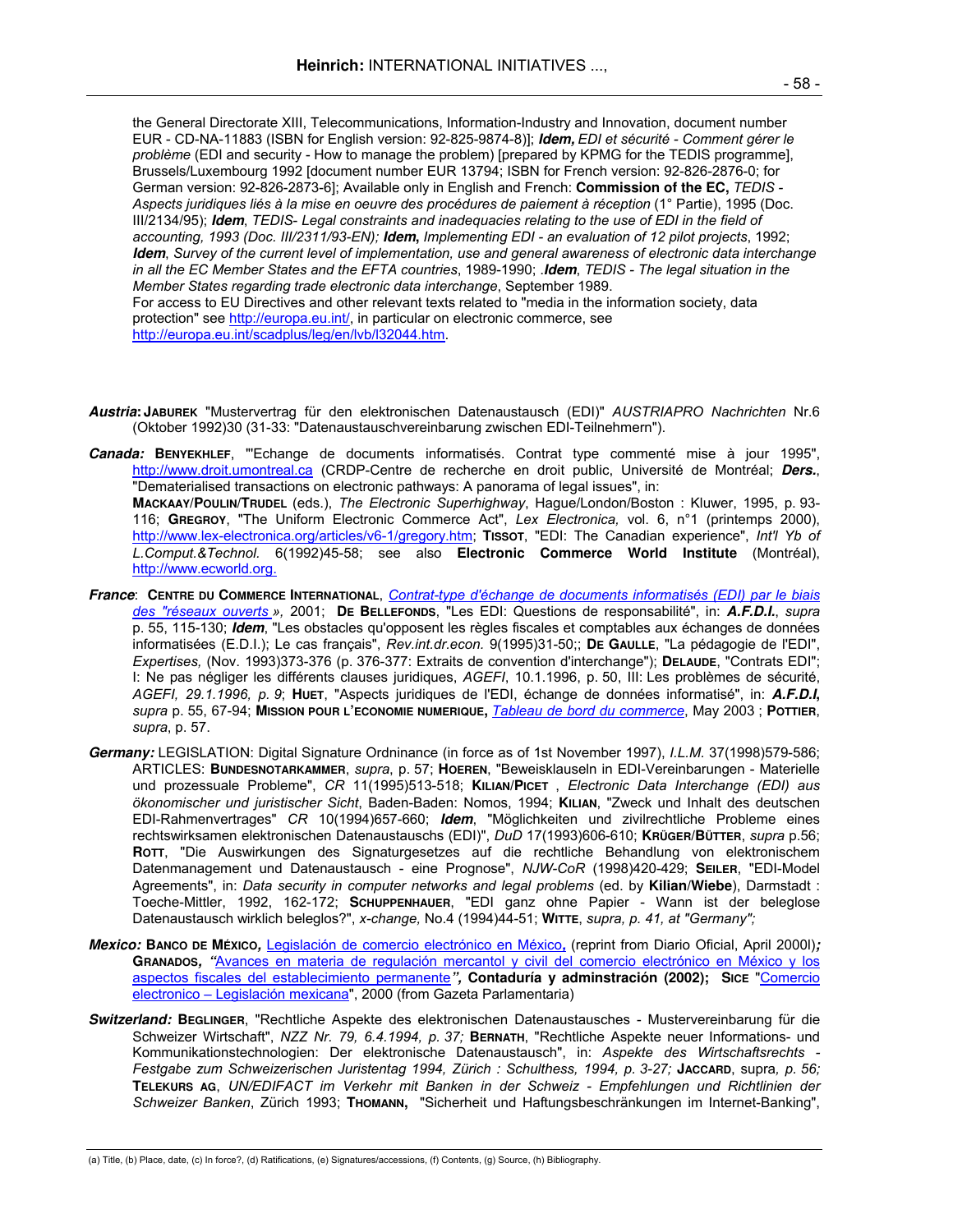*recht* 16(1998)160-165; **WILDHABER,** "TEDIS-Projekte mit Schweizer Beteiligung", *Bulletin SWISSPRO* (1994) Nr.1, pp. 17-18. See also *Agreement EC-Switzerland of 1989, supra*, p. 57.

- **United Kingdom**, **COATHUP**, "The basics of EDI" in: *Int'l Yb. of L.Comput&Technol.* 6(1992)37-43; [Infobank-News] "Proposals for Secure Electronic Commerce Bill", *Bus.L.Rev.* 19(1998)161-164; **JOHNSTON**, "Technology on trial", *Banking Technology* (October 1999)21-24.
- **United States**: **AMERICAN BAR ASSOCIATION (ABA)**, "Model Economic Data Interchange Trading Partner Agreement and Commentary (Prepared by the Electronic Messaging Services Task Force)", *Bus.Lawyer* 45(1990)1717- 1749; **ASSOCIATION FOR INFORMATION AND IMAGE MANAGEMENT**, "Performance guideline for the legal acceptance of records produced by information technology systems", *Law/Technology* 26(1993), No.2, p. 1-12 (Annex C. extracts from the Uniform Photographic Copies of Business and Public Records as Evidence Act and Uniform Rules of Evidence); **BAUM**, "Electronic contracting in the US", in: *EDI and the Law*, London : Blenheim Online Ed., 1989; **BOSS**, "The legal status of Electronic Data Interchange in the United States", in: *Electronic Data Interchange...* (Kilian, et.al.., eds.), *supra* "Germany", S.393-463; **CARSON**, *"Electronic transcripts -- EDI in academic administration", Cause/Effect* No.4, 14(1991); **INTERNET ENGINEERING TASK FORCE (IETF)**, "Frequently Asked Questions about electronic data interchange (EDI) on the Internet", 16 April 1995, at: internet, Anonymous ftp, "cd internet-drafts / get draft-ietf-edi-faq.01.txt", in Europa: auf. nic.nordu.net (192.36.148.17); **SLESINGRE**, "Whole-loan book entry: a blueprint for the future?" *Mortgage Banking* 54(1993)169-171; **THOMAS**, "Legal responses to commercial transactions employing novel communications media", *Michigan L.Rev.* 90(1991-92)1144-1178; **WRIGHT**, *The law of electronic commerce: EDI, fax and E-mail*, 2nd. ed., New York/London : Little, Brown & Co..1995; **Idem**, "The verdict on plaintext signatures: They're legal", *EDI Forum*, 7(1994)65 (accessible also via WWW, at:: *http://infohaus.com/access/by-seller/Benjamin\_Wright*).

On-line (WWW) information:

on EDI Develeopment: http://www.edidev.com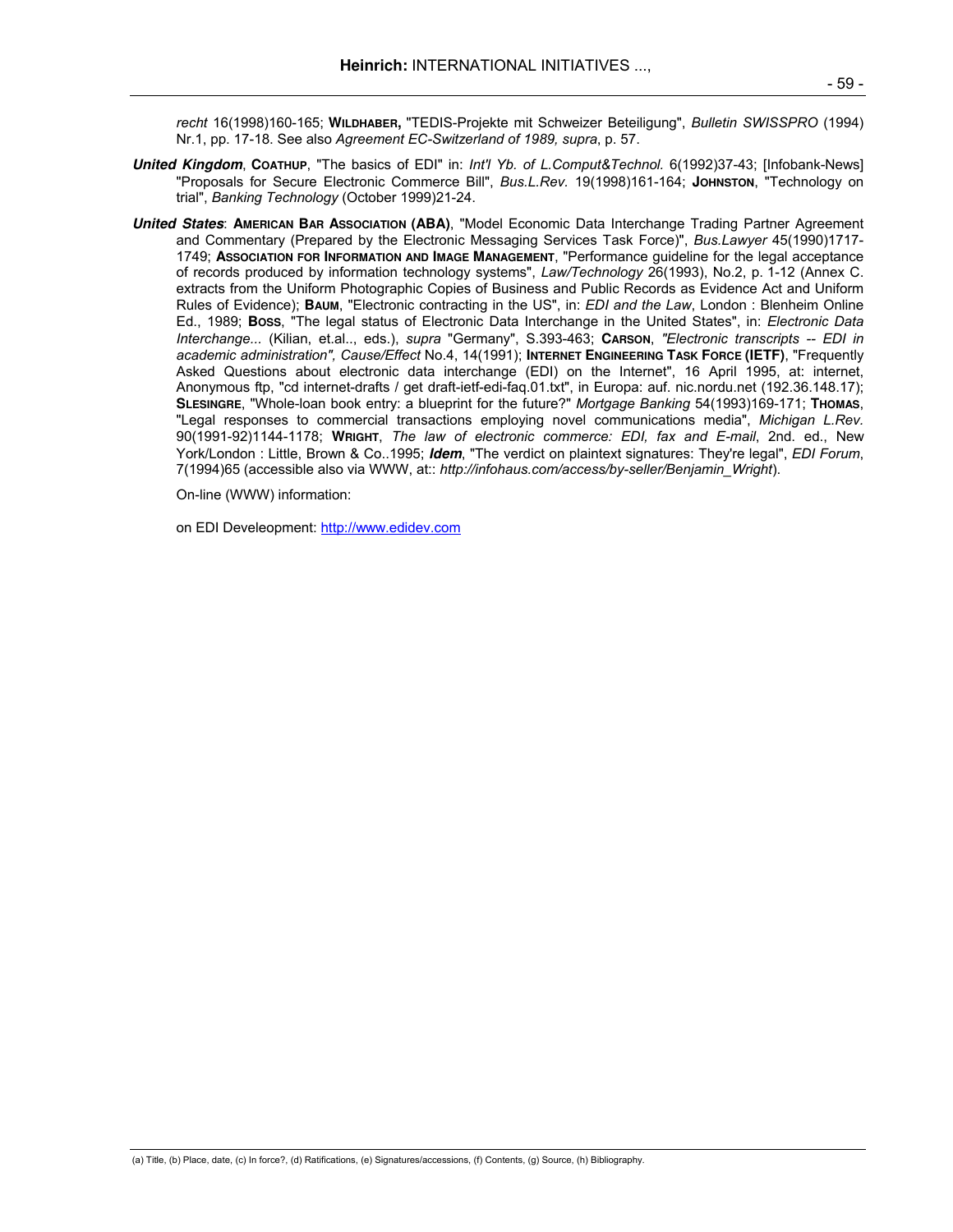**General bibliography on "electronic money", "e-payments", "digital cash", "electronic purses" etc.:** 

**General**: **BANK FOR INTERNATIONAL SETTLEMENTS**, *Implications for central banks of the development of electronic money*, Basel : BIS, October 1996; **COMMITTEE ON PAYMENT AND SETTLEMENT SYSTEMS (CPSS),** *Survey of developments in electronic money and internet and mobile payments*, Basel : BIS, March, 2004;

**AGLIETTA/SCIALOM, "**Le dëfi de la monnai electronique pour les banques centrales", (2002 ?); **BORCHERT**, "Cyber-Money - eine neue Währung?", *Sparkasse,* Nr.1, 113(1996)41-43; **BUDNEVICH/LEHMANN**, "Dinero electrónico. Algunas reflexiones en torno a su regulación y efectos monetarios", *Economia* Chilena 2(dec.1999)41-58; **BAUER**, "Making payments in cyberspace", Economic Commentary (*Federal Reserve Bank of Cleveland)*, 1.10.1995; **BIRCH**, "New e-payment mechanisms – Concepts and case studies", (paper presented at Meeting the Challenges of Electronic Commerce, London, June 1998), at http://www.hyperion.co.uk; **BUDNITZ**, "Stored value cards and the consumer: The need for regulation", *A.U..L.Rev. 46(1997)1027-1073;* **CHINOY**, "Electronic money in electronic purses and wallets", *Banking&Fin.L.Rev.*, 12(1996)15-39; **CROCKER**, "Electronic cash tests the regulatory framework", *IFL Rev.* (August 1996)15-22; **EUROPEAN CENTRAL BANK**, "Issues arising from the emergence of electronic money", in: *EC Monthly Bulletin* (November 2000)49-60; **EFFROSS**, "Putting the cards before the purse?: Distinctions, differences, and dilemmas in the regulation of stored value card systems", *Univ.Missouri-Kansas City L.Rev.* 65(1997)1-73 **FINLAYSON-BROWN**, "Mondex: Structure of a new payment scheme", *JIBL*, 12(1997)362-366; **GRAMLICH**, "Elektronisches Geld. Gefahr für Geldpolitik und Währungshoheit?", *CR* 13(1997)11-18; **GROUP OF TEN,** *Electronic money - Consumer protection, law enforcement, supervisory and cross border issues* (Report of the working party on electronic money), Basel, April 1997*;* **GIOVANOLI,** "Virtual money and the global financial market: Challenges for lawyers", *Yearbook of Financial and Economic Law 1996, ed. J.Norton,* Kluwer Law : London 1998, 3-23; **HARRIS SOLOMON**, *Virtual money...., supra* p.22; **HEINRICH/VAN DEN BERGH**, "La monnaie électronique et ses implications pour les autorités", *Référence* (Genève : Le Temps), N° 13, (juin 1999)87-91; **HITACHI RESEARCH INSTITUTE**, *Electronic Money : Its impact on retail banking and electronic commerce*, Tokyo/Chicago : F.I.A. Financial Publishing, 1997; **HOEREN**, "Kreditinstitute im Internet - eine digitale Odyssee im juristischen Weltraum", *WM* 50(1996)2006 **KÜMPEL**, "Rechtliche Aspekte des elektronischen Netzgeldes (Cybergeld)", *WM* 52(1998)365-35; **KUTTNER/MCANDREWS**, "Personal online payments", (Fed New York Research Paper, February 2001); **LACKER,** "Stored-value cards: Costly private substitutes for government money", *Fed.Res.Bk of Richmond* (Working Paper 96-3), 29 April 1996; **LEVY**, "E-money (That's what I want)", *Wired* (December 1994)174-179, 213-215, 218-219; **LELIEVELDT**, "How to regulate electronic cash: An overview of regulatory issues and strategies", *A.U.L.Rev.* 46(April 1997); **LOBL/WOLFF**, "Smart cards - Why their use should be regulated", *JIBL* 12(1997)263-265; **LORENZ**, "Electronic stored value payment systems, market position, and regulation issues", *A.U.L.Rev.* 46(1997)1177-1206; **OEDEL**, "Why regulate cybermoney?", *A.U..L.Rev.* 46(1997)1075-1103; **PLOTKIN/ALBERT**, "Smart cards - Why regulation is premature", *JIBL* 12(1997)459-462; **SMITH**, "Online and internet retail banking: legal considerations", Mayer Br*own & Platt - The Financial Services Regulatory Report, No.4 3(June/July 1996)1-4;* **SMITH/WILSON**, "How best to guide the evolution of electronic currency law", *A.U.L.Rev.* 46(1997)1105-1130; **STUBER**, *The electronic purse - An overview of recent developments and policy issues*, Bank of Canada (Technical Report No. 74), January 1996; **TETHER,** "Electronic cash - the Regulatory Issues", *Butterworths*, 12(1997)202-209; **TYGESEN/KRUSE**, "Electronic money", *MonRev* (4thQ. 1998)**,** 33-42; **TYREE**, "Computer money - Some legal considerations" (1997); **Idem**, "Virtual cash - Payments on the Internet", 1997; **VAN DEN BERGH/OKAWA,** "Monnaie éléctronique: implications pour les autorités", *Banquue* n°589, (février 1998); **VAN HOVE**, "Electronic purses: (Which) Way to go?", *Firstmonday* no.7 5(July2000); **WEBER**, *Elektronisches Geld - Erscheinungsformen und rechtlicher Problemaufriss*, Zürich : Schulthess, 1999; **WENNINGER/ ORLOW**, "Consumer payments over open computer networks*"*, *Federal Reserve Bank of New York, Research Paper No.9603*, New York, March 1996; **WILFERT/MÖRSDORF**, "Elektronische Geldbörsen als Bargeldersatz? (Teil 1)", *FLF-Finanzierung, Leasing, Factoring Nr. 1(1996)17-22;* **WRIGHT**, "Smart cards: Legal and regulatory challenges", *Bankers Magazine, [Boston]* (March/April 1996)24-28.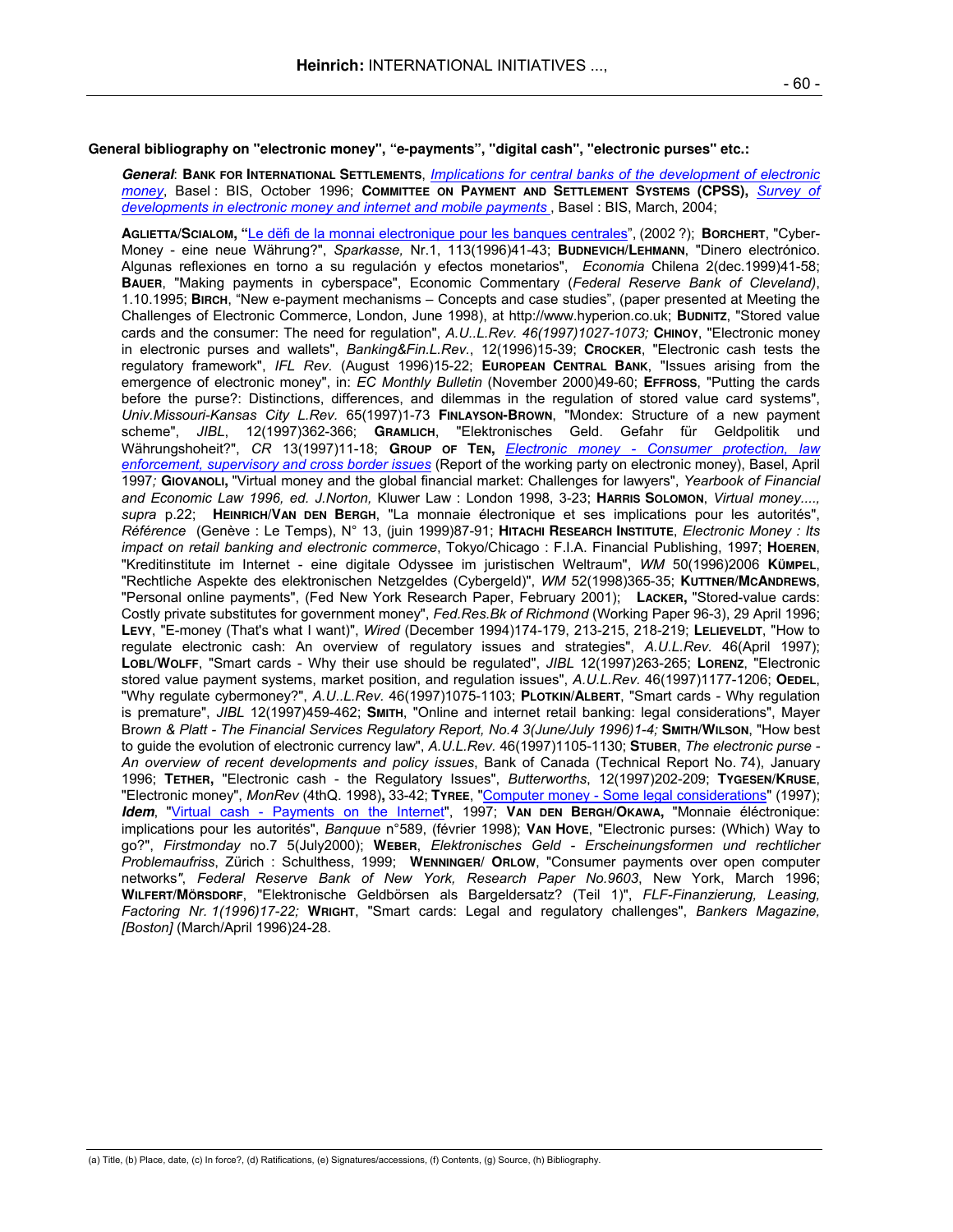**"Electronic money", "e-payments" etc. in specific countries and regions:** 

- **Australia: SNEDDON**, "Electronic money in Australia", *Lex Electronica. Vol 2, no.2* (1998) http://www.lexelectronica.org/articles/v2-2/sneddon.html
- **Canada**: **STUBE**r, The electronic purse An overview of recent developments and policy issues, Ottawa : Bank of Canada, January 1996 (with an annex on major e-purse developments in selected countries).
- **Chile: BUDNEVICH/LEHMANN**, "Dinero electrónico. Algunas reflexiones en torno a su regulación y efectos monetarios", Economia Chilena 2(dec.1999)41-58.
- **Denmark: THORNDAL**, "Prepaid cards", MonRev (August 1994)26-31.
- **European Union: EUROPEAN COUNCIL**, *Common position (EC) No 8/2000 with a view to adopting a Directive … on the taking-up, pursuit of and prudential supervisioon of the business of electronic money institutions*, *OJ* C 26/1 21.1.2000; **EUROPEAN CENTRAL BANK**, *Report on electronic money*, August 1998; **Idem**, "Issues arising from the emergence of electronic money", *supra* p.60.
- **Germany: ESCHER**, "Bankrechtsfragen des elektronischen Geldes im Internet", *WM* 51(1997)1173-1185 *;* **FIEGE**, "Anonymer Zahlungsverkehr mit eletronischem Geld", *CR* 14(1998)41-47; **KÜMPEL**, "Rechtliche Aspekte der neuen Geldkarte als elektronische Geldbörse", *WM* 51(1997)1037-1042; **PFEIFFER**, "Die Geldkarte - Ein Problemaufriß" *NJW* 50(1997)1036-1039; **WERNER,** "Rechtsprobleme im elektronischen Zahlungsverkehr - Im Blickpunkt: Das Internet-Zahlungsmittel 'eCash'", *RIW* [Beilage "Banken und Versicherungen"] (1999)21-28.
- **Netherlands: DE ROOY**, "De chipknip: een juridische verkenning", *Nederlands Juristenblad*, 5th April 1996, p. 509-513; **LELIEVELDT ET.AL.,** *supra*, 24.
- **Switzerland: CZURDA**, "Wie sicher ist E-Cash?", *Schweizer Bank*, No. 7 (1996)16-20; **WEBER,** *supra*, p. 60.
- **USA: ABRAHAMSON**, "The digital future of e-money : a US perspective", *Butterworths*, 12(1997)416-426; **BOARD OF GOVERNORS OF THE FEDERAL RESERVE SYSTEM**, *Report to Congress on the Application of the Electronic Funds Transfer Act to electronic stored-valueproducts*, March 1997; **COMPTROLLER OF THE THE CURRENCY**, *supra*, p.22; **FEDERAL DEPOSIT INSURANCE CORPORATION**, *General Counsel's Opinion no.8; Stored Value Cards*, Washington, D.C., 16th July 1996, in: *Federal Register*, Vol. 61, No.150 of August 2, 1996; **FIELD**, "1996: Survey of the year's developments in electronic cash law and the laws affecting electronic banking in the United States", *A.U.L.Rev.* 46(1997)967-1026; **LELIEVELDT**, "How to regulate electronic cash: An overview of regulatory issues and strategies", *A.U..L.Rev.* 46(1997)1163-1175; **MINSTÈRE [FRANCAIS] DE L'ECONOMIE, DES FINANCES ET DE L'INDUSTRIE,** "La monnaie électronique aux états unis", 11 July 1997; **O'DONNELL**, "Stored-value cards; The Fed's new proposal", *Mayer, Brown & Platt* No.3, 3(April/May 1996)3-4; **MCANDREWS**, "Banking and payment system stability in an electronic money world", *Fed.Res. Bank of Philadelphia Working Paper No. 97-9*, July 1997; **TASK FORCE ON STORED-VALUE CARDS**, "A commercial lawyer's take on the electronic purse: An analysis of commercial law issues associated with stored-value cards and electronic money", *Business Lawyer* 52(1997)1-75.

 See also: (Round table discussion:) "Electronic cash and payment schemes: Digitising the future" *Butterworths* 12(1997)103-116; "World Survey of Cyberpayment Systems", Appendix III to the Working Paper *Exploring the World of Cyberpayments* , a colloquium sponsored by the **FINANCIAL CRIMES ENFORCEMENT NETWORK** and the **U.S. DEPARTMENT OF THE TREASURY,** 27th September 1995;

**EUROPEAN COMMITTEE FOR BANKING STANDARDS (ECBS)**, ECBS Technical Report - TR 103 - Banking sector requirements for an electronic purse, Brussels, December 1995; **Idem**, ECBS Technical Report - DTR 401 - Secure banking over the internet, Brussels, January 1997; **LAW/SABETT/SOLINAS**, "How to make a mint: The cryptography of anonymous electronic cash", *American Univ.L.Rev.* 46(1997)1131-1162;

### **1. International Chamber of Commerce (ICC)**

- **(a) Uniform Rules of Conduct for Interchange of Trade Data by Teletransmission ("UNCID") / Règles de conduite uniformes pour l'échange de données commerciales par télétransmission.**
- (b) Paris, 1988.
- (f) A set of non-mandatory rules which users of electronic communications technology and suppliers of network services could incorporate by reference into their communication agreement, or that can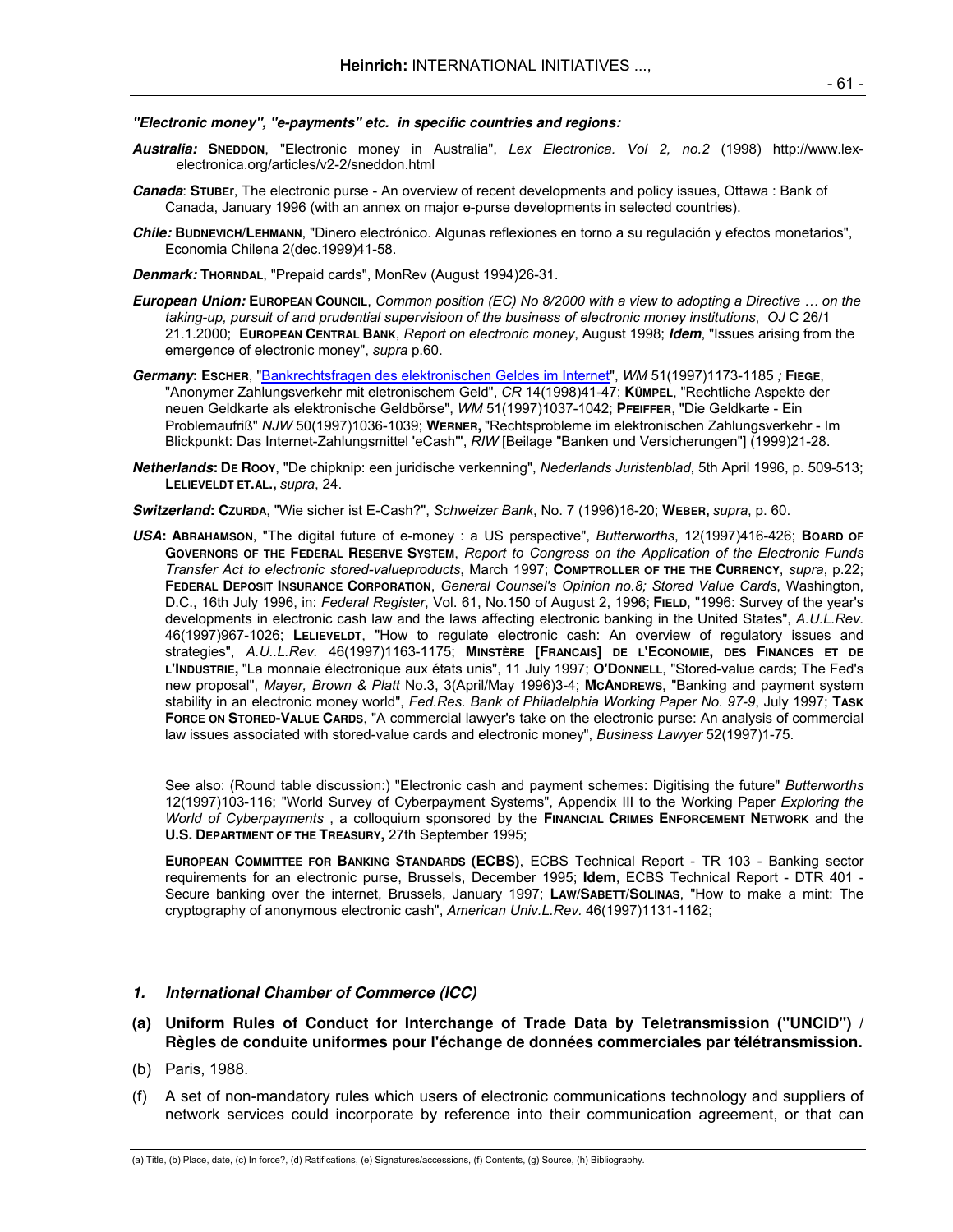form the foundation on which parties can build a contract with legally binding effect.. Its primary provisions cover: definition standards, required care for transferring and receiving messages: identification of the parties; acknowledgement of receipt; verification of completeness of a received message; protection of the information exchanged; maintenance of records and storage of data.

- (g) ICC Publication No. 452; reprinted also in *UNCITRAL Yb.* 23(1992)379-382; weblink to document at UN/EDIFACT.
- (h) **BOSS**, "The international commercial use of electronic data interchange and electronic communications technologies", *Bus.Lawyer* 46(1991)1787-1802 (1791-1792); **CUNLIFFE**, "Electronic Data Interchange (EDI) and international trade", *Int'l Computer Law Adviser* 5(1991)15-23; **WHEBLE**, "The legal obstacles to efficient use of EDI", in: Del Busto (ed.), *Funds transfer in international banking - A Compendium on capital adequacy, SWIFT, EDI, bank's liability, and payment systems in the 1990s*, Paris: ICC, 1992, pp. 76-81. Text of UNCID Rules also reprinted in **BOSS/RITTER**, *supra* p. 55, 133-135. French text also published in **A.F.D.I.**, *supra* p. 55, 163-166

As an example for reference to UNCID in an EDI agreement used by a commercial company, see : **TEXAS INSTRUMENTS**, *Electronic Data Interchange Agreement (Europe),* on the website of Texas Instruments.

# **2. United Nations - UNCITRAL**

- **(a) Model Law on Electronic Commerce / Loi type sur le commerce électronique.**
- (b) 14th June 1996.
- (f) In its 25th session (New York, May 1992) UNCITRAL entrusted the preparation of legal rules on EDI to the Working Group on International Payments which it renamed the Working Group on International Data Interchange. The Model Law was finalised at UNCITRAL's 29th session, 28th may - 14th June 1996.

The 17 articles of the Model law cover:

- PART One: ELECTRONIC COMMERCE IN GENERAL (Articles 1 15)
- I. GENERAL PROVISIONS: Sphere of application, Definitions, Interpretation, Variation by agreement;
- II. APPLICATION OF LEGAL REQUIREMENTS TO DATA MESSAGES: Legal recognition of data messages, Writing, Signature, Original, Admissibility and evidential weight of data messages, Retention of data messages;
- III. COMMUNICATION OF DATA MESSAGES: Formation and validity of contracts, Recognition by parties of data messages, Attribution of data messages, Acknowledgement of receipt, Time and place of dispatch and receipt of data messages.

PART TWO: ELECTRONIC COMMERCE IN SPECIFIC AREAS

- (Articles 16 17)
- I. CARRIAGE OF GOODS: Actions related to contracts of carriage of goods, Transport documents.

The Model Law aims at "any kind of information in the form of a data message used in the context of commercial services" (Art. 1). A data message is defined to include any information generated, sent, received or stored by electronic or analogous means, including e-mail, telex and fax. EDI is transfer from computer to computer using an agreed standard to structure the information (Art. 2). In general, the Model Law achieves recognition of EDI-type communications by not allowing that legal effect, validity or enforceability of a message be denied on the ground that the relevant information takes the form of a data message under the Model Law (Art. 5).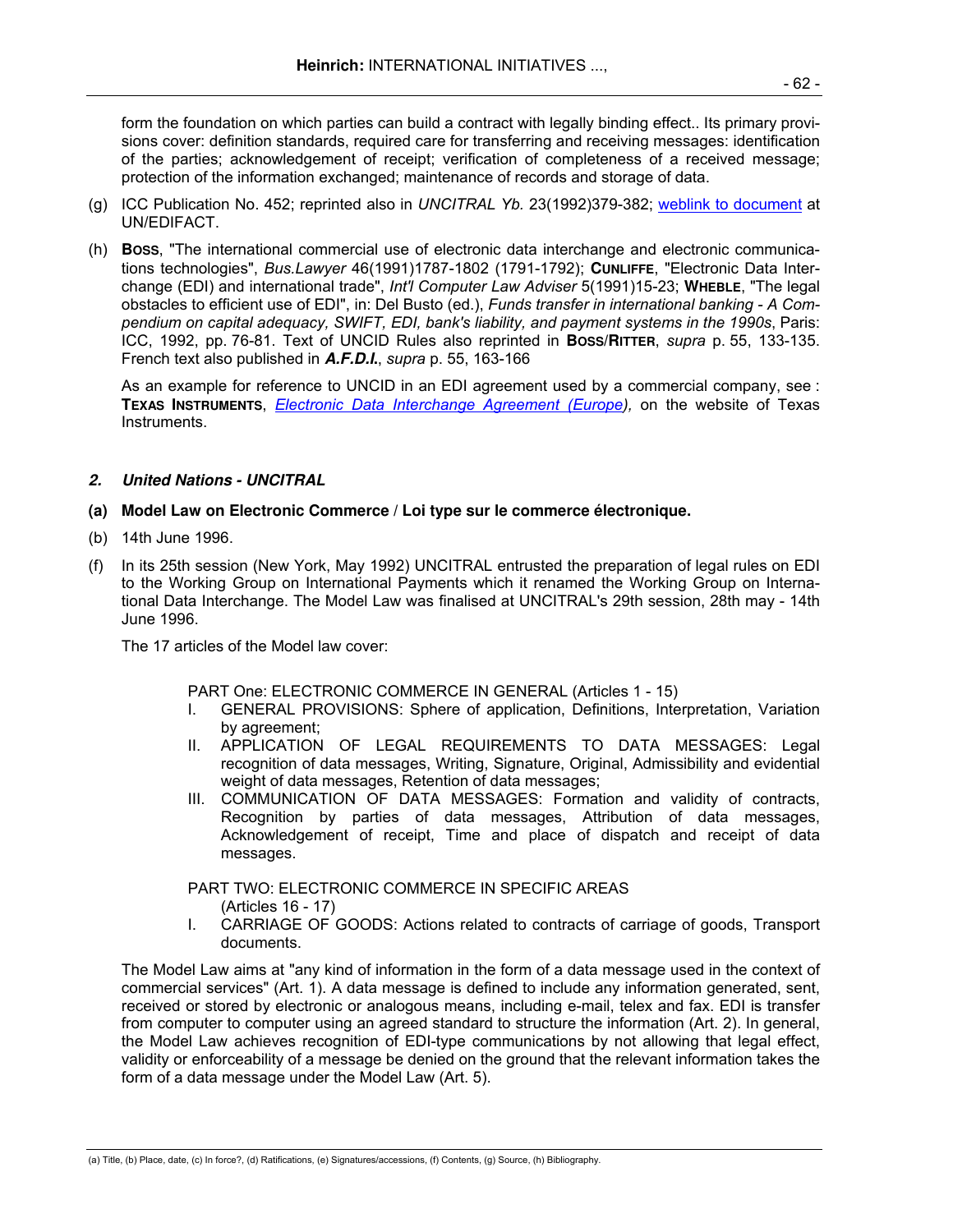The Model Law also addresses issues such as on-line contracts, "documentary" requirements such as *signature, original* and *writing,* as well as rules of evidence and contracts for the *carriage of goods*.

In addition, a "Guide to Enactment of the Model Law" was elaborated.

Legal questions relating to "digital signatures" were not addressed in this Model Law but are being discussed in the Working Group as a follow-up work to the Model Law (see *supra,* bibliography on "digital signatures).

(g) The text of Model Law is reprinted in English and French in *ULR/RDU* 1(1996)716-731; **United Nations***, General Assembly, Official Records, 51st Session: Report of the UN Commission on*  International Trade Law on the work of its 29th Session, 28 May - 14 June 1996, UN Doc. A/51/17, p.48-49, 70-77. Weblink do document, with Guide of Enactment, at UNCITRAL.

*Preliminary documents*: **UNCITRAL**, "Draft UNCITRAL Model Law on Legal Aspects of Electronic Data Interchange (EDI) and Related Means of Communication", in **UNCITRAL,** Newly revised draft model statutory provisions .....:(20.7.1994), *UNCITRAL Yb* 26(1995)138-141; **Idem**, Draft uniform rules ...: UN Doc. A/CN.9/WG.IV/WP.57 (9.8.1993), *UNCITRAL Yb.* 25(1994)173-183; **Idem**, "Draft Guide to Enactment of the UNCITRAL Model Law....", UN Doc. A/CN.9/426 (24.4.1996).

**UNCITRAL**, *Model Law on Electronic Commerce with Guide to Enactment - 1966",* New York : United Nations, 1997; **Idem,** "Electronic Data Interchange, Preliminary Study of legal issues related to the formation of contracts by electronic means - Report by the Secretary General", U.N. Doc. A/CN.9/333 (1990); **Idem,** "Legal issues of electronic data interchange - Report of the Secretary-General", (A/CN.9/350) *UNCITRAL Yb.* 22(1991)381-397.

(h) **CAPRIOLI/SORIEUL,** *supra*, p. 63; **GLOBAL INTERNET POLICY INITIATIVE**, supra, p. 55; **HEINRICH,** "UNCITRAL und EDI", *CR*, 10(1994)118-121; **Idem**, "Harmonised global interchange? UNCITRAL's Draft Uniform Rules for EDI", *Payment Systems Worldwide*, No.3, 5(1994)22-25; (updated and revised versions in:) *Web J.Curr.Leg.Iss*. No.3 (1995); and also in: **FOX**, *supra* p. 55; **MADRID PARRA,** "Sobre los trabajos de UNCITRAL en materia de intercambio electrónico de datos - EDI (Electronic Data Interchange)", *Rev.der.bancario y bursátil* 45(1992)284-288; **SORIEUL**, "Update on the work of the United Nations Commission on International Trade Law (UNCITRAL) in field of EDI", *EDI LawRev. (1994)223-232.*

 In addition, a number of governments and international organisations made official comments to the Model Law that were compiled and published by UNCITRAL (A/CN.9/409).

On **UNCITRAL bibliography** in general, *supra* fn. 37.

# **3. United Nations - Economic and Social Council (ECE)**

# **(a) Model Interchange Agreement for the International Commercial Use of Electronic Data Interchange.**

- (b) 20th September 1995.
- (f) The Model Interchange Agreement (Agreement) similar in scope to the European Model Interchange Agreement - provides a model standard contract between two or more trading partners. It establishes certain governing rules with regard to the electronic communications between the parties of EDI messages in accordance with the UN/EDIFACT structures and standards. It does not, however, apply to other forms of electronic communications, such as facsimile transmissions or electronic mail. It also does not set forth rules regarding the underlying obligation, that is, the related commercial transactions for which EDI might be employed (for instance sales, shipping or insurance contracts).

 The Agreement is comprised of seven sections: 1) Scope and structure; 2) Communications and operations; 3) Message processing; 4) Validity and enforceability; 5) Data content requirements; 6) Liability; 7) general provisions. In addition, the Agreement needs to be completed by a Technical Annex, which is to be attached to, and is considered an integral part of the Agreement. The Model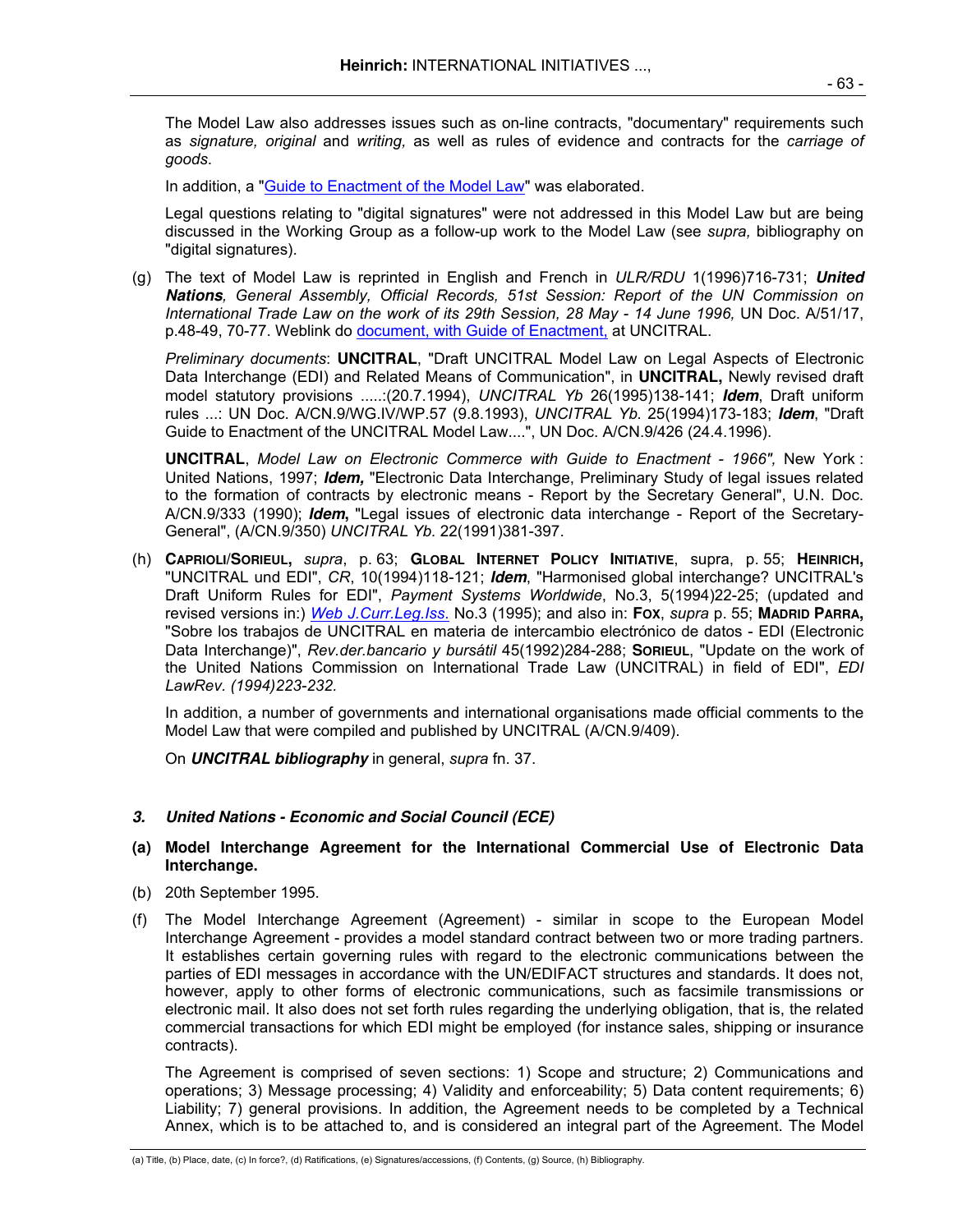Agreement contains a "Technical Annex Checklist" which can be used in preparing a Technical Annex between the trading partners.

(g) The Model Interchange Agreement, including a comment) is part of the ECE Recommendation No. 26, adopted by the Working Party on Facilitation of International Trade Procedure in March 1995; UN DOC. TRADE/WP.4/R.1133/Rev.1, 23 June 1995. See also Recommendation No.25, September 1995..

## **4. "Group of Ten" Central Banks [Bank for International Settlements - BIS]**

## **(a) Security of Electronic Money**

- (b) Basel, August 1996
- (f) This report highlights the main design features and functional aspects of electronic money products and analyses the technical risks specific to those products. It also describes the possible security measures that can be relied upon to prevent, detect and contain fraud. The report does not directly address legal issues related to electronic money (e-money), but the analysis and the conclusions contained in the report (on the basis of schemes under development or at a pilot stage at the time of publication of the report) provide a valuable basis for research on related legal issues.

 One conclusion of the report is that a range of measures exist which would enable the risks inherent in using e-money products to be controlled. It is the combination of several measures together with the rigour with which they are implemented and administered that will serve to reduce risk most effectively. The report also underlines the importance of an overall approach to risk management, which might involve assessment by individual bodies.

 The BIS, with the support of the G10 Governors continues to monitor e-money developments in the world.

(g) **BANK FOR INTERNATIONAL SETTLEMENTS,** S*ecurity of Electronic Money*, Report by the Committee on Payment and Settlement Systems and the Group of Computer Experts of the central banks of the Group of Ten countries, Basel, August 1996.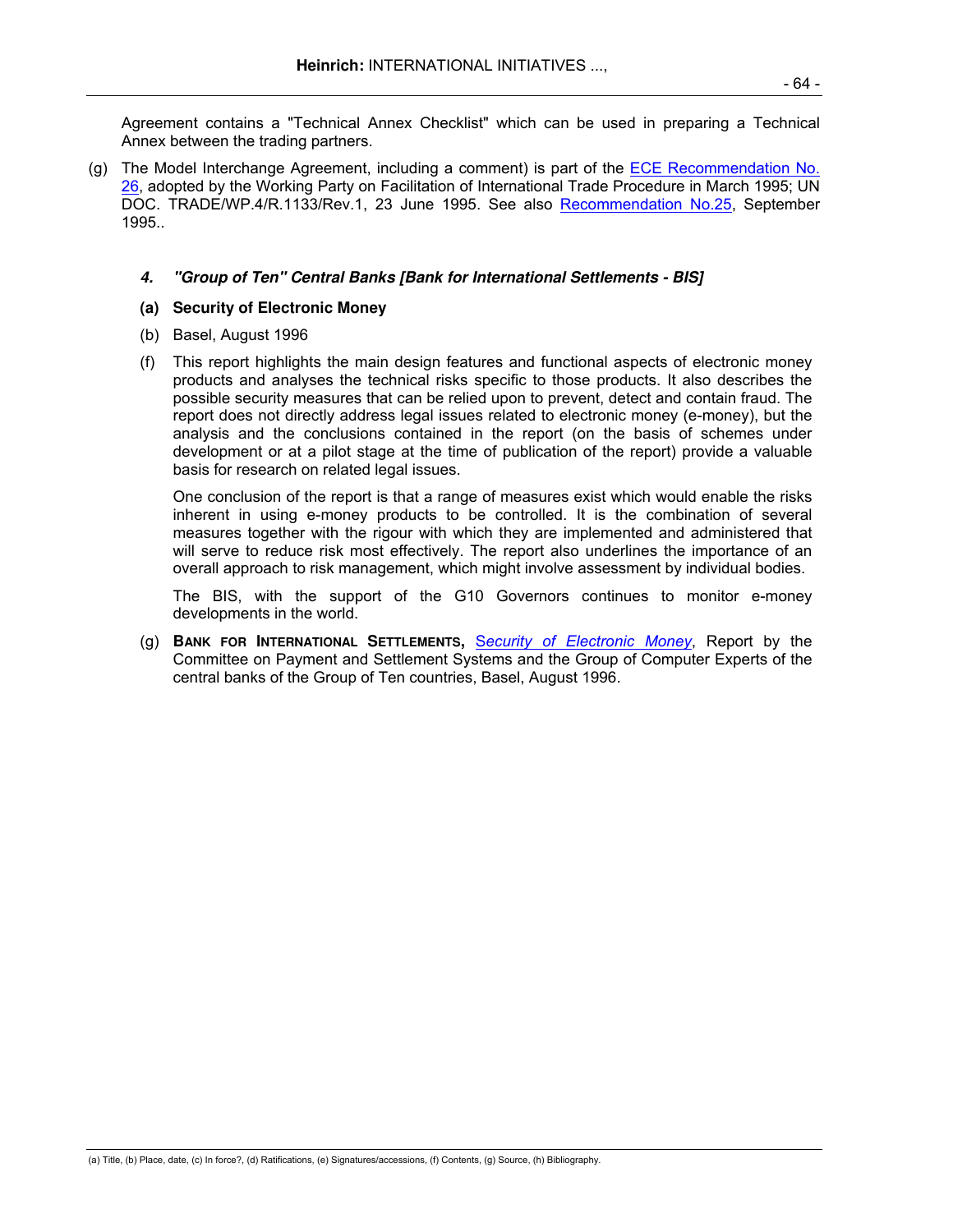# **SECTION VI: COLLECTIONS**

See also related **ISO-standards**, *supra* at Section III 8.

- **1. International Chamber of Commerce**
- **(a) Uniform Rules for Collections (URC 522) / Règles uniformes relatives aux encaissements (RUE 522).**
- (b) Paris, June 1995.
- (c) 1st January 1996.
- (f) "Collection" means the handling of documents by banks as agent in accordance with instructions received in order to obtain payment and/or acceptance or to effect delivery of documents against payment and/or acceptance in connection with the financing of international trade. Parties to a contract have to agree to the Rules (26 articles); under a certain legal opinion, however, the rules define current trade practice. The Rules are binding whenever incorporated into the text of the "collection instrument", unless otherwise expressly agreed or contrary to mandatory national, state or local law and/or regulation. The Rules cover, *inter alia*, form of presentation, liabilities and responsibilities, payment (documents payable in local currency [art. 17] or in currency other than that of country of payment [art. 18], interest, charges and expenses.

 The Uniform Rules were first published by the ICC in 1956. Revised versions were issued in 1967 and 1978. The principal effect of the current revision is to introduce a concept of "collection instruction" to the collection process and widen the protections available to a collecting bank.

- (g) ICC publication No. 522 (July 1995). A comprehensive commentary of URC 522 is contained in ICC publication No. 550.
- (h) **NIELSEN**, *Das Inkassogeschäft,* Köln 1987. [German text of URC 522 reprinted in *WM* 50(1996)229-235.]

## **2. Universal Postal Union / Union Postale Universelle**

- **(a) Collection of Bills Agreement / Arrangement concernant les recouvrements.**
- (b) Hamburg, 27th July 1984.
- (c) In force, 1.1.1986, abolished at the 1989 Washington Congress of the Union in light of an EC study that was initiated pursuant to a resolution at the 1984 Hamburg Congress.
- (f) The "arrangement" (23 articles) regulated the collection of a wide range of commercial paper. The rules covered, inter alia, deposit of collectibles, the collection and forwarding of funds, liabilities.
- (g) *Acts of the Universal Postal Union,* Vol. IV (Berne) (also available in French, Spanish, etc.). [The Agreement was published as a law in Switzerland: *RO,* 1985, pp. 2213-2218.]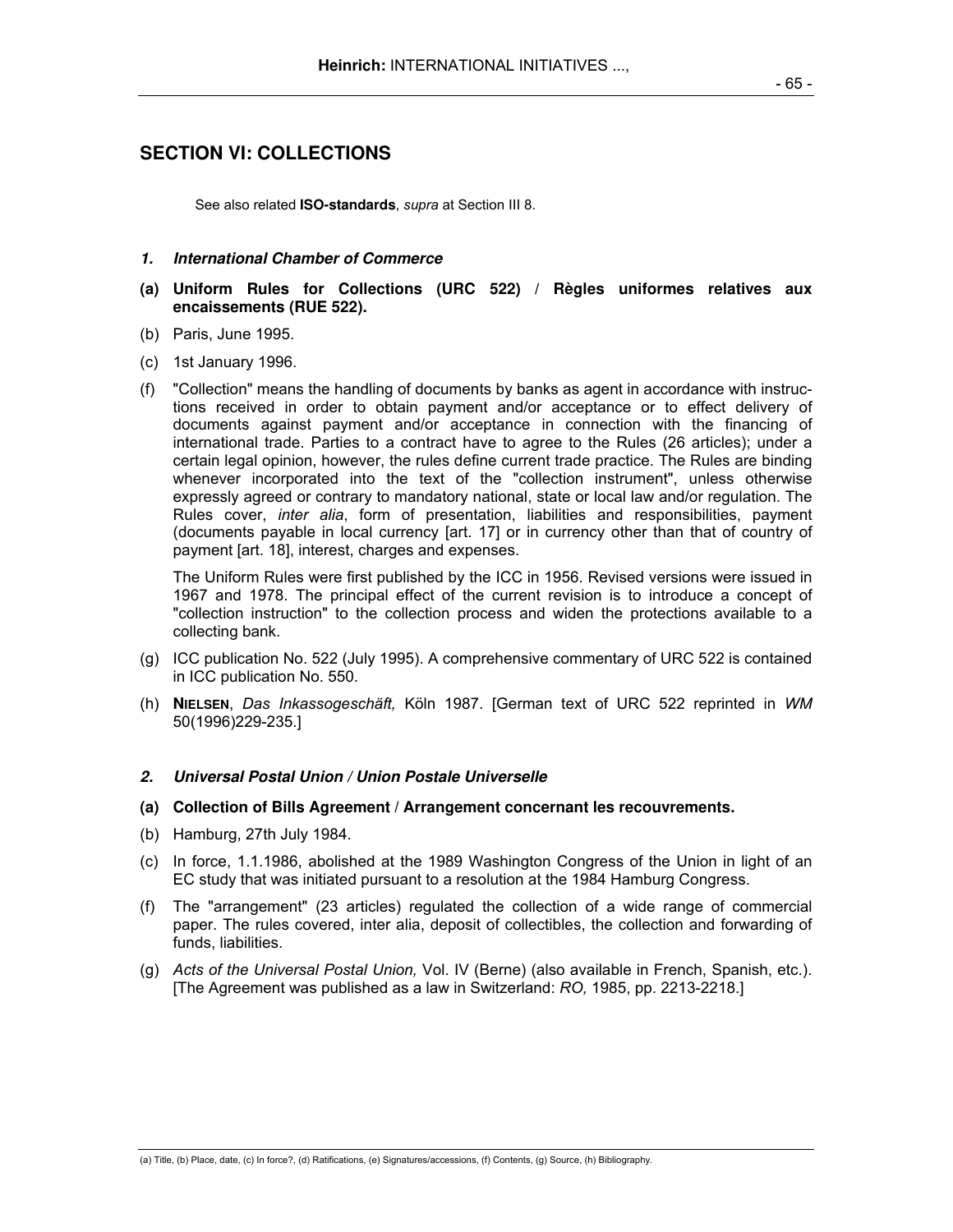# **SECTION VII: BANKRUPTCY / INSOLVENCY**

#### **General remarks and bibliography:**

 *"*Bankruptcy" appears to be the most difficult legal domain to harmonise. The regulation of bankruptcies touches the heart of the organisation of an economic framework for any country. Therefore bankruptcy regulations are generally mandatory, are often considered to be part of the public - and not commercial - law, and therefore bankruptcy rules cannot - in principle - be varied by agreement.

 See **BALZ/SCHIFFMAN**, "Insolvency law reform for economies in transition - A comparative perspective", *Butterworths* (January and February 1996)19-26, 65-72; **BASEL COMMITTEE**, *Supervisory Guidance on dealing with weak banks – Report of the Task Force on Dealing with Weak Banks*, BIS, March 2002; **BRUNNER**, "Gläubigerschutz im internationalen Konkursrecht", *AJP/PJA* (1995)3-24; **DIDIER**, "La problématique du droit de la faillite internationale", *RDAI/IBLJ* (1989)201-206; **FLESSNER**, "Internationales Insolvenzrecht in Europa", in *Festschrift f. Th. Heinsius*, Berlin/New York 1991, pp. 111-127; **FLETCHER**, "International insolvency: A case for study and treatment", in: **Norton/Cheng/Fletcher** (ed.), *supra* footnote 39, p. 147-167; **FLETCHER** (ed.), *Cross-border insolvency: National and comparative studies*, Tübingen : J.C.B.Mohr(Paul Siebeck), 1992; **HANISCH**, "Aktuelle Probleme des internationalen Insolvenzrechts" *SJbIntR/ASDI* 136; **Idem,** "Internationale Insolvenzrechte des Auslandes und das Gegenrecht nach Art. 166 Abs. 1 IPRG", *SZIER* (1991)3-32; **GROUP OF TEN**, *Insolvency Arrangements and Contract enforceability* (report by the Contact Group on the legal and institutional underpinnings of the interntional financial system), Basel : BIS, September 2002; **HAUSMANN**, "Verfügungsbefugnis des Insolvenzverwalters", in: **Reithmann/Martiny**, *Internationales Vertragsrecht*, 5. Aufl. Köln : OttoSchmidt, 1996, p. 1381-1430; **GIOVANOLI/HEINRICH**  (ed.), *International Bank Insolvencies: A central bank perspective, London : Kluwerlaw International,* 1999; **KIRCHHOF**, "Grenzüberschreitende Insolvenzen im Europäischen Binnenmarkt - Insbesondere unter Beteiligung von Kreditinstituten", *WM* 47(1993)1364-1370, 1401-1407; **KRINGS**,**,** "Unification législative internationale récente en matière d'insolvabilité et de faillite", *RDU* (1997)657-674 (with English abstract); **LEONHARD/BESANT** (ed.), *Current issues in cross-border insolvency and reorganisations,* London/Dordrecht/Boston : Graham & Troman, 1994, **V. MARSCHALL** (ed.)**/HANISCH/- LEMONTEY/RIESENFELD**, *Probleme des internationalen Insolvenzrechts*, Frankfurt a.M. 1982; **SCOLES/HAY**, *supra* at Section VIII 1 h), pp. 938-946 (International bankruptcy); **MARTIN-SERF**, "La faillite internationale : Une réalité économique pressante, un enchevêtrement juridique croissant", *J.D.I. 122(1995)31-99;* **OTTE**, "Inländischer einstweiliger Rechtsschutz im Inland bei Auslandskonkurs - ein neuer internationaler Justizkonflikt?", *RabelsZ* 58(1994)292-324; (**Various authors:)** *Solving the insoluble - A legal guide to insolvency regulations around the world, IFL Rev., Special Supplement*, June 1990; **MUIR-WATT**, "La réalisation de l'actif en cas de procédures parallèles de faillite: les pouvoirs du syndic étranger de le procédure principale è l'épreuve du droit français des effets des jugements", *Dr.prat.comm.int* 20(1995)541-552; **VOLKEN**, "Europäische Harmonisierung des Konkursrechts: frühe Staatsverträge", in: *Festschrift für Oscar Vogel,* Freiburg (Schweiz) 1991, pp. 465-481; **Idem**, "L'harmonisation du droit international privé de la faillite", *Rec. des cours,* 1991, V, pp. 343- 431; **Idem**, "Der internationale Konkursit in neuer Sicht", in: *L'image de l'homme en droit/Das Menschenbild im Recht,* Freiburg (Schweiz), 1990, pp 538-561; **WILMOWSKI**, "Internationales Insolvenzrecht - Plädoyer für eine Neuorientierung", *WM* 51(1997)1461-147.

 A comprehensive **bibliography** is to be found in **PRATTER**, *International insolvency bibliography: Commentary in books and journals*, Tarlton Law Library (University of Texas), Austin, 1995.

#### **1. Council of Europe**

## **(a) European Convention on Certain International Aspects of Bankruptcy / Convention européenne sur certains aspects internationaux de la faillite.**

- (b) Istanbul, 5th June 1990.
- (c) Not yet in force; requires three ratifications.
- (e) As of March 1992: B. D, F, GR, I, LUX, TR.
- (f) The Convention (44 articles) ends a project that was begun in 1981. In particular, it allows the opening of secondary bankruptcies in any other signatory country in which the bankrupt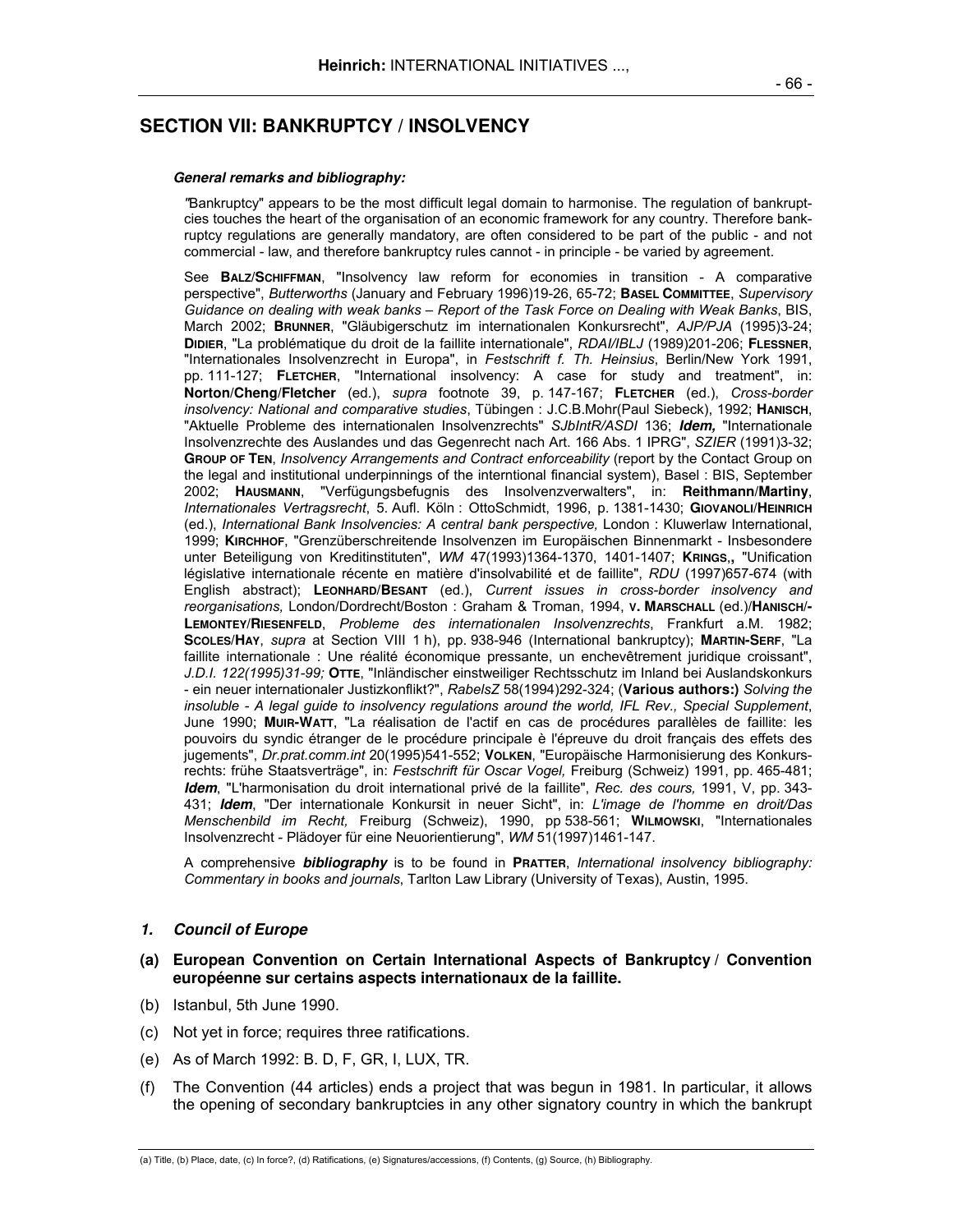party possesses assets, without the need for his insolvency to be established at local level: the secondary bankruptcy is governed by the national law of the state in which it is opened. It allows a bankruptcy administrator appointed abroad to take measures to protect property and institute legal proceedings; and contains safeguards for foreign creditors to enable them to prove their claims in national bankruptcy proceedings.

- (g) *I.L.M.* 30(1991)167-180 (English text), also availabe on-line at http://www1.umn.edu/humanrts/euro/ets136.html*.*
- (h) **DANIELE**, "La convenzione europea su alcuni aspetti internazionali del fallimento: prime riflessioni", *Riv.dir.int.priv.proc.* 30(1994)499-510; **FLETCHER**, "Cross-border developments", in *Financial Times - Business Law Brief,* May 1992. pp. 7-9; **Idem**, "Harmonization of jurisdictional and recognitional rules: The Istanbul Convention and the Draft EEC Convention", in: **Ziegel** (ed.), *Current developments in international and corporate insolvency law*, Oxford : Clarendon, 1994; **RAMACKERS, "**Réflexions critiques sur la Convention européenne relative à certains aspects internationaux de la faillite", *J.C.P.-*  [Doctrine] 67(1993)277-284; **MARTIN-SERF,** *supra* p.66, at. p.72-75; **VALLENS**, "La convention du Conseil de l'Europe sur certains aspects internationaux de la faillite", *Rev.crit.d.i.p.* 82(1993)136-166 (French text of Convention at pp. 121-136); **VOLKEN**, *supra*  at *"*general remarks and bibliography", pp. 420-429.

 On the previous *draft convention* of 1984, prepared by the Committee of Experts on Bankruptcy Law: **ALBANESE**, "Activités du Conseil de l'Europe en matière de droit de la faillite", in *Le droit de la faillite internationale*, Premier séminaire de droit international et de droit européen (Neuchâtel, 11-12 octobre 1985), Zürich 1986; **ARNOLD**, "Entwurf eines Europäischen Übereinkommens über den Konkurs", *ZIP* 5(1984)1114-1152 (German translation of draft convention at pp. 1152-1155); **GUILLENSCHMIDT**, "Projet de convention du Conseil de l'Europe sur certains aspects internationaux de la faillite", *Banque & Droit*, No. 7, 1989, pp. 191-194; **LOWRY**, "The harmonisation of bankruptcy law in Europe, The role of the Council of Europe", *J.Bus.L* (1985)73-76.

# **2. European Community**

- (a) **Directive 2001/24/EC of the European Parliament and of the Council on the reorganisation and winding up of credit institutions**
- (b) Brussels, 4 April 2001
- (c) Final.
- (f) This Directive forms part of the Community legislative framework set up by Directive 2000/12/EC of the European Parliament and of the Council of 20 March 2000 relating to the taking up and pursuit of the business of credit institutions. It follows therefrom that,while they are in operation,a credit institution and its branches form a single entity subject to the supervision of the competent authorities of the State where author isation valid throughout the Community was granted. The administrative or judicial authorities of the home Member State must have sole power to decide upon and to implement the reorganisation measures provided for in the law and practices in force in that Member State. Owing to the difficulty of harmonising Member States' laws and practices, it is necessary to establish mutual recognition by the Member States of the measures taken by each of them to restore to viability the credit institutions which it has authorised.

 The Directive this contains rules on, *inter alia* mutual information of reorganisation procedures, division of competences in winding-up procedures, and the exercise of powers on appointed liquidators in another Member State. As regards the law applicable to netting agreements, Article 25 states, that they shall be governed solely by the law of the contract which governs such agreements.

(g) O.J. L.125/15 of 5 May 2001; also at this weblink to document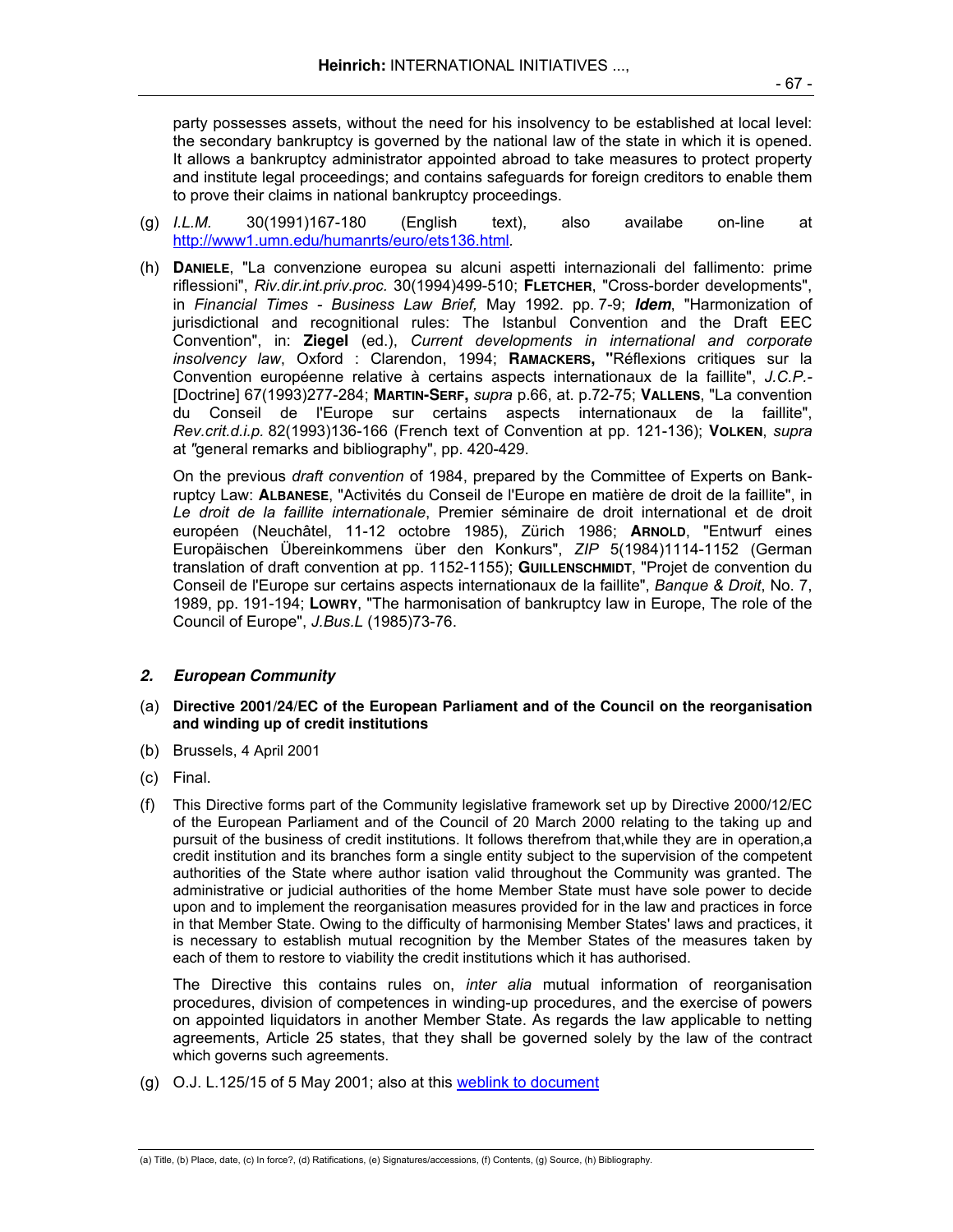(h) On the draft of 8 February 1988( *O.J. C 36*, 8.2.1988, pp. 1-22): **DASSESSE**, *supra*, p. 40; **DEVOS**, *supra*, p. 36.

## **3. European Community**

- **(a) Commission, Draft of a Convention on Bankruptcy, Winding-up, Arrangements, Compositions and Similar Proceedings / Projet de Convention relative à la faillite, aux concordats et aux procédures analogues.**
- (b) Bruxelles, 26th June 1980 / 17th November 1994.
- (c) Draft.
- (f) The Convention (a.k.a. European Convention on Insolvency Proceedings, or "Bankruptcy Convention") is intended to provide a system of mutual recognition and enforcement of judgements in insolvency proceedings. It contains 87 articles in 9 Titles: I: Scope, II: jurisdiction, III: applicable law, IV: general effects of bankruptcy, V: recognition and enforcement, VI: interpretation by the Courts of Justice, VII: transitional provisions, VIII: relationship to other conventions, IX: final provisions. Title IV, Sec. V (effects of the bankruptcy on past acts and on current contracts), article 36 [**set-off**]: "The laws of the Contracting States must allow set-off in the event of bankruptcy, ...".

 The harmonised rules will eventually be a *lex specialis* in bankruptcy matters with regard to the "Brussels Convention" (see Section VII .3). However, according to the most recent draft, it does not apply to insolvency proceedings concerning insurance undertakings, credit institutions, fund management undertakings or collective investment undertakings, which will all be regulated by other Community legislative provisions (e.g. *infra, 3)*.

(g) *EC Bulletin*, 1982, Supplement No. 2. (A report/commentary is published at pp. 45-116 of the Supplement.); Lemontey, "Rapport sur la Convention... ", III D/222/80-FR (Commission, Direction III); weblink to Commssion Opinion on Draft, of 10 December 1981 (in several languages)

Current version: 17th November 1994 [11013/94, DRS 30].

(h) **DEVOS,** "Specific cross-border problems regarding bank insolvencies and European harmonization efforts", in **Giovanoli/Heinrich,** *supra, p.66, 311-326;* **FIDLER**, "A small step forward? - The Draft EU Bankruptcy Convention", *JIBL* 11(1996)3-6; **IDOT**, "La 'faillite' dans la Communauté: enfin une convention internationale?", *D.P.C.I.* 21(1995)34-55; **TURING**, " The European Convention on Insolvency Proceedings", *Butterworths* (February 1996)56-59

 **On the draft of 1980**, **AMINOFF**, "The EEC Draft Bankruptcy Convention - an exercise in harmonising private international law", *Legal Issues of European Integration* (1990)121-137: **CELLE**, "Sulla legge regolatrice degli effetti del fallimento sui rapporti giuridici preesistenti", *Riv.dir.int.priv.proc.* 25(1989)837-862; **FARRAR**, "The EEC Draft Convention on Bankruptcy and Winding Up, a progress report and evaluation", *J.Bus.L*. (1977)320-337; **HUNTER**, "EEC Bankruptcy Convention and the development of insolvency law in the UK", *Bus.L.Rev.*  (1980)250-252; **NADELMANN**, "Bankruptcy jurisdiction: News from the Common Market and a reflection for home consumption", *American Bankruptcy L.J. 56(1982)65-73;* **MARTIN-SERF,** *supra* p.66, at p. 67-72; **THIEME**, "Der Entwurf eines Konkursübereinkommens der EG-Staaten von 1980", *RabelsZ* 45(1981)459-499; **Idem** (ed.), *Materialien zum ausländischen und Internationalen Privatrecht*, Tübingen 1988, Bd. 32: Vorschläge und Gutachten zum Entwurf eines EG-Konkursübereinkommens [Bearb. von J. Thieme]; **VOLKEN**, *supra* at *"*general remarks and bibliography", pp. 401-420; **WOODLAND**, "The proposed European Community Insolvency Convention", in: **Leonhard/Besant**, *supra p.66, at p.* 1-32; **Idem**, "Cross-border bankruptcy in the light of the European Community Draft Convention on Insolvency Proceedings", in: *The International Symposium on Civil Justice in the Era of Globalization* (Tokyo, August 1992), Tokyo: Shinzan Pub.Corp., 1993, p. 443-456.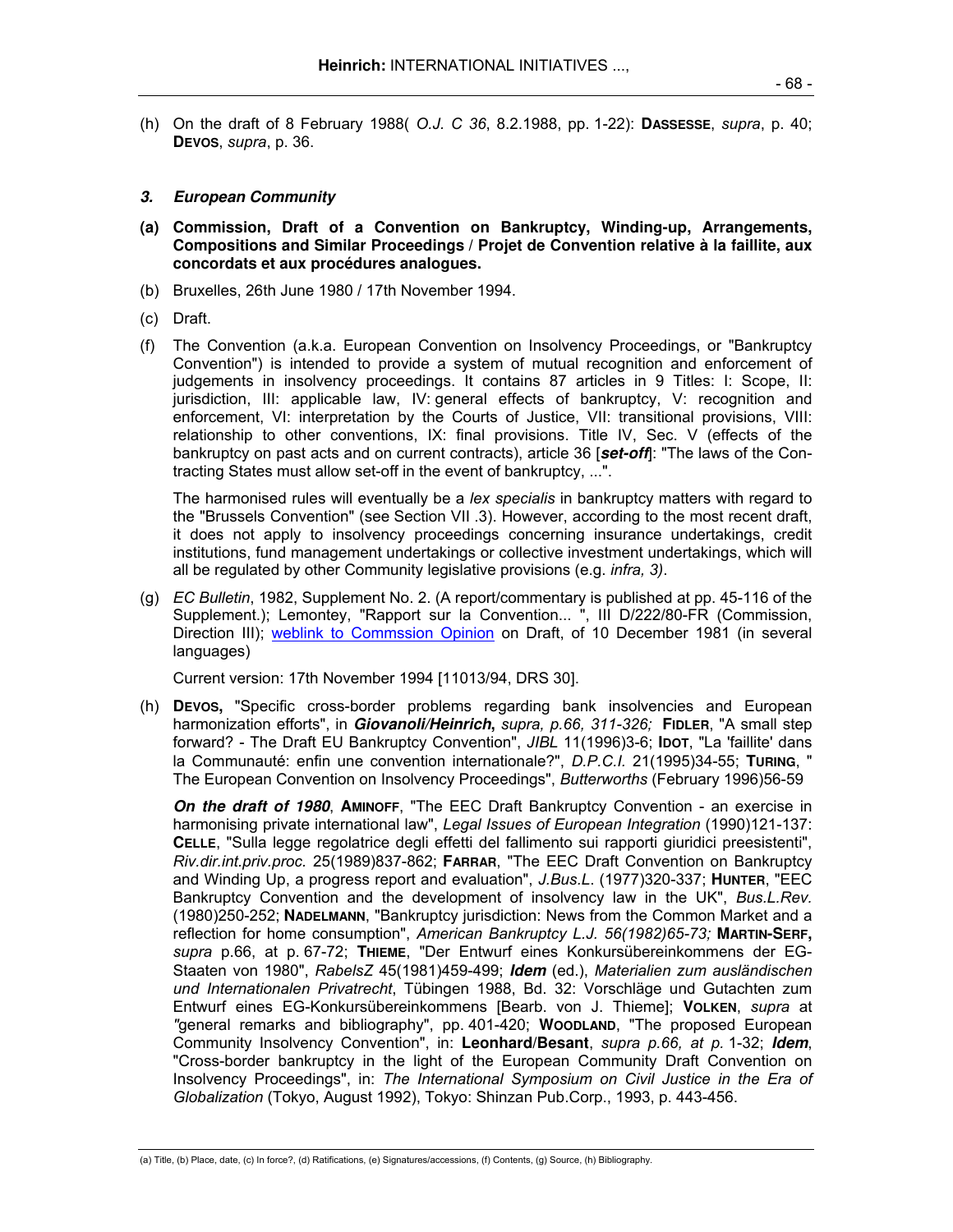**On the preliminary draft of 1970**, **FLETCHER**, "The proposed Community Convention on bankruptcy and related matters", in: Lipstein (ed.), *Harmonisation of Private International Law by the E.E.C*., London 1978, pp. 119-137; *Les problèmes internationaux de la faillite et le Marché commun*, Actes du colloque international sur l'avant projet de convention C.E.E. en matière de faillite, concordats et procédures analogues (Milan, 12-14 juin 1970), Padova 1971.

## **4. International Bar Association**

#### **(a) Model International Insolvency Cooperation Act (MIICA).**

- (b) Helsinki, June 1989.
- (f) MIICA is a model statute proposed, not as a treaty, but in a format for enactment as domestic legislation. The model act provides mechanisms by which courts may assist and act in aid of insolvency proceedings in other countries; the basic purpose is to obtain a universal right for a representative of a foreign insolvency proceeding to appear and request ancillary relief with respect to assets located in another jurisdiction.
- (h) **GLOSBAND/KATUCKI**, "Current Developments in International Insolvency Law and Practice", Business Lawyer 45(1990)2273-2280 (2279-2280); **WYNNE**, "The coin of the realm : In the absence of treaty or convention, U.S. courts have adopted the principle of comity to govern transnational insolvencies" (Kirkland&Ellis).

# **5. United Nations - UNCITRAL**

#### **(a) Model Law on cross-border insolvency / Loi-type sur l'insolvabilité transnationale.**

- (b) 30th May 1997
- (f) The law applies to cases of inbound and outbound requests for assistance in respect of insolvency. It caters for the possibilty of concurrent proceedings in respect of the same debtor and enables foreign creditors and other interested persons to have a *locus* in domestic insolvency proceedings. In particular the Model LawThe Model Law respects the differences among national procedural laws and does not attempt a substantive unification of insolvency law. The solutions offered by the Law include the following:
	- providing access for the person administering a foreign insolvency proceeding ("foreign representative") to the courts of the enacting State and allowing the courts in the enacting State to determine what relief is warranted for optimal disposition of the insolvency;
	- determining when a foreign insolvency proceeding should be accorded "recognition", and what the consequences of recognition may be:
	- providing a transparent regime for the right of foreign creditors to commence, or participate in, an insolvency proceeding in the enacting State;
	- permitting courts in the enacting State to cooperate more effectively with foreign courts and foreign representatives involved in an insolvency matter;
	- authorizing courts in the enacting State and persons administering insolvency proceedings in the enacting State to seek assistance abroad;
	- providing for court jurisdiction and establishing rules for coordination where an insolvency proceeding in the enacting State is taking place concurrently with an insolvency proceeding in a foreign State;
	- establishing rules for coordination of relief granted in the enacting State in favour of two or more insolvency proceedings that take place in foreign States regarding the same debtor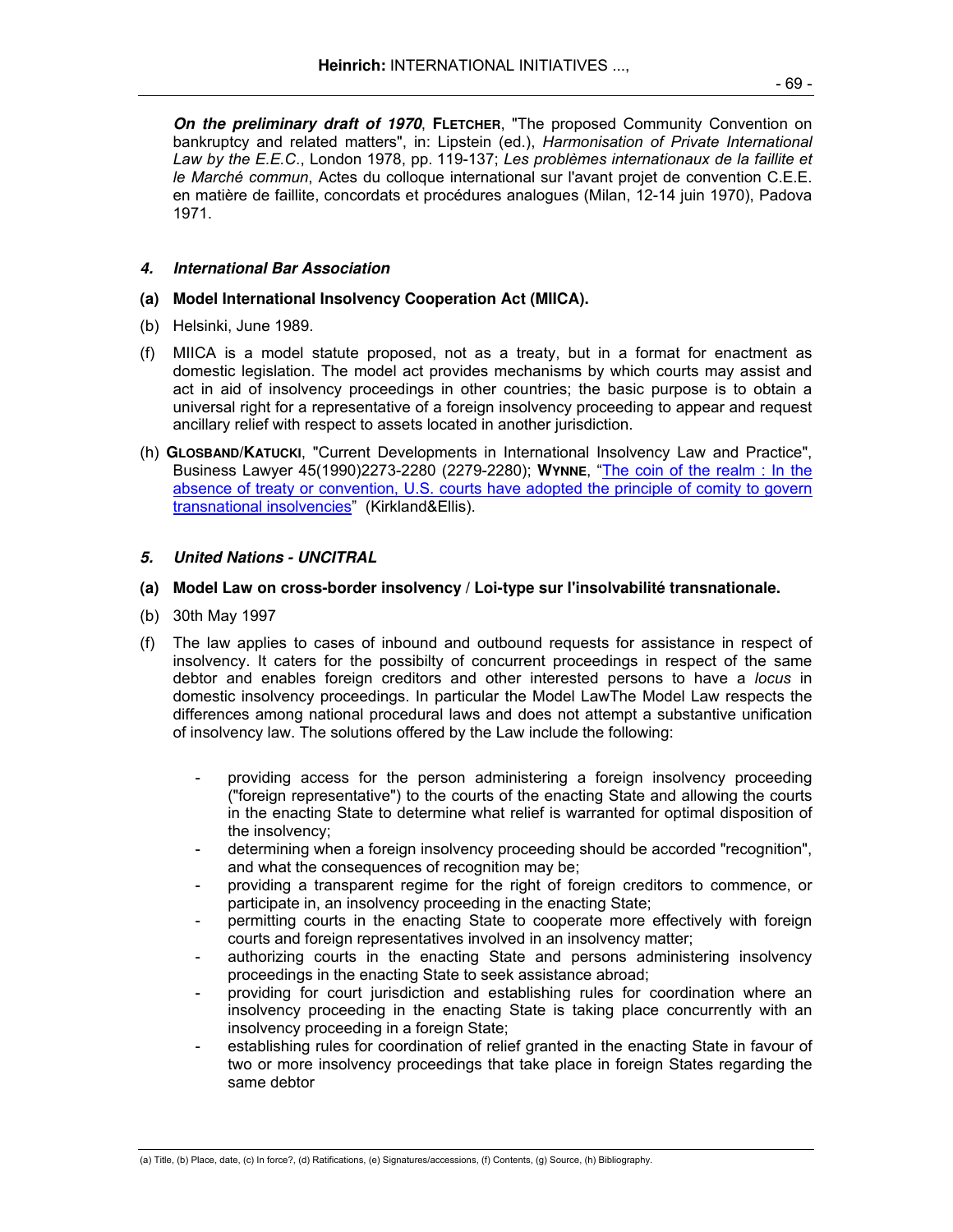History: At the UNCITRAL Congress held in May 1992 in New York proposals were made that the Commission consider undertaking work on international aspects of bankruptcy. A document was prepared in order to assist the Commission to decide whether an in-depths study on the desirability and feasibility of harmonised rules in this field should be taken.

 In 1993 the Commission decided to pursue the matters further, and on the basis of a decision by the Commission taken in May 1995 the Working Group on Insolvency Law has embarked on the development of a legal instrument relating to cross-border insolvency.

 The first major report of the Working Group of 1st December 1995 put am emphasis on judicial cooperation and access and recognition in cross-border insolvency. In particular, preliminary draft provisions were considered by the Working Group. They concern definitions of "foreign proceeding" and "foreign representative", as well as draft provisions on judicial cooperation, effects of recognition and on proof concerning foreign proceedings.

(g) **UNCITRAL**, Official Records of the General Assembly, Fifty-second Session, Supplement No. 17 (A/52/17, annex I) (UNCITRAL Yearbook, vol. XXVIII: 1997, part three); weblink to Model Law at UNCITRAL; **Idem**, *Guide to Enactment of the UNCITRAL Model Law on Cross-Border Insolvency*", A/CN.9/442). The text is also reprinted in **Giovanoli/Heinrich,**  *supra*, p.66, 387-399.

 *Report of the Working Group on Insolvency Law, 21st Session (20-31 January 1997),*  A/CN.9/435, of 19.02.1997; *Report of the Working Group on Insolvency Law, 19th Session (1-12 April 1996),* A/CN.9/422, of 25.4.1996.

 Preliminary documents: United Nations, UNCITRAL, A/CN.9/378/Add.4, *UNCITRAL Yb* 24(1993)248-253; **UNCITRAL**, *Cross border insolvency - Possible issues relating to judicial cooperation and access and recognition on cases of cross-border insolvency*, A/CN.9/WGV/WP.42 (26.9.1995); **Idem**, *Report of the Working Group on Insolvency Law on the work of the 18th session* , A/CN.9/419 (1.12.1995).

(h) **SEKOLEC,** "The UNCITRAL Model Law on Cross-Border Insolvency", in: **Giovanoli/Heinrich,**  *supra,* p. 66, 337-346; **UNCITRAL**, *Cross-border insolvency: Report UNCITRAL-INSOL Colloquium on cross-border insolvency: Note*, Vienna, 1994 (UN Doc.: A/CN.9/398); **Idem**, *Report on the UNCITRAL-INSOL Judicial Colloquium on cross-border insolvency* (Toronto, 22-23 March 1995), Vienna, 1995 (A/CN.9/413).

# **6. World Bank (International Bank for Reconstruction and Development)**

# **(a) Principles for Effective Creditor Rights and Insolvency Systems.**

- (b) revised draft, 21 December 2005.
- (f) Developed by the World Bank in conjunction with partner organisations, international experts, and input from the international community, the *Principles* represent international consensus on a uniform framework and constitute been designed as a tool to assist countries in their efforts to evaluate and improve core aspects of their commercial law systems that are fundamental to a sound investment climate, and to promote commerce and economic growth. They offer guidance to policymakers on the policy choices required to establish or strengthen a functional system for healthy debtor-creditor relations, focusing mainly on creditor rights.

 As of March 2006, the Principles have not yet been revised or approved by the Board of the World Bank.

(g) **WORLD BANK**, Revised Insolvency and Creditor Rights Systems Principles [Draft 2005];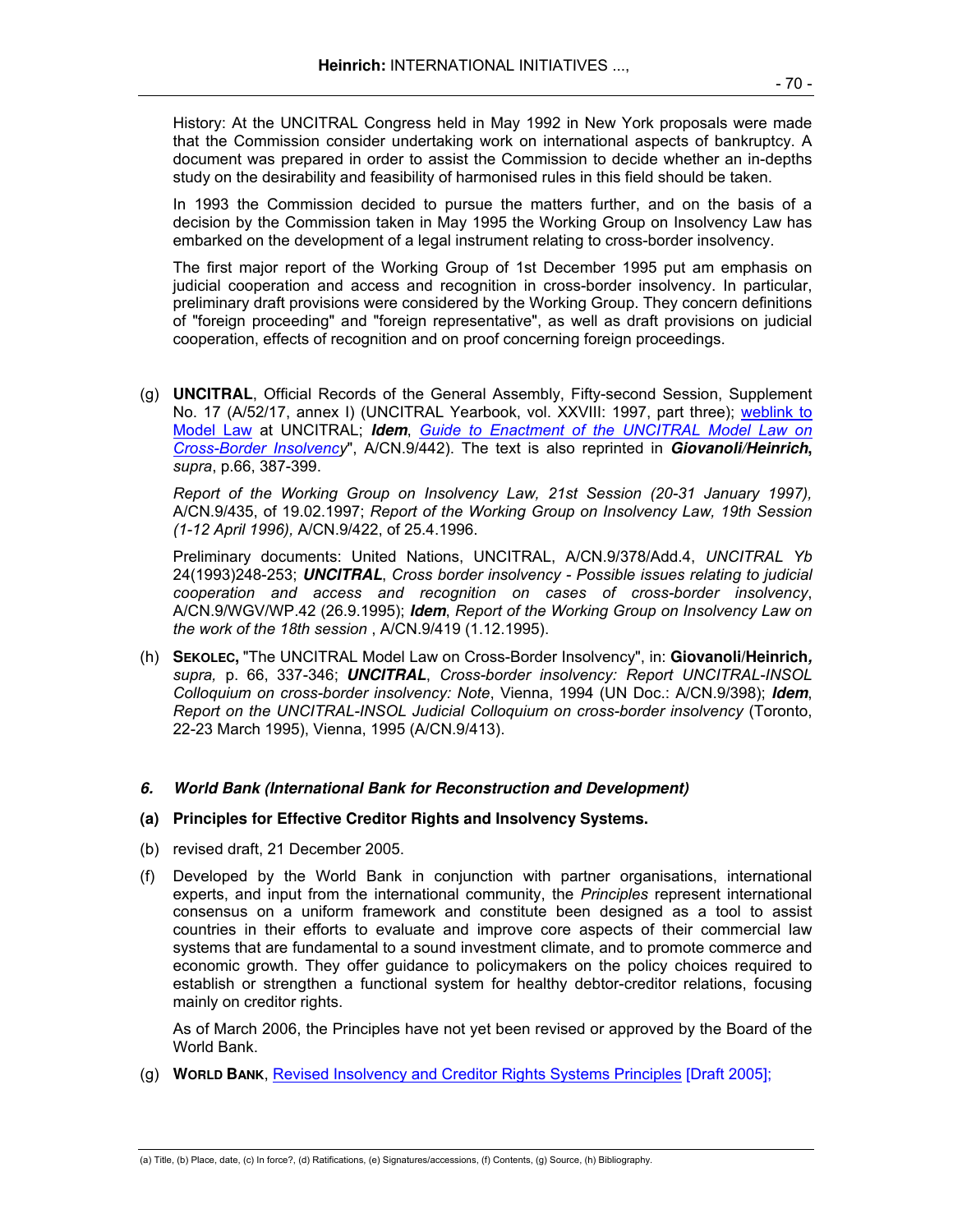(h) **FINANCIAL STABILITY FORUM**, "Ongoing and recent work relevant to sound financial systems", Note by the FSF Secretariat, 21 March 2006, p.16-17; **WORLD BANK**, Insolvency and Creditor Rights Standard [Draft 2005] (based on the World Bank Principles and the UNCITRAL Legislative Guide to Insolvency Law; the document was prepared by World Bank staff and experts, in collaboration with the Fund and UNCITRAL staff and experts, integrating the Principles and the Recommendations in a coordinated fashion; it will be part of the joint Bank/Fund initiative on standards and codes. **WORLD BANK**, Global Insolvency law database website.

#### **7. World Bank (International Bank for Reconstruction and Development) / International Monetary Fund (IMF)**

#### **(a) Bank Insolveny Initiative.**

- (b) ongoing
- (f) The project, closely related to the work on effective insolvency described above, seeks to identify an appropriate legal, institutional and regulatory framework to deal with bank insolvency, including in the context of systemic crisis, and to develop an international consensus regarding that framework. The initiative covers a wide range of issues, from official administration of banks, over bank resctructuring, to bank liquidation and key legal features of the legal framework in the context of systemic banking crises.

 A number of global and regional seminars, as well as a series of consultation meetings with supervisory/legal authorities in all areas of the world, have been completed.

 A version of the main document was presented for a technical briefing to the World Bank Board of Directors in January 2004. The document and its supporting and complementary papers are being used as benchmarks for voluntary policy dialogue with countries and for the respective reviews of their framework for bank insolvency. Four pilot country reviews (Chile, Czech Republic, South Africa and Brazil) have been completed and sent to the respective country authorities. 2006. The preparation of an annex to the document dealing with cross border aspects of bank insolvency is currently being considered.

(h) **FINANCIAL STABILITY FORUM**, "Ongoing and recent work relevant to sound financial systems", Note by the FSF Secretariat, 21 March 2006, p.17-18;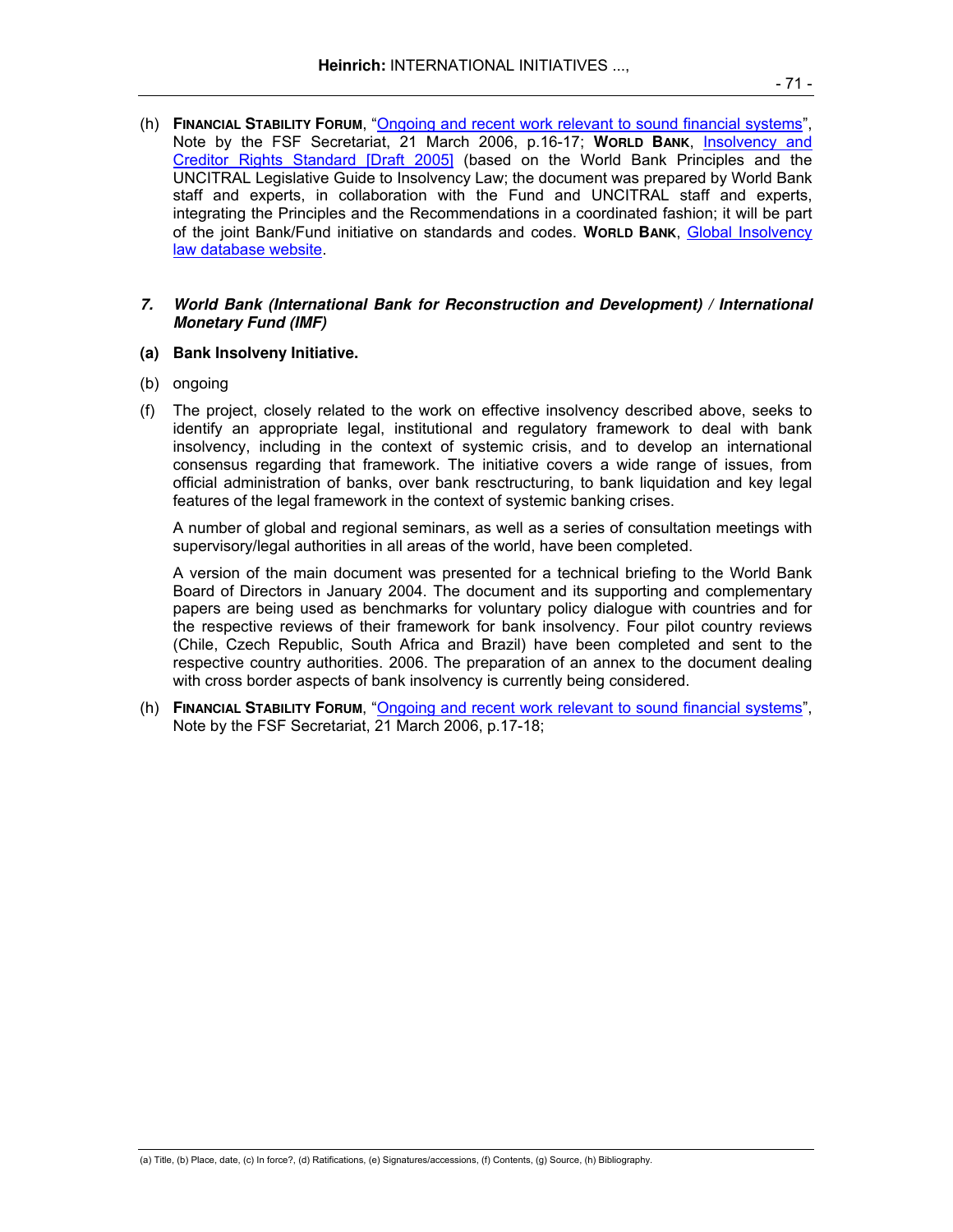# **SECTION VIII: PRIVATE INTERNATIONAL LAW**

- **1. Hague Conference on Private International Law**
- **(a) Convention on the law applicable to certain rights in respect of securities held with an intermediary / Convention sur la loi applicable à certains droits sur des titres détenus auprès d'un intermédiaire.**
- (b) The Hague, 5 July 2006.
- (c ) Not yet in force, requires 3 ratifications.
- (e) CH: 5.7.2006; USA: 5.7.2006
- (f) The Convention, adopted by the Diplomatic Session of 12 December 2002, addresses the need in a large and growing global financial market to provide legal certainty and predictability as to the law applicable to securities that are now commonly held through clearing and settlement systems or other intermediaries. It aims at reducing legal risk, systemic risk and associated costs in relation to cross-border transactions involving securities held with an intermediary so as to facilitate the international flow of capital and access to capital markets. Adoption of the Convention would establish common provisions on the law applicable to securities held with an intermediary beneficial to States at all levels of economic development, and establish legal certainty and predictability for the "Place of the Relevant Intermediary Approach" (or PRIMA) as determined by account agreements with intermediaries provides the necessary.

A first round of signatures, is to be expected in the course of 2006.

- (g) Hague Conference. Weblink to text of Convention at Hague Conference (in English and French ; also : preliminary documents, and state of signatures/ratifications)
- (h) **DEVOS**, "The Hague Convention on the law applicable to book-entry securities the relevance for the European System of Central Banks" in: *Legal Aspects of the European System of Central Banks,*  Liber Amicorum Paolo Zamboni Garavelli, Frankfurt : ECB, 2005, p. 377 ff.; **Idem**, "La loi applicable aux titres inermediés: lállort de la Convention de La Haye de décembre 2002", *T.B.H.* (2006) No.1, 5- 32; **SIGMANN/BERNASCONI**, "Myths about the Hague Convention debunked", *IFLRev* (2003) No 1, p. 103; (further bibliography on the Convetion at the Hague Conference website.)

# **2. Hague Conference on Private International Law**

- **(a) Note on the problem of the law applicable to international credit transfers / Note sur le problème de la loi applicable aux virements internationaux.**
- (b) The Hague, November 1991.
- (f) The document points out various problems of conflicts of laws in connection with UNCITRAL's Model Law on International Credit Transfers. The main issues concern the scope of the Model Law, the revocability of a payment order, the duty to refund, and conflict of laws. It comes to the conclusion that it does not seem possible to treat a transfer conducted electronically in exactly the same way as one carried out by the paper based method for conflict of law purposes. Before entering into detailed work on the elaboration of a possible convention on the law applicable to international credit transfers, the Conference intends to thoroughly consult the banks and the "funds transfer systems" which currently exist by means of a questionnaire.
- (g) **HAGUE CONFERENCE**, Prel. Doc. No. l, (drawn up by Michel Pelichet) for the attention of the Special Commission of June 1992.

 See also: **HAGUE CONFERENCE**, Note on conflicts of laws occasioned by transfrontier data flows: Preliminary Document No. 5 of November 1987; **HAGUE CONFERENCE**, Questionnaire on the law appli-

<sup>(</sup>a) Title, (b) Place, date, (c) In force?, (d) Ratifications, (e) Signatures/accessions, (f) Contents, (g) Source, (h) Bibliography.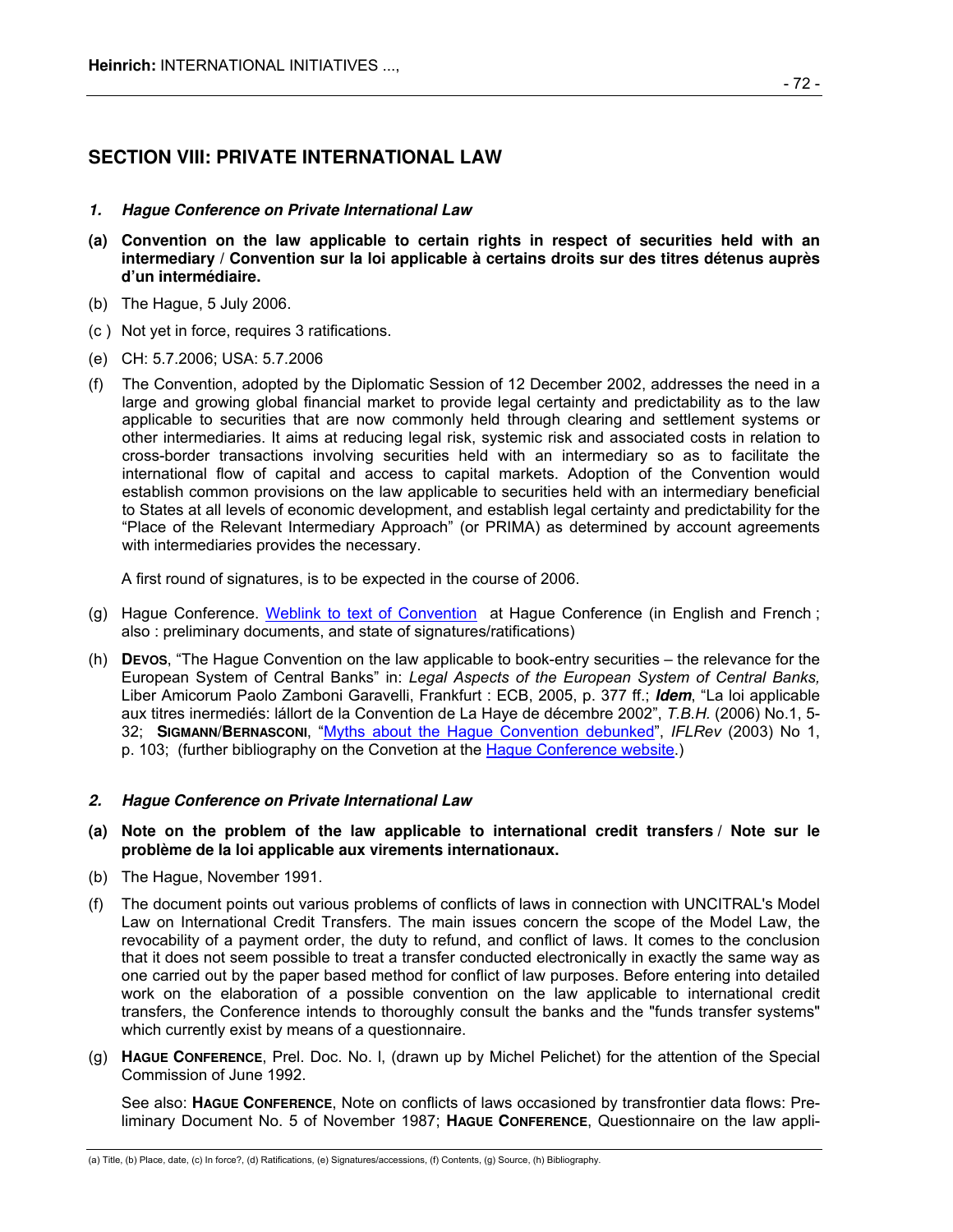cable to international credit transfers - Synthesis of replies: Preliminary Document No. 20 of March 1993.

# **3. Hague Conference on Private International Law**

- **(a) Convention on the law applicable to contracts for the international sale of goods / Convention sur la loi applicable aux contrats de vente internationale de marchandises.**
- (b) 22nd December 1986.
- (c) Not yet in force (requires ratification, acceptance, approval, or accession by at least five States).
- (d) Argentina (4.10.91).
- (e) (as of August 1994) NL (2.2.90), Czech Republic, Slovak Republic [In lieu of Czechoslovakia that had signed the Convention on 22.12.86, but ceased to exist as a federal State on 1st January 1993].
- (f) The Convention (31 articles), bearing in mind the UN Convention on contracts for the international sale of goods (*supra* section I.5*)*, determines the law applicable to such contracts between parties (i) having their places of business in different States; (ii) in all other cases involving a choice between the laws of different States, unless such choice arises solely from a stipulation by the parties as to the applicable law, even if accompanied by a choice of court or arbitration (art. l). The law applicable to a contract governs, inter alia, also the various ways of extinguishing obligations, as well as prescription and limitation of actions (art. 12 g).

 The Convention is intended to replace the Convention of 1955 on the same subject (in force for B, CH, DK, E, F, I, L, N, NL, S, SF, Niger).

- (g) *Act.Doc. La Haye* (1987)690-708 (official text in English/French) an annex contains unofficial UNtranslations in Arabic, Chinese, Spanish and Russian; Hague Conference, Collection of Conventions (1951-1988), pp. 326-339; the official text ("édition définitive" of the Extraordinary Sessions, 30th October 1985) is also reprinted in: *RabelsZ* 51(1987)197-213; Hague Conference, *Convention ..., and Explanatory Report/Rapport explicatif* (by/de von Mehren), Den Haag, May 1987. Weblink to the Convention at the Hague Conference.
- (h) **BOSCHIERO**, "La nuova convenzione dell'Aja sulla legge applicabile alla vendita internazionale", *Riv.dir.int.priv.proc.* 22(1986)507-540; **COHEN/UGHETTO**, "La nouvelle Convention de La Haye relative à la loi applicable aux ventes internationales de marchandises", *Rec. Dalloz* (1986) No. 20 p. 20 *et seq.*, No. 21 pp. 157 *et seq.*; **ENDERLEIN/MASKOW/STROHBACH**, *supra* at Section I 5 h); **LANDO**, "The 1985 Hague Convention on the Law Applicable to Sales", *RabelsZ* 51(1987)60-85; **LOUSSOUARN**, "La Convention de La Haye d'octobre 1985 sur la loi applicable aux contrats de vente internationale de marchandises", *Rev.crit.d.i.p.* 75(1986)271-296; **NAPOLETANO**, "Il progetto di una nuova convenzione sulla legge applicabile alla compravendita internazionale di merci", *Dir.communit.scambi int.*  24(1985)19-54; **PELICHET**, "La vente internationale de marchandises et le conflit de lois", *Rec. des Cours,* tome 201, 1987, I, pp. 9-193 (text of Convention in E/F, pp. 195-209).

 On the *Convention of 1955*: **ZWEIGERT/DROBNIG**, "Einheitliches Kaufrecht und IPR", *RabelsZ*  29(1965)146-165.

# **4. European Community**

# **(a) Convention on the Law Applicable to Contractual Obligations ("Rome Convention").**

- (b) Rome, 19th June 1980.
- (c) In force, 1.4.1991. In some countries, the provisions of the Convention had been prior introduced into the respective legal system by specific laws, e.g. B-law of 14.7.87, D-25.7.86, DK-9.5.84, LUX-27.3.86.
- (d) B-14.7.1987, D-8.1.1987, DK-7.1.1986, F-10.11.1983 (J.0.3.3.1991), GB-29.1.1991, I-25.6.1985, LUX- 1.10.1986, NL-1.9.91.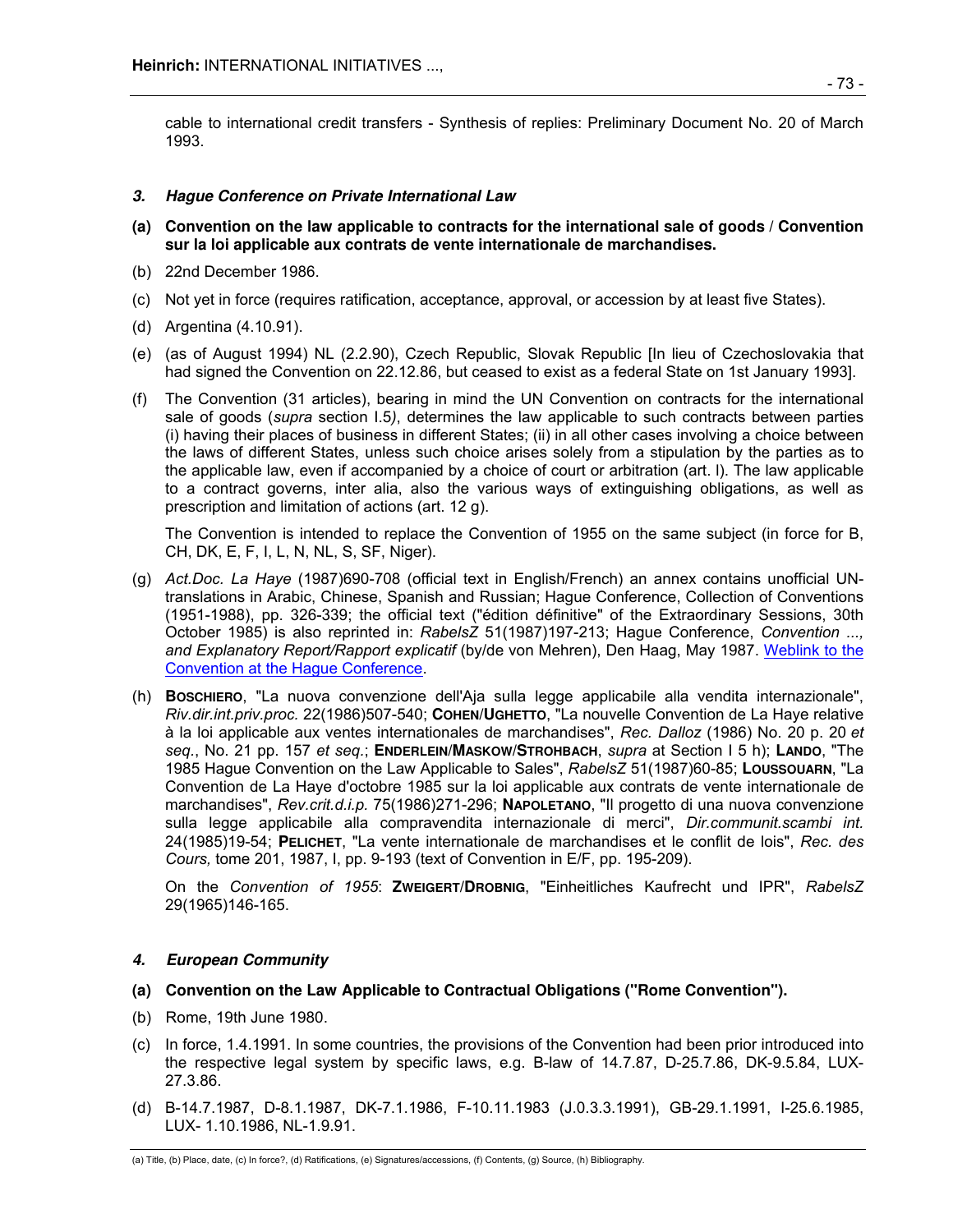- (e) E- (Convention d'adhésion du 18.5.1992); GR (Convention d'adhésion du 10.4.1984), Ireland (in force: 1.1.1992); P- (Convention d'adhésion du 18.5.1992).
- (f) Its rules (33 articles) apply even as regards contracts with a link to a non-EC country. Some main provisions: an express choice of law will be given effect (art. 3), otherwise, a contract will be governed by the law of the country with which it is most closely connected, i.e. country where party who is to effect the performance which is characteristic of the contract has, at the time of conclusion of the contract, his habitual residence/central administration/principal place of business (art. 4), under certain circumstances, effect may be given to the mandatory rules of the law of another country with which the situation has a close connection (art. 7.1).
- (g) *Official Journal of the EC*, 1980, No. L 266/1-19 (9.10.1980); weblink to the text of the Convention in several languages. Report by Professors **Giuliano** and **Lagarde**, *O.J.* 1980, C 282/1-50 (31.10.1980).
- (h) **BONOMI**, "I nuovo diritto internazionale privato dei contratti", *Banca Borsa* I, 55(1992)36-107; **JAFFEY,** "The English proper law doctrine and the EEC Convention", *I.C.L.Q.* 33(1984)531-557; **FOYER**, "Entrée en vigueur de la Convention de Rome du 19 juin 1980 sur la loi applicable aux obligations contractuelles", *J.D.I.* 118(1991)601-631; **LAGARDE**, "Les limites objectives de la Convention de Rome: conflits de lois, primauté du droit communautaire, rapports avec les autres conventions", *Riv.dir.int.priv.proc*. 29(1993)33-42; **LESGUILLONS**, "Loi applicable aux obligations contractuelles: entrée en vigueur de la Convention de Rome du 19 juin 1980", *RDAI/JIBL* (1991)267-283; **MALATESTA**, "Considerazioni sull'ambito di applicazione della convenzione di Roma del 1980: Il caso dei titoli di credito", *Riv.dir.int.priv.proc.* 28(1992)887-904; **PELICHET**, "Quelques réflexions sur l'article 23 de la Convention de Rome sur la loi applicable aux obligations contractuelles"; in *Mélanges en l'honneur de M. Van Rijn van Alkemand*, Dordrecht 1993; **PLENDER**, *The European Contracts Convention - The Rome Convention on the Choice of Law for Contracts*, London 1991; **REITHMANN-MARTINY,** *Internationales Vertragsrecht*, 4. Auflage, Köln 1988, pp. 1-33, **ROME CONVENTION.ORG,** *Online database on the Convention* (with cases and bibliography); **SCOLES/HAY**, *Conflict of Laws,* 2nd ed., St. Paul, MN. 1992, pp. 725-727. **SOUSI-ROUBI, "**La Convention de Rome et la loi applicable aux contrats bancaires", *Rec. Dalloz Sirey - Chronique*, No. 26 (1993)183-190; Text and report of Convention also reprinted in **NORTH** (ed.), *Contract Conflicts*, 1982.

# **5. European Community**

- **(a) Convention on Jurisdiction and the Enforcement of Judgements in Civil and Commercial Matters ("Brussels Convention") / Convention concernant la compétence judiciaire et l'exécution des décisions en matière civile et commerciale ("Convention de Bruxelles").**
- (b) Brussels, 27th July 1968.
- (c) In force; (for respective dates, see *infra*, d).
- (d) B, D, F, I, LUX, NL = 1.2.1973; GB = 1.1.1987; IRE = 1.6.1988 (see "Conventions d'adhésion", *infra*, g)
- (f) 41 articles (partially altered by the "Conventions d'adhésion").
- (g) *Official Journal of the EC*, No. L 299/32 (1972) ; weblink to text of Convention. "Conventions d'adhésion": *O.J.* EC, No. L 304/1 (1978), L 388/1 (1982), C 97/1 (1983). See also **FCO TREATY SECTION** (UK Government), "Status information on the Lugano and Brussels Conventions".
- (h) **BASEDOW**, "Allgemeine Fragen des Europäischen Gerichtsstands- und Vollstreckungsübereinkommens (GVÜ)", in: *Handbuch des internationalen Zivilverfahrensrechts,* Bd.I , Tübingen 1982, pp. 99- 179; **CHATTERJEE**, "The legal effect of the exclusive jurisdiction clause in the Brussels Convention in relation to banking matters", *JIBL* 10(1995)334-340; **COUR DE JUSTICE DES COMMUNAUTES EUROPEENNES** (ed.), *Compétence judiciaire et exécution des jugements en Europe* (Actes du colloque sur l'interprétation de la Convention de Bruxelles par la Cour de justice européenne dans la perspective de l'espace judiciaire européen, Luxembourg, 11-12 mars 1991), London, Dublin, etc. 1993; **DROZ**, *Compétence judiciaire et effets des jugements dans le Marché commun*, Paris : Dalloz,

(a) Title, (b) Place, date, (c) In force?, (d) Ratifications, (e) Signatures/accessions, (f) Contents, (g) Source, (h) Bibliography.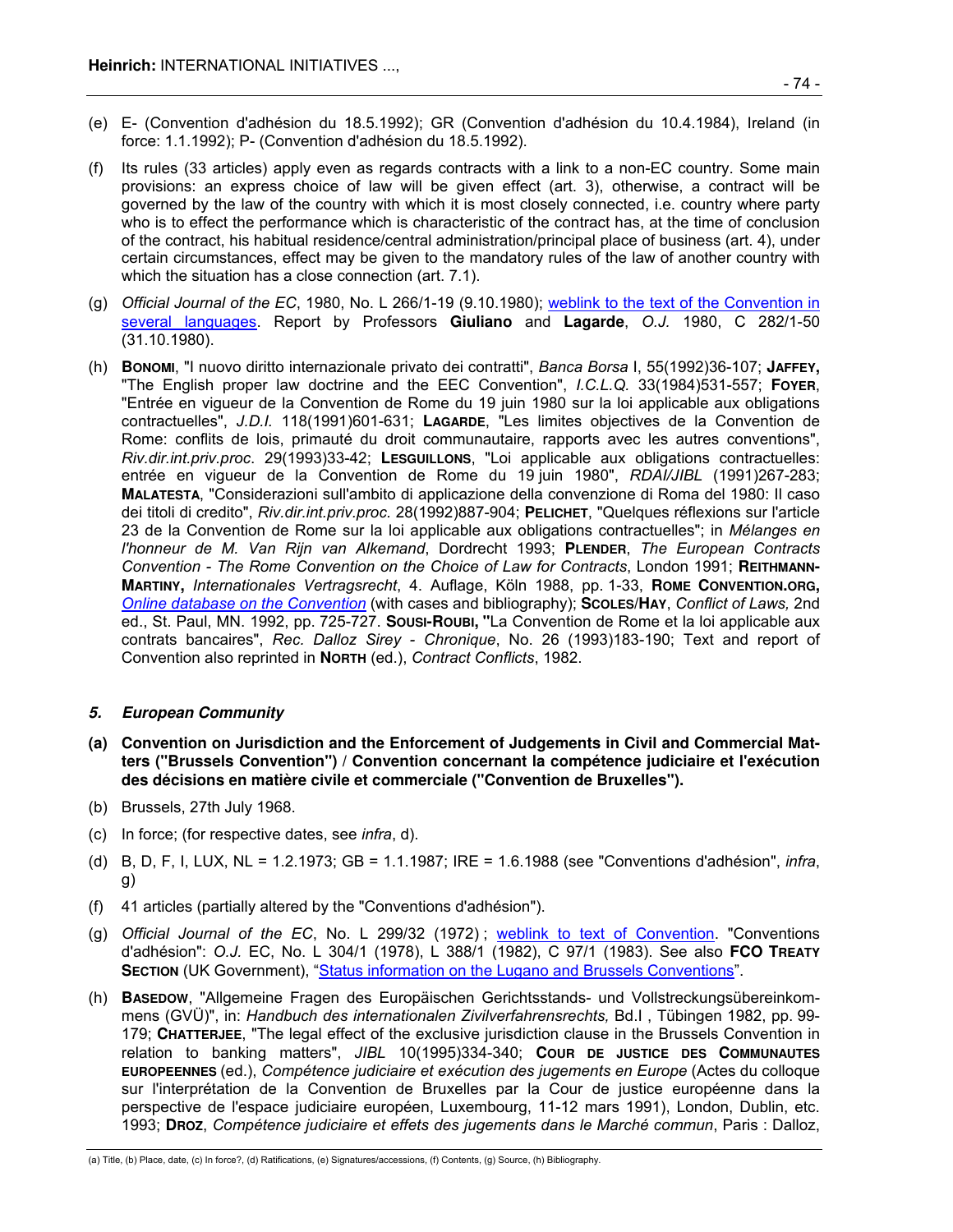1972; **FOCSANEANU**, *Compétence judiciaire, reconnaissance et exécution des décisions civiles et commerciales dans la CEE*, Paris 1982; **GAUDEMET-TALLON**, *Les conventions de Bruxelles et de Lugano: Compétence internationale, reconnaissance et exécution des jugements en Europe*, Paris : LGDJ, 1993; **HARTLEY**, *Civil Jurisdiction and Judgements - The application in England of the Convention on Jurisdiction ... under the Civil Jurisdiction and Judgements Act 1982*, London 1984; **Juris-Classeur** *de droit internationa*l, T. 9, fasc. 630 (Convention), 631 (commentary on "Généralités" by P.Jenard/ J. Lemontey), and fasc. 632-633 (commentary on specific matters by J.-P. **Beraudo**); **MOLONEY/ROBINSON** (eds.), *The Brussels Convention ...* , Dublin: I.C.E.L. 1989); **VANDER ELST/M. WESER**, *Droit international privé belge et droit conventionnel international*, T. II, Bruxelles 1985.

# **6. European Community/EFTA**

- **(a) EC/EFTA Parallel Convention on Jurisdiction and the Enforcement of Judgements in Civil and Commercial Matters / Convention concernant la compétence judiciaire et l'exécution en matières civile et commerciale. ("Lugano Convention".)**
- (b) Lugano, 16th September 1988.
- (c) In force for CH, F and NL on 1.1.92; for LUX on 1.2.92; for B on 1.1.97
- (c) For CH vis-à-vis F, NL, LUX, GB, P; for N, S and SF vis-à-vis F, GB, I, LUX, NL, P (as of July 1993). (+A)
- (d) CH: 18.10.91; LUX: 5.11.91; N: 2.2.93; S: 9.10.92; SF: 27.4.93.
- (e) A: 26.2.92; ISL: 16.9.88
- (f) (68 articles).
- (g) *Official Journal of the EC*, No. L 319 (25.11.1988) (Convention and Protocols). Text and Explanatory report/"Travaux préparatoires" - in: *Lugano Convention*, Vol.I and II, Zürich 1991. Text also reprinted in: *Rev.crit.d.i.p.* 78(1989)149-175, English text in: *I.L.M.* 28(1989)620-643; Italian text in: *Riv.dir.int.priv.proc.* 25(1989)735 ff. Weblink to the text of the Convention and Protocols*.* See also: **FCO TREATY SECTION** (UK Government), "Status information on the Lugano and Brussels Conventions".
- (h) **BERNET/HEIM**, "The EC/EFTA Parallel Convention ...:", *Butterworths* (1989)80-82; **BERNASCONI/GERBER**, "Der räumlich-persönliche Anwendungsbereich des Lugano-Übereinkommens", *SZIER* 3(1993)39-72; **BROGGINI**, "La Convention parallèle de Lugano, vue par un juriste suisse", *Sem.judiciaire* 112(1990)481-512; **CONSEIL FÉDÉRAL SUISSE**, "Message du 21 février 1990 au Parlement suisse et texte de la Convention", *Feuille fédérale/Bundesblatt* n.16, vol. II, 24. avril 1990, pp. 269 *et seq.*; **COUR DE JUSTICE DES COMMUNAUTES EUROPEENNES** (ed.), *supra*, 2 h; **DONZALLAS**, *La Convention de Lugano*, Vol. I, Berne :Staempfli, 1996; **DROZ**, "La Convention de Lugano parallèle", *Rev.crit.d.i.p.* 78(1989)1-51; **DUTZAK** (ed.), *The Lugano and San Sebastian Conventions*, London 1990; **GAUDEMET-TALLON**, *supra*, p. 75; **GILLARD** (ed.), *L'espace judiciaire européen - La Convention de Lugano du 16 septembre 1988* (contributions de: Voyame, Broggini, Poudret, Patocchi, Volken), Lausanne 1992; **KAUFMANN-KOHLER**, "Convention de Lugano et contentieux bancaire", in: *Journée 1995 de droit bancaire et financier*, Bern : Staempfli, 1995, p. 55-89, and *RDIA/IBJL* (1996)961-986; **MEIJKNECHT,** "The Lugano Convention and the San Sebastián Accession Convention viewed in their mutual context", *NILR* XL(1993)487-495; **MERCIER/DUTOIT**, *Europe judiciaire: les Conventions de Bruxelles et de Lugano,* Bâle, Frankfurt a.M., 1991; **MINOR,** "The Lugano Convention - some problems of interpretation", *Common Market L.Rev.* 27(1990)507.

\*\*\*\*\*\*\*\*\*\*\*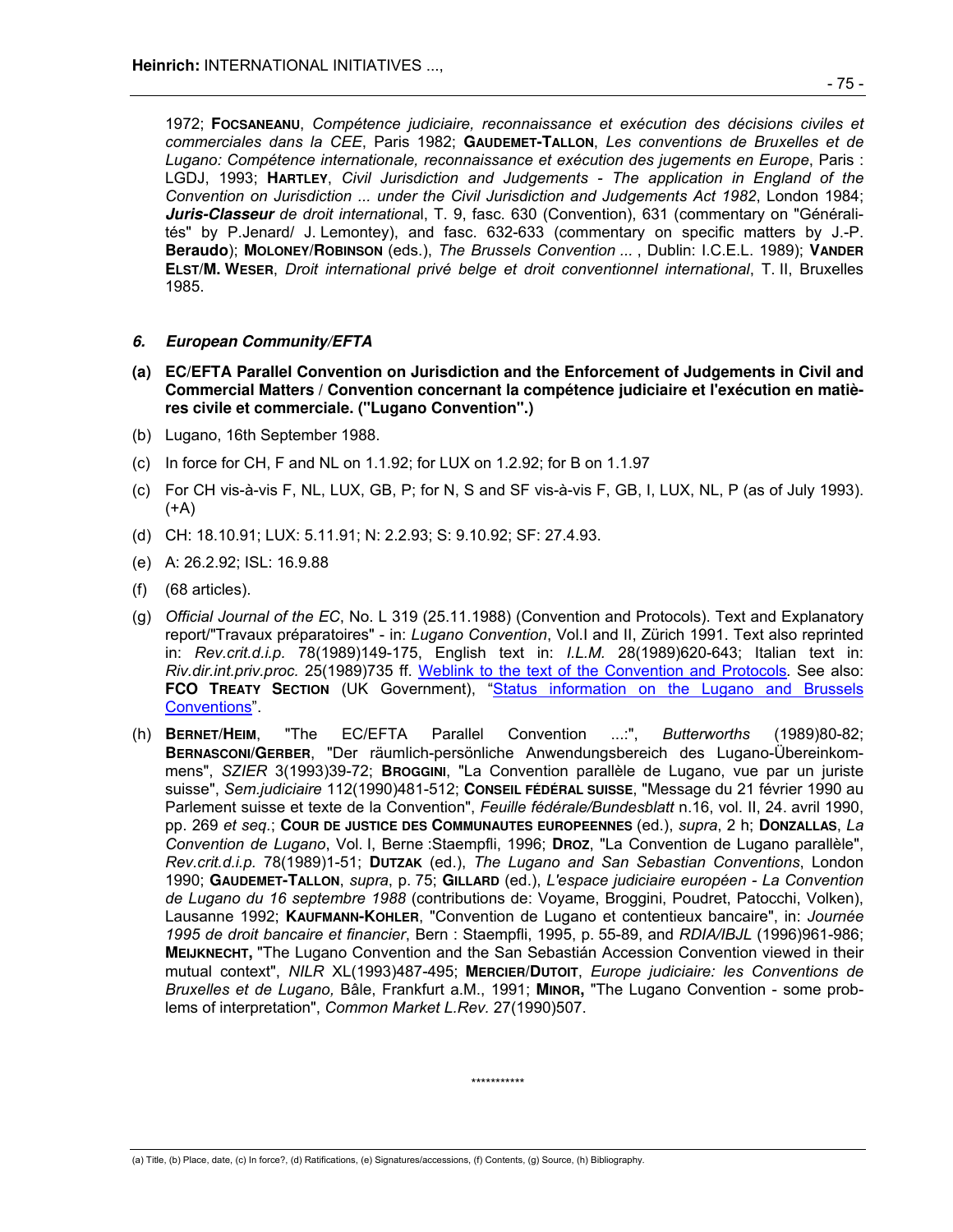# **Glossary of journals**

| AcP                               | Archiv für die civilistische Praxis (Tübingen, Germany)                                                                             |
|-----------------------------------|-------------------------------------------------------------------------------------------------------------------------------------|
| AFDI                              | Association française de droit de l'informatique                                                                                    |
| <b>AGEFI</b>                      | L'Agence Economique et Financière (Paris)                                                                                           |
| AJP/PJA                           | Aktuelle Juristische Praxis/Pratique juridique actuelle (St. Gallen, Switzerland)                                                   |
| Alabama L.Rev.                    | Alabama Law Review (Alabama)                                                                                                        |
| Am.J.Comp.L                       | American Journal of Comparative Law (Ann Arbor, MI / Berkeley, CA)                                                                  |
| A.U.L.Rev.                        | American University Law Review (Washington College of Law); also at<br>http://www.wcl.american.edu/pub/journals/lawrev/aulrhome.htm |
| Banca Borsa                       | Banca, borsa e titoli di credito (Milano)                                                                                           |
| Bus.L.Rev.                        | Business Law Review (Ipswich, England)                                                                                              |
| Bancaria                          | (Roma)                                                                                                                              |
| Bankers Magazine                  | (Boston, USA)                                                                                                                       |
| Banking&Fin.L.Rev                 | Banking and Finance Law review (Scarborough, Ontario)                                                                               |
| Banking L.J.                      | Banking Law Journal (Boston, MA)                                                                                                    |
| <b>Banking Technology</b>         | Banking Technology (London)                                                                                                         |
| Banque de France Bulletin Digest, |                                                                                                                                     |
| Banque & Droit                    | Banque & Droit (Paris)                                                                                                              |
| Bulletin de la Banque de France   |                                                                                                                                     |
| BGBI.                             | Bundesgesetzblatt (Germany)                                                                                                         |
| Brooklyn J.Int'l L                | Brooklyn Journal of International Law (Brooklyn, New York)                                                                          |
| Bus.Lawyer                        | Business Lawyer (Chicago)                                                                                                           |
| <b>Butterworths</b>               | Butterworths Journal of International Banking and Financial Law (London)                                                            |
| Cahiers de droit (Québec)         | (Laval, Québec)                                                                                                                     |
| Cause/Effect                      | (USA / Boulder, Colorado?)                                                                                                          |
| C.B.L.J                           | Canadian Business Law Journal / Revue Canadienne du droit de commerce<br>(Auroroa, Ontario)                                         |
| CEPR                              | Centre for Economic Policy Research (London)                                                                                        |
| $C.F.R. - (USA)$                  | Code of Federal Regulations (Washington, USA)                                                                                       |
| <b>Clifford Chance Newsletter</b> | (London)                                                                                                                            |
| CLSR                              | Computer Law and Security Report                                                                                                    |
| Common Market L.Rev.              | Common Market Law Review (London)                                                                                                   |
| Computerwoche                     |                                                                                                                                     |
| Conyuntura Económica              | Fedesarrollo (Bogotá, Colombia)                                                                                                     |
| CR                                | Computer und Recht (Köln)                                                                                                           |
| CRi                               | Computer und Recht International (Köln)                                                                                             |
| Dir.comm.int.                     | Diritto del commercio internazionale (Milano)                                                                                       |
| Can.Bus.L.J/Rev.can.dr.comm       | Canadian Business Law Journal (? Ottawa)                                                                                            |
| Col.L. Rev.                       | Columbia Law Review (New York)                                                                                                      |
| De Pecunia                        | De Pecunia (Bruxelles)                                                                                                              |
| Dir.comunit.scambi int. Diritto   | Comunitario e degli Scambi Internazionali (Milan, Parma, Naples)                                                                    |
| DIT                               | Droit de l'informatique et de Télécoms                                                                                              |
| Droit bancaire                    |                                                                                                                                     |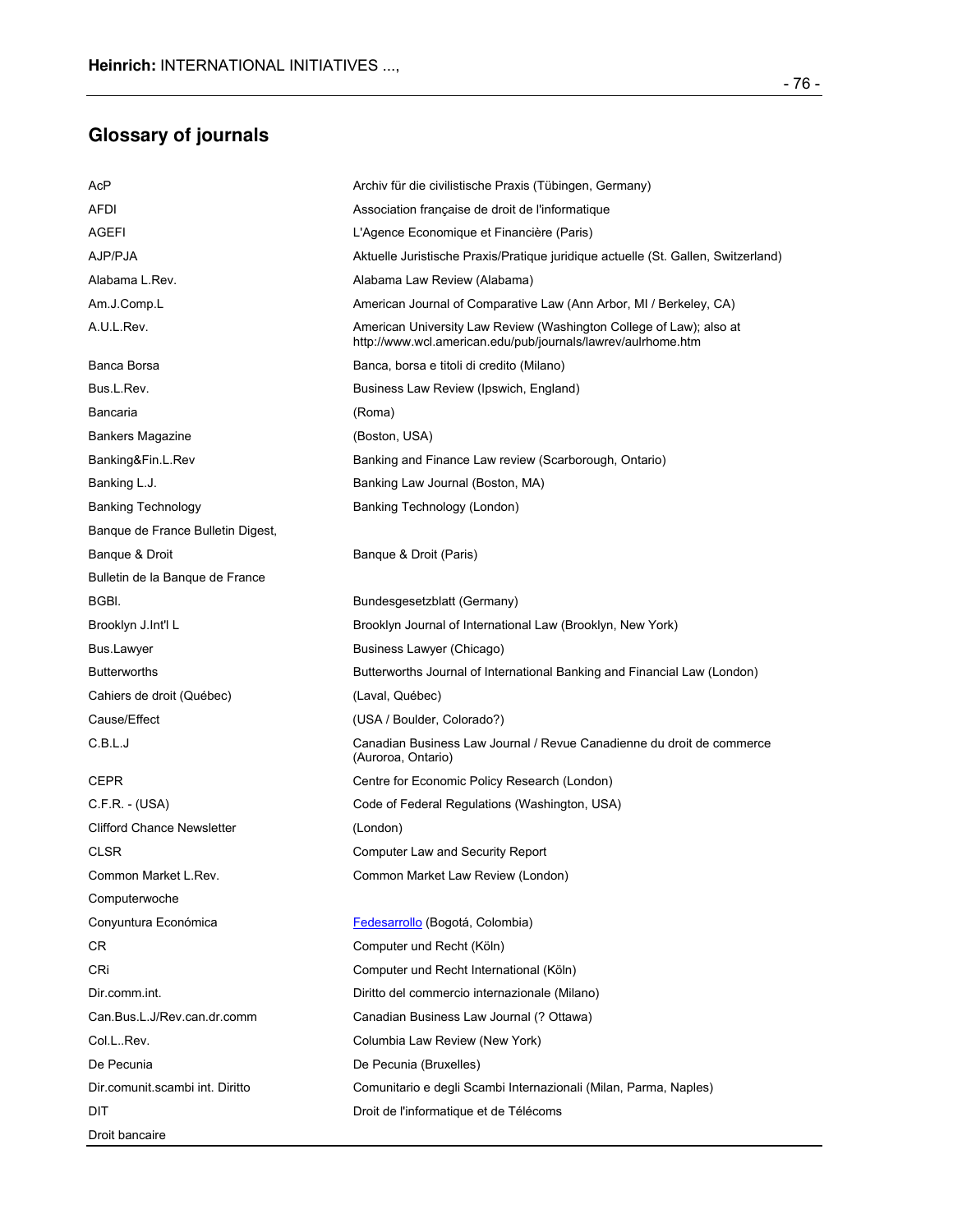| Droit de l'informatique              | (Bruxelles)                                                                                                     |
|--------------------------------------|-----------------------------------------------------------------------------------------------------------------|
| Dr.prat.comm.int                     | Droit et pratique du commerce international (Paris)                                                             |
| DuD                                  | Datenschutz und Datensicherung                                                                                  |
| <b>ECB</b>                           | European Central Bank                                                                                           |
| Economic Bulletin                    | Norges Bank, Economic Bulletin (Oslo)                                                                           |
| <b>EDI Forum</b>                     | (USA, Dallas),                                                                                                  |
| EDI LawRev.                          | EDI Law Review : legal aspects of paperless communication (Dordrecht)                                           |
| EDI Update International             | (London)                                                                                                        |
| EDV und Recht                        |                                                                                                                 |
| Europe                               | Europe-Agence internationale d'information pour la presse (Bruxelles)                                           |
| Eur.J.Op.Research                    | European Journal of Operational Research                                                                        |
| Expertises                           | Expertises des systèmes d'information (ISSN 0221-2102)                                                          |
| Fin Stab Rev NBB                     | Financial Stability Review (National Bank of Belgium), also at http://www.nbb.be                                |
| Fordham L.Rev                        | Fordham Law Review (New York)                                                                                   |
| <b>Federal Reserve Bulletin</b>      | Federal Reserve Bulletin (Washington)                                                                           |
| Firstmonday                          | Firstmonday (peer-reviewed journal on the internet) http://www.firstmonday.org                                  |
| Futures Int'l L. Letter              |                                                                                                                 |
| GALJ                                 | German American Law Journal (Washington, D.C.)                                                                  |
| Gaz. Pal.                            | Gazette du Palais (Paris)                                                                                       |
| Harvard Int'l L.J.                   | Harvard International Law Journal (Cambridge, Mass.)                                                            |
| Harv.J. Law and Tec.                 | Harvard Journal of Law and technology                                                                           |
| I.C.L.Q.                             | International and Comparative Law Quaterly (London)                                                             |
| IFLRev.                              | International Financial Law Review (London)                                                                     |
| I.L.M.                               | International Legal Materials (Washington)                                                                      |
| Institutions Européennes & Finance   | (Paris)                                                                                                         |
| Int'l Banking and Fin. L.            | International Banking and Financial Law (London)                                                                |
| Int'l Bus.Lawyer                     | International Business Lawyer (London)                                                                          |
| Int'l Computer Law Adviser           |                                                                                                                 |
| Int'l PaySys                         | International Payment Systems, 7th Annual Conference, April 1999; Conference<br>papers on CD-Rom (London: ibc). |
| Int'l Yb of L.Comput.&Technol        | International Yearbook of Law Computers and Technology                                                          |
| J.D.I.                               | Journal du droit international /"Clunet" (Paris)                                                                |
| J.Bus.L                              | Journal of Business Law (London)                                                                                |
| JIBL                                 | Journal of International Banking Law (Oxford)                                                                   |
| J of Banking & Finance               | Journal of Banking & Finance (Reed Elsevier, London) www.elsevier.com                                           |
| J of Financial Transformation        | of<br>Financial<br>Transformation,<br>Capco-Capital<br>Journal<br>Markets<br>Company,<br>www.capco.com          |
| Legal Issues of European Integration | (Deventer, Netherlands)                                                                                         |
| Lira                                 | Lira Bülten, Turkish Central Bank, Ankara                                                                       |
| L.M.C.L.Q                            | Lloyd's Maritime and Commercial Law Quaterly (London)                                                           |
| Michigan L.Rev.                      | (Mich. L. Rev.) Michigan Law review (Lincoln, Nebraska)                                                         |
| MonRev                               | Danmarks Nationalbank, Monetary Review                                                                          |
| Mortgage Banking                     | (by Mortgage Banking Association of America)                                                                    |
| NamJEcFin                            | North American Journal of Economics & Finance, JAI Press Inc.                                                   |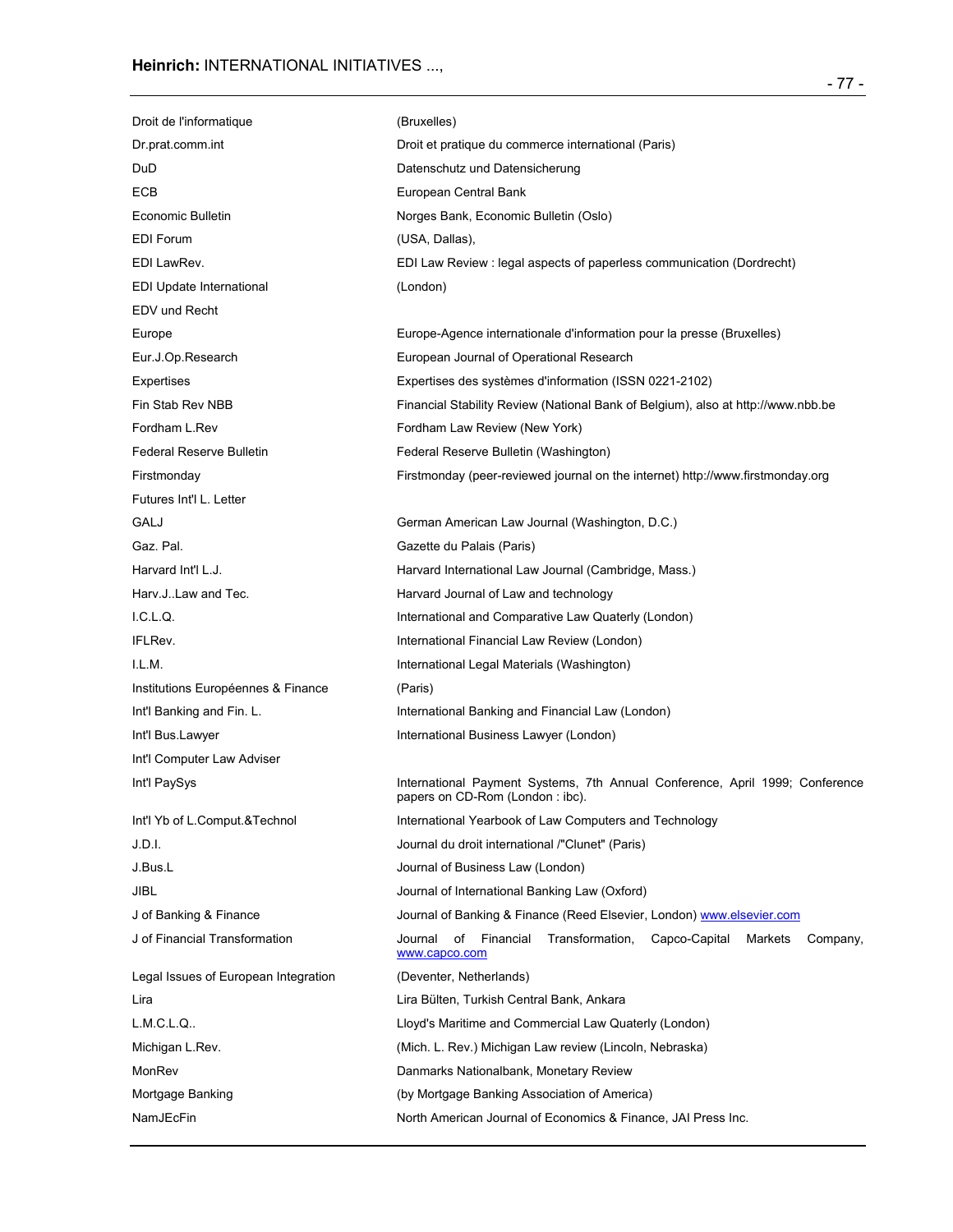| Nederlands Jurisdenblad                                                         |                                                                                                                                                                                                         |  |
|---------------------------------------------------------------------------------|---------------------------------------------------------------------------------------------------------------------------------------------------------------------------------------------------------|--|
| O.J. (EC)                                                                       | Official Journal of the European Communities (Luxembourg)                                                                                                                                               |  |
| Payment Systems Worldwide                                                       | (Lake Forest, IL. USA; in 2006, this Journal was taken over by Centralbanking<br>Publications and renamed "Speed")                                                                                      |  |
| RabelsZ                                                                         | Rabels Zeitschrift für ausländisches und internationales Privatrecht (Tübingen,<br>Germany)                                                                                                             |  |
| RBU                                                                             | Revue de droit uniforme / Uniform Law Review (UNIDROIT, Rome)                                                                                                                                           |  |
| RDAI/IBLJ                                                                       | Revue de droit des affaires internationales / International Business Law Journal<br>(Paris / Kluwer))                                                                                                   |  |
| Rec. des Cours                                                                  | Recueil des Cours. Académie de droit international (Paris)                                                                                                                                              |  |
| <b>RCDAI</b>                                                                    |                                                                                                                                                                                                         |  |
| Rec. Dalloz                                                                     | Recueils Dalloz et Sirey (Paris)                                                                                                                                                                        |  |
| R.E.D.I.                                                                        | informático<br>Revista<br>electrónica<br>de<br>derecho<br>(Barcelona,<br>Spain<br>http://derecho.org/redi)                                                                                              |  |
| Rev.crit.d.i.p.                                                                 | Revue critique de droit international privé (Paris)                                                                                                                                                     |  |
| Rev.der.bancario y bursátil                                                     | Revista de Derecho Bancario y Bursátil (Madrid)                                                                                                                                                         |  |
| Rev.dr.bancaire et de la bourse Revue de droit bancaire et de la bourse (Paris) |                                                                                                                                                                                                         |  |
| Rev.Banque                                                                      | Revue Banque (Paris)                                                                                                                                                                                    |  |
| Rev. de la Banque                                                               | Revue de la Banque/Bank en Financiewezen (Bruxelles)                                                                                                                                                    |  |
| Rev.econ.fin.                                                                   | Revue d'economie financière (Paris)                                                                                                                                                                     |  |
| Rev.FELABAN                                                                     | Federación Latinoamericana de Bancos (Bogotá)                                                                                                                                                           |  |
| Rev.europ.dr. de la consommation                                                |                                                                                                                                                                                                         |  |
| Rev.jurispr.com                                                                 | Revue de jurisprudence commerciale (Paris)                                                                                                                                                              |  |
| RIDE                                                                            | Revue Internationale de Droit Economique (Bruxelles)                                                                                                                                                    |  |
| Riv.dir.int.priv.proc.                                                          | Rivista di diritto internazionale privato e processuale (Padova)                                                                                                                                        |  |
| RO (rec Of Lois fed)                                                            | Recueil Officiel des Lois Fédérales (Bern, Suisse)                                                                                                                                                      |  |
| Schweizer Bank                                                                  |                                                                                                                                                                                                         |  |
| Sem.judiciaire (Genève)                                                         | Semaine Judiciaire                                                                                                                                                                                      |  |
| Sem.juridique -                                                                 | (J.C.P.) Semaine Juridique (Paris)                                                                                                                                                                      |  |
| SJbIntR/ASDI                                                                    | Schw. Jahrbuch für internationales Recht / Annuaire suisse de droit international<br>(Zürich, Suisse)                                                                                                   |  |
| SMM                                                                             | Single Market Monitor                                                                                                                                                                                   |  |
| Speed                                                                           | (Centralbanking Publucations: Speed succeded to Payment Systems Worldwide in<br>2006)                                                                                                                   |  |
| <b>SZIER</b>                                                                    | Schweizerische Zeitschrift für internationales und europäisches Recht =Revue<br>suisse de droit international et de droit européen - RSDIE (Fribourg, Suisse)                                           |  |
| SZW/RSDA                                                                        | Schweizerische Zeitschrift für Wirtschaftsrecht - Revue suisse de droit des affaires<br>(Zürich, Suisse)                                                                                                |  |
| T.B.H.                                                                          | Tijdschrift voor Belgisch Handelsrecht - Revue de Droit Commercial Belge                                                                                                                                |  |
| ULR/RDU                                                                         | Uniform Law Review/Revue de droit uniforme (UNIDROIT, Rome)                                                                                                                                             |  |
| UNCITRAL Yb                                                                     | United Nations Commission on International Trade Law Yearbook (New York)                                                                                                                                |  |
| UNTS                                                                            | United Nations Treaty Series                                                                                                                                                                            |  |
| U.Pa.J.Int'l.Bus.L.                                                             | University of Pennsylvania Journal of International Business Law                                                                                                                                        |  |
| Vulindlela                                                                      | Vulindlela-Open the Way, SADC Payment System Project journal (SA Reserve<br>Bank)                                                                                                                       |  |
| Web J.Curr.Leg.Iss                                                              | Web Journal of Current Legal Issues (electronic journal on Web-server of University<br>of Newcastle upon Tyne, a hardcopy yearbook is published at the end of each<br>calendar year [Blackstone Press]) |  |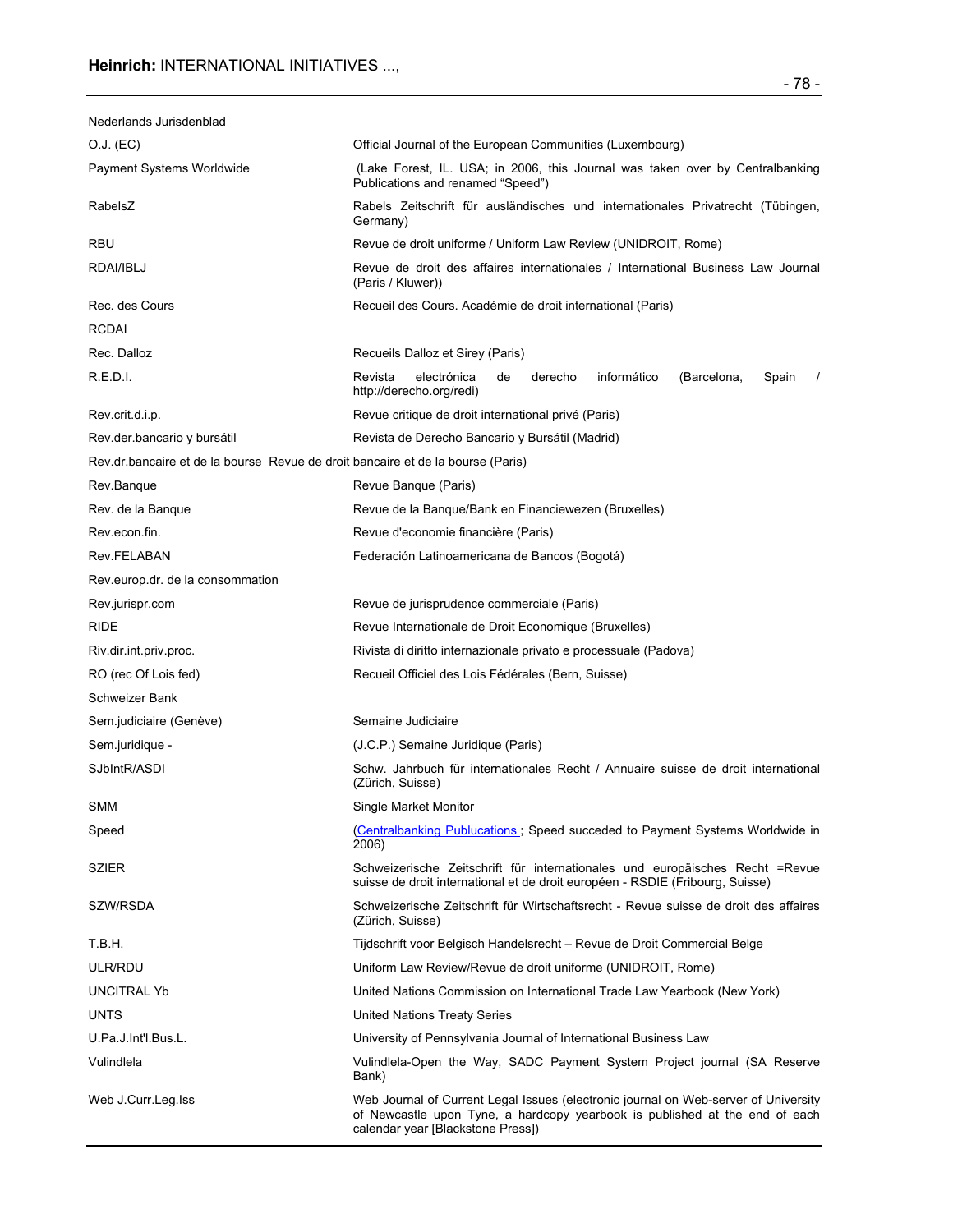# **Heinrich:** INTERNATIONAL INITIATIVES ...,

| Wisconsin Int'l L.J.            | Wisconsin International Law Journal (Madison, Wisconsin)                        |
|---------------------------------|---------------------------------------------------------------------------------|
| $LCLQ$ .                        | International and Comparative Law Quaterly (London)                             |
| Wirtschaft und Recht            | (Zürich, Suisse)                                                                |
| World of Banking                | (Washington)                                                                    |
| <b>WM</b>                       | Wertpapiermitteilungen, Teil IV. Wirtschafts- und Bankrecht (Frankfurt/Main)    |
| x-change                        | (Berlin, Deutsche EDI-Gesellschaft - DEDIG)                                     |
| ZBB                             | Zeitschrift für Bankrecht und Bankwirtschaft (Köln, Germany)                    |
| ZfRV (Wien)                     | Zeitschrift für Rechtsvergleichung, internationales Privatrecht und Europarecht |
| ZIP                             | ZIP- Zeitschrift für Wirtschaftsrecht (Köln)                                    |
| <b>ZWirtR</b>                   | Zeitschrift für Wirtschaftsrecht (Wien)                                         |
| Zs.europ.Priv.R                 | Zeitschrift für europäisches Privatrecht (München)                              |
| Zs.f.d.ges.Handels- u.Wirtsch.R | Zeitschrift für das gesamte Handels- und Wirtschaftsrecht                       |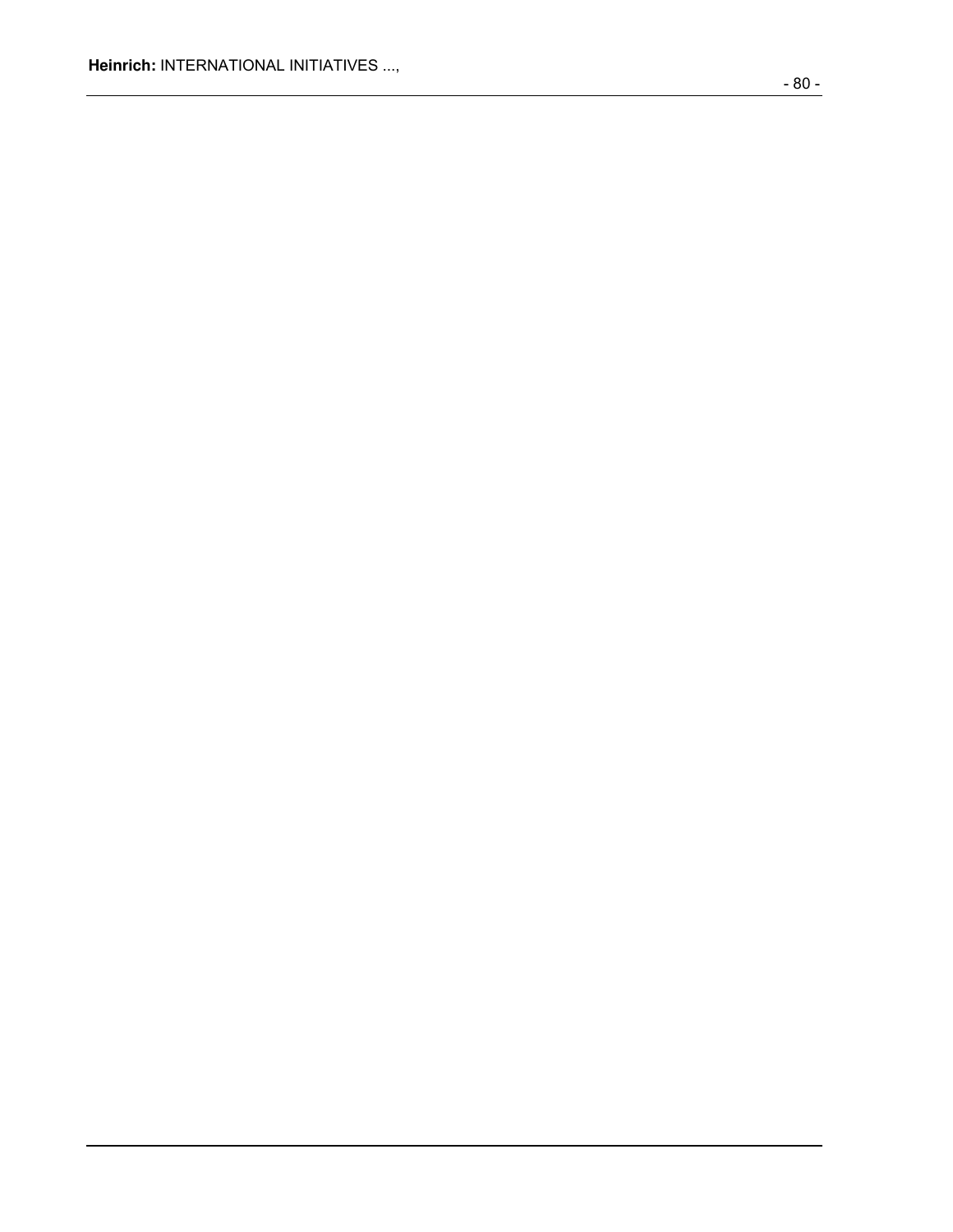# **INDEX**

(Authors and institutions)

"Group of Ten" Central Banks, **42**, **43**, **44**, **45**, **49**, **50**, **51**, **62** (Directive on Elecronic Commerce, *55* A.F.D.I., 53 Abrahamson, 59 **AGLIETTA/SCIALOM**, 58 **AHLERS**, 23 **ALADI**, *37* Albanese, 65 **ALVAREZ**, 41 American Bankers Association, 24 American Bar Association, 55, 57 Aminoff, 66 Amory, 55 **ANDENAS**, 22 Andrews, 54 **ANGELINI**, 34, 36 **ANGELINI/GIANNINI**, 34 Angell Report, 44 **ARANGO**, 34 Arnold, 65 Arora, 22 Association for Information and Image Management, 57 Audit, 18 Aufauvre, 36 authentication (see also supra, 30 Axsmith, 54 Bachofer, 55 **BALIÑO/DHAWAN/SUNDARARAJAN**, 38 **BALLEN/DIANA**, 13, 24 Balz, 64 Banca d'Italia, 21, 23, 24, 39, 47 *BANCO CENTRAL DO PORTUGAL*, 40 **BANCO DE MÉXICO**, 56 **BANK AL-MAGHRIB**, 39 Bank for International Settlements, *10*, 21, 37, 40 **BANK OF ALBANIA**, 37 **BANK OF ENGLAND**, 47, 49 **BANK OF JAPAN**, 39 **BANK OF KOREA**, 39 **BANKING FEDERATION OF THE EUROPEAN UNION (FBE)**, 38 **BANQUE CENTRALE DU LUXEMBOURG**, 47 **BANQUE DE FRANCE**, 53 Basedow, 72 **Basel Committee**, *12*, **41**, 64 **BASEL COMMITTEE ON BANKING SUPERVISION (BCBS)**, 53 Bauer, 58 Baum, 57 Baum/Perritt, Jr., 53 Baxter, 24, 32 BCBS, *12* **BEAU**, 39 Beglinger,, 56 Bensoussan, 54 Benyekhlef, 56 Beraudo, 7 **BERG**, 34 **BERGER**, 21, 24, 39 Bergsten, 31, 32, 53 Berkvens, 34 **BERNAL**, 34, 38 **BERNASCONI**, 70, 73 Bernath, 56 Bernet, 73 Bertrand, 55 Bertschinger, 40 Besant, 64 **BEUC/TEST-ACHATS**, 22 Bhala, 24, 32 Bianca, 18 bibliography - UN, 8 Bilotte-Tongue, 24 **BIRCH**, 58 BIS, 10, 34, 35, 36, **42**, **43**, **44**, **45**, 49, **50**, **51**, 58, **62** Bischoff, 8, 31, 53 Bizer, 54, 55 **BLAUROCK**, 21 Blue Book, 46 **BOARD OF GOVERNORS**, 59 Bofill Beilhe, 22 Bøjer, 31 **BOLLEN**, 49, 50 Bonell, 18 Bonomi, 72

Borchert, 58 Börgens, 55 Borio, 35 Bosch, 39 Boschiero, 71 Boss, 53, 60 **BOSSONE/CIRASINO**, 47 Bouley, 38 **BOWMAN**, 41 **BRADBURY**, 36 Brandi-Dohrn, 18 British Bankers' Association, 41 Broggini, 73 Brousse, 54 Brunner, 64 **BUDNEVICH**, 58, 59 Budnitz, 58 **BÜLOW**, 23 Bundesnotarkammer (Germany), 55 Bundesverband deutscher Banken, 39 Burgard, 54 Buyle, 24 Caemmerer, 18 Canaris, 39 Cancik, 54 Caprioli, 53, 61 Caputo Nassetti, 36 Carson, 57 **CASTEL**, 21 Celle, 66 **CEMA/WORLD BANK,**, 37 **CEMLA/WORLD BANK**, 37, 38, 39, 41 **CENTRAL BANK OF RUSSA**, 40 **CENTRE DU COMMERCE INTERNATIONAL**, 56 Centre for European Policy Studies, 23 Cerenza, 23, 31 **CHAMBERLAND**, 37 Chamoux, 55 Chandler, 53 Chatterjee, 72 Checa Martínez, 21, 31 Cheng, 8 **CHIAPPORI**, 22 Chinoy, 58 CHIPS, *24*, *26* **CHORAFAS**, 21 **CIRASINO**, 11, 23, 39, 49 Clearing Enquiry (Sweden), 40 CNC, *34* Coathup, 57 **COELHO/MENANDRO**, 37 **COHEN**, 35, 36, 71 Cohn, 16 Colberg, 53 Coleman, 41 **COMMISSION BANCAIRE**, 53 Commission Bancaire, 44 Commission bancaire (France), 38 Commission of the EC, 55 Commission of the EC (see also European Commission), 22 **COMPTROLLER OF THE CURRENCY (OCC)**, 21 Conetti, 18 **CONGRESS OF THE UNITED STATES**, 21 Conseil fédéral suisse, 18 Conseil National du Crédit, 24, 34 Costes, 53 Council of Europe, *9*, **15**, 20, 54, **64** Council on International Banking, **26** Cour de justice des Communautés européennes, 72, 73 CPSS, *11*, 34, 48, 49, 58 *CPSS Core Principles*, *42* Crawford, 21, 31, 37 **CREMER/KUBE**, 36 Crocker, 58 Cunliffe, 60 Cunningham, 36 **CURREN**, 39 Czurda, 59 Dach, 21 Dale, 35 Daniele, 65 **DANISH BANKERS ASSOCIATION**, 38 Dassesse, 23, 38 de Bellefonds, 53, 56 De Caux, 21 de Gaulle, 56 **DE RAYMAEKER**, 28 De Rooy, 59 De Sèze, 53 Deeg, 54 Del Busto, 60 Delaude, 56 Delierneux, 21 Delpiazzo, 23 derivatives, 52 Devos, 34, 37, 66, 70 **DEVRIESE**, 35, 49 **DI MARIA/IMPENNA**, 39 Didier, 64 DINGLE, 34, 37 Dixon, 23 Dole, 21

Dölle., 16 Donzallas, 73 Dorner, 24 Drobnig, 71 Droz, 72, 73 **DUCHER**, 39 **DUDLEY**, 35 Dugan, 41 **DUMORTIER/RINDERLE**, 55 Dutoit, 73 Dutzak, 73 Ebbing, 54 EBG, *12* ECBS, *6*, 22, 55 ECE, *61* Effros, 10, 21, 31, 35 Effross, 58 EFTA, **73 EHMANN**, 28 **EINSELE**, 23 Electronic Banking Group, *12* Electronic Messaging Services Task Force, 53 Ellinger, 21, 22 Enderlein, 18, 71 **ENGERT**, 36 Escher, 59 European Assosciation of Cooperative Banks, 25 European Banking Federation, 25 **EUROPEAN CENTRAL BANK**, 23, 38, 39, 49, 59 European Central Bank (ECB), 58 European Centrañ Bank, 45 European Commission, 14 European Commission, 14 59 **EUROPEAN COMMITTEE ON BANKING STANDARDS**, 55 European Community, **26**, **27**, **46**, **65**, **66**, **71**, **72**, **73 EUROPEAN COUNCIL**, 59 European Monetary Institute, **9** European Parliament, 22 European Savings Bank Group, 25 European Union, *8*, *54* Farbritius, 39 **FARMER**, 41 Farrar, 66 Favre-Bulle, 23, 26, 27 **FBE**, *23* FCO Treaty Section, 72, 73 Federación Latinoamericana de Bancos, 32 Federal Deposit Insurance Corporation, 59 **FEDERAL RESERVE SYSTEM**, 35, 36, 41 Fédération Bancaire de le Communauté Européenne, **28** FELABAN, 23, 32 Felsenfeld, 31, 32 Ferrari, 18 Ferris, 26 Fidler, 66 FIEGE, 59 Field, 59 *finality*, *21*, *36*, *41* Financial law panel, 36 **FINANCIAL STABILITY FORUM**, 69 **FINANCIAL SUPERVISORY AUTHORTITY (FINLAND)**,, 53 **FINANCIAL SYSTEM RESEARCH COUNCIL**, 21, 23 Finlayson-Brown, 58 Fin-Net, *9* **FINNISH BANKERS' ASSOCIATION**, 29 **FISCHER**, 23 **FLATRAAKER**, 37, 40 **FLATRAAKER/ROBINSON**, 40 Flessner, 64 Fletcher, 8, 64, 65, 67 Focsaneanu, 72 Folkerts-Landau, 35 Fox, 53 Foyer, 72 Franke, 53 **FRANKEL/MARQUARDT**, 21, 34 **FREEDMAN**, 37, 49 Fritzemeyer, 53 **FRY**, 35 **FUJIKI/GREEN/YAMAZAKI**, 35 **FUMEAUX**, 36 **FURFINE**, 36 **FURFINE/MARQUARDT**, 36 G30, 51, 52 G-30, *6* Gallouédec, 55 Gallouédec-Genuys, 23 **GARBER/WEISBROD**, 35 **GARCÍA**, 11, 23, 39, 49 Gardner, 53 Garrison, 26 Gaudemet-Tallon, 73 Geis, 55 Gelder, 23 **GELFAND**, 35 **General Guidance**, *43* Genner, 28, 31 **GEORGE**, 35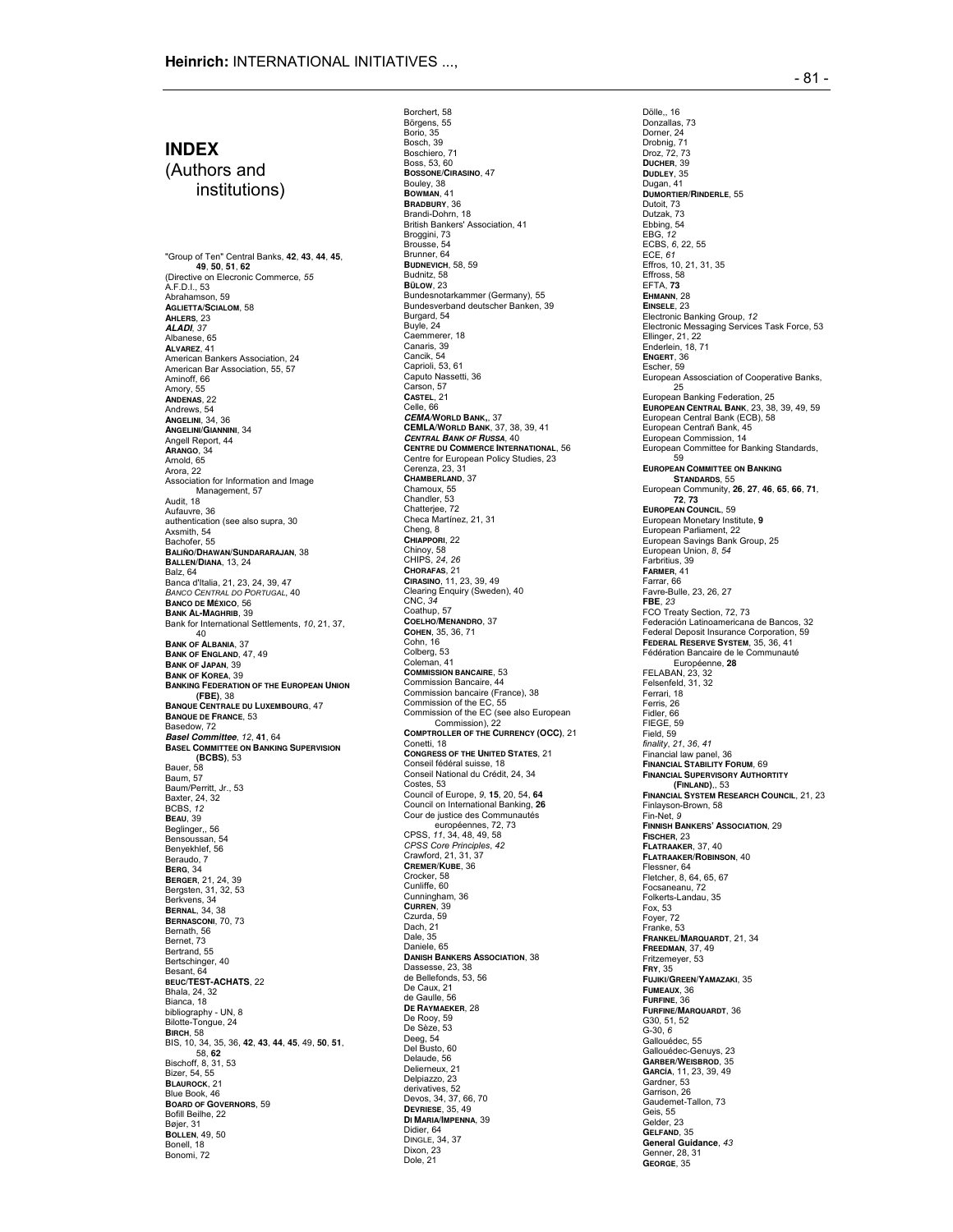Jaffey, 72

Gerber, 73 Gert, 18 Geva, 21, 31 **GIANNINI/MONTICELLI**, 34 **GILBERT**, 49 Gill, 22 Gillard, 73 Giovanoli, *5*, 10, 36, 54, 58, 64 **GIOVANOLI,**, 5 Giuliano, 72 Gliniecki, 54 **GLOBAL INTERNET POLICY INITIATIVE**, 53 Glosband, 67 Goetz, 24 **GOLLOB**, 49 Gómez Araújo, 32 **GOODFRIEND**, 34 **GOODLET**, 37, 43 Gößmann, 23 Gramlich, 58 **GRANADOS**, 56 **GRANDO**, 41 Graveson, 16 **GROENEVELD**, 24 Group of Ten, 58, 64 *Group of Thirty*, *6*, **51**, **52 GRUNDMANN**, 23 **GUADAMILLAS**, 49 **GUADAMILLAS**, 11, 23, 39, 49 Guillenschmidt, 65 Guisan, 5 **GÜNTZER**, 39 **GÜNTZER/JUNGNICKEL/LECLERC**, 36 Gutwirth, 23 Hadding, 8, 21, 23, 28, 32 Haede, 24 Hague Conference, *7*, *54*, **70**, **71 HALL**, 37 **HAMILTON**, 37 Hammann, 24 Hammer, 55 Hanisch, 64 **HARGRAVES**, 49 Harremoes, 9 **HARRIS SOLOMON**, 21, 58 Hartley, 73 **HARTMANN**, 23, 34 Hascher, 32 Häuser, 23 Hausmann, 64 Hay, 64, 72 **HEGEDUS**, 39 Heim, 73 Heini, 24 Heinrich, 32, 34, 43, 58, 61, 64 **HELLER**, 36, 40, 47 Hellner, 21 *Herstatt*, *36* Hess, 40 Heun, 53, 54 **HILLS/RULE/PARKINSON**, 34 Hitachi Research Institute, 58 **HKMA**, 34 Hodgson, 39 Hoeren, 54, 56, 58 **HOFFMANN**, 23 **HOLLANDERS**, 21 **HOLTHAUSEN**, 36 **HOLTHAUSEN/RØNDE**, 34 **HOLVIK**, 40 **HOMIDAN**, 40 Honnold, 16, 18 **HOPTON**, 34 Hoser, 36 Huber, 21 Huet, 24, 56 **HUMPHREY**, 21, 22, 24, 35, 36, 37, 41 **HUMPHREY/KIM/VALE**, 22 Hunter, 66 Hwa, 36 ICC, *4*, 53, *54* IDOT, 66 IMF, 69 **IMPENNA/MASI**, 36, 39 **INGVES**, 36 **INSTITUT EUROPÉEN INTERRÉGIONAL DE LA CONSOMMATION (I.E.I.C.)**, 22 International Bar Association, **67** International Chamber of Commerce, **28**, **59**, **63** International Chamber of Commerce (ICC), 35 International Law Association, **17** International Monetary Fund, 35 International Organisation for Standardisation, **29**, **30** International Organization for Standardization, *7* IOSCO, *6* ISDA, 36 **ISO**, *12* Jaburek, 56 Jaccard, 54, 56 Jacklin, 41

Jahn, 39 Johnson, C., 53 **JOHNSON, O.**, 35 **JOHNSTON**, 57 Jones, 54 Joris, 23 Juncker, 41 **KAATEE**, 24 **KAHN**, 36 **KAHN/MCANDREWS/ROBERDS**, 35 **KAHN/ROBERDS**, 35 **KAMATA**, 36, 39 **KAMHI**, 37 **KAPPELHOF**, 35, 39 Katucki, 67 Kaufmann-Kohler, 73 **KELLER**, 38 **KEPPLER**, 49 **KHIAONARONG**, 36 Kilian, 56 Kirchhof, 64 **KLAMT**, 23 **KLEININGER**, 23 KLEININGER, 23<br>Knobbout-Bethlem, 27 **KOCH**, 23 Kokkola, 22 **KOPONEN**, 35 Krimmer, 24 Krings, 64 **KRÜGER/BÜTTER**, 54 Kümpel, 58, 59 Kuner, 55 Küng, 20 **KUTTNER/MCANDREWS**, 58 **KUUSSAARI**, 39 Kwaw, 21, 22, 24 **LACKER**, 58 Lagarde, 72 Lamberterie, 55 Lamfalussy, 45 Lamfalussy Report, 43, 44, 45 Lando, 71 Lang Wing Wo, 22 Larroumet, 19 Law, 59 Le Guen, 32, 39 Lefebvre, 55 **LEHMANN**, 40, 55, 58, 59 **LEINONEN**, 21, 35, 38 **LEINONEN/SORAMÄKI**, 37 **LELIEVELDT**, 24, 58, 59 Lemontey, 64 Leonhard, 64 Lesguillons, 72 Levitt, 23 Levy, 58 Lewis, 24 L'Heureux, 21 Lim Aeng Cheng, 32 **LINDHOLM/MAENNEL**, 55 **LINDSEY**, 35 Lingl, 24, 26 **LIPSTEIN**, 7, 67 *liquidity risk*, *35 liquidity, intraday*, *38* **LISTFIELD/MONTES-NEGRET**, 38 Lobl, 58 Lojendo Osborne, 32 Lomnicka, 22 Lorenz, 58 Loussouarn, 71 Lowry, 65 **LUCAS**, 35, 38, 39, 49 Ludwig, 18 Maccarone, 23 Mackaay, 56 Madrid Parra, 61 **MÆRSK**, 38 **MAES**, 35 Magnus, 18 Malatesta, 72 Mann, 20 **MARESCA**, 36 **MARQUARDT**, 36 Marschall, 64 **MARSLAND**, 53 Martin, 23 Martin-Serf, 64 Martiny, 72 Maskow, 18, 71 Mattout, 36 **MCANDREWS**, 22, 35, 41, 54, 58, 59 **MCANDREWS/RAJAN**, 41 McCarty, 24 **MCENTEE**, 26 **MCGAW**, 49 **MCPHAIL**, 37 **MEAD**, 49 Meder, 24 Meijknecht, 73 **MENGLE**, 36, 37, 40, 41 **MENGLE/HUMPHREY/SUMMERS**, 37 **MENGLE/SEVERSON/VITAL**, 40

Mercier, 73 Merkel, 24 **MERLANO**, 38 Meznerics, 14 Mille, 23 Minor, 73 **MINSTÈRE [FRANCAIS] DE L'ECONOMIE, DES FINANCES ET DE L'INDUSTRIE**, 59 **MISSION POUR L'ECONOMIE NUMERIQUE**, 56 **MITCHELL**, 49 MOCOMILA, **17 MØLLER NIELSEN**, 38 Moloney, 73 **MONTES-NEGRET**, 11, 23, 39, 49 **MOONEY**, 49 **MORITZ**, 53 Mörsdorf, 58 Muir-Watt, 64 Nadelmann, 66 Nalbantian, 36 Napoletano, 71 National Council for Uniform Interest Compensation, 25 National Institute of Standards and Technology (USA), 54 **NAVARA**, 39 Ndulo, 16, 18 **NELSON**, 3 netting, 65 **Netting**, *36* Neumayer, 18 New York Foreign Exchange Committee, 41 Ng, 36 **NG FEDERATION OF THE EUROPEAN UNION (FBE)**,, 23 Nicolas, 24 Nicolas,, 27 Nicoli, 16, 54 Nielsen, 63 **NIEROP**, 38 Nissen, 55 **NOBBE**, 23 Noël Report, 43 **NORGES BANK**, 40 North, 72 Norton, 8, 36 **NÚÑEZ**, 35 **O´CONNOR**, 22 O'Donnell, 59 OECD, 21, 24, 53, 54 Oedel, 58 Office fédéral de la justice, 40 Ogada, 54 **OKAWA**, 58 **OKAY**, 43 Olivieri, 23 **ORITANI**, 35 Orlow, 58 Otte, 64 Ottel, 36 **PADOA-SCHIOPPA**, 38 Padovini, 16, 18 Pansini, 24 Parfett, 53 Parisien, 55 Parkinson, 41, 49 Patrikis, 24, 32, 35, 36, 41 **PATRIKIS/HANSEN/POULOS**, 36, 41 Paul, 41 **Payment System Advisory Council (Canada)**, *37 Payment Systems and Netting Act (Australia) 1998:*, 37 **PAYMENT SYSTEMS BOARD**, 37 **PAYNE**, 37 **PEETERS**, 38 Pelichet, 71, 72 Peltier, 39 Perrone, 36 **PERSÉ**, 36 Pfeiffer, 59 Pfister, 39 Philips, 35 Plender, 72 Plews, 52 PLEWS, 52 Plews/Woodman, 52 Plotkin/Albert, 58 Pordesch, 55 **POTOK**, 38 Pottier, 55 Poulin, 56 Pratter, 64 Preston, 26 **PRICING**, 22 PRIMA, *70* **Princing**, *36* Prins, 53 private international law, 16 Radcliffe, 32 Ramackers, 65 Raßmann, 55 Red Book, 34 Reinfeld, 24